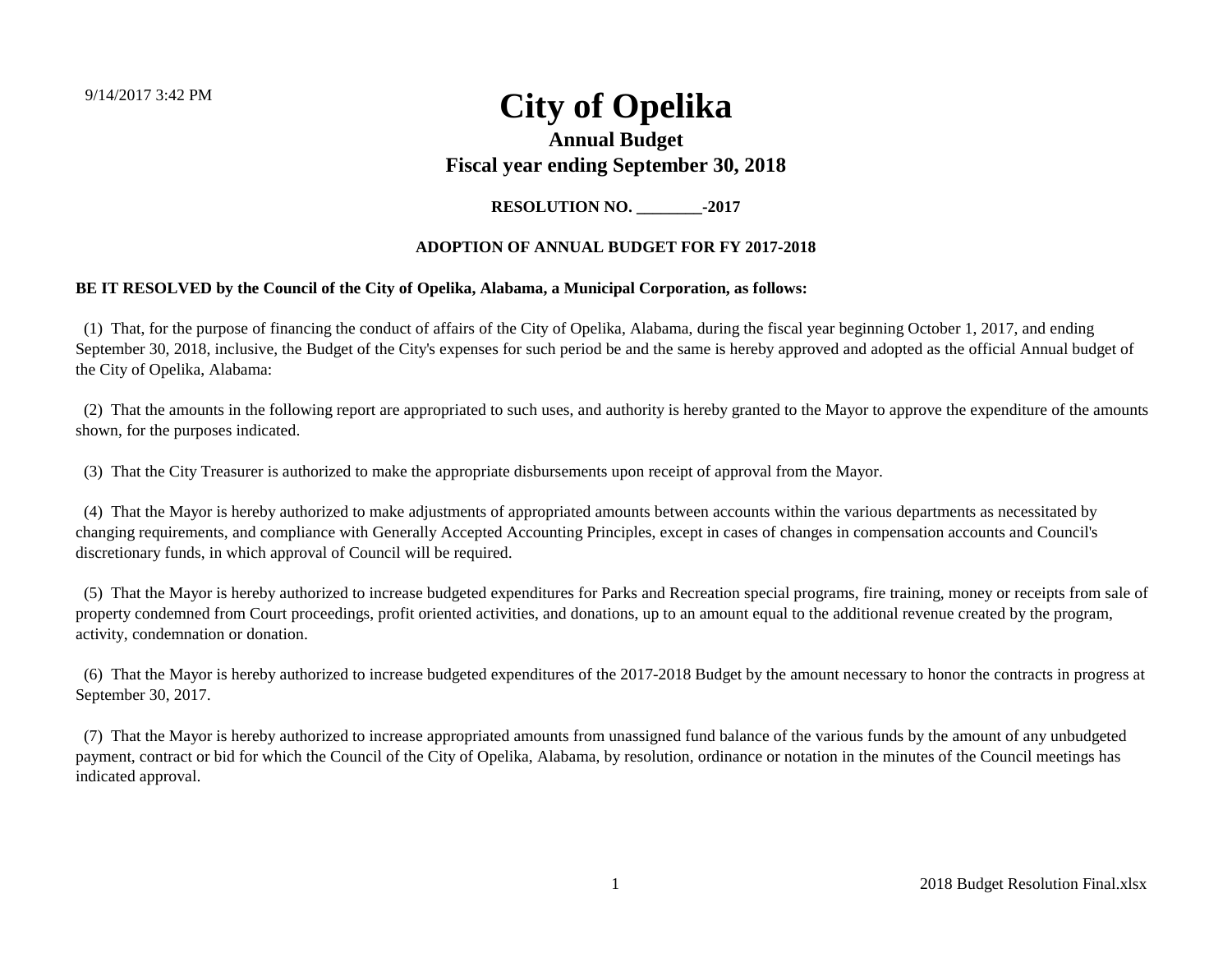(8) That the Mayor is hereby authorized to transfer to the sick and vacation pay accounts of the various departments the amounts due to retiring employees, from the Mayor's sick pay account, up to the amount budgeted in the Mayor's sick pay account.

 (9) That the Mayor is hereby authorized to reclassify for proper recording, control, management and financial reporting items designated in the budget as fixed assets, if subsequent to the adoption of this budget it is determined that such items do not meet the financial reporting requirements for classification as a fixed asset. Provided this adjustment shall not increase total budgeted expenditures.

 (10) That the Mayor is hereby authorized to adjust the budget as necessary to transfer to or from the City's Capital Outlay accounts in amounts of less than \$15,000. Provided such adjustment shall not increase total budgeted expenditures.

 (11) That the Mayor is hereby authorized to adjust the budget as necessary for cost variances up to an amount equal to ten percent of a budgeted fixed asset (Capital Outlay) item's cost, but not more than \$15,000 for any budgeted fixed asset (Capital Outlay). Provided this adjustment shall not increase total budgeted expenditures.

 (12) That the Mayor is hereby authorized to transfer to education and seminar accounts of the various departments the amounts spent for the employee educational assistance program, from the Mayor's Education Assistance account, up to the amount budgeted in the Mayor's Education Assistance account.

 (13) That the Mayor is hereby authorized to transfer to the salary accounts of the various departments the amounts determined appropriate by the Mayor for an Employee Awards Program, from the Mayor's Employee Awards account, up to \$10,000.

 (14) That the Mayor is hereby authorized to reclassify for proper recording, control, management and financial reporting and adjust the budget for items on the City Administrator's Capital Outlay list from Administration Capital Equipment to the appropriate account to meet the financial reporting requirements for classification as a fixed asset. Provided this adjustment shall not increase total budgeted capital expenditures. (see attachment A)

 (15) The City Council established in the 2015 Budget a line of credit and finds and determines that it is necessary and in the public interest that OPS Telecom Fund renew the line of credit in the maximum sum of three million, two hundred thousand dollars (\$3,200,000) from OPS Electric Fund. Accordingly, OPS Telecom Fund is hereby authorized to borrow from OPS Electric Fund a sum not to exceed the sum of \$3,200,000 and to bear interest at the rate of 2.73% per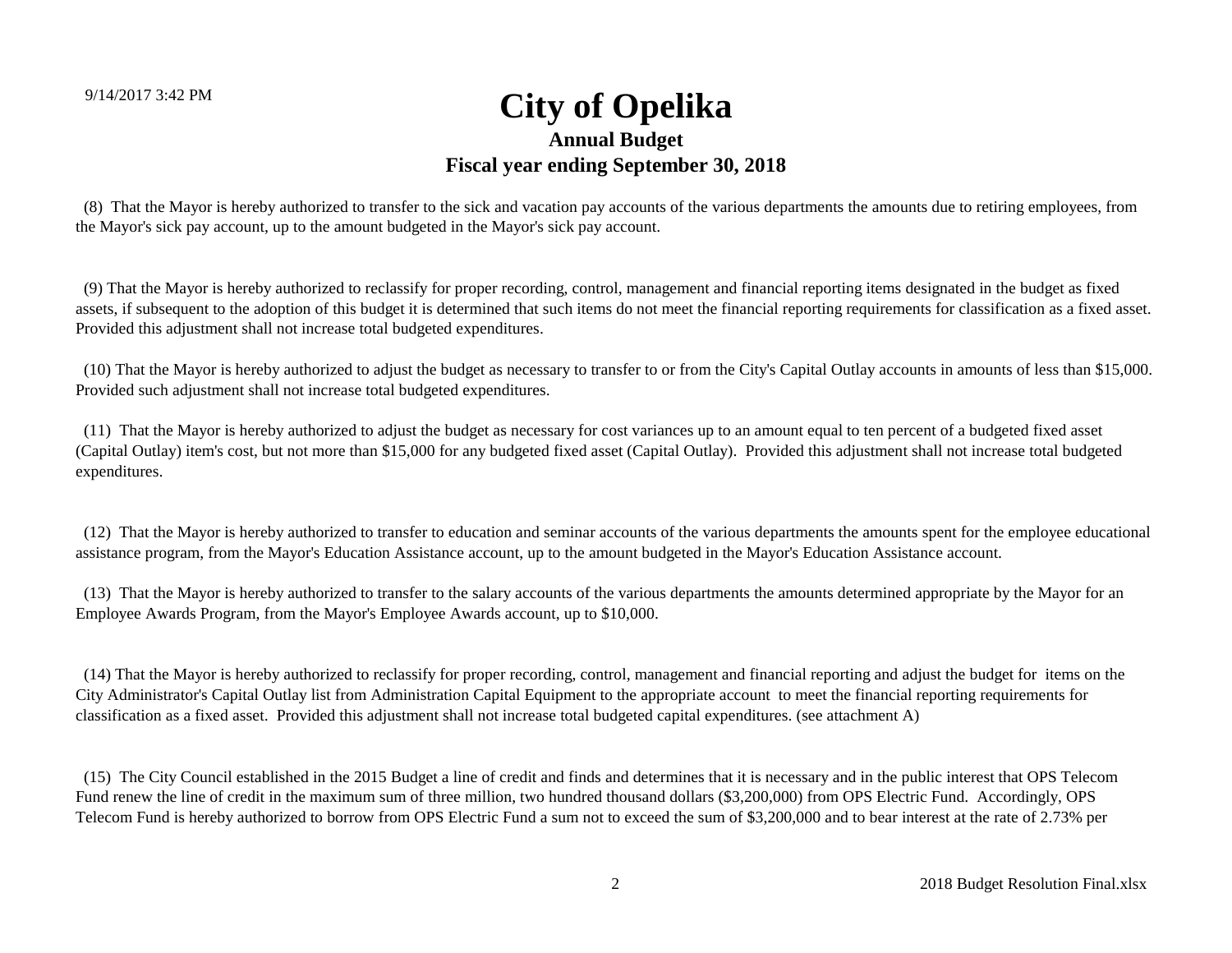annum, payable in full principal and accrued interest on September 30, 2019. Prior to the maturity of the debt, interest thereon shall be paid annually on September 30 of each year hereafter. The Mayor and the Director of Opelika Power Services, jointly and severally, are authorized and directed to request advances under the line of credit and make payments thereon at such times and in such amounts that they consider necessary or desirable. The Director of Opelika Power Services is authorized to execute and deliver such notes, drafts, acceptances, agreements, and other instruments deemed necessary or required to carry out the authority contained herein. The Mayor, Treasurer, and Controller are hereby authorized to transfer such funds and to make such accounting entries as shall be necessary to carry out the transactions approved herein.

Adopted and Approved this the \_\_\_\_\_\_\_\_\_\_\_\_ day of \_\_\_\_\_\_\_\_\_\_\_\_\_\_\_, 2017.

ATTEST:

R. G. ShumanCity Clerk - Treasurer

Attachments:

A - Capital Outlay Expenditures for 2018

 C. E. "Eddie" Smith, Jr. President, Opelika City Council City of Opelika, Alabama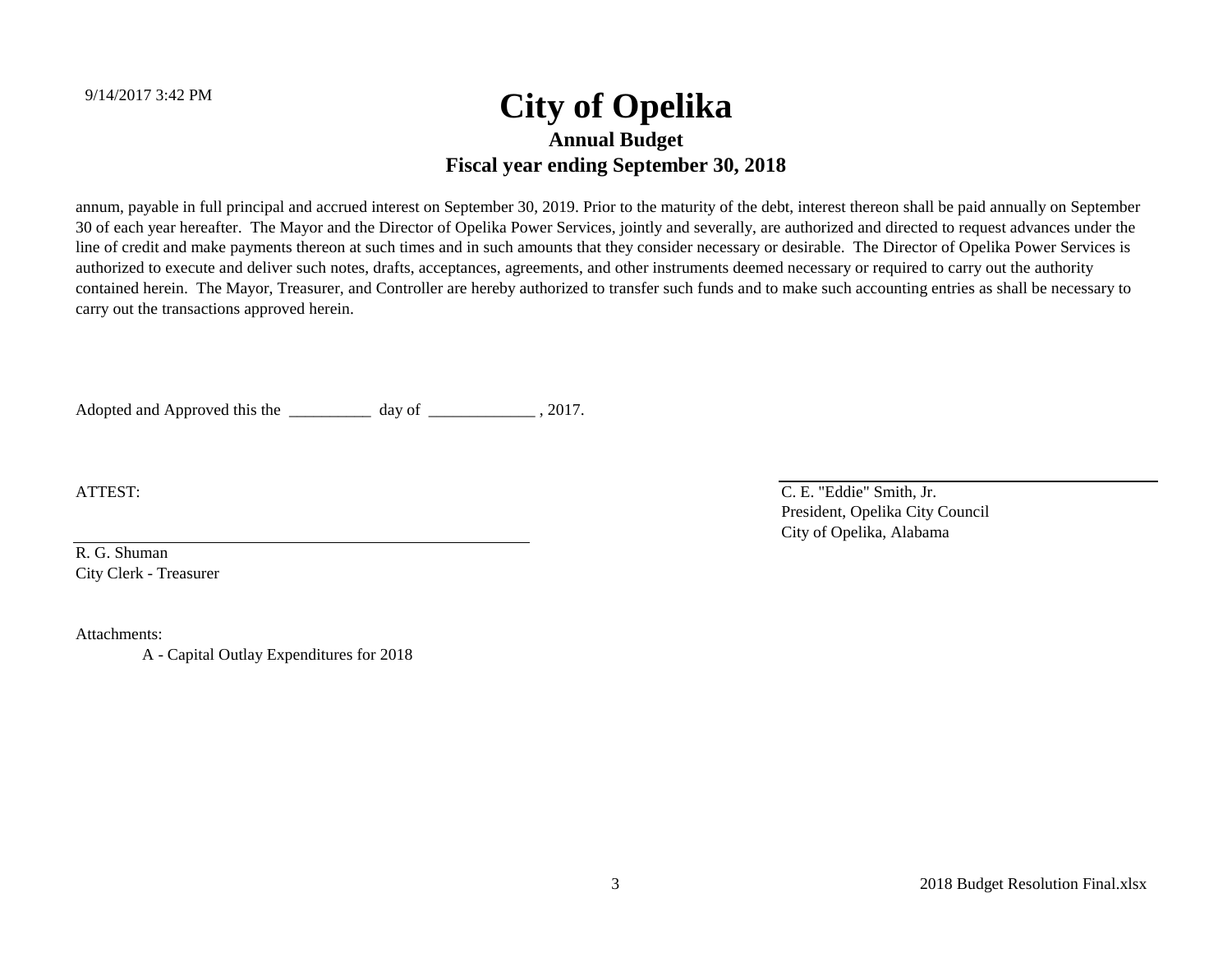**Annual Budget Fiscal year ending September 30, 2018**

| <b>Introductory Section:</b>        |    |
|-------------------------------------|----|
| <b>Budget Resolution</b>            |    |
| Table of contents                   |    |
| <b>Introductory Letter</b>          | 8  |
| Organizational Chart                | 19 |
| Officials of the City of Opelika    | 20 |
| <b>Budget Section:</b>              |    |
| Budget summary - all budgeted funds | 23 |
| General Fund:                       |    |
| Revenues                            | 28 |
| <b>General Government:</b>          |    |
| Mayor                               | 33 |
| Administration                      | 33 |
| Legal - City Attorney               | 33 |
| Legislative - City Clerk            | 33 |
| Other:                              |    |
| Revenue                             | 34 |
| Accounting                          | 34 |
| <b>Information Technologies</b>     | 34 |
| Judicial                            | 34 |
| Human Resources Administration      | 35 |
| Planning                            | 35 |
| Purchasing                          | 35 |
| <b>Community Relations</b>          | 35 |
| Nondepartmental                     | 36 |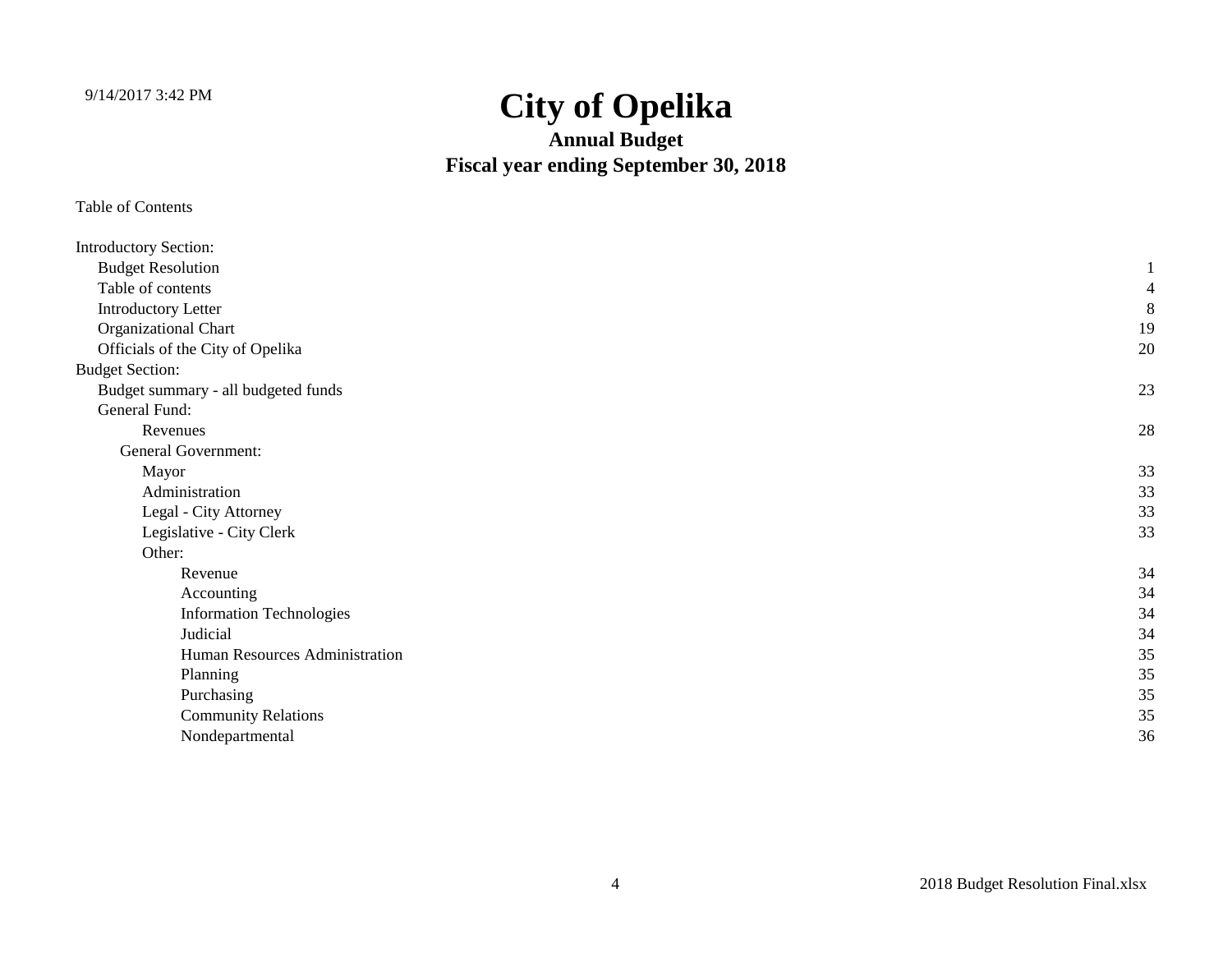**Annual Budget Fiscal year ending September 30, 2018**

| <b>Budget Section: (continued)</b> |    |
|------------------------------------|----|
| General Fund: (continued)          |    |
| Public Safety:                     |    |
| Police                             | 38 |
| Fire                               | 38 |
| Other:                             | 38 |
| Nondepartmental                    |    |
| Public Works:                      |    |
| Highways and Streets               | 41 |
| Engineering                        | 41 |
| Other:                             |    |
| Administration                     | 41 |
| Cemetery                           | 41 |
| Automotive Shop                    | 42 |
| <b>Grounds Maintenance</b>         | 42 |
| <b>Building Maintenance</b>        | 42 |
| Sign Shop                          | 42 |
| Inspection                         | 42 |
| Health:                            |    |
| Animal Control                     | 44 |
| Other:                             |    |
| Nondepartmental                    | 44 |
| Welfare:                           |    |
| Other:                             |    |
| Nondepartmental                    | 46 |
|                                    |    |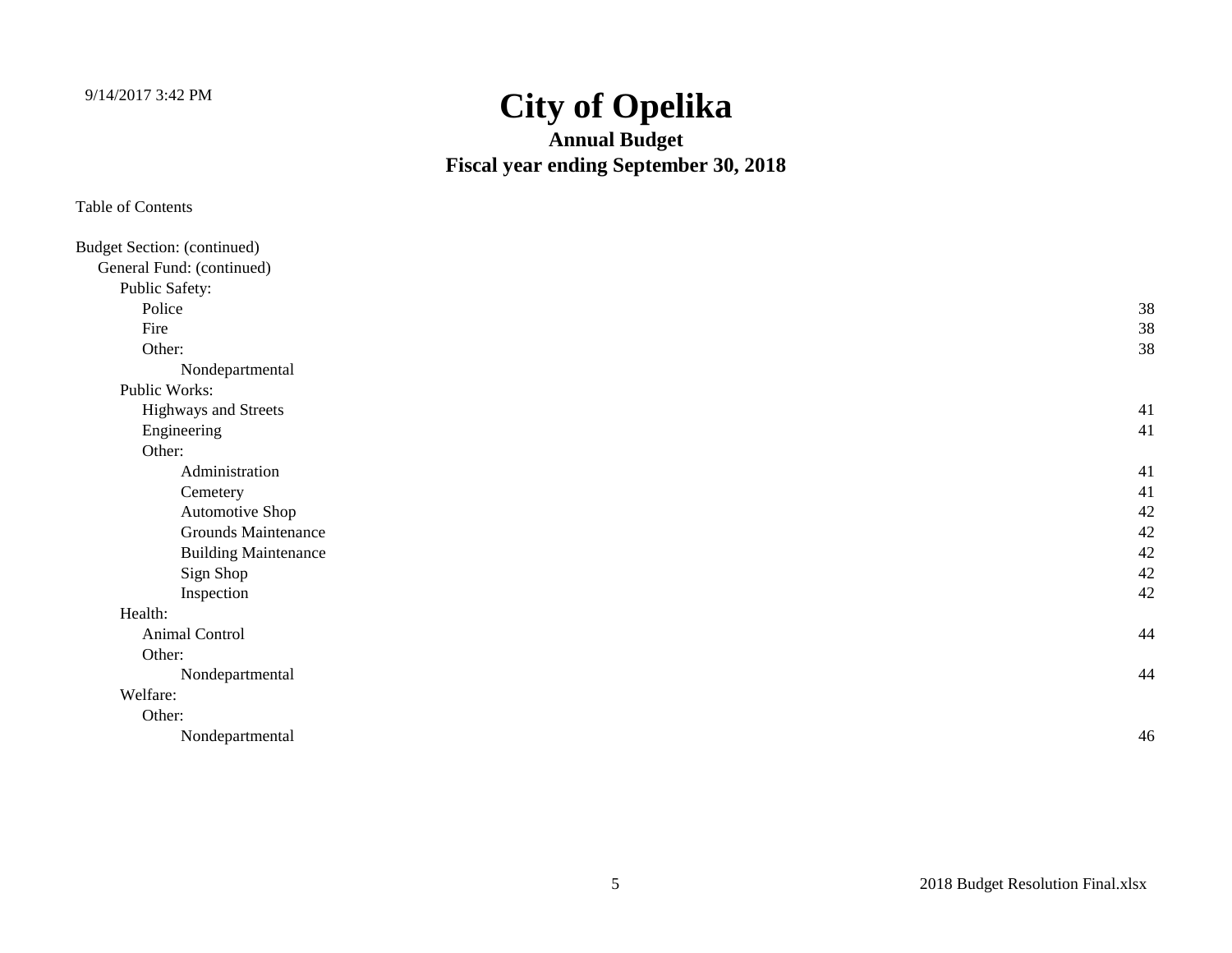**Annual Budget Fiscal year ending September 30, 2018**

| <b>Budget Section: (continued)</b>         |    |
|--------------------------------------------|----|
| General Fund: (continued)                  |    |
| <b>Culture and Recreation:</b>             |    |
| Parks and Recreation                       | 48 |
| Library                                    | 48 |
| Other:                                     |    |
| Nondepartmental                            | 48 |
| Economic Development                       | 50 |
| Nondepartmental                            | 50 |
| Education                                  | 51 |
| Capital Outlay                             | 51 |
| Debt Service                               | 51 |
| Other financing sources and uses           | 53 |
| Special revenue funds:                     |    |
| School Property Tax Fund                   | 58 |
| Lodging Tax Fund                           | 59 |
| Four cent Gasoline Tax Fund                | 60 |
| Seven cent Gasoline Tax Fund               | 61 |
| Capital Improvement Fund                   | 62 |
| Workman's Compensation Insurance           | 63 |
| <b>Health Insurance Fund</b>               | 64 |
| Sportsplex Fund                            | 65 |
| Garden Hills Cemetery Trust Fund           | 66 |
| Rosemere Cemetery Fund                     | 67 |
| Entitlement Grant Fund Program Year 2014   | 68 |
| Capital Projects funds:                    |    |
| Opelika Corrections Fund                   | 70 |
| <b>Committed to Road Construction Fund</b> | 71 |
|                                            |    |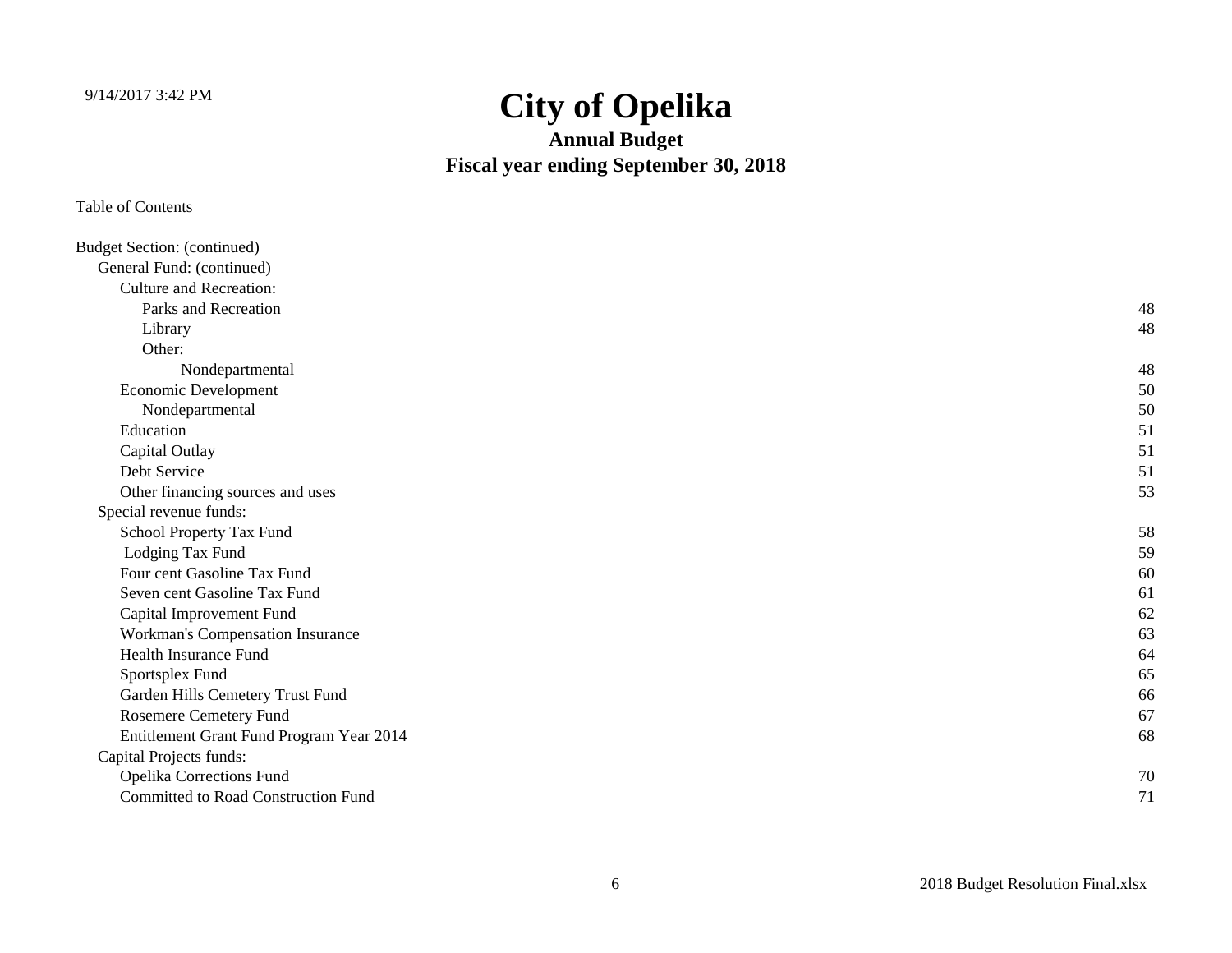**Annual Budget Fiscal year ending September 30, 2018**

| <b>Budget Section: (continued)</b>           |    |
|----------------------------------------------|----|
| Proprietary funds:                           |    |
| Enterprise funds:                            |    |
| <b>Electric Utility Fund</b>                 | 74 |
| <b>Telecommunications Fund</b>               | 76 |
| 1965 Sewer System Fund                       | 78 |
| Solid Waste Collection Fund                  | 80 |
| <b>Capital Outlay Section:</b>               |    |
| General Fund                                 | 83 |
| Proprietary funds:                           |    |
| Enterprise funds:                            |    |
| <b>Electric Utility Fund</b>                 | 84 |
| <b>Telecommunications Fund</b>               | 84 |
| 1965 Sewer system Fund                       | 84 |
| Solid Waste Collection Fund                  | 84 |
| Human Resources Section (List of Positions): |    |
| General Fund                                 | 86 |
| Enterprise funds:                            |    |
| <b>Electric Utility Fund</b>                 | 93 |
| <b>Telecommunications Fund</b>               | 94 |
| 1965 Sewer System Fund                       | 95 |
| Solid Waste Collection Fund                  | 95 |
|                                              |    |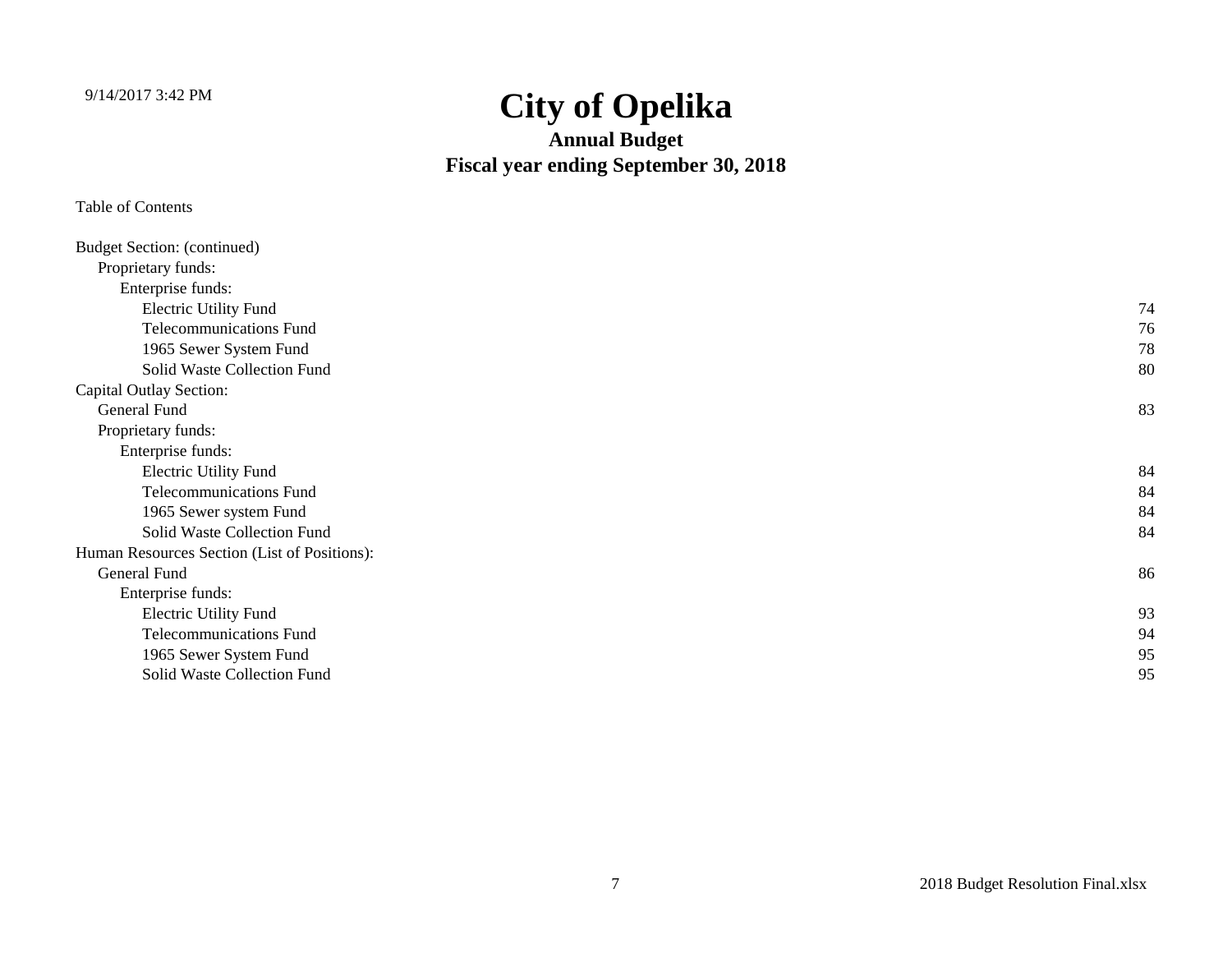August 30, 2017

Honorable Mayor and members of the Council of the City of Opelika:

The Annual Budget report of the City of Opelika for the fiscal year ending September 30, 2018, is hereby submitted. This report includes a budget for the General Fund, Seven Cent Gasoline Tax Fund, Four Cent Gasoline Tax Fund, other special funds, grant funds, construction funds and enterprise funds. The debt service funds and the trust and agency funds are not included in this report since indenture requirements and General Fund appropriations supply adequate controls over the transactions of these funds.

The governmental budgets in the previous paragraph provide for a full range of services. These services include police and fire protection, the construction and maintenance of highways, streets and infrastructure, recreational activities and cultural events. In addition to these tax supported general government activities, the government provides for additional services based on user service charges. These enterprise fund services are included in the budgets for the Electric Utility Fund, the 1965 Sewer System Fund, the Solid Waste Collection Fund and the Telecommunications Fund.

The budgets for the Opelika School System, Opelika Housing Authority, Opelika Industrial Development Authority, Downtown Redevelopment Authority, Main Street, Incorporated, Indian Pines Recreation Authority, Incorporated, Medical Clinic Board, Lee/Russell Council of Governments, Ambulance Advisory Board, and the Utilities Board of the City of Opelika are not approved by the Mayor and Council. The budgets for these organizations are excluded from this report.

#### **BUDGETARY PROCESS**

During the month of June, the Finance Department begins preparation for the next fiscal year budget. Instructions are issued for budget preparation to each department within the government. The instructions issued by the Finance Department are prepared in accordance with guidelines set by the Mayor. Each department head submits his budget request to the Finance Department during the month of June. The Finance Department reviews each request for completeness and compliance with budget instructions and generally accepted accounting principles. The Mayor, as he determines necessary, reviews and adjusts each department's budget requests. In August, the Mayor presents his proposed budget to the City Council. The City Council, as it determines necessary, reviews and adjusts the budget proposed by the Mayor. The City Council then requests the final budget be presented to the Mayor and City Council. The City Council holds any hearings it feels necessary to further discuss the budget. By the last City Council meeting in September, the new budget for the coming year is adopted.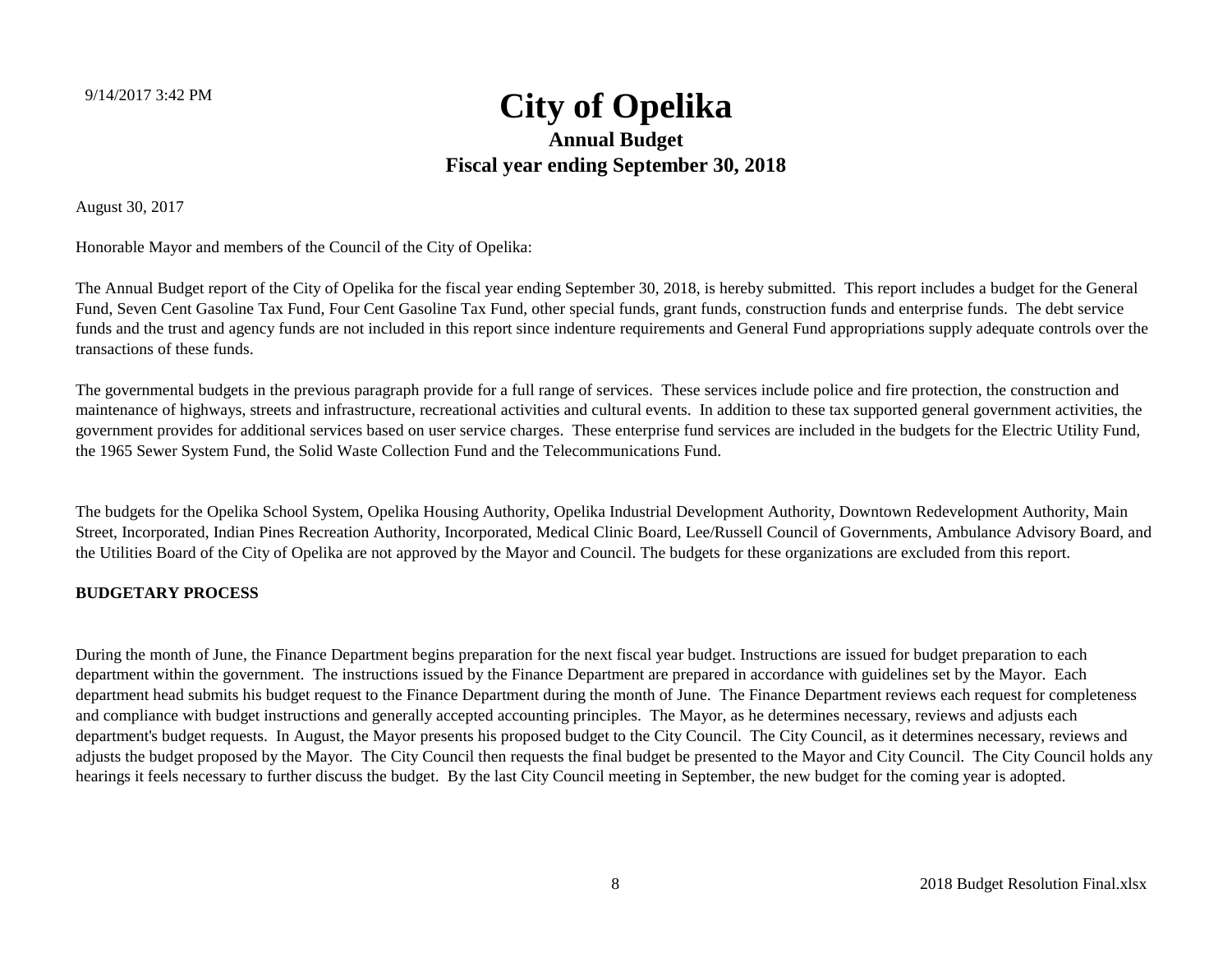#### **BACKGROUND INFORMATION**

The City of Opelika, located in east central Alabama, is a modern, well established city with a population of approximately 29,000. The records indicate that the first settlers signed a treaty with the Creek Indians in 1832. Since being chartered in 1854, Opelika has enjoyed steady growth, and today is a well - balanced city of industry, commerce, and trade.

Opelika borders the City of Auburn, to the southwest (population 63,000) the home of Alabama's largest university, Auburn University. The two cities combined, serve the employment, health care, shopping, and entertainment needs of a six county region.

#### **REVENUE PROJECTIONS**

The following paragraphs explain the revenue projections for the major revenue classifications for fiscal year ending September 30, 2018. To help us project the major revenue classifications of general sales and use tax, gasoline tax, occupational license fees, and business license fees for the fiscal year ending September 30, 2018, we used simple linear regression. Linear regression is a statistical technique used to examine the behavior of a financial variable over successive periods of time. The basic assumption of this time series analysis is that the process that generated the financial variable is stable and that it will continue into the future. At the same time, changes may occur too fast for the time series analysis to represent the new behavior.

Since the financial crisis which began in the fall of 2008 and subsequent years, changes in financial variables initially occurred too fast for the behavior of the financial variables to be incorporated into the linear regression calculations. The basic assumption for time series analysis in the paragraph above may hold true for the 2018 revenue projections. Even though the few years subsequent to 2008 were relatively unstable, the process that generated the financial variables has been relatively stable over the last four years and the stability may continue at least into 2018. Actual revenues in several categories such as sale and use tax collections have increased above projections for the fiscal year 2017. Other revenues such as property taxes and lodging taxes have had small increases since 2012. In 2012 we began seeing a small increase in growth of the city government's most significant revenues. Overall 2016 revenues showed an increase of 9% over 2015. In June 2016, the City had a one-time tax collection of \$1.5M received from Solar Turbines for the pipeline. In 2017 revenues are showing an overall increases of 1% over 2016.

In order to be consistent with prior years' presentations, we will show the linear regression calculations below along with the revenue projections that we plan to use.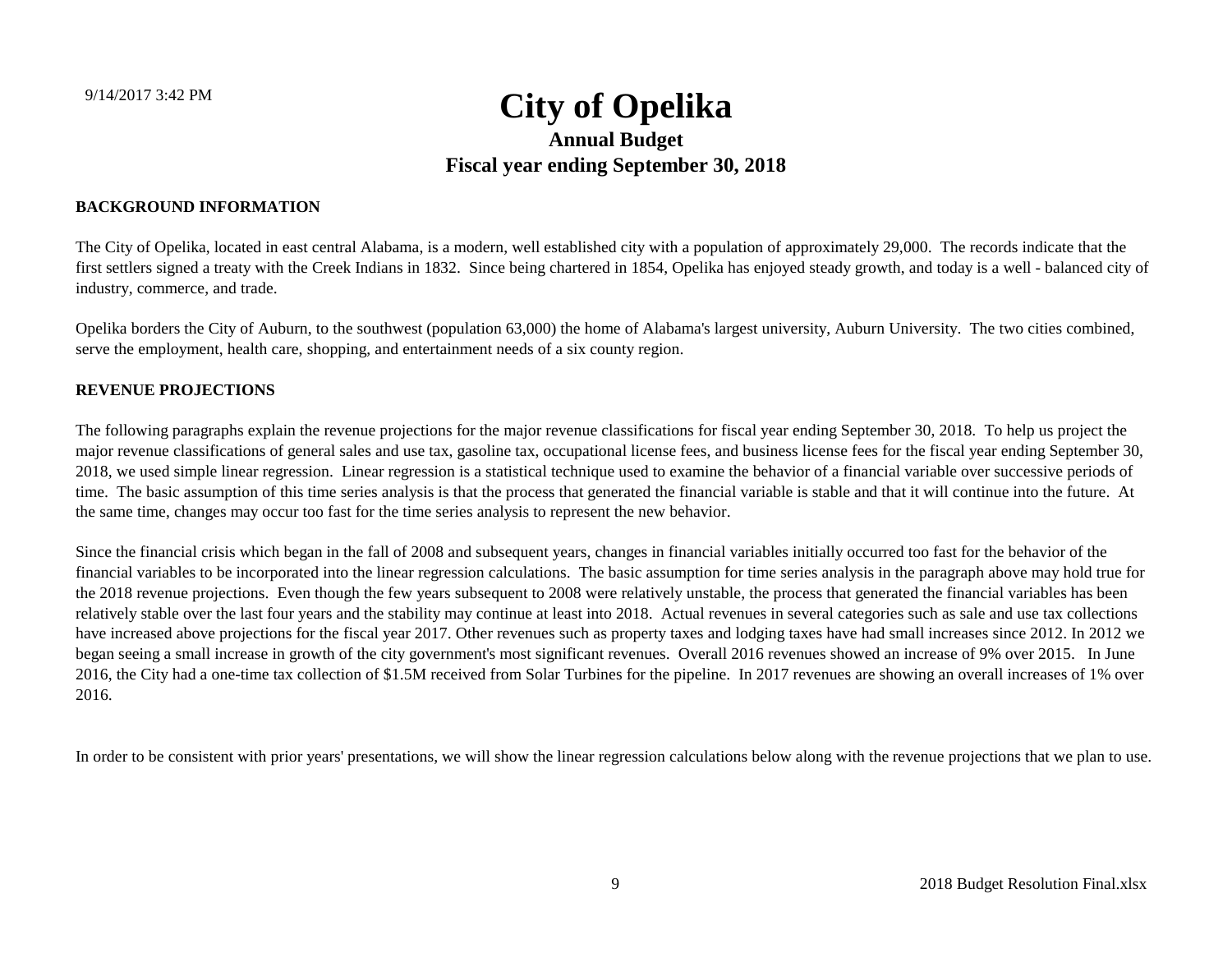The City of Opelika 4% sales and use tax revenue forecast for fiscal year ending September 30, 2018, is \$30,417,786. The projection is based on expected sales tax revenues of \$30,428,274 in 2017 which is expected to stay flat in 2018. The sales tax revenue estimate includes a 1/2% tax rate increase enacted in 2003, which is projected to be approximately \$3,802,223 in 2018. The 1/2% of 3% sales tax is used to fund \$800,000 of the appropriation to the City Schools, \$359,214 committed to the Justice Center, with the remainder of the appropriation is used for payment of the Sportsplex Center debt. The sales tax projection for 2018 includes 1% that was enacted in August of 2011. The 1% Sales Tax Increase is projected to be \$7,604,447 in 2018 and it is used to fund debt service for a new high school and other infrastructure and road construction projects. In June 2016, the City received a one-time tax payment from Solar Turbines in the amount of \$1,530,392 which will not be considered in this projection.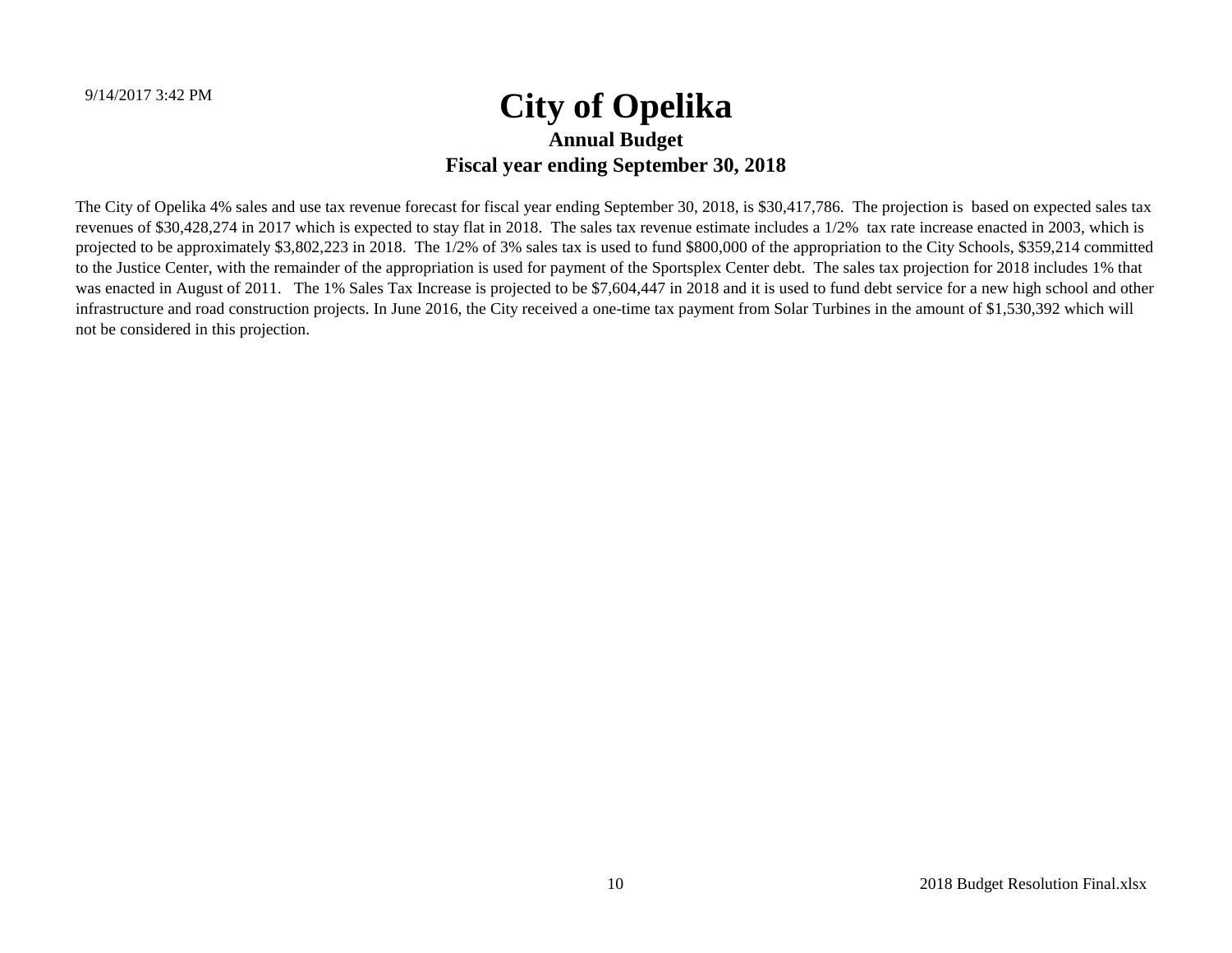#### **Annual Budget Fiscal year ending September 30, 2018**



\*\* Original data adjusted for tax rate change in 2003 and 2011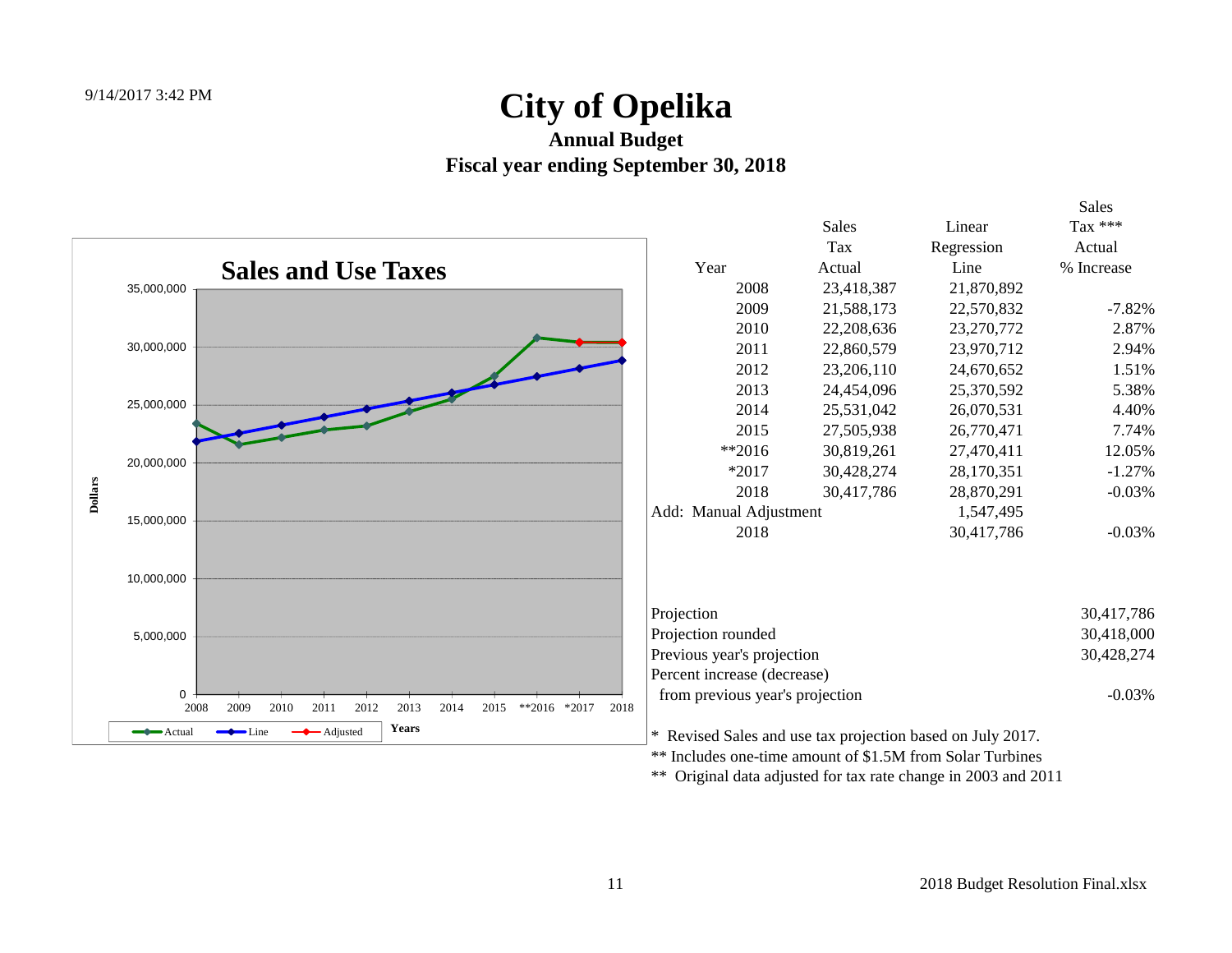Gasoline tax is two cents per gallon on distributors. The Opelika Revenue Division collects gasoline tax monthly. The gasoline tax revenue projection for fiscal year ending September 30, 2018, is \$809,913. This is a .61% increase from the expected 2017 Gasoline Tax revenue.



\* Revised Gasoline tax projection based on July 2017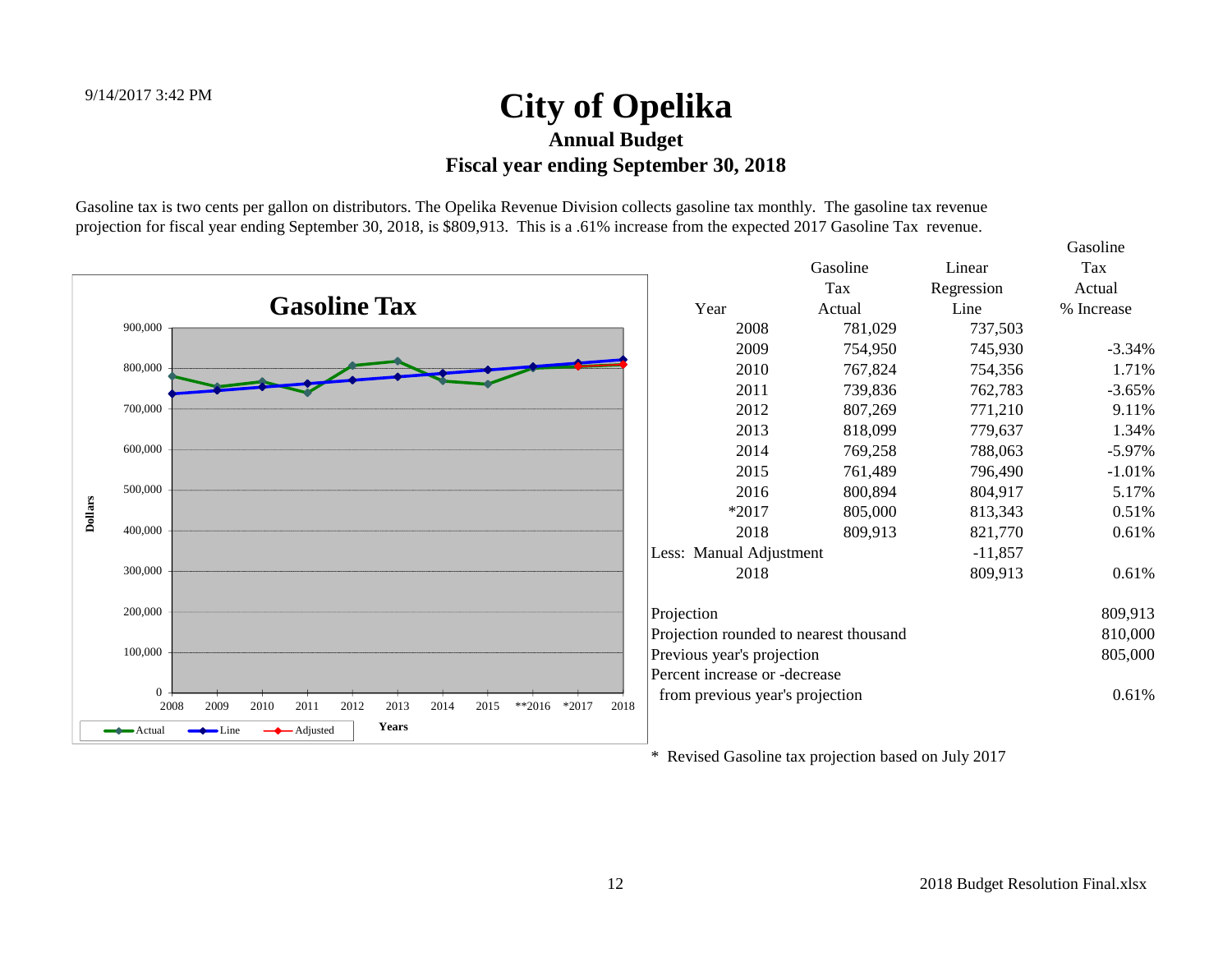Occupational license fee is levied on the gross wages of all the employees within the city limits of Opelika. The Opelika Revenue Division collects this occupational license fee quarterly. The occupational license fee revenue projection for fiscal year ending September 30, 2018, is \$11,152,544. This is a 2.76% percent increase from the expected 2017 Occupational License Fee. Occupation



\* Revised Occupation fee projection based on July 2017.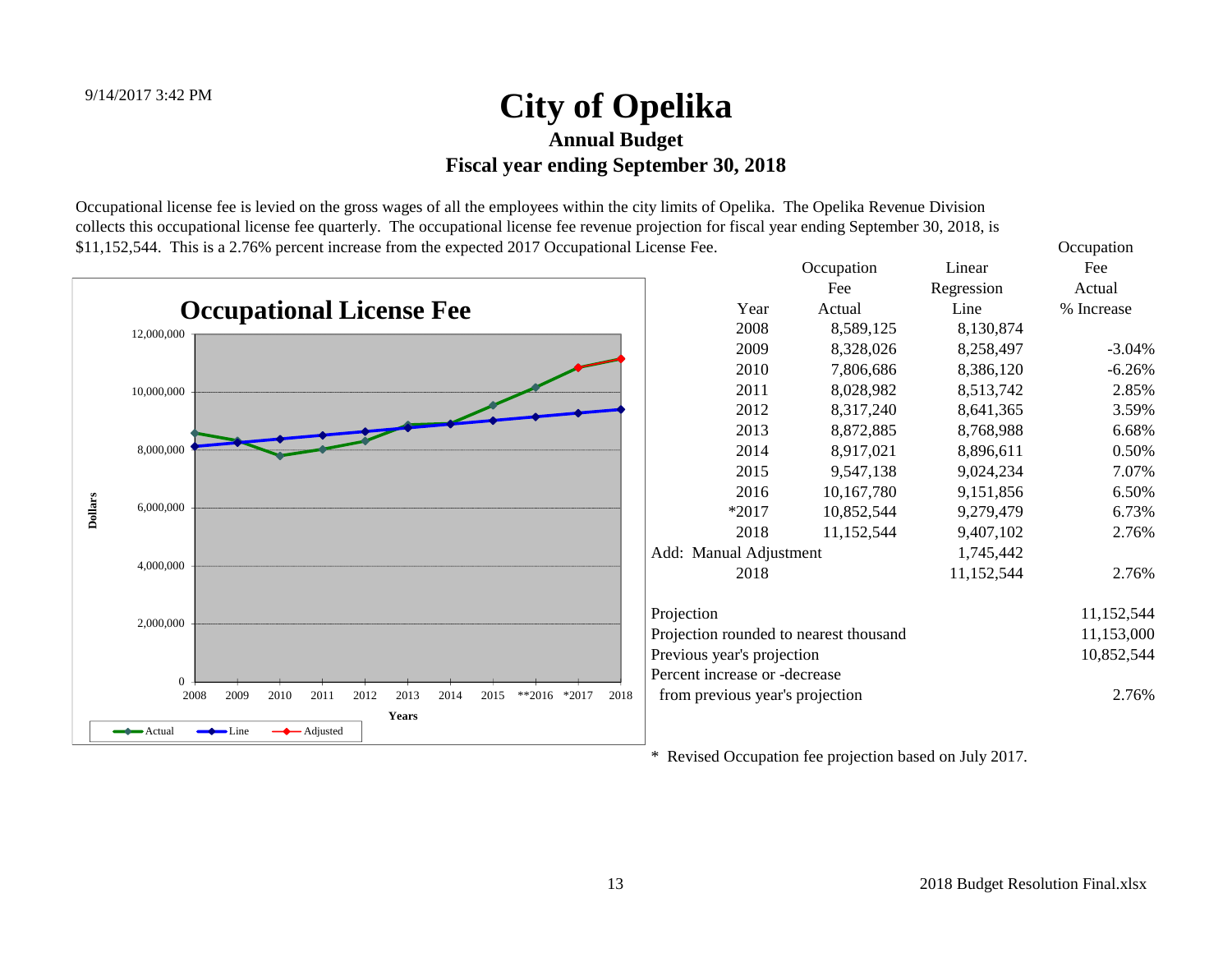Business license is a fee for the privilege of doing business in Opelika. The Opelika Revenue Division collects business license fees during January each year . The business license fees revenue projection for the fiscal year ending September 30, 2018, is \$3,120,000. This is a 2.28% percent increase over the expected 2017 Business License revenue. Business



\* Revised Business License projection based on July 2017.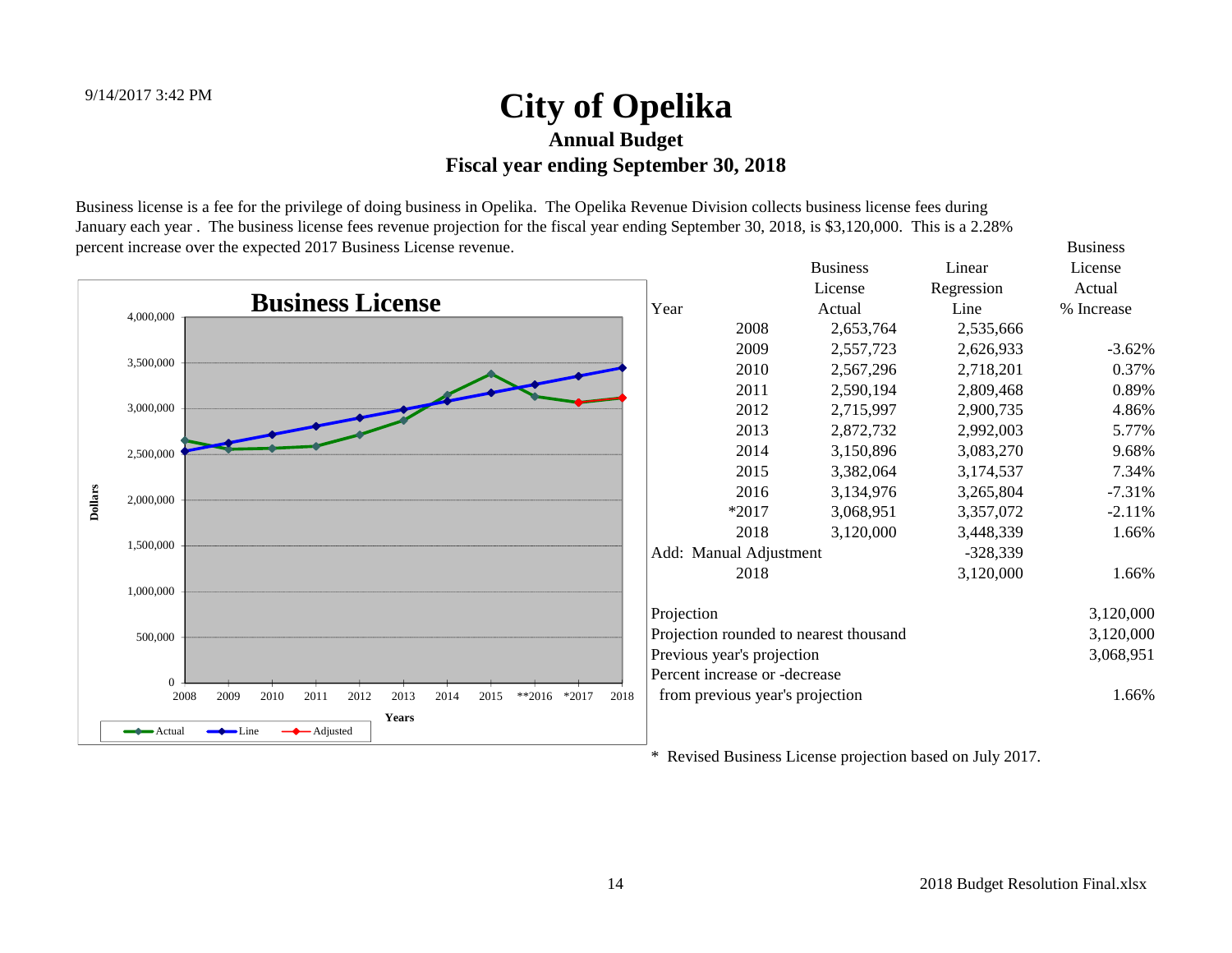Forcasting based on prior years' actual is used to project all other general fund revenue items. These projections are based on the fiscal year ending September 30, 2016, actual amounts and/or the fiscal year ending September 30, 2017, revised projected amounts. The total general fund revenue forecast for fiscal year ending September 30, 2018, is \$55,254,443. This is a 1.06% increase over the 2017 revenue projection. Interest revenue is not included in the projection calculations below.

|                | <b>General Fund Total Revenues</b>                                           |      |                                                           |              | Linear       | Revenues   |
|----------------|------------------------------------------------------------------------------|------|-----------------------------------------------------------|--------------|--------------|------------|
|                | 60,000,000                                                                   |      |                                                           | Revenues     | Regression   | Actual     |
|                |                                                                              |      | Year                                                      | Actual       | Line         | % Increase |
|                |                                                                              |      | 2008                                                      | 41,940,395   | 39,856,164   |            |
|                |                                                                              |      | 2009                                                      | 39, 373, 875 | 40,901,426   | $-6.12%$   |
|                | 50,000,000                                                                   |      | 2010                                                      | 41,087,890   | 41,946,688   | 4.35%      |
|                |                                                                              |      | 2011                                                      | 41,352,043   | 42,991,950   | 0.64%      |
|                |                                                                              |      | 2012                                                      | 42,527,425   | 44,037,212   | 2.84%      |
|                | 40,000,000                                                                   |      | 2013                                                      | 44,697,834   | 45,082,474   | 5.10%      |
|                |                                                                              |      | 2014                                                      | 46,847,505   | 46, 127, 736 | 4.81%      |
|                | 30,000,000                                                                   |      | 2015                                                      | 49,968,313   | 47,172,998   | 6.66%      |
| <b>Dollars</b> |                                                                              |      | $*2016$                                                   | 54,254,412   | 48,218,260   | 8.58%      |
|                |                                                                              |      | $*2017$                                                   | 54,673,494   | 49,263,522   | 0.77%      |
|                | 20,000,000                                                                   |      | 2018                                                      | 55,254,443   | 50,308,784   | 1.06%      |
|                |                                                                              |      | Add: Manual Adjustment                                    |              | 4,945,659    |            |
|                |                                                                              |      | 2018                                                      |              | 55,254,443   | 1.06%      |
|                | 10,000,000                                                                   |      | Projection                                                |              |              | 55,254,443 |
|                |                                                                              |      | Projection rounded to nearest thousand                    |              |              | 55,254,000 |
|                | $\Omega$                                                                     |      | Previous year's projection                                |              |              | 54,673,494 |
|                | 2008<br>2010<br>2011<br>2012<br>2013<br>2014<br>2009<br>2015<br>**2016 *2017 | 2018 | Percent increase or -decrease                             |              |              | 1.06%      |
|                | Years<br>$\longrightarrow$ Line<br>$\longrightarrow$ Actual<br>← Adjusted    |      | Revised Total Revenue projection based on July 2017.<br>∗ |              |              |            |

\*\* Includes one-time amount of \$1.5M from Solar Turbines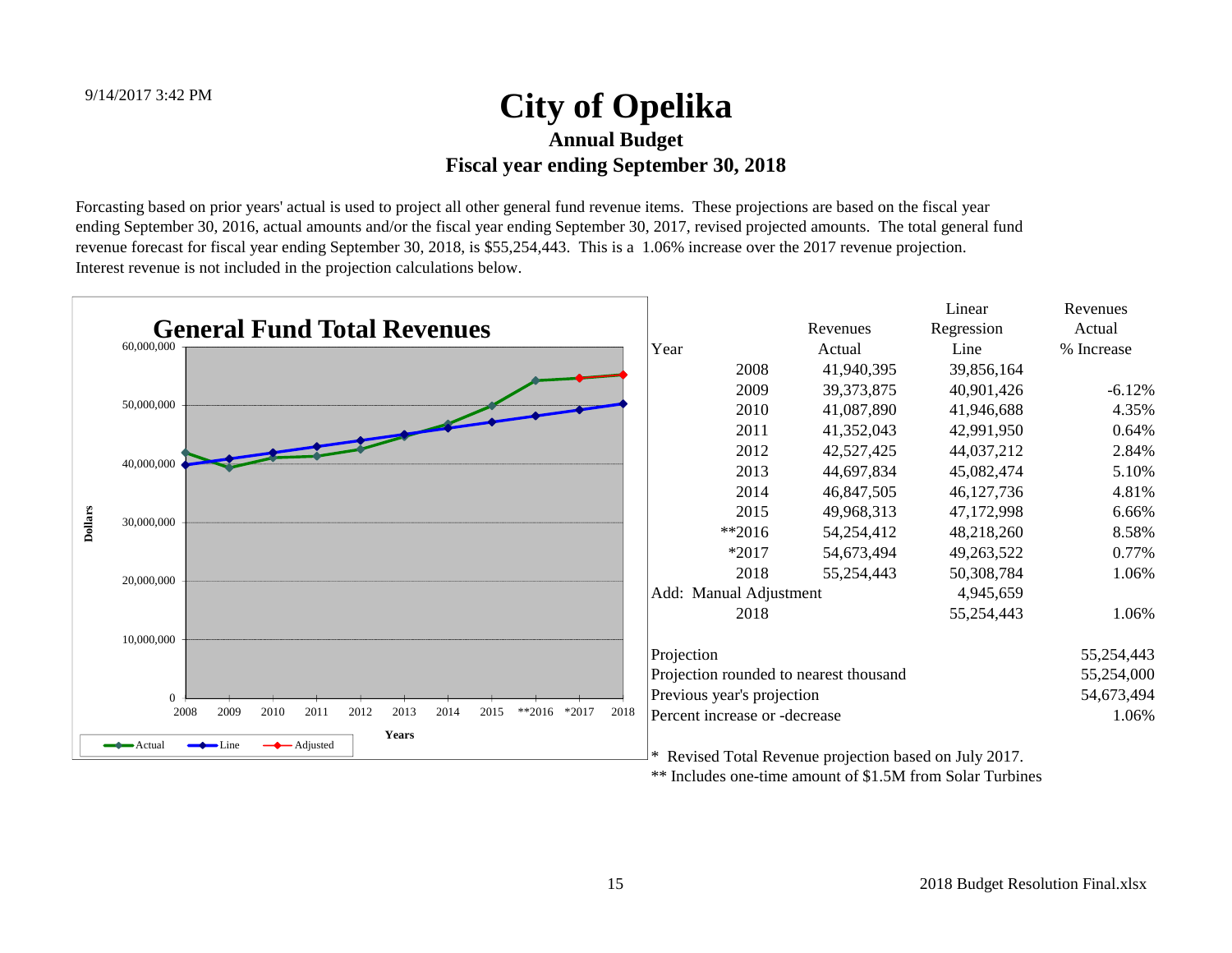The total revenue data on the previous page does not include interest revenue because it is better projected from expected interest rate and cash balances. The data on the previous page has also been adjusted for tax rate changes. The schedule below explains the computation of the total revenue projection and comparison to the total General Fund revenue forecast. (see next page also.)

|                                                                                | 2016-2017  |            |            |            |             |
|--------------------------------------------------------------------------------|------------|------------|------------|------------|-------------|
|                                                                                | Revised    | 2016-2017  | 2017-2018  | 2017-2018  | 2017-2018   |
|                                                                                | Forecast   | Forecast   | Forecast   | Regression | Difference  |
| Total revenues excluding interest                                              | 54,673,494 | 54,673,494 | 55,254,443 | 50,308,784 | (4,945,659) |
| Interest revenue                                                               | 250,929    | 250,929    | 250,000    | 250,000    |             |
|                                                                                | 54,924,423 | 54,924,423 | 55,504,443 | 50,558,784 | (4,945,659) |
| 2017-2018 percentage difference in actual forecast and the regression analysis |            |            |            |            | $-8.91%$    |
| 2017-2018 total revenue forecast including interest                            |            |            |            |            | 55,504,443  |
| 2016-2017 total revenue forecast including interest                            |            |            |            |            | 54,924,423  |
| 2016-2017 revised total revenue forecast including interest                    |            |            |            |            | 54,924,423  |
| Percent increase or -decrease over the previous year's forecast                |            |            |            |            | 1.06%       |
| Percent increase or -decrease over the previous year's revised forecast        |            |            |            |            | 1.06%       |

The Four cent Gasoline Tax fund projection for the fiscal year ending September 30, 2018, is \$62,815. This is an increase from last year's projection of \$56,000. This projection is based on actual revenues of \$59,408 and \$61,416 in fiscal years 2015 and 2016 respectively, along with the 2017 expected revenue of \$61,300. This fund includes the Five cent Gasoline Tax.

The Seven cent Gasoline Tax Fund projection for the fiscal year ending September 30, 2018, is \$78,900. This is an increase from last year's projection of \$71,000. This projection consists of seven cent gasoline tax revenues, petroleum inspection fees, and interest income. The seven cent gasoline tax projection is based on actual revenues of \$76,272 and \$78,793 in fiscal years 2015 and 2016 respectively, along with the 2017 expected revenue of \$78,661.

The Alabama Trust Fund projection for the fiscal year ending September 30, 2018, is \$232,500. This is an decrease from last year's projection. This projection is based on actual revenues of \$226,179 and \$232,434, in fiscal years 2015 and 2016 respectively, along with the 2017 expected revenue of \$227,018.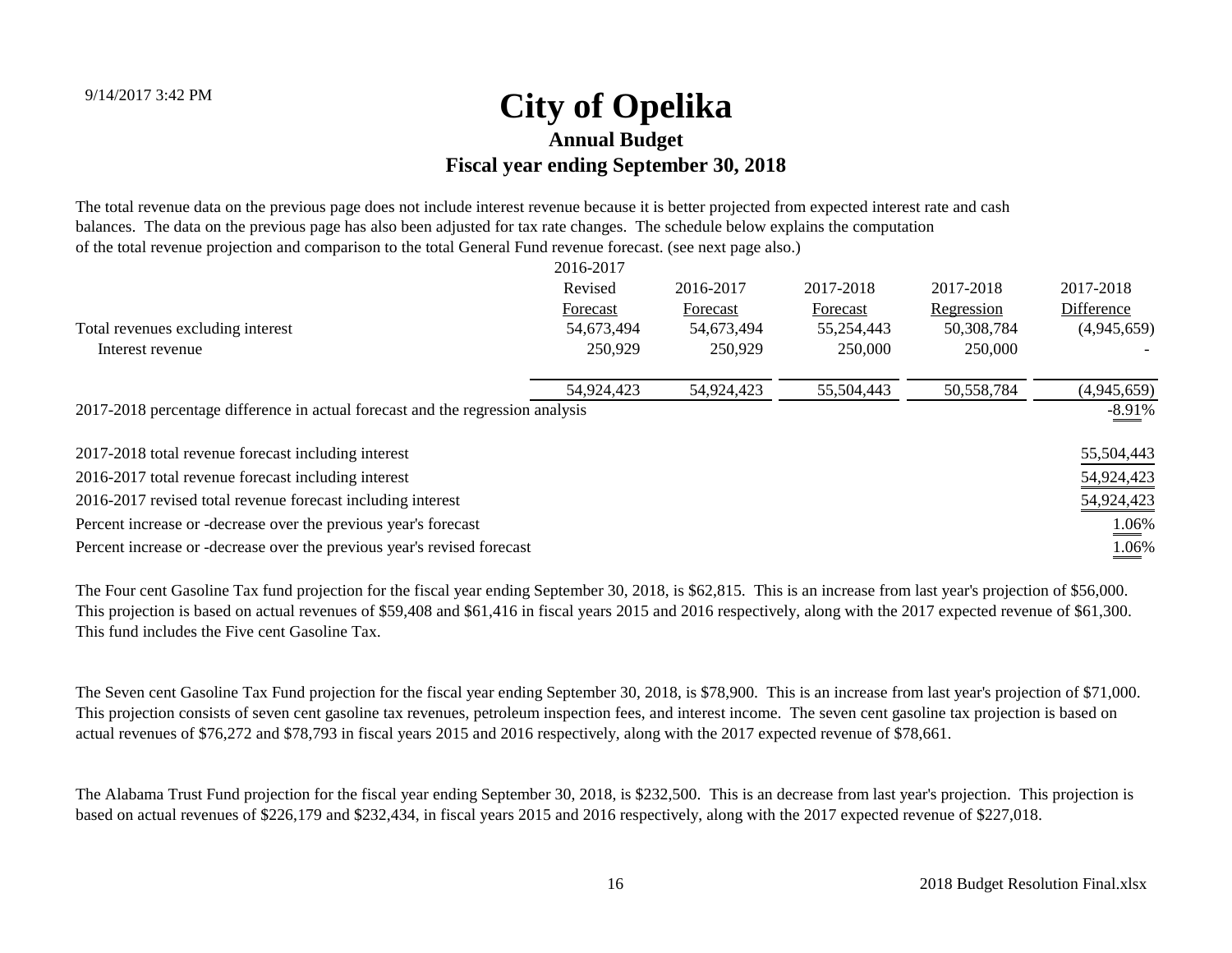The Electric Utility Fund (Opelika Power Services) electric sales projection for September 30, 2018, is based on three year average Kwh sales and purchases. Sales and Purchase cost per Kwh are based on 2016 actual revenue and cost. The expected power cost adjustment is also based on these Kwh projections.

The information below displays electric charges for services in excess of power purchased, and power purchased as a percent of revenues.

|                                               | <b>Budget</b> | YTD        | Actual     | Actual     | Actual       |
|-----------------------------------------------|---------------|------------|------------|------------|--------------|
|                                               | 2018          | 2017       | 2016       | 2015       | 2014         |
| Electric charges for services                 | 43,211,600    | 34,856,304 | 41,672,172 | 41,305,251 | 38, 137, 471 |
| Cost of Power purchased                       | 30,200,000    | 20,009,487 | 28,041,880 | 28,665,653 | 27,693,300   |
| Electric charges in excess of power purchased | 13,011,600    | 14,846,817 | 13,630,292 | 12,639,598 | 10,444,171   |
| Cost of power purchased as a percent          |               |            |            |            |              |
| of electric charges for services              | 69.89%        | 57.41%     | 67.29%     | 69.40%     | 72.61%       |

The Sewer Fund service charge projection for fiscal year ending September 30, 2018, is \$4,621,000. This projection is an increase of 5% over the 2017 budget. The 2018 projection includes \$425,000 for sewer assessment fees, \$3,000 for industrial sewer charges and \$4,105,000 for sewer service charges.

The Solid Waste Collection Fund service charge projection for the fiscal year ending September 30, 2018, is \$3,120,709. This projection is based on Solid Waste Collection Fund service charges through July 2017.

In 2018 the Telecommunications Fund includes budgeted revenue of \$5,381,300. This projection is an increase of 14% over the 2017 budget and consistant with year to date growth.

#### **FINANCIAL INFORMATION**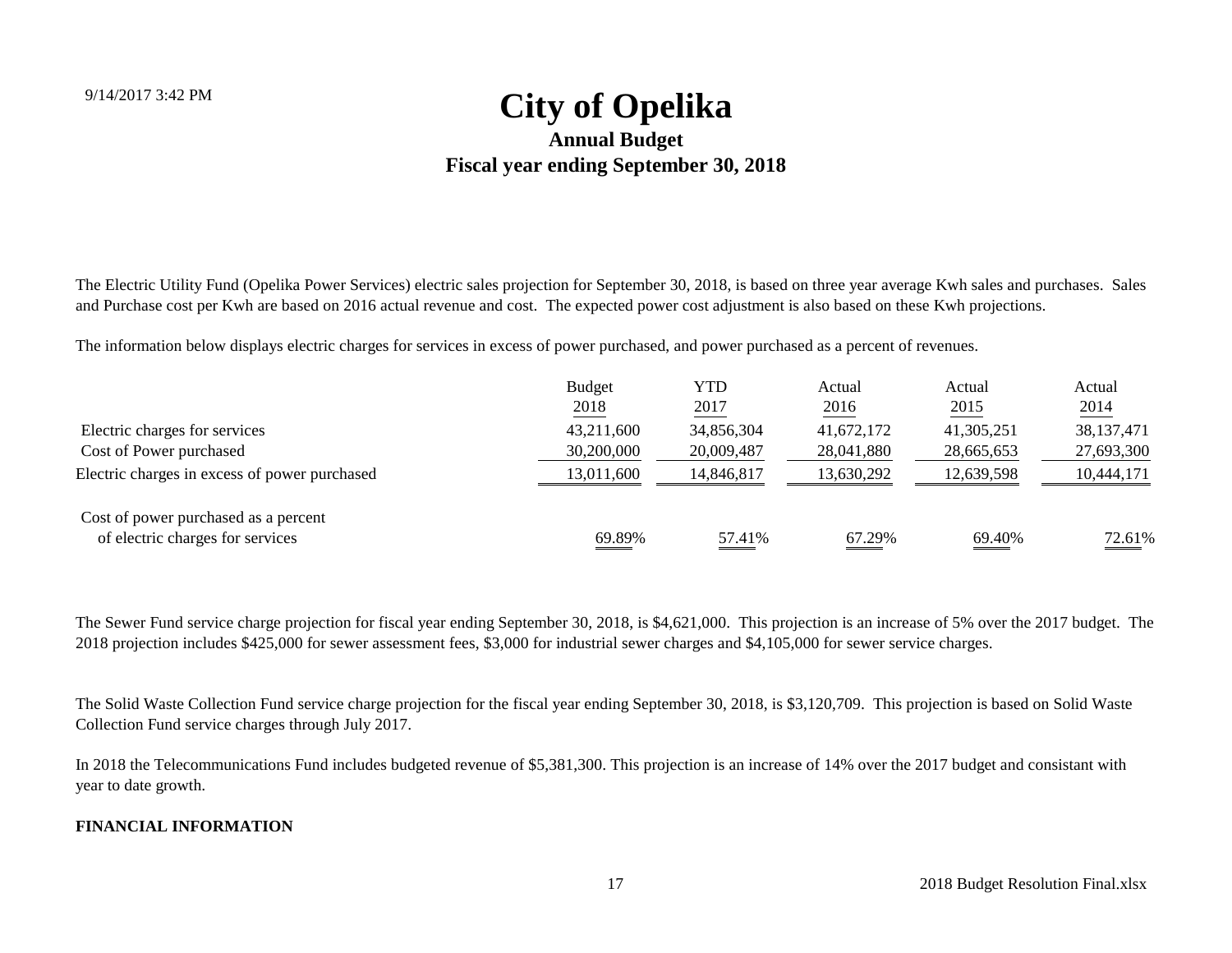Debt Administration. The government's rating from Standard and Poor's Corporation is AA. The government's current rating from Moody's Investors Service is Aa2.

#### **OTHER INFORMATION**

Acknowledgments. The preparation of this report on a timely basis was made possible by the dedicated service of the entire staff of the finance department. Each member of all the City departments has our sincere appreciation for the contributions made in the preparation of this budget.

In closing, without the leadership and support of the governing body, preparation of this budget would not have been possible.

Sincerely,

Cynthia G. Boyd, CPA Controller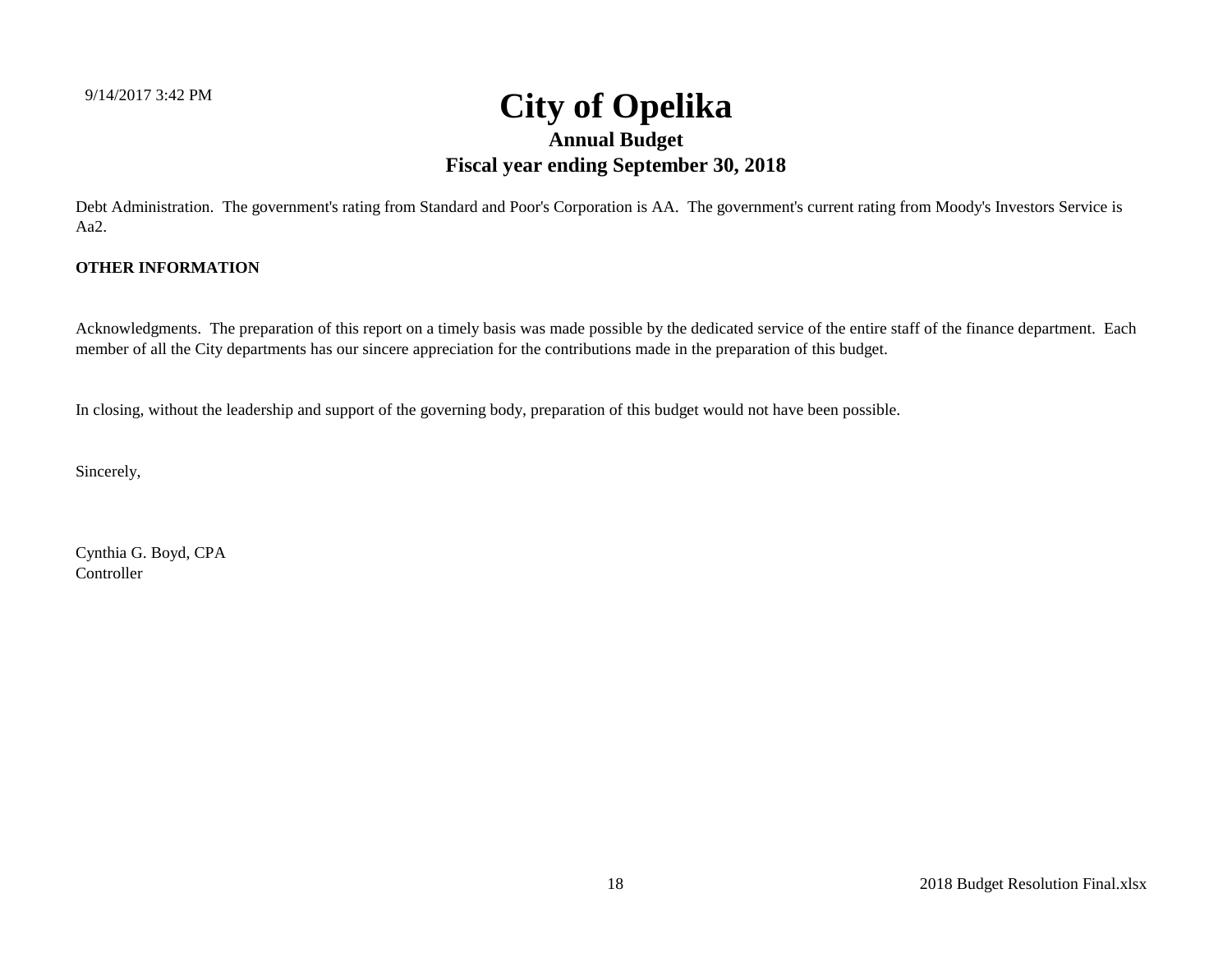**Annual Budget**

**Fiscal year ending September 30, 2018**

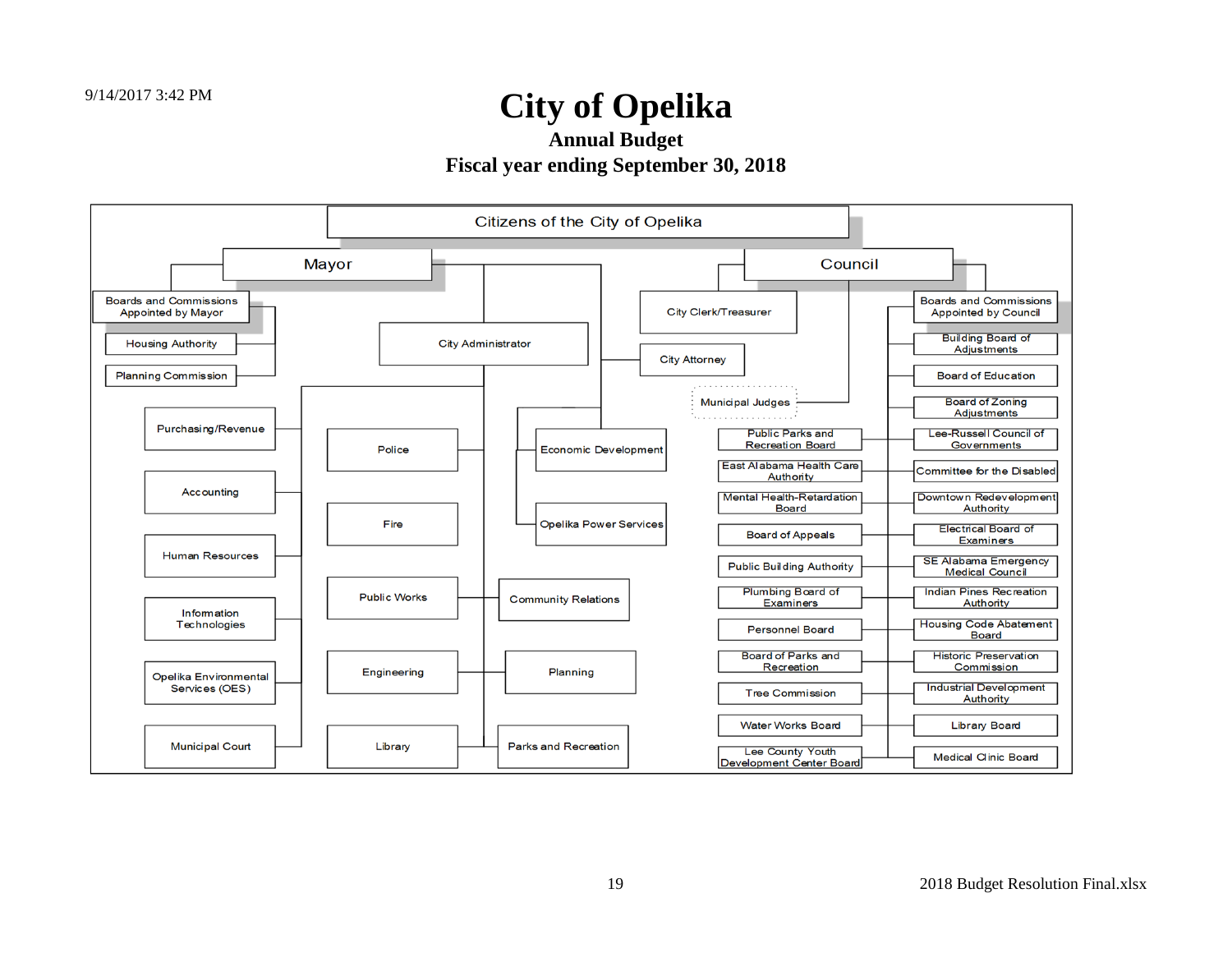**Annual Budget Fiscal year ending September 30, 2018**

**Officials of the City of Opelika**

| Mayor                                  | Gary Fuller                 |
|----------------------------------------|-----------------------------|
| Council member, ward 1                 | Patricia A. Jones           |
| Council member, ward 2                 | <b>Tiffany Gibson-Pitts</b> |
| Council member, ward 3                 | Dozier H. Smith T           |
| Council President, ward 4              | Charles E. Smith, Jr.       |
| Council member, ward 5                 | David Canon                 |
| City Administrator                     | Joey Motley                 |
| Municipal Judge                        | H. Kenneth Wilkes           |
| Associate Judge                        | Ben Hand                    |
| <b>Public Defender</b>                 | M. Joann Camp               |
| <b>City Attorney</b>                   | Guy F. Gunter, III          |
| City Clerk/Treasurer                   | Robert G. Shuman            |
| Controller                             | Cynthia G. Boyd             |
| <b>Chief Technology Officer</b>        | Stephen N. Dawe             |
| <b>Human Resources Director</b>        | Lisa McLeod                 |
| <b>Planning Director</b>               | <b>Matt Mosley</b>          |
| Purchasing Agent/Revenue Manager       | Lillie Finley               |
| Chief of Police                        | John H. McEachern III       |
| Fire Chief                             | Byron J Prather, Jr.        |
| City Engineer                          | Scott H. Parker             |
| <b>Library Director</b>                | Rosanna McGinnis            |
| Parks and Recreation Director          | Samuel S. Bailey, Jr.       |
| <b>Opelika Power Services Director</b> | Derek Lee                   |
| Economic Development Director          | Lori B. Huguley             |
| <b>Community Relations Officer</b>     | Leigh Krehling              |
|                                        |                             |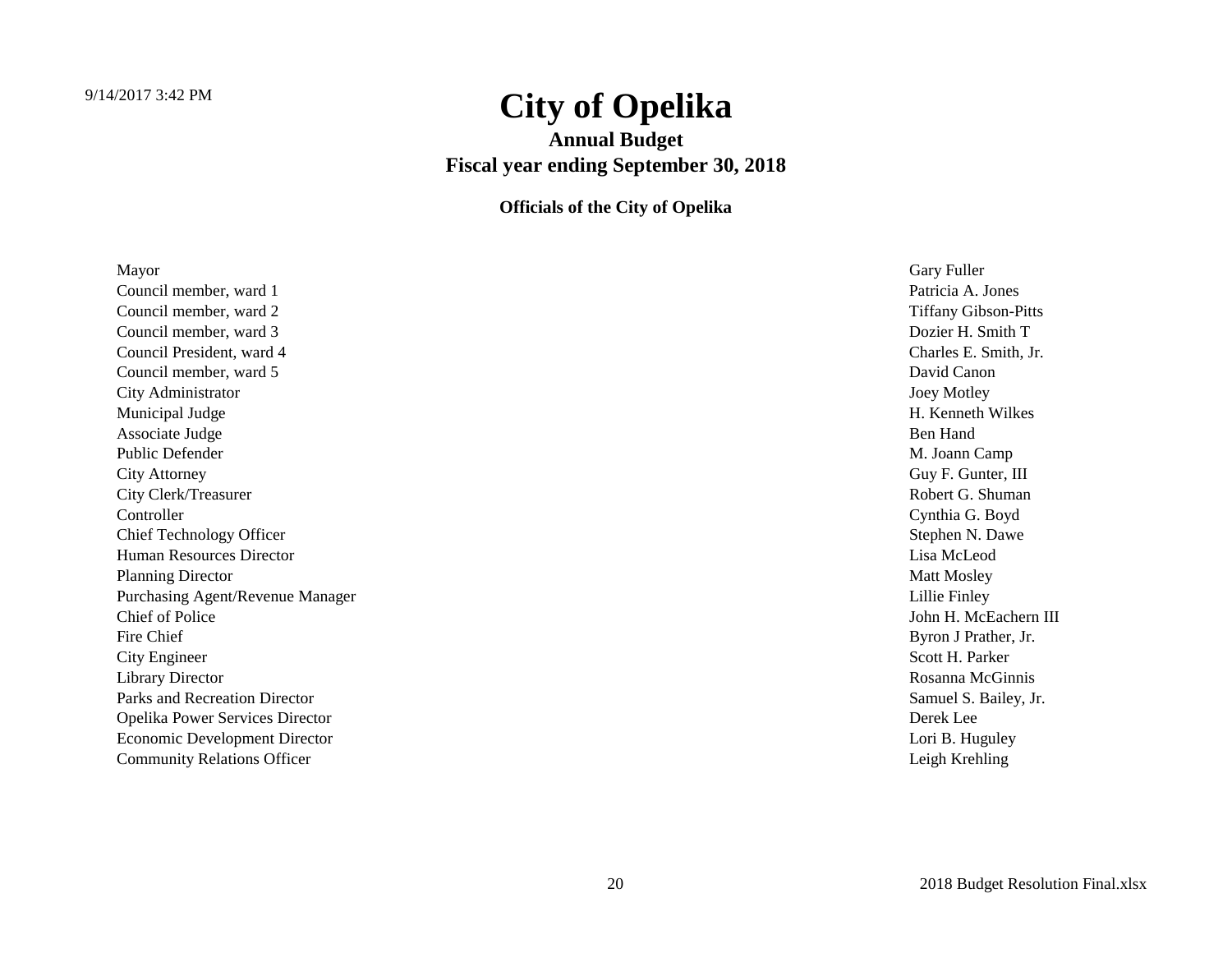9/14/2017 3:42 PM

## **City of Opelika**

**Annual Budget Fiscal year ending September 30, 2018**

**( this page intentionally left blank )**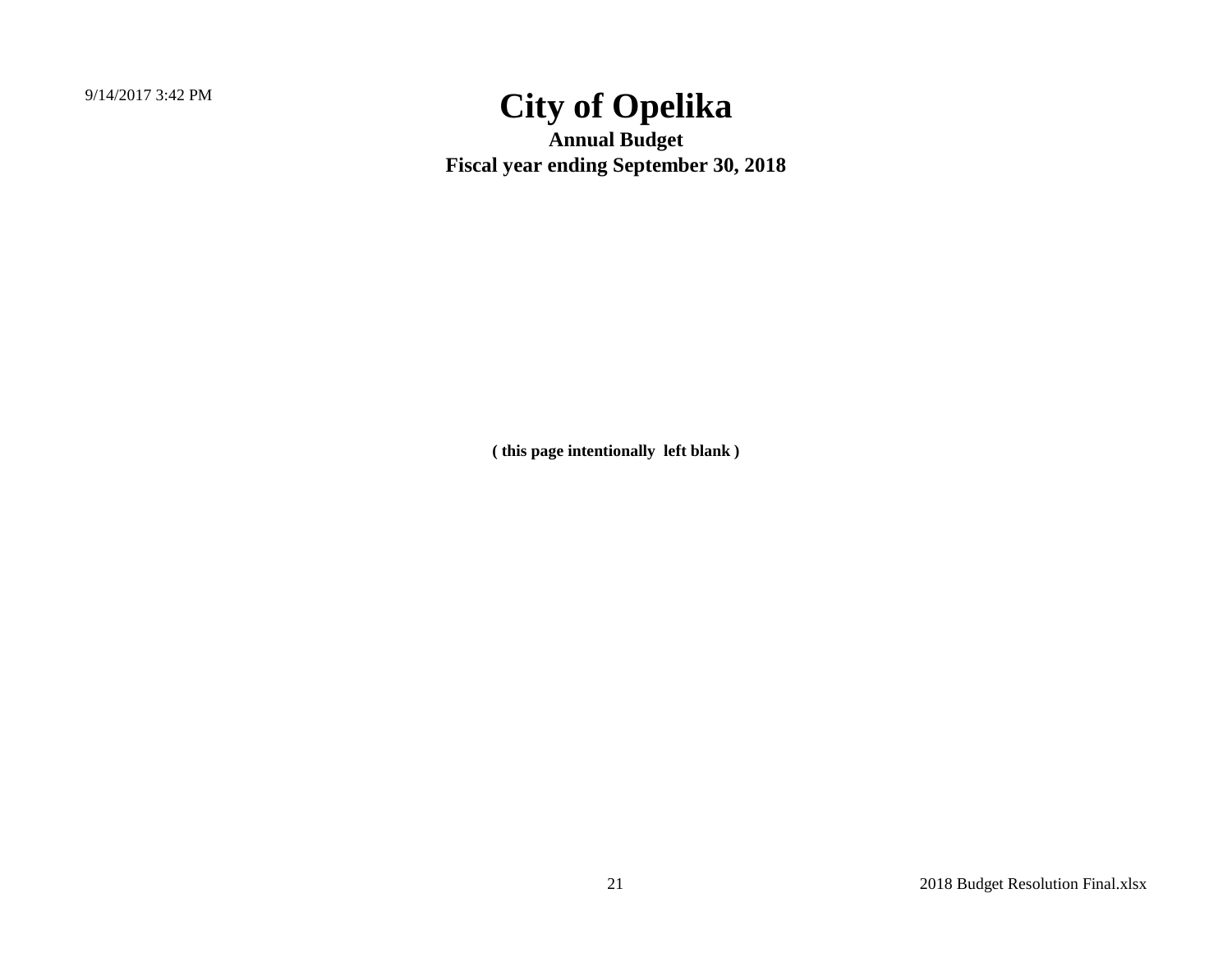9/14/2017 3:42 PM

## **City of Opelika**

**Annual Budget Fiscal year ending September 30, 2018**

**Budget Section**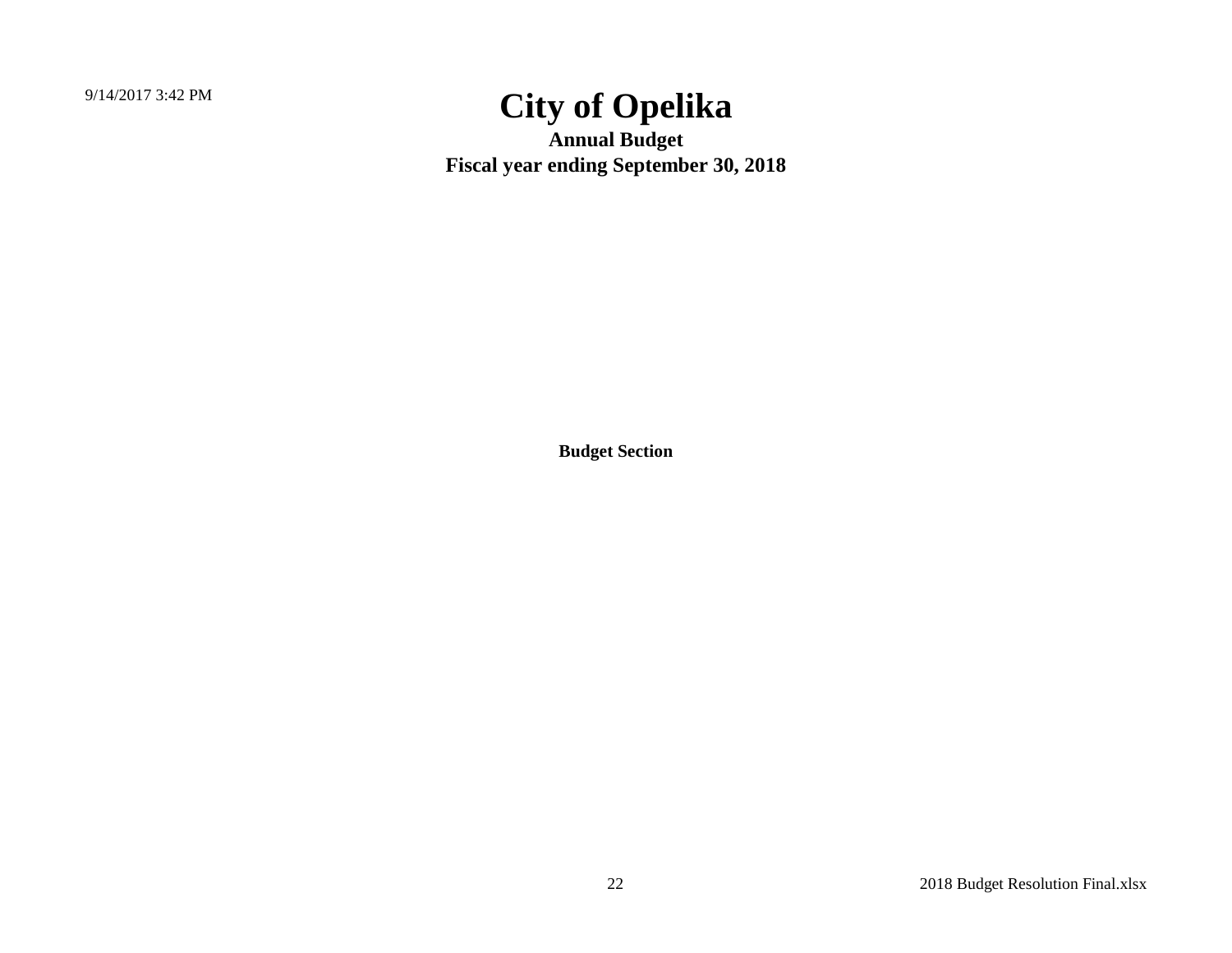#### **Annual Budget**

## **Fiscal year ending September 30, 2018**

|                                                   |                        | <b>Governmental Fund Types</b> |                     |                      |                          |                          |
|---------------------------------------------------|------------------------|--------------------------------|---------------------|----------------------|--------------------------|--------------------------|
|                                                   | General<br>Fund        | Special<br>Revenue             | Capital<br>Projects | Internal<br>Services | Proprietary<br>Fund type | Memo<br>Total            |
| Revenues<br>Non-operating revenues                | 55,703,303             | 7,629,578                      | 115,000             | 2,593,000<br>3,200   | 56,161,609<br>1,277,780  | 122,202,490<br>1,280,980 |
| Other financing sources                           | 3,026,615              | 2,984,652                      | 2,909,800           | 2,413,000            | 225,000                  | 11,559,067               |
| Total revenues                                    | 58,729,918             | 10,614,230                     | 3,024,800           | 5,009,200            | 57,664,389               | 135,042,537              |
| Departmental expenditures                         | 32,589,828             | 702,363                        | 3,024,800           | 4,771,000            | 52,182,912               | 93,270,903               |
| Appropriations<br>Capital outlay                  | 5,984,009<br>7,267,503 | 6,941,741<br>374,215           |                     |                      |                          | 12,925,750<br>7,641,718  |
| Debt service                                      | 4,819,326              |                                |                     |                      |                          | 4,819,326                |
| Non-operating expenses                            |                        |                                |                     |                      | 2,180,398                | 2,180,398                |
| Transfers-out                                     | 8,069,252              | 2,595,911                      |                     | 238,200              | 3,000,000                | 13,903,363               |
| Total expenditures                                | 58,729,918             | 10,614,230                     | 3,024,800           | 5,009,200            | 57,363,310               | 134,741,458              |
| Total revenues over (under)<br>total expenditures |                        |                                |                     |                      | 301,079                  | 301,079                  |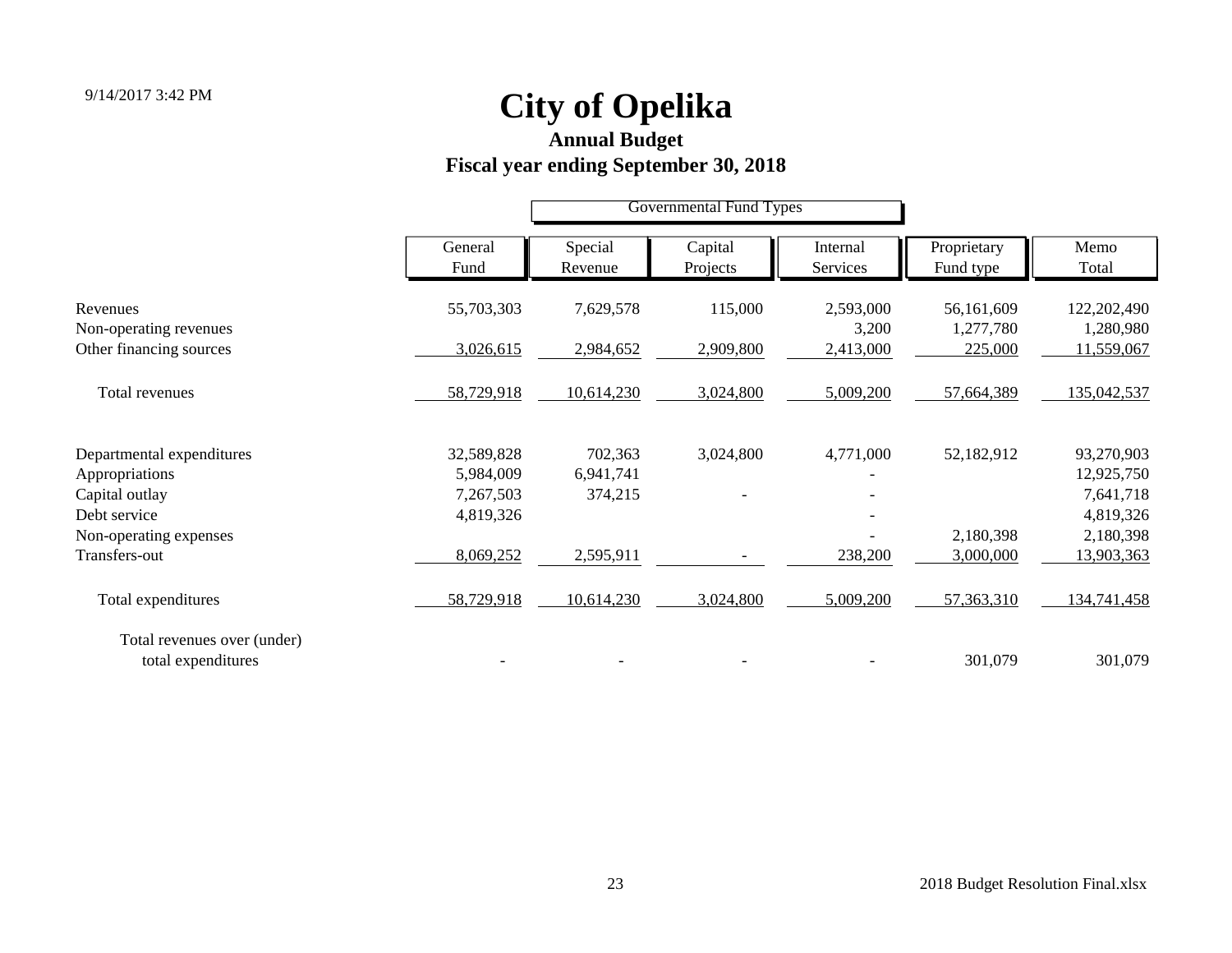**Annual Budget**

#### **Fiscal year ending September 30, 2018**

|                                                    |                 |                    | <b>Governmental Fund Types</b> |                      |                          |               |
|----------------------------------------------------|-----------------|--------------------|--------------------------------|----------------------|--------------------------|---------------|
|                                                    | General<br>Fund | Special<br>Revenue | Capital<br>Projects            | Internal<br>Services | Proprietary<br>Fund type | Memo<br>Total |
| Adjustments to obtain estimated funds flow:        |                 |                    |                                |                      |                          |               |
| Add:                                               |                 |                    |                                |                      |                          |               |
| Depreciation                                       |                 |                    |                                |                      | 5,535,327                | 5,535,327     |
| <b>Debt Proceeds</b>                               |                 |                    |                                |                      |                          |               |
| Subtract:                                          |                 |                    |                                |                      |                          |               |
| Funds committed for fire truck                     |                 |                    |                                |                      |                          |               |
| <b>Fixed Assets</b>                                |                 |                    |                                |                      | 2,650,323                | 2,650,323     |
| <b>System Expansion</b>                            |                 |                    |                                |                      | 7,200,000                | 7,200,000     |
| Line of credit from Electric to Telecommunications |                 |                    |                                |                      | 800,000                  | 800,000       |
| Debt principal payments                            |                 |                    |                                |                      | 2,510,653                | 2,510,653     |
| Projected increase or (decrease) in funds          |                 |                    |                                |                      | (7,324,570)              | (7,324,570)   |
| Projected fund balance, beginning of year          | 55,590,766      | 11,303,834         | 7,966,323                      | 2,605,513            | 59, 375, 145             | 136,841,581   |
| Projected fund balance, end of year                | 55,590,766      | 11,303,834         | 7,966,323                      | 2,605,513            | 52,050,575               | 129,517,011   |

\* Proprietary type funds use accrual based accounting and governmental funds use modified accrual based accounting. For the purposes of this overview the differences are not considered significant.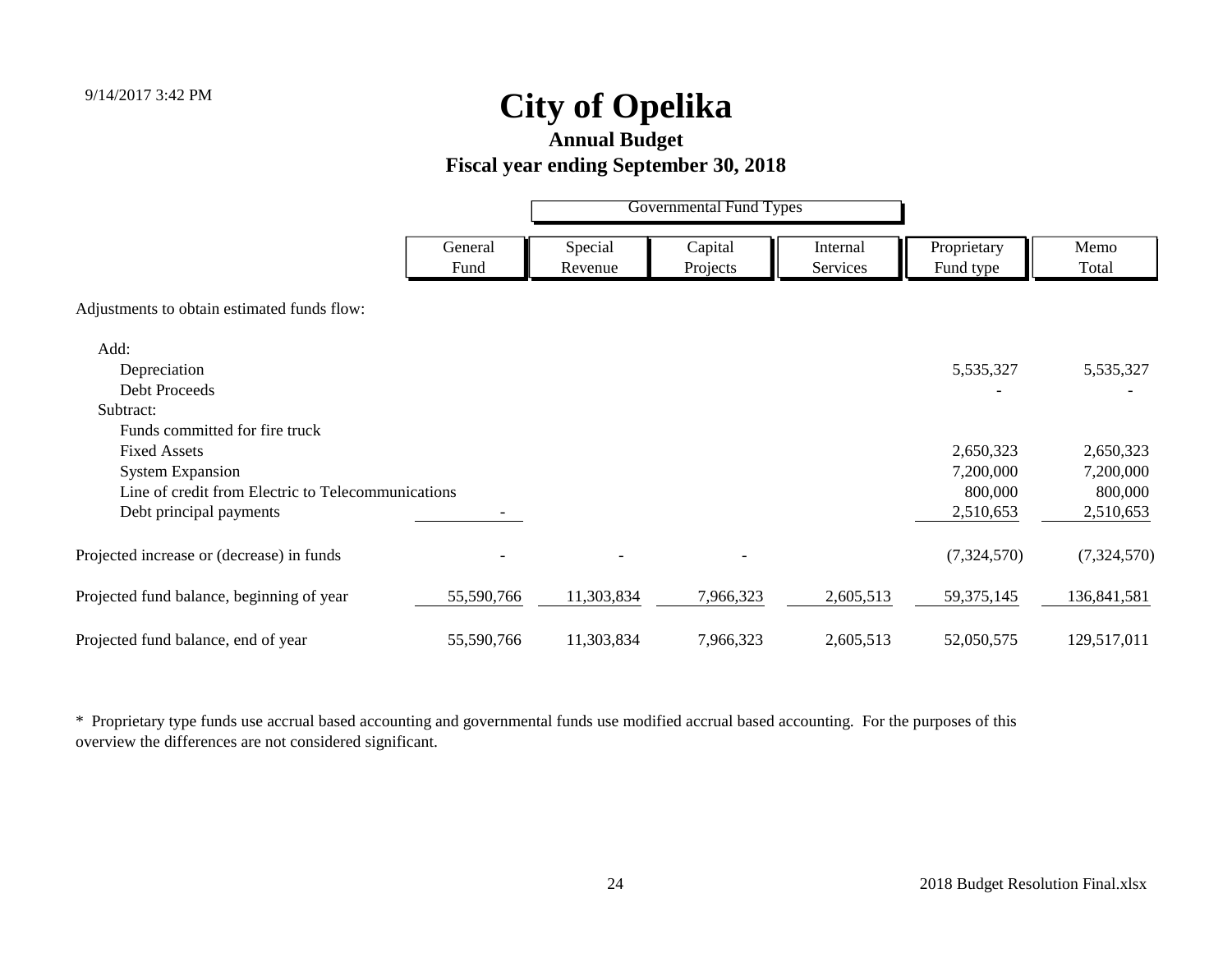**Annual Budget**

#### **Fiscal year ending September 30, 2018**

|                                                                                                                                            |                 |                    | <b>Governmental Fund Types</b> |                      |                          |               |
|--------------------------------------------------------------------------------------------------------------------------------------------|-----------------|--------------------|--------------------------------|----------------------|--------------------------|---------------|
|                                                                                                                                            | General<br>Fund | Special<br>Revenue | Capital<br>Projects            | Internal<br>Services | Proprietary<br>Fund type | Memo<br>Total |
| Less: Fund balance non-spendable/restricted/committed/assigned/encumbered:                                                                 |                 |                    |                                |                      |                          |               |
| Encumbered for future expenditures                                                                                                         | 6,842,799       | 35,872             | 2,792,893                      | 31,039               | 1,371,321                | 11,073,924    |
| Fund balance other than unassigned                                                                                                         | 20,415,605      | 11,267,962         | 5,173,430                      | 2,574,474            |                          | 39,431,471    |
| Unassigned fund balance, end of year                                                                                                       | 28,332,362      |                    |                                |                      | 50,679,254               | 79,011,616    |
| The City Council desires that a minimum level of<br>Unassigned Fund Balance be maintained at an<br>amount equal to ten percent of budgeted |                 |                    |                                |                      |                          |               |
| revenues for the General Fund and the<br>Proprietary Fund Types                                                                            | 5,570,330       |                    |                                |                      | 5,616,161                | 11,186,491    |
|                                                                                                                                            | 22,762,032      |                    |                                |                      | 45,063,093               | 67,825,125    |

\* Proprietary type funds use accrual based accounting and governmental funds use modified accrual based accounting. For the purposes of this overview the differences are not considered significant.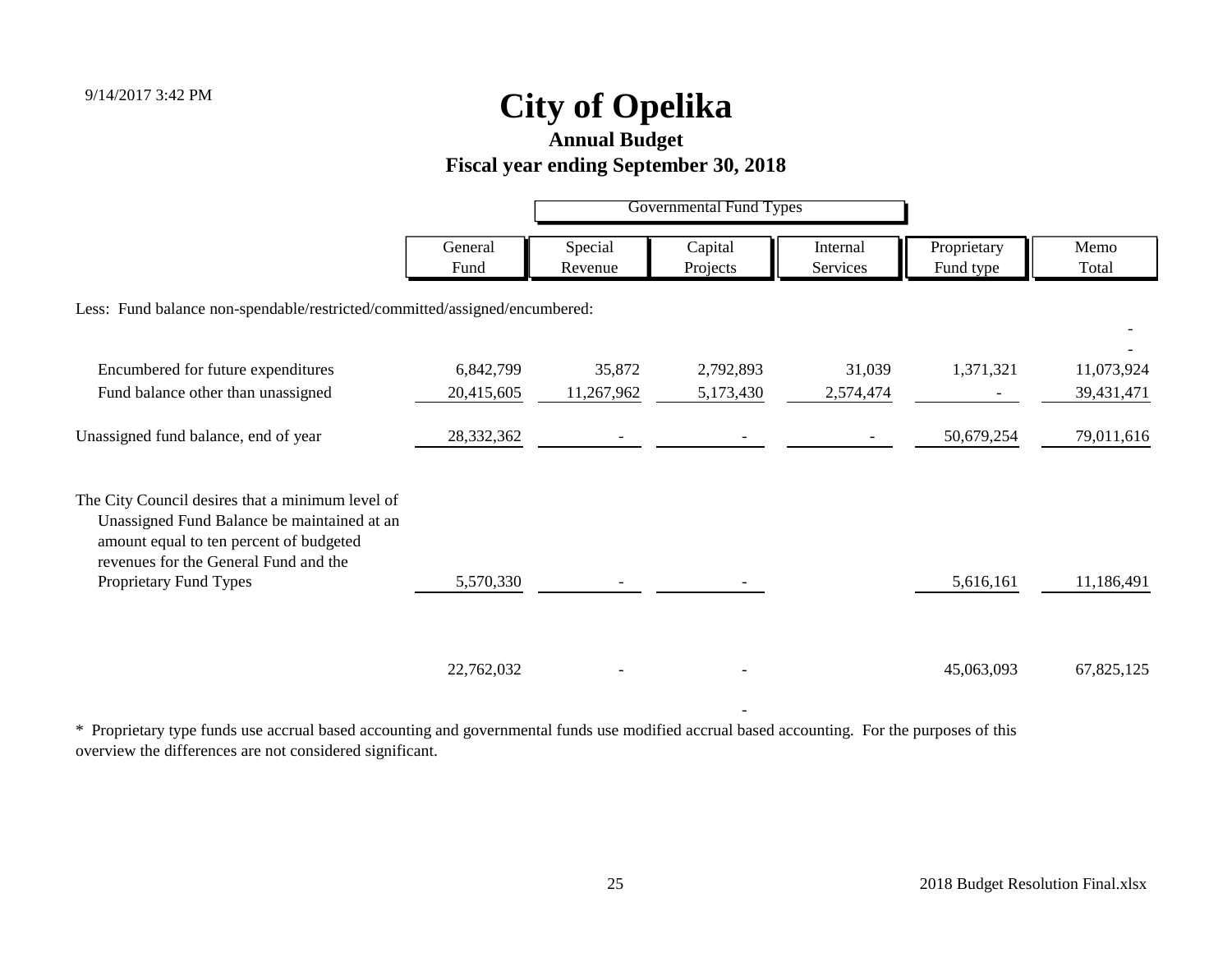9/14/2017 3:42 PM

## **City of Opelika**

**Annual Budget Fiscal year ending September 30, 2018**

**( this page intentionally left blank )**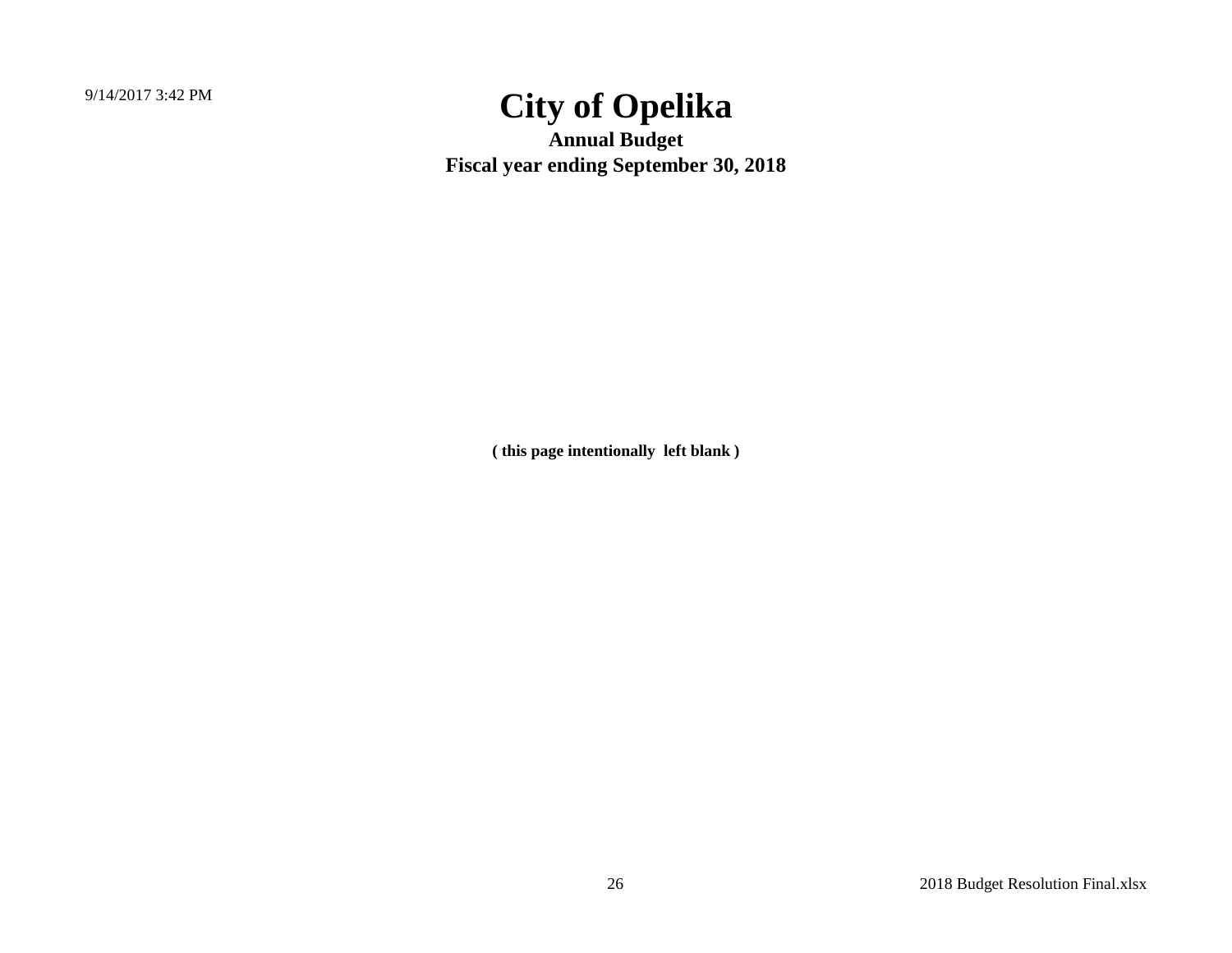**Annual Budget Fiscal year ending September 30, 2018**

#### **General Fund**

The General Fund is used for resources traditionally associated with the government which are not required legally or by sound financial management to be accounted for in another fund.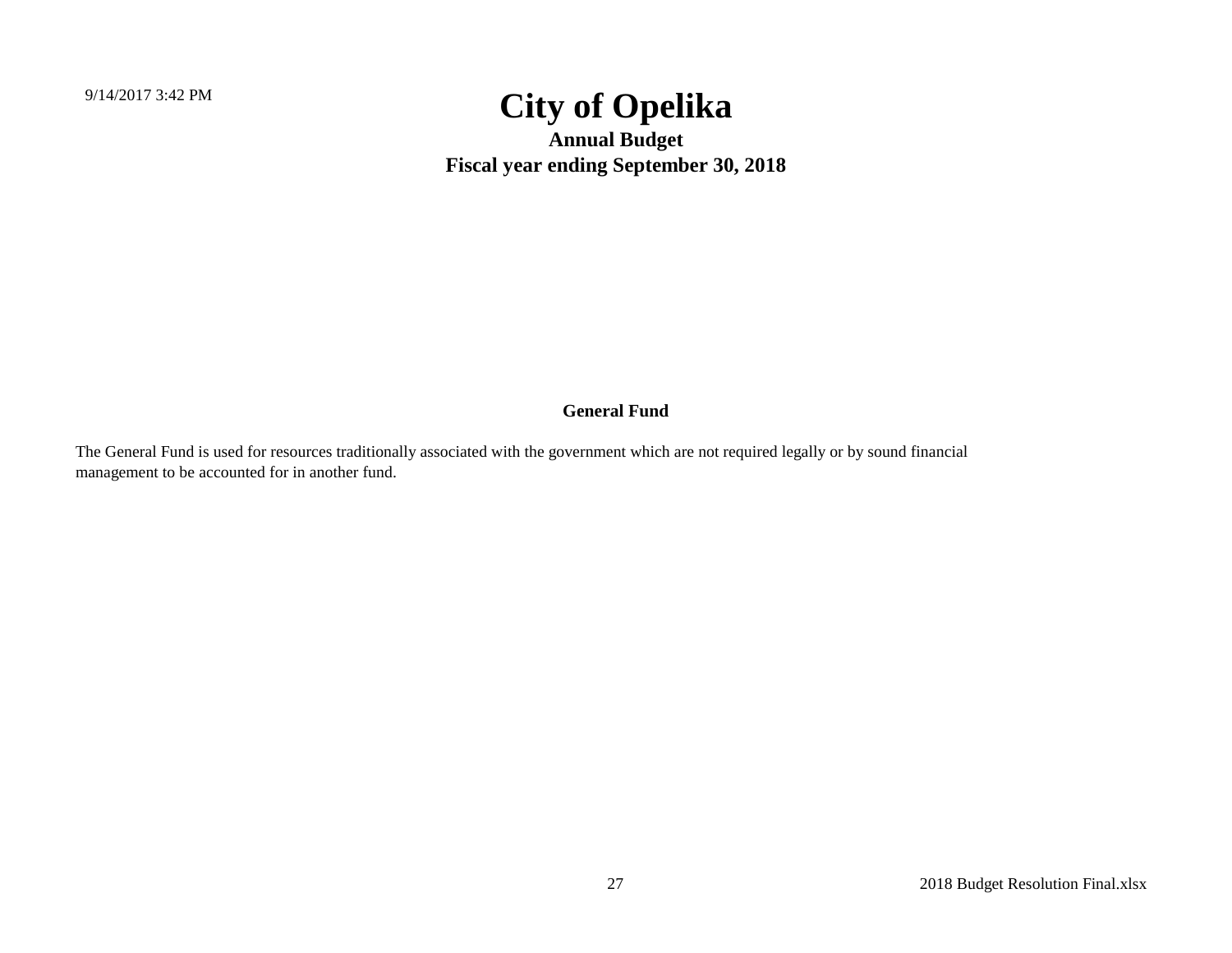|                            | Actual<br>2014 | Actual<br>2015 | Actual<br>2016 | Year to Date<br>(July) 2017 | <b>Budget</b><br>2018 |
|----------------------------|----------------|----------------|----------------|-----------------------------|-----------------------|
| <b>Governmental Funds:</b> |                |                |                |                             |                       |
| General Fund:              |                |                |                |                             |                       |
| Revenues:                  |                |                |                |                             |                       |
| Taxes:                     |                |                |                |                             |                       |
| Sales & Use                | 25,531,042     | 27,505,938     | 30,819,261     | 25,348,155                  | 30,417,786            |
| Property:                  |                |                |                |                             |                       |
| Property                   | 3,024,488      | 3,150,286      | 3,336,189      | 3,351,520                   | 3,400,000             |
| Payments in lieu of taxes  | 26,002         |                | 22,031         | 25,220                      | 30,264                |
|                            | 3,050,490      | 3,150,286      | 3,358,220      | 3,376,741                   | 3,430,264             |
| Other:                     |                |                |                |                             |                       |
| Gasoline                   | 769,258        | 761,489        | 800,893        | 674,927                     | 809,913               |
| Cigarette                  | 83,243         | 87,454         | 85,972         | 70,531                      | 79,386                |
| Wine                       | 23,319         | 29,266         | 25,632         | 25,637                      | 27,500                |
| Rental                     | 500,166        | 506,697        | 541,173        | 467,752                     | 550,000               |
|                            | 1,375,986      | 1,384,906      | 1,453,670      | 1,238,847                   | 1,466,799             |
| Total taxes                | 29,957,518     | 32,041,130     | 35,631,151     | 29,963,743                  | 35,314,849            |
| Special assessments:       | 8,382          | 13,687         | 37,285         | 4,331                       | 5,197                 |
| Licenses and permits:      |                |                |                |                             |                       |
| Occupational               | 8,917,021      | 9,547,138      | 10,167,780     | 10,430,576                  | 11,152,544            |
| Business:                  |                |                |                |                             |                       |
| General                    | 3,150,917      | 3,382,064      | 3,134,975      | 3,054,309                   | 3,120,000             |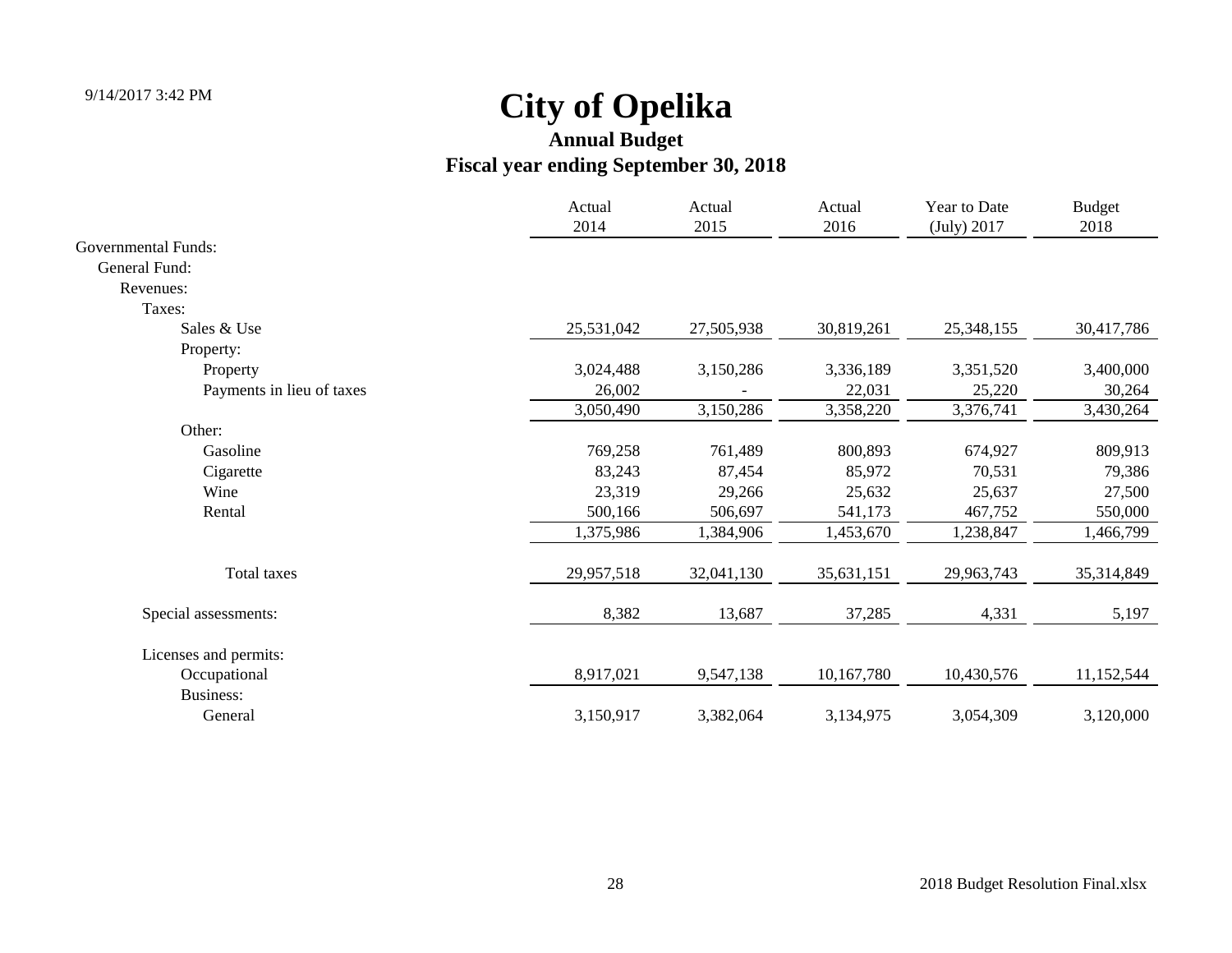|                                 | Actual<br>2014 | Actual<br>2015 | Actual<br>2016 | Year to Date<br>(July) 2017 | <b>Budget</b><br>2018 |
|---------------------------------|----------------|----------------|----------------|-----------------------------|-----------------------|
| Lodging                         | 671,296        | 768,135        | 778,206        | 600,981                     | 825,000               |
| Franchise fee                   | 79,861         | 82,236         | 303,726        | 401,489                     | 480,587               |
|                                 | 3,902,074      | 4,232,435      | 4,216,907      | 4,056,779                   | 4,425,587             |
| Telecommunication fees          | 11,000         | 18,000         | 22,000         | 10,000                      | 12,000                |
| <b>Land Disturbance Fee</b>     |                |                | 6,420          | 10,510                      | 12,396                |
| Permits and inspections         | 409,244        | 512,532        | 533,738        | 784,937                     | 931,304               |
|                                 | 420,244        | 530,532        | 562,158        | 805,447                     | 955,700               |
| Total licenses and permits      | 13,239,339     | 14,310,105     | 14,946,845     | 15,292,802                  | 16,533,831            |
| Intergovernmental revenue:      |                |                |                |                             |                       |
| Shared county revenue:          |                |                |                |                             |                       |
| Motor vehicle license           | 103,277        | 124,987        | 115,789        | 98,738                      | 118,486               |
| Shared state revenue:           |                |                |                |                             |                       |
| Bank excise tax                 | 144,739        | 157,881        | 167,529        | 198,860                     | 198,860               |
| Business privilege tax          | 71,801         | 72,340         | 73,074         | 73,429                      | 80,104                |
| State asset forfeiture          | 15,142         | 18,732         | 13,087         | 55,110                      | 60,000                |
| Share of liquor tax profits     | 121,362        | 129,741        | 146,234        | 124,142                     | 144,875               |
|                                 | 353,044        | 378,694        | 399,924        | 451,541                     | 483,839               |
| <b>Shared Federal Revenue:</b>  |                |                |                |                             |                       |
| <b>Federal Asset Forfeiture</b> | 27,365         | 26,764         | 29,389         |                             |                       |
| Other:                          |                |                |                |                             |                       |
| Federal                         |                |                | 26,909         | 26,880                      | 32,256                |
| <b>State</b>                    | 26,709         | 23,379         | 24,075         |                             |                       |
| Lee County                      | 10,000         | 12,500         | 17,500         | 15,000                      | 18,000                |
|                                 | 36,709         | 35,879         | 68,484         | 41,880                      | 50,256                |
| Total intergovernmental revenue | 520,395        | 566,324        | 613,586        | 592,159                     | 652,581               |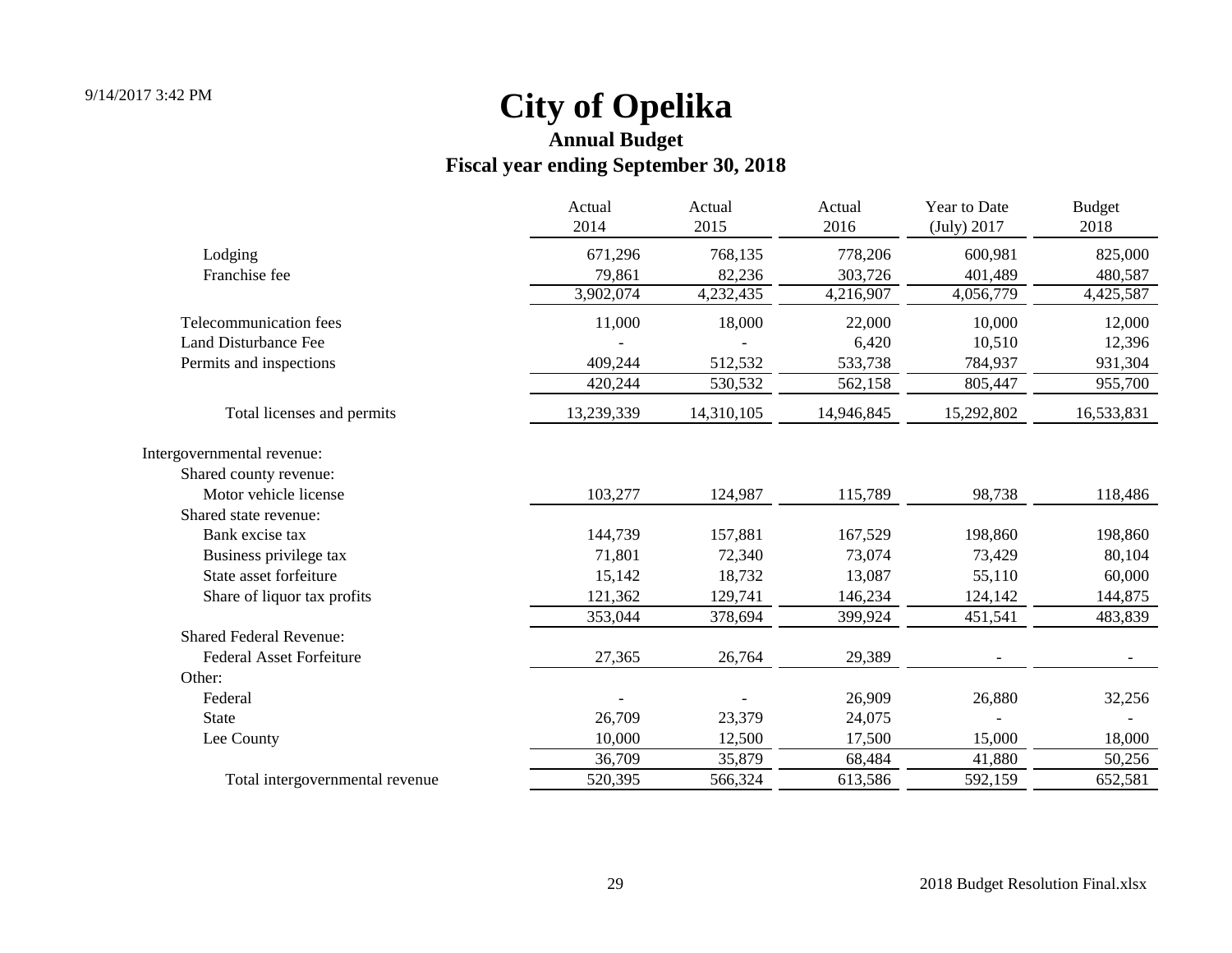|                                   | Actual<br>2014 | Actual<br>2015 | Actual<br>2016 | Year to Date<br>(July) 2017 | <b>Budget</b><br>2018 |
|-----------------------------------|----------------|----------------|----------------|-----------------------------|-----------------------|
| Charges for services:             |                |                |                |                             |                       |
| General Government:               |                |                |                |                             |                       |
| Zoning and Subdivision Fees       | 13,012         | 13,083         | 17,715         | 20,131                      | 23,857                |
| Public safety:                    |                |                |                |                             |                       |
| <b>Highway Safety Program</b>     |                |                |                |                             |                       |
| <b>City Schools</b>               | 12,000         | 12,000         | 12,000         | 12,000                      | 14,400                |
| City of Auburn                    | 35,000         |                | 6,380          | 5,014                       | 6,017                 |
| Communications / E911             | 102,000        | 40,000         | 40,000         | 30,000                      | 36,000                |
| <b>Auburn University</b>          |                |                | 76,808         | 30,711                      | 36,854                |
| Police/EAMC                       | 64,537         | 54,867         | 88,830         | 106,419                     | 118,967               |
| Other                             |                | 1,734          | 8,361          | 2,557                       | 3,561                 |
| Towing, firecalls, Training, EMS  | 3,815          | 3,890          | 2,943          | 1,218                       | 1,462                 |
|                                   | 217,352        | 112,491        | 235,322        | 187,919                     | 217,261               |
| Public Works:                     |                |                |                |                             |                       |
| Clearing and grading - other      | 67,842         | 72,331         | 69,717         | 94,460                      | 113,208               |
| Health:                           |                |                |                |                             |                       |
| Graves and monuments              | 124,275        | 145,950        | 132,625        | 133,250                     | 141,700               |
| <b>Cemetery Vases and Markers</b> | 2,157          | 3,730          | 130            | 290                         | 348                   |
|                                   | 126,432        | 149,680        | 132,755        | 133,540                     | 142,048               |
| Culture and recreation:           |                |                |                |                             |                       |
| Entry fees and concessions        | 1,422,008      | 1,499,054      | 1,411,263      | 1,260,727                   | 1,436,398             |
| Total charges for service         | 1,846,646      | 1,846,639      | 1,866,772      | 1,696,777                   | 1,932,772             |
|                                   |                |                |                |                             |                       |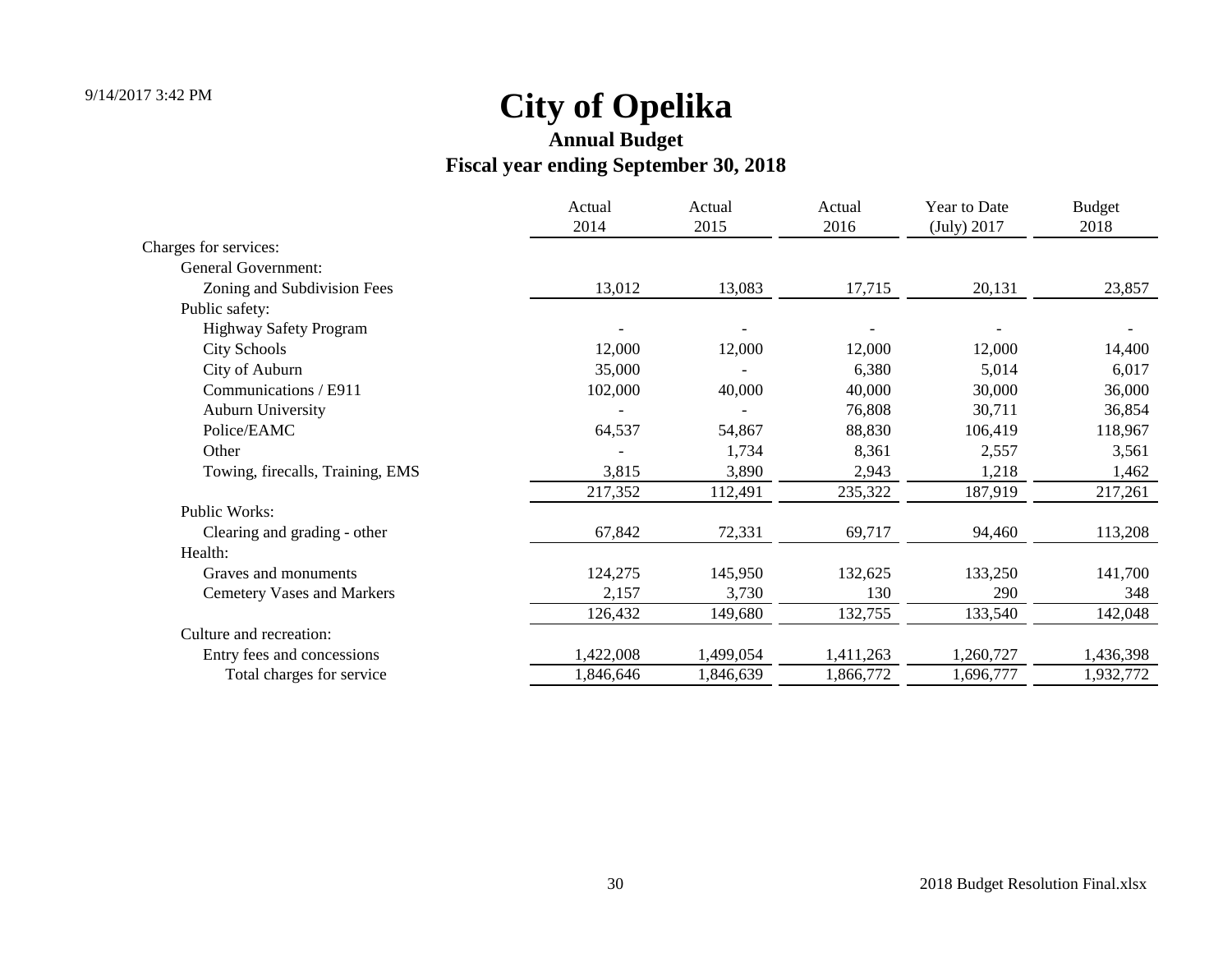|                              | Actual<br>2014 | Actual<br>2015 | Actual<br>2016 | Year to Date<br>(July) 2017 | <b>Budget</b><br>2018 |
|------------------------------|----------------|----------------|----------------|-----------------------------|-----------------------|
| Fines and forfeits:          |                |                |                |                             |                       |
| Public safety:               |                |                |                |                             |                       |
| Fines and costs              | 825,393        | 845,119        | 803,031        | 535,279                     | 604,594               |
| Culture and recreation:      |                |                |                |                             |                       |
| Fines                        | 23,954         | 40,339         | 39,379         | 26,720                      | 31,271                |
| Total fines and forfeits     | 849,347        | 885,458        | 842,410        | 561,999                     | 635,865               |
| Miscellaneous revenues:      |                |                |                |                             |                       |
| Interest earnings            | 86,412         | 72,370         | 189,024        | 228,354                     | 250,000               |
| Other:                       |                |                |                |                             |                       |
| Rental income                | 63,789         | 60,190         | 74,336         | 99,822                      | 114,252               |
| Contributions                | 115,560        | 97,600         | 97,153         | 28,179                      | 33,815                |
| <b>Insurance Claims</b>      | 26,758         | 3,304          | 4,289          | 59,206                      | 65,126                |
| Cemetery lots                | 78,250         | 116,850        | 93,770         | 64,260                      | 77,112                |
| Miscellaneous                | 227,933        | 99,381         | 46,814         | 77,013                      | 87,903                |
|                              | 512,290        | 377,325        | 316,362        | 328,480                     | 378,208               |
| Total miscellaneous revenues | 598,702        | 449,695        | 505,386        | 556,834                     | 628,208               |
| Total revenues               | 47,020,329     | 50,113,038     | 54,443,435     | 48,668,645                  | 55,703,303            |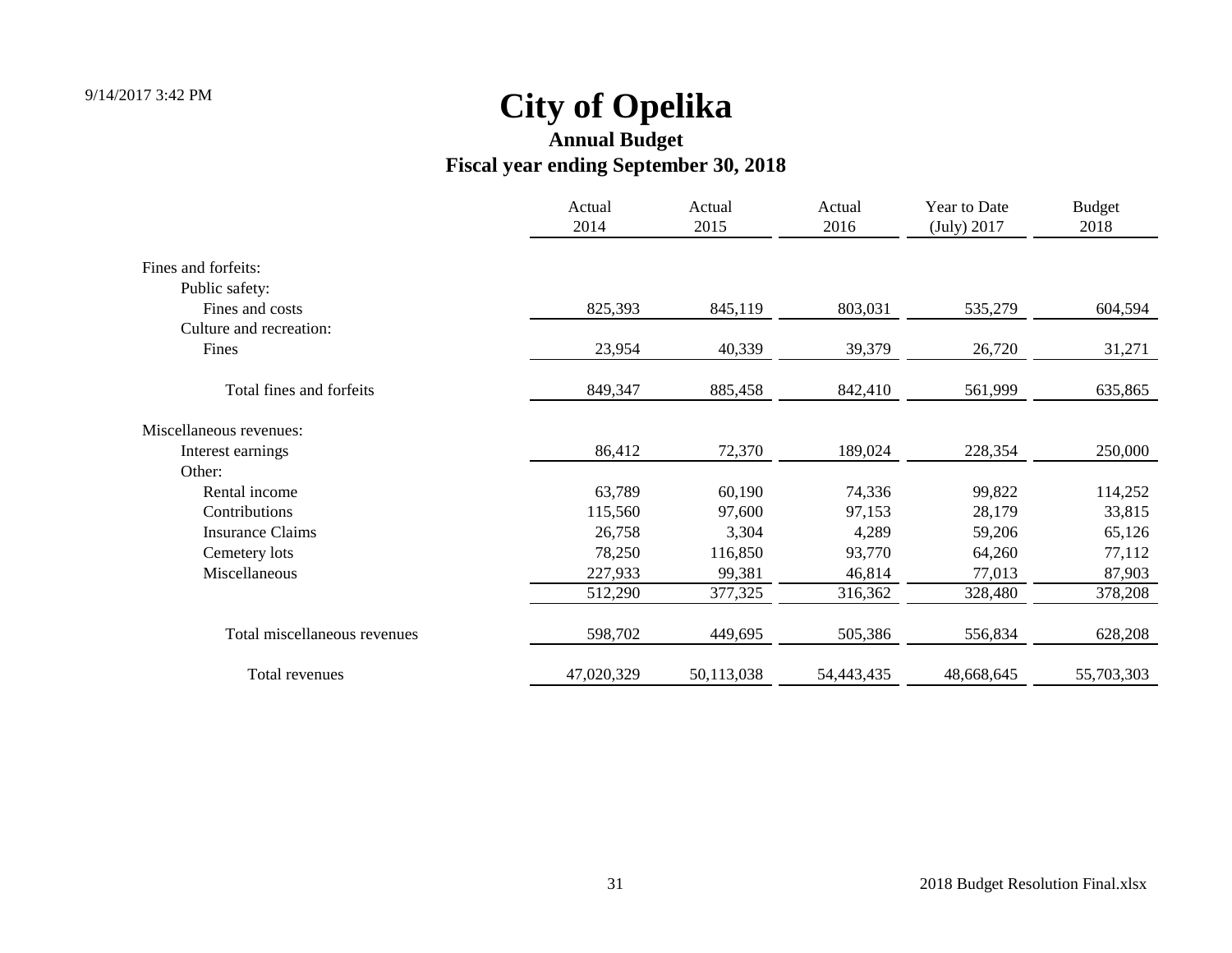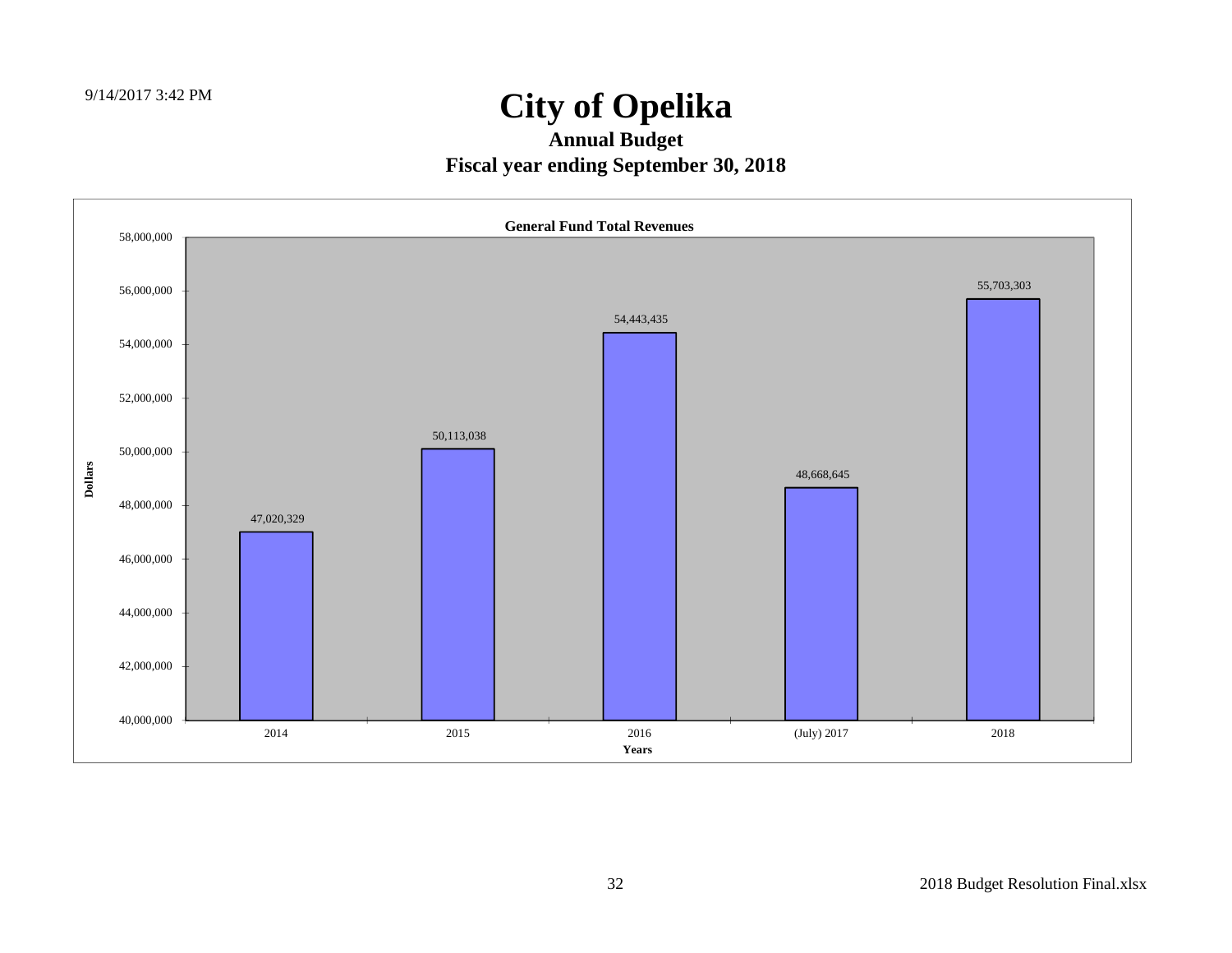|                                  | Actual<br>2014 | Actual<br>2015 | Actual<br>2016 | <b>Year to Date</b><br>(July) 2017 | <b>Budget</b><br>2018 |
|----------------------------------|----------------|----------------|----------------|------------------------------------|-----------------------|
|                                  |                |                |                |                                    |                       |
| Expenditures:                    |                |                |                |                                    |                       |
| Current:                         |                |                |                |                                    |                       |
| General government:              |                |                |                |                                    |                       |
| Mayor                            |                |                |                |                                    |                       |
| Personnel services               | 135,625        | 137,564        | 145,286        | 123,134                            | 152,751               |
| Other                            | 75,274         | 68,905         | 128,342        | 113,903                            | 446,950               |
| Total mayor                      | 210,899        | 206,469        | 273,628        | 237,037                            | 599,701               |
| Administration:                  |                |                |                |                                    |                       |
| Personnel services               | 210,711        | 124,331        | 136,758        | 122,345                            | 159,084               |
| Other                            | 366,365        | 258,180        | 305,243        | 337,505                            | 317,760               |
| Services provided to other funds |                |                |                |                                    |                       |
| Total administration             | 577,076        | 382,511        | 442,001        | 459,850                            | 476,844               |
| Legal:                           |                |                |                |                                    |                       |
| Personnel services               | 84,120         | 114,908        | 120,658        | 109,082                            | 137,497               |
| Other                            | 11,830         | 12,812         | 12,861         | 11,490                             | 166,200               |
|                                  | 95,950         | 127,720        | 133,519        | 120,572                            | 303,697               |
| Legislative - City Clerk:        |                |                |                |                                    |                       |
| Personnel services               | 183,565        | 187,954        | 194,195        | 162,379                            | 200,032               |
| Other                            | 149,518        | 150,106        | 155,274        | 148,179                            | 209,450               |
| Services provided to other funds |                |                |                |                                    |                       |
| Total legislative                | 333,083        | 338,060        | 349,469        | 310,558                            | 409,482               |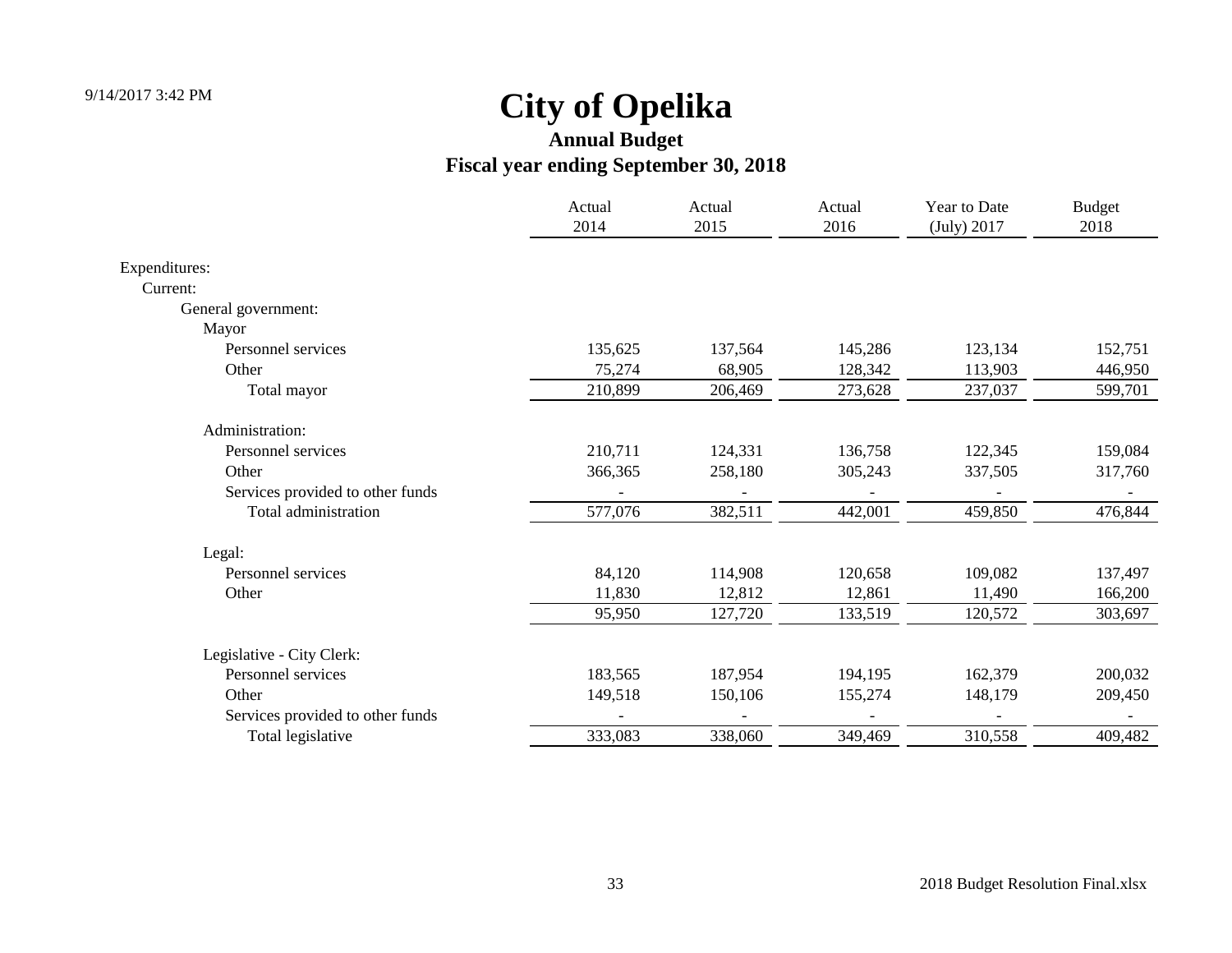|                                  | Actual<br>2014 | Actual<br>2015 | Actual<br>2016 | Year to Date<br>(July) 2017 | <b>Budget</b><br>2018 |
|----------------------------------|----------------|----------------|----------------|-----------------------------|-----------------------|
| Expenditures:                    |                |                |                |                             |                       |
| Current:                         |                |                |                |                             |                       |
| General government:              |                |                |                |                             |                       |
| Other:                           |                |                |                |                             |                       |
| Revenue:                         |                |                |                |                             |                       |
| Personnel services               | 204,943        | 180,869        | 213,399        | 183,147                     | 245,389               |
| Other                            | 48,703         | 49,256         | 67,529         | 62,710                      | 72,885                |
| Services provided other funds    |                |                |                |                             |                       |
|                                  | 253,646        | 230,125        | 280,928        | 245,857                     | 318,274               |
| Accounting:                      |                |                |                |                             |                       |
| Personnel services               | 383,325        | 445,911        | 462,589        | 392,397                     | 546,238               |
| Other                            | 74,002         | 71,939         | 161,169        | 140,188                     | 115,336               |
| Services provided other funds    | (125, 205)     | (159, 528)     | (159, 528)     | (146, 234)                  | (151,200)             |
|                                  | 332,122        | 358,322        | 464,230        | 386,351                     | 510,374               |
| <b>Information Technologies:</b> |                |                |                |                             |                       |
| Personnel services               | 604,278        | 620,142        | 648,730        | 514,241                     | 702,321               |
| Other                            | 583,999        | 794,503        | 963,769        | 865,389                     | 855,500               |
| Services provided other funds    | (229, 265)     | (173, 924)     | (173, 925)     | (159, 431)                  | (186, 800)            |
|                                  | 959,012        | 1,240,721      | 1,438,574      | 1,220,199                   | 1,371,021             |
| Judicial:                        |                |                |                |                             |                       |
| Personnel services               | 230,990        | 231,818        | 243,880        | 201,808                     | 287,546               |
| Other                            | 415,872        | 609,815        | 559,937        | 302,747                     | 237,950               |
|                                  | 646,862        | 841,633        | 803,817        | 504,555                     | 525,496               |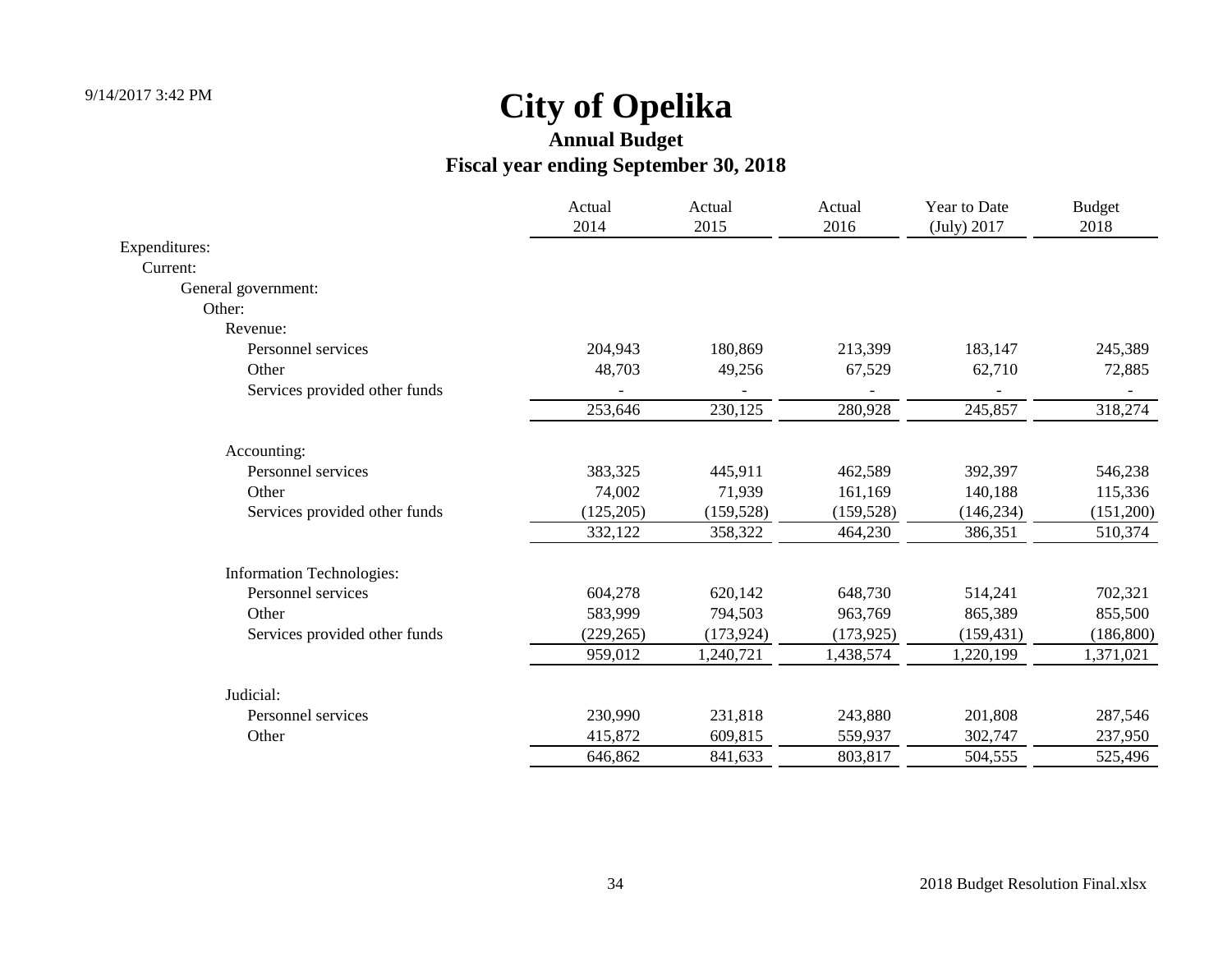|                                  | Actual<br>2014 | Actual<br>2015 | Actual<br>2016 | Year to Date<br>(July) 2017 | <b>Budget</b><br>2018 |
|----------------------------------|----------------|----------------|----------------|-----------------------------|-----------------------|
| Expenditures:                    |                |                |                |                             |                       |
| Current:                         |                |                |                |                             |                       |
| General government:              |                |                |                |                             |                       |
| Other:                           |                |                |                |                             |                       |
| Human Resources administration:  |                |                |                |                             |                       |
| Personnel services               | 229,860        | 238,371        | 252,642        | 222,046                     | 277,571               |
| Other                            | 98,168         | 134,635        | 92,537         | 153,698                     | 148,390               |
|                                  | 328,028        | 373,006        | 345,179        | 375,744                     | 425,961               |
| Planning:                        |                |                |                |                             |                       |
| Personnel services               | 292,344        | 306,355        | 317,322        | 258,722                     | 412,980               |
| Other                            | 24,276         | 24,313         | 30,354         | 30,503                      | 62,500                |
| Services provided to other funds |                |                |                |                             |                       |
|                                  | 316,620        | 330,668        | 347,676        | 289,225                     | 475,480               |
| Purchasing:                      |                |                |                |                             |                       |
| Personnel services               | 254,808        | 256,018        | 295,928        | 278,113                     | 344,717               |
| Other                            | 34,358         | 27,710         | (133,978)      | 9,784                       | 21,680                |
| Services provided to other funds | (63, 823)      | (75, 374)      | (75, 374)      | (69,092)                    | (103, 431)            |
|                                  | 225,343        | 208,354        | 86,576         | 218,805                     | 262,966               |
| <b>Community Relations:</b>      |                |                |                |                             |                       |
| Personnel services               | 72,219         | 74,882         | 77,541         | 89,835                      | 63,882                |
| Other                            | 54,362         | 54,743         | 47,388         | 66,130                      | 80,750                |
|                                  | 126,581        | 129,625        | 124,929        | 155,965                     | 144,632               |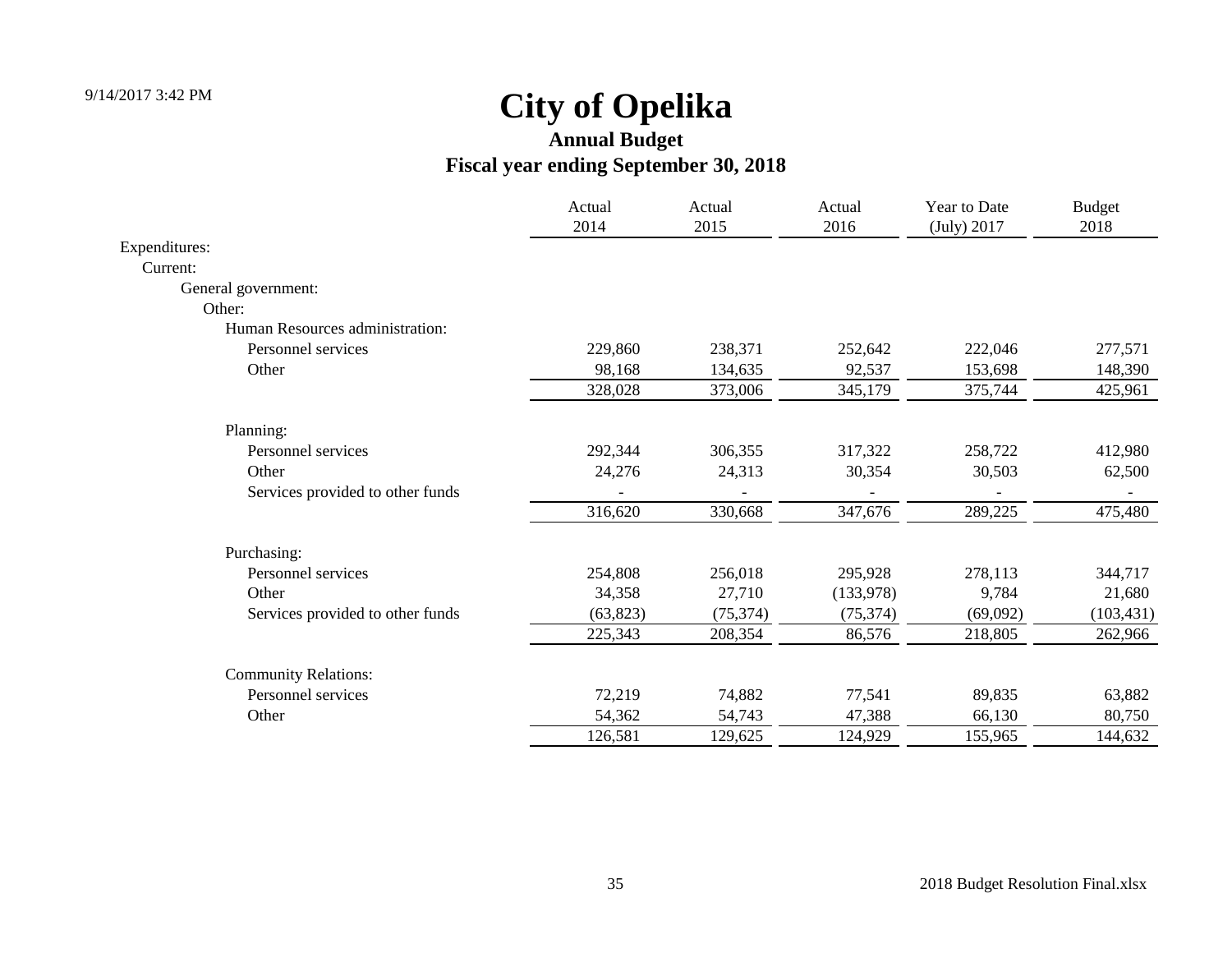|                                          | Actual    | Actual    | Actual    | Year to Date | <b>Budget</b> |
|------------------------------------------|-----------|-----------|-----------|--------------|---------------|
|                                          | 2014      | 2015      | 2016      | (July) 2017  | 2018          |
| Expenditures:                            |           |           |           |              |               |
| Current:                                 |           |           |           |              |               |
| General government:                      |           |           |           |              |               |
| Other:                                   |           |           |           |              |               |
| Nondepartmental:                         |           |           |           |              |               |
| Auburn-Opelika Airport                   | 143,898   | 121,552   | 121,647   | 129,487      | 179,447       |
| Lee County Area Council of Governments   | 128,400   | 144,210   | 136,215   | 140,300      | 144,500       |
| Opelika Chamber of Commerce              | 70,000    | 70,000    | 60,000    | 70,417       | 60,000        |
| Opelika Industrial Development Authority | 125,000   | 125,000   | 125,000   | 145,833      | 125,000       |
| Lee County Extension Service             | 10,000    | 10,000    | 10,000    | 10,000       | 10,000        |
| Main Street, Inc.                        | 17,500    | 17,500    | 20,600    | 42,000       | 20,000        |
| Downtown Redevelopment Authority         | 4,500     | 4,500     | 4,500     | 5,000        | 10,000        |
| <b>Envision Opelika</b>                  | 12,000    | 12,000    | 12,000    |              | 12,000        |
| <b>JW Darden Foundation</b>              |           |           | 5,000     | 5,000        | 5,000         |
| Other                                    | 20,300    | 12,500    | 21,478    | 6,000        |               |
|                                          | 531,598   | 517,262   | 516,440   | 554,037      | 565,947       |
| Total other                              | 3,719,812 | 4,229,716 | 4,408,349 | 3,950,738    | 4,600,151     |
| Total general governm                    | 4,936,820 | 5,284,476 | 5,606,966 | 5,078,755    | 6,389,875     |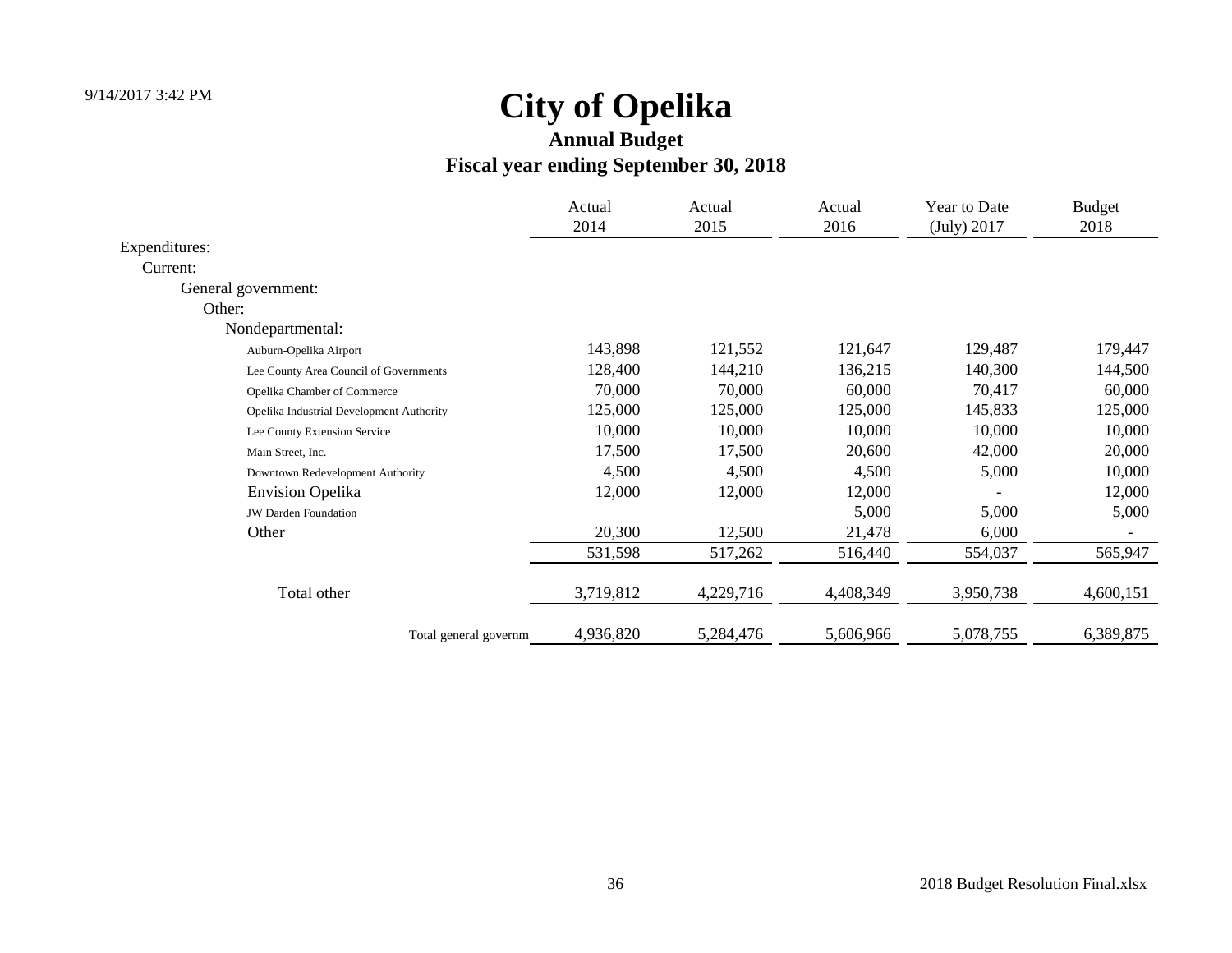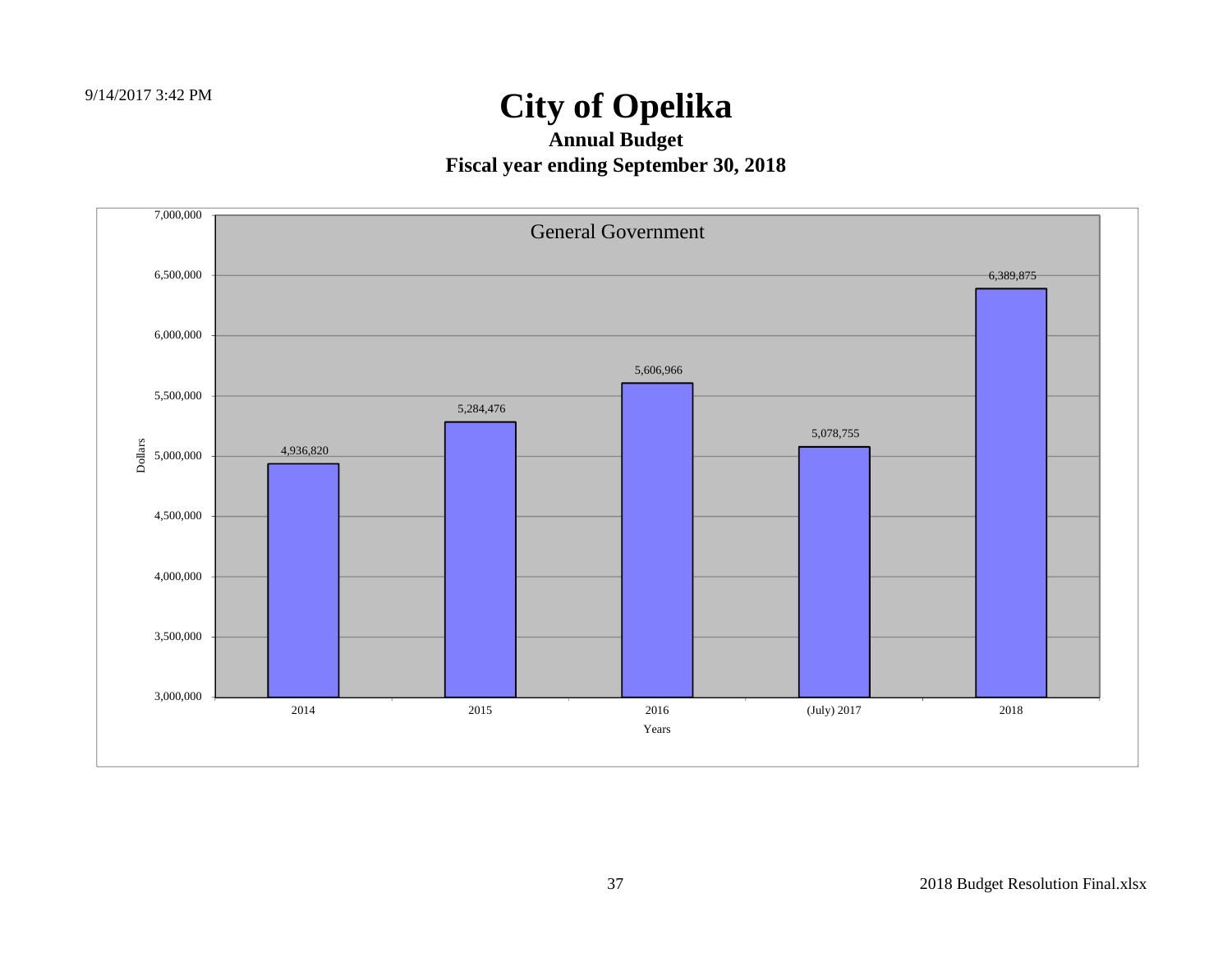|                                  | Actual<br>2014 | Actual<br>2015 | Actual<br>2016 | Year to Date<br>(July) 2017 | <b>Budget</b><br>2018 |
|----------------------------------|----------------|----------------|----------------|-----------------------------|-----------------------|
|                                  |                |                |                |                             |                       |
| Public safety:                   |                |                |                |                             |                       |
| Police:                          |                |                |                |                             |                       |
| Personnel services               | 6,455,101      | 6,827,264      | 7,094,227      | 5,845,401                   | 7,642,052             |
| Other                            | 1,469,337      | 1,238,729      | 1,370,622      | 1,472,654                   | 1,763,030             |
| Services provided other funds    |                |                |                |                             |                       |
| Total police                     | 7,924,438      | 8,065,993      | 8,464,849      | 7,318,055                   | 9,405,082             |
| Fire:                            |                |                |                |                             |                       |
| Personnel services               | 4,600,169      | 4,450,798      | 4,437,334      | 3,901,213                   | 5,123,480             |
| Other                            | 618,786        | 561,177        | 495,699        | 557,933                     | 668,560               |
| Total fire                       | 5,218,955      | 5,011,975      | 4,933,033      | 4,459,146                   | 5,792,040             |
| Other:                           |                |                |                |                             |                       |
| Nondepartmental:                 |                |                |                |                             |                       |
| <b>National Guard</b>            |                |                |                |                             |                       |
| Juvenile Court                   | 10,000         | 10,000         | 10,000         | 10,000                      | 10,000                |
| Lee County Emergency Mgt         | 35,000         | 32,000         | 34,196         | 32,000                      | 34,500                |
| <b>Emergency Medical Service</b> | 289,476        | 289,476        | 289,476        | 319,476                     | 319,476               |
| Other                            |                |                |                |                             |                       |
| Total other                      | 334,476        | 331,476        | 333,672        | 361,476                     | 363,976               |
| Total public safety              | 13,477,869     | 13,409,444     | 13,731,554     | 12,138,677                  | 15,561,098            |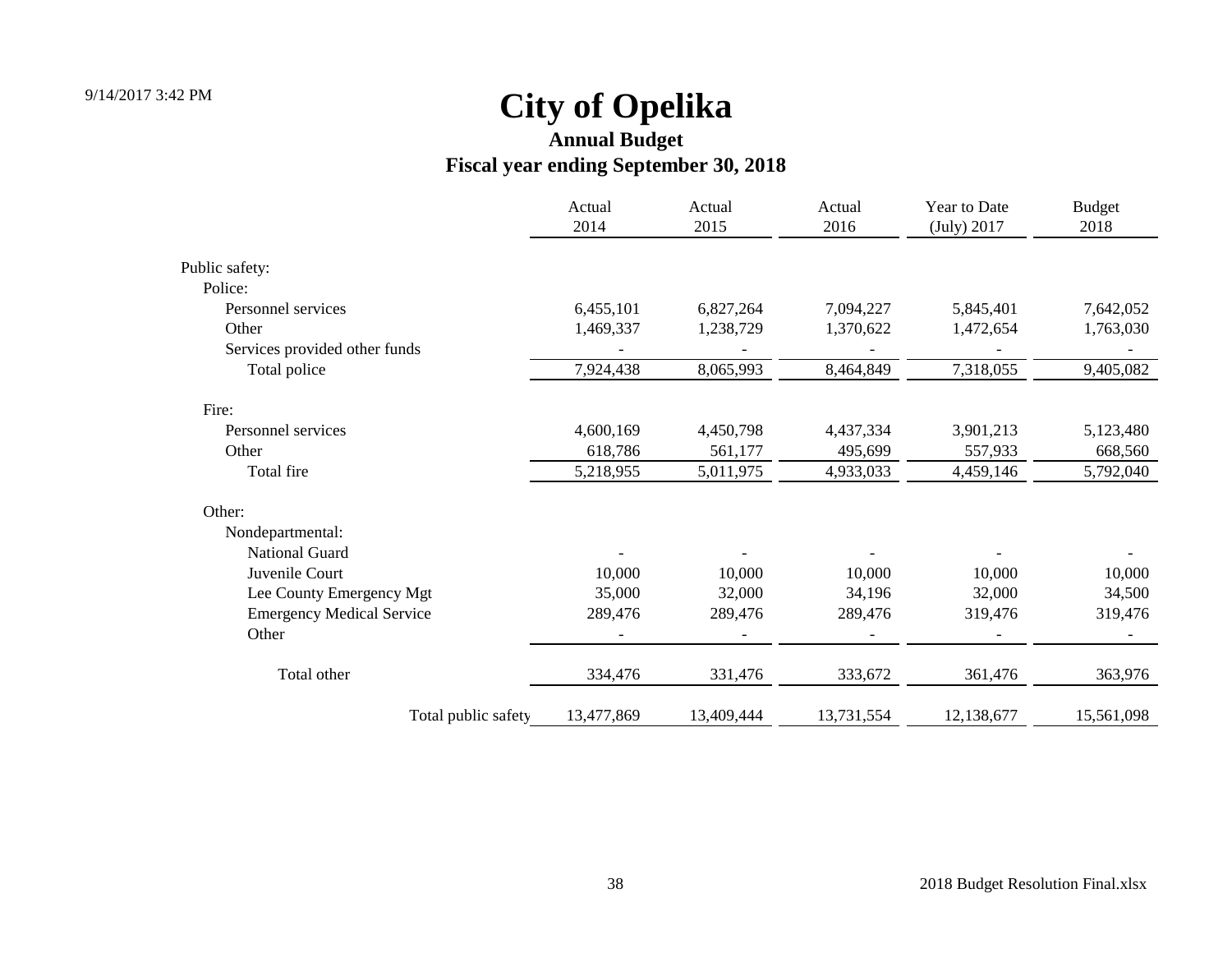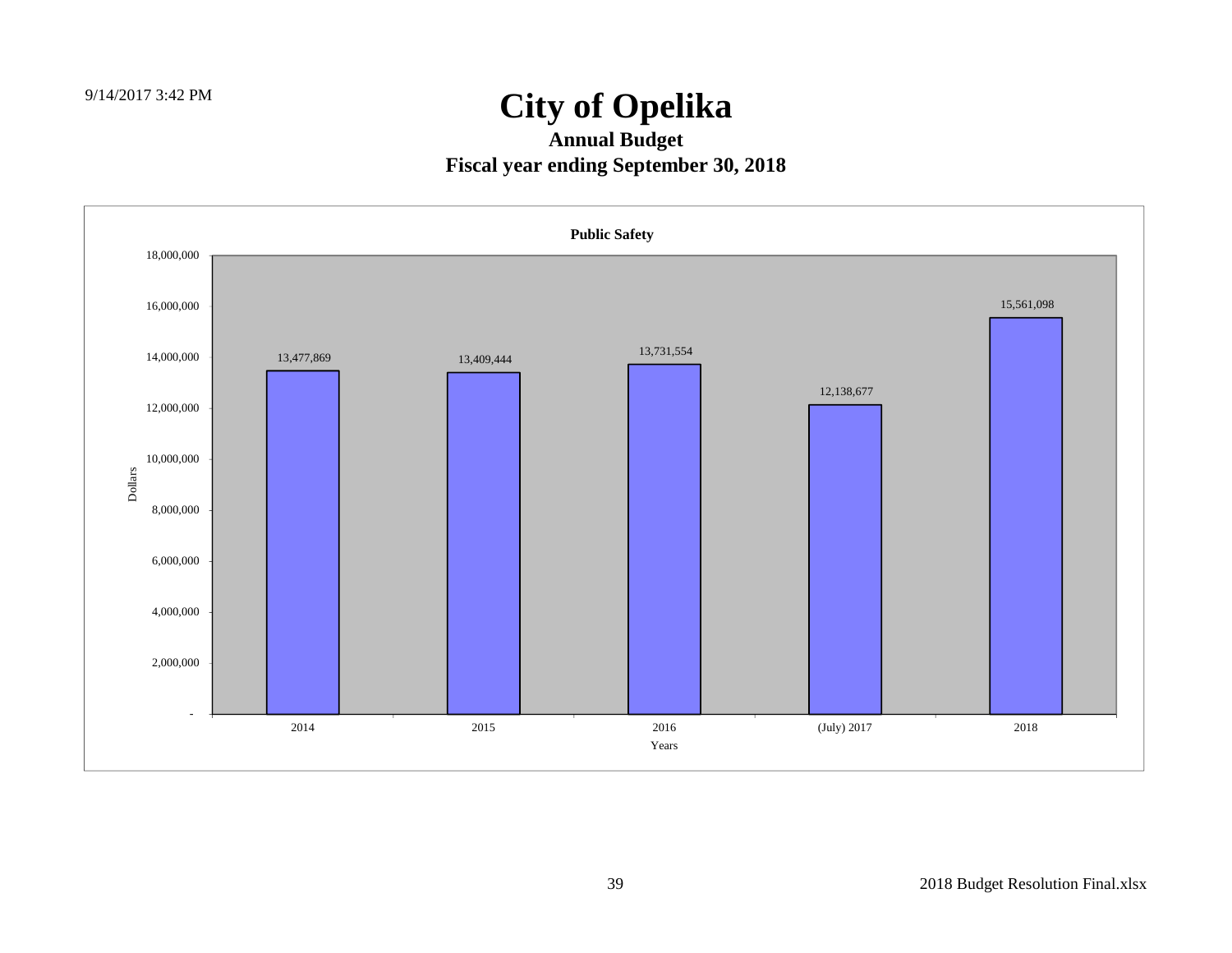9/14/2017 3:42 PM

### **City of Opelika**

**Annual Budget Fiscal year ending September 30, 2018**

**(This page intentionally left blank)**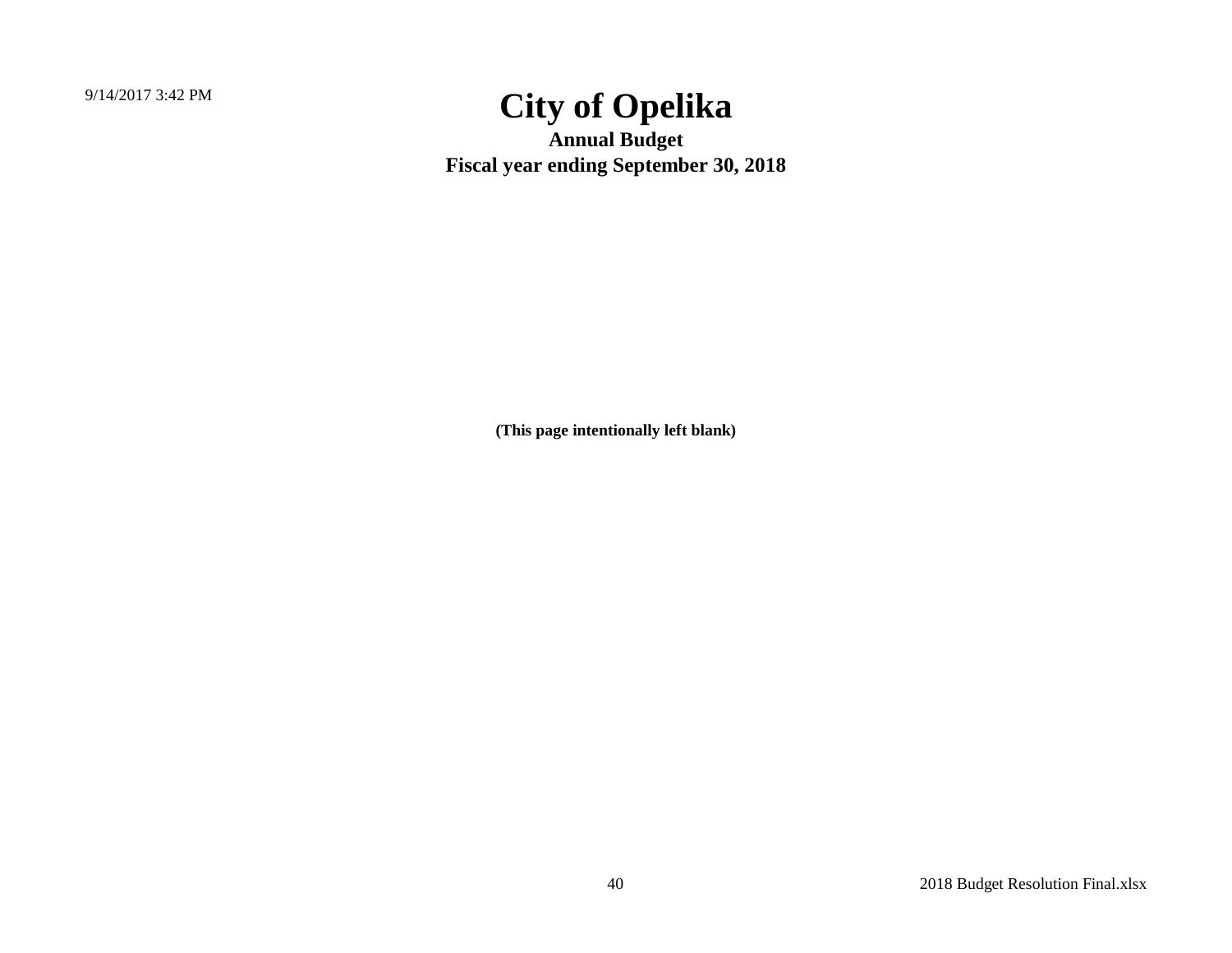|                                  | Actual<br>2014 | Actual<br>2015 | Actual<br>2016 | Year to Date<br>(July) 2017 | <b>Budget</b><br>2018 |
|----------------------------------|----------------|----------------|----------------|-----------------------------|-----------------------|
| <b>Public Works:</b>             |                |                |                |                             |                       |
| Highways and streets:            |                |                |                |                             |                       |
| Personnel services               | 6,055          | 5,388          | 4,292          | 3,120                       | 3,511                 |
| Other                            | 1,062,451      | 1,091,904      | 1,166,944      | 1,201,076                   | 1,221,578             |
|                                  | 1,068,506      | 1,097,292      | 1,171,236      | 1,204,196                   | 1,225,089             |
| Engineering:                     |                |                |                |                             |                       |
| Personnel services               | 324,044        | 362,415        | 384,408        | 307,597                     | 434,485               |
| Other                            | 79,473         | 73,904         | 93,134         | 155,141                     | 96,900                |
| Services provided to other funds |                |                |                |                             |                       |
|                                  | 403,517        | 436,319        | 477,542        | 462,738                     | 531,385               |
| Other:                           |                |                |                |                             |                       |
| Administration:                  |                |                |                |                             |                       |
| Personnel services               |                |                |                |                             |                       |
| Other                            | 335,391        | 352,420        | 354,068        | 528,357                     | 397,717               |
| Services provided other funds    |                |                |                |                             |                       |
|                                  | 335,391        | 352,420        | 354,068        | 528,357                     | 397,717               |
| Cemetery:                        |                |                |                |                             |                       |
| Personnel services               |                |                |                |                             |                       |
| Other                            | 206,968        | 194,452        | 200,589        | 203,613                     | 206,595               |
|                                  | 206,968        | 194,452        | 200,589        | 203,613                     | 206,595               |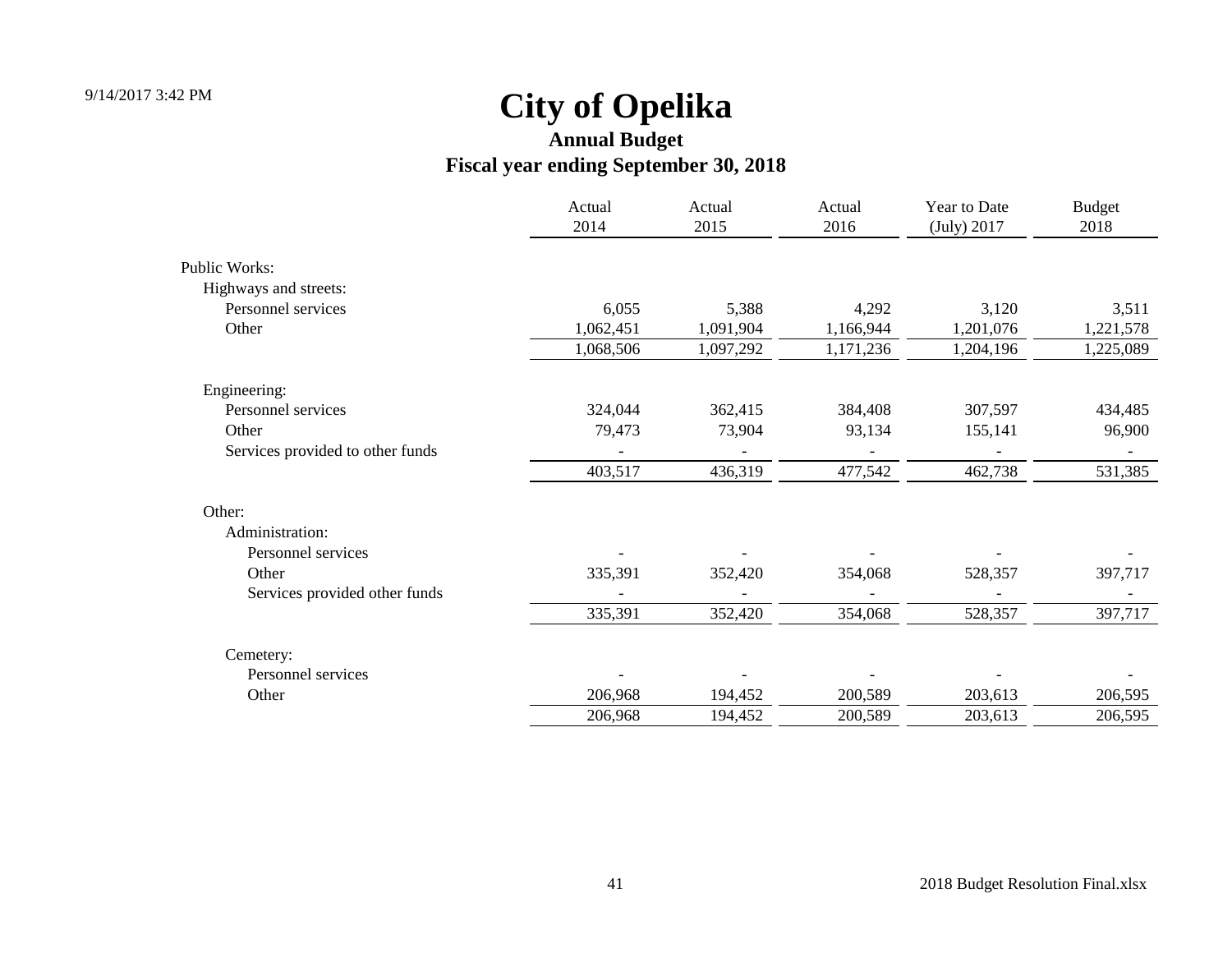|                               | Actual<br>2014 | Actual<br>2015           | Actual<br>2016 | Year to Date<br>(July) 2017 | <b>Budget</b><br>2018 |
|-------------------------------|----------------|--------------------------|----------------|-----------------------------|-----------------------|
| Automotive shop:              |                |                          |                |                             |                       |
| Personnel services            |                |                          |                |                             |                       |
| Other                         | 340,480        | 340,229                  | 564,751        | 441,943                     | 378,152               |
|                               | 340,480        | 340,229                  | 564,751        | 441,943                     | 378,152               |
| Grounds maintenance:          |                |                          |                |                             |                       |
| Personnel services            |                |                          |                |                             |                       |
| Other                         | 566,141        | 560,676                  | 555,916        | 578,779                     | 561,330               |
| Services provided other funds |                |                          |                |                             |                       |
|                               | 566,141        | 560,676                  | 555,916        | 578,779                     | 561,330               |
| Building maintenance:         |                |                          |                |                             |                       |
| Personnel services            | 3,744          | 3,744                    | 3,744          | 3,120                       | 3,328                 |
| Other                         | 327,586        | 313,380                  | 321,839        | 477,422                     | 414,468               |
|                               | 331,330        | 317,124                  | 325,583        | 480,542                     | 417,796               |
| Sign Shop                     |                |                          |                |                             |                       |
| Personnel services            |                |                          |                |                             |                       |
| Other                         |                | $\blacksquare$           |                | 10,801                      | 13,400                |
|                               |                | $\overline{\phantom{a}}$ |                | 10,801                      | 13,400                |
| Inspection:                   |                |                          |                |                             |                       |
| Personnel services            | 396,097        | 362,291                  | 384,874        | 333,118                     | 403,830               |
| Other                         | 81,773         | 70,844                   | 53,904         | 40,477                      | 141,250               |
|                               | 477,870        | 433,135                  | 438,778        | 373,595                     | 545,080               |
| Total other                   | 2,258,180      | 2,198,036                | 2,439,685      | 2,617,630                   | 2,520,070             |
| Total public works            | 3,730,203      | 3,731,647                | 4,088,463      | 4,284,564                   | 4,276,544             |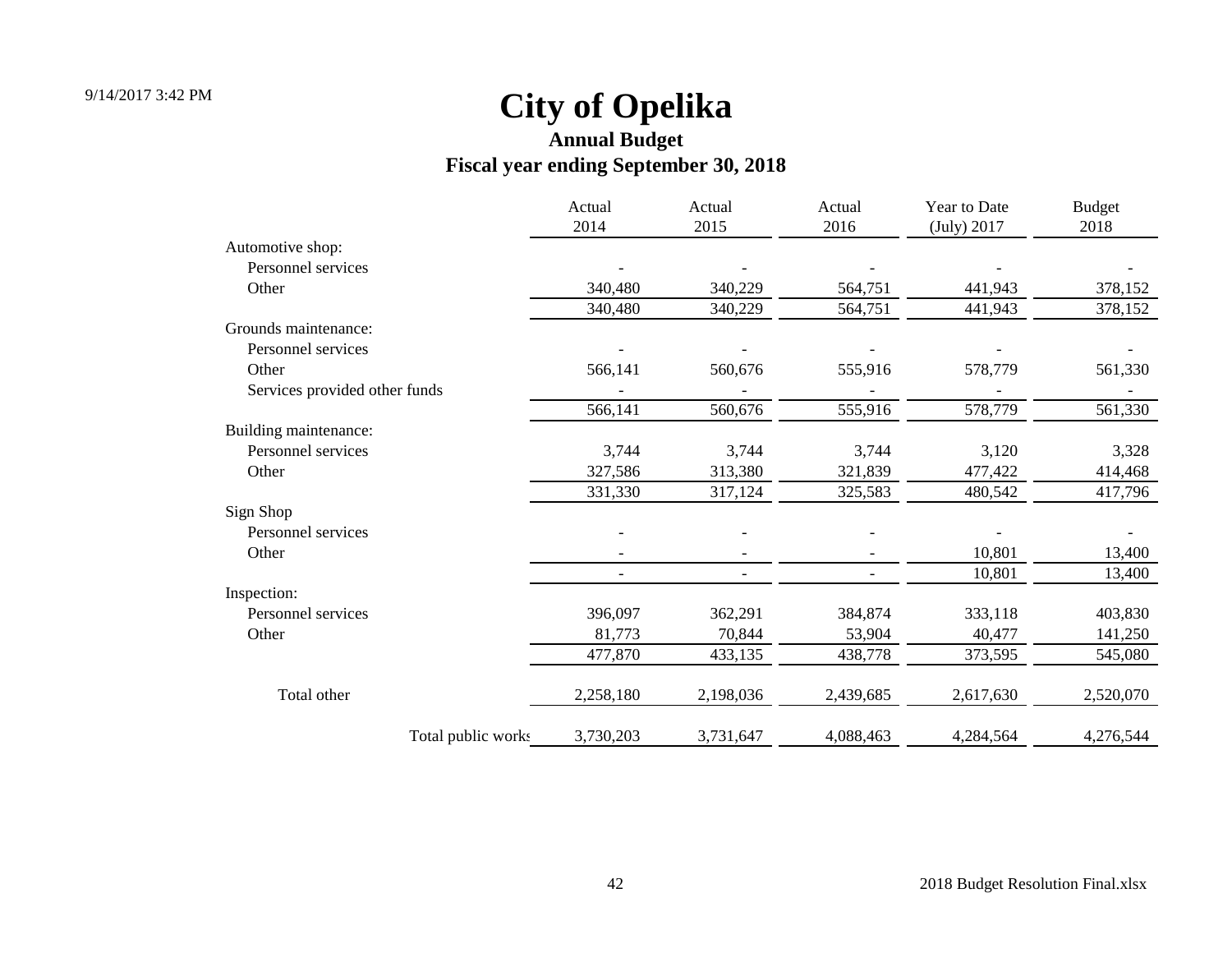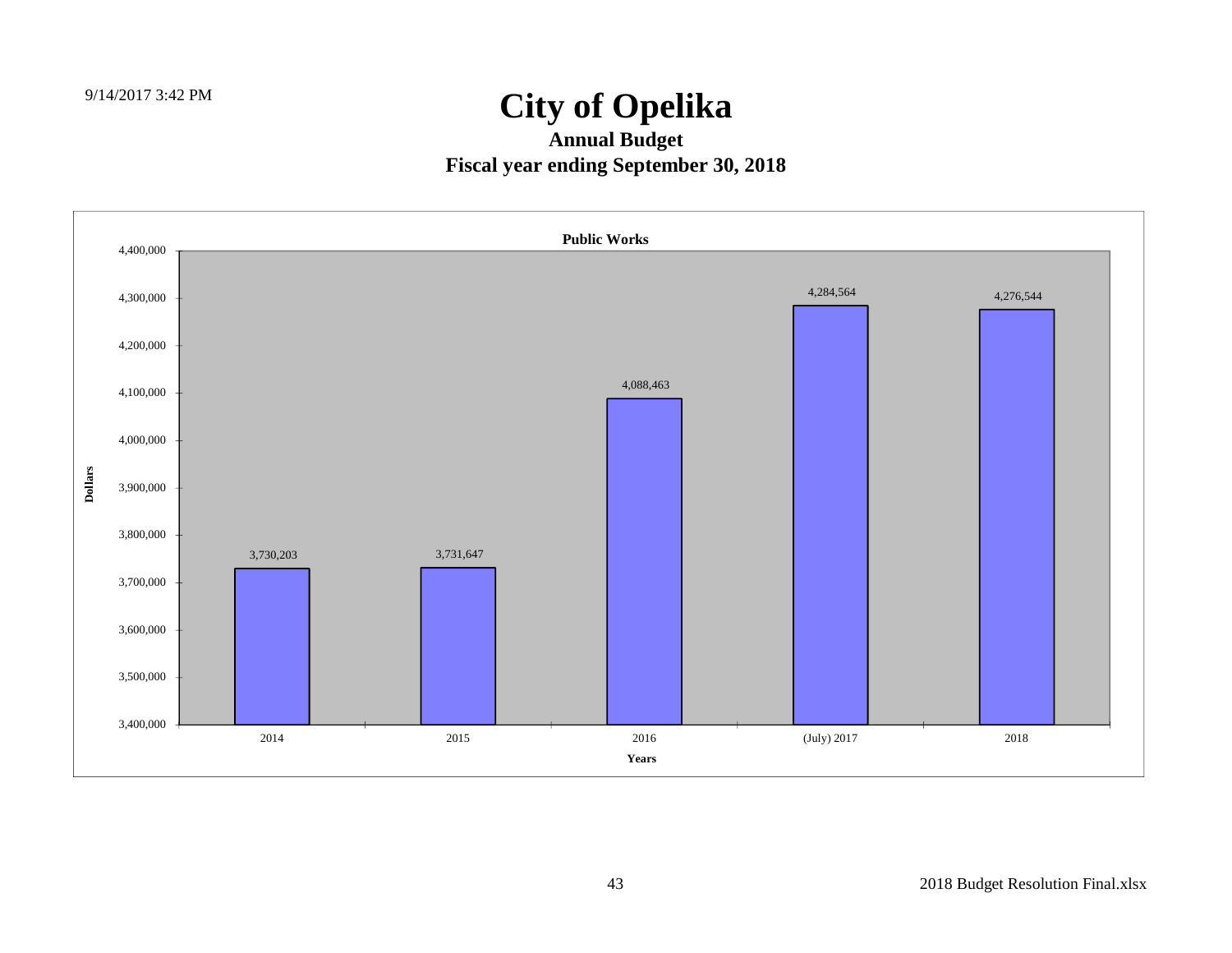|                           | Actual<br>2014 | Actual<br>2015 | Actual<br>2016 | Year to Date<br>(July) 2017 | <b>Budget</b><br>2018 |
|---------------------------|----------------|----------------|----------------|-----------------------------|-----------------------|
| Health:                   |                |                |                |                             |                       |
| Animal control:           |                |                |                |                             |                       |
| Personnel services        | 53,347         | 55,122         | 57,641         | 48,555                      | 59,521                |
| Other                     | 5,709          | 3,920          | 2,786          | 9,269                       | 11,730                |
|                           | 59,056         | 59,042         | 60,427         | 57,824                      | 71,251                |
| Other:                    |                |                |                |                             |                       |
| Nondepartmental:          |                |                |                |                             |                       |
| Public health             | 46,800         | 46,800         | 46,800         | 50,700                      | 46,000                |
| Mental health             | 47,500         | 45,000         | 42,500         | 45,000                      | 42,500                |
| Substance abuse           | 40,000         | 35,000         | 32,500         | 35,000                      | 32,500                |
| Spay and Neuter Clinic    |                |                |                | 15,000                      | 15,000                |
| Valley Haven School       | 2,000          | 2,000          | 2,000          | 4,000                       | 2,000                 |
| Lee County Humane Society | 77,127         | 81,389         | 77,170         | 112,970                     | 144,236               |
| Sickle Cell               |                |                |                |                             |                       |
| Child care alliance       | 6,000          | 6,000          | 6,000          | 6,000                       | 6,000                 |
| Red Cross                 | 10,000         | 8,000          | 8,500          | 8,500                       | 10,000                |
| Child Advocacy Center     |                | 2,500          | 3,000          | 3,500                       | 3,500                 |
| Other                     | 5,000          | 5,000          | 9,700          | 6,000                       |                       |
|                           | 234,427        | 231,689        | 228,170        | 286,670                     | 301,736               |
| Total health              | 293,483        | 290,731        | 288,597        | 344,494                     | 372,987               |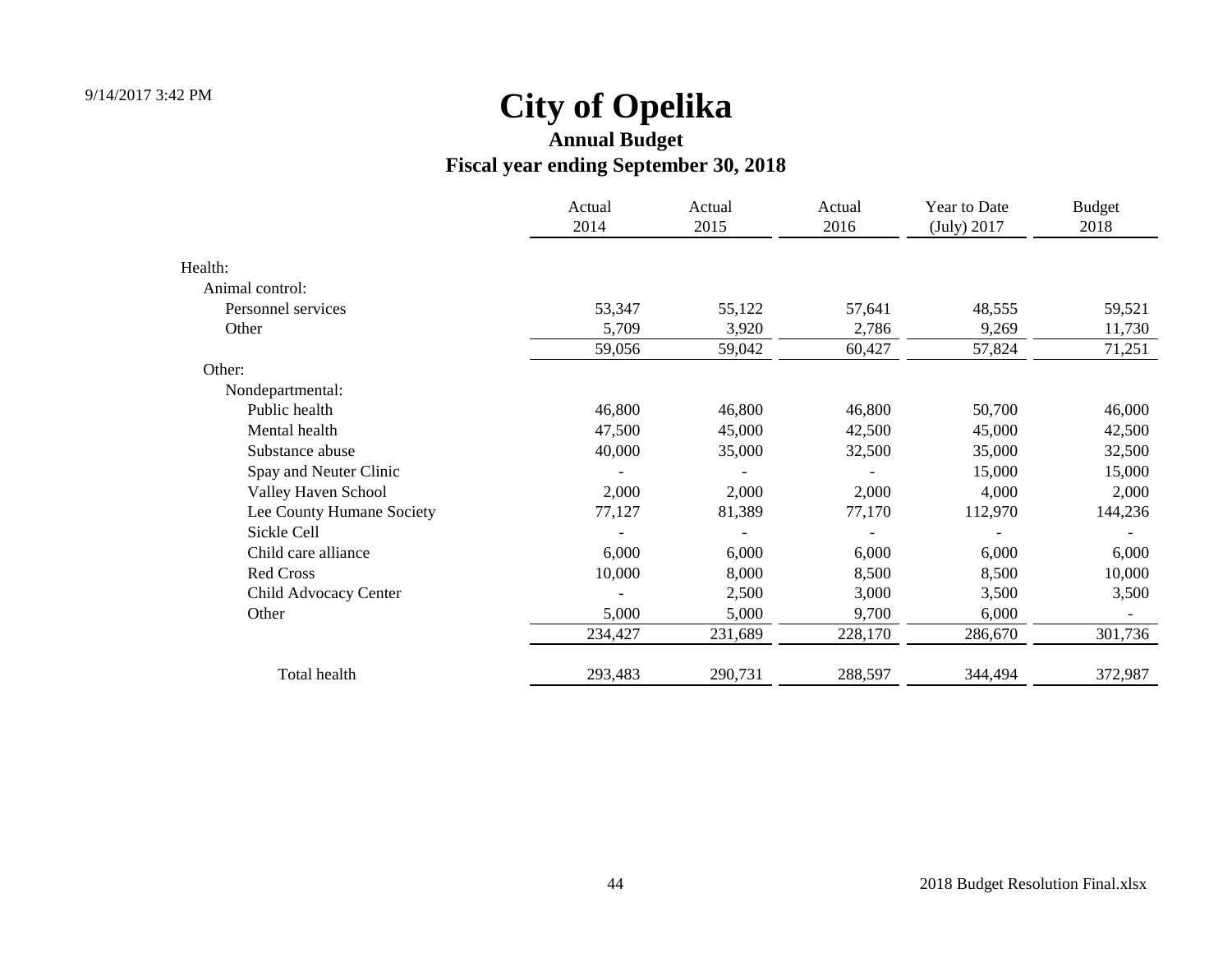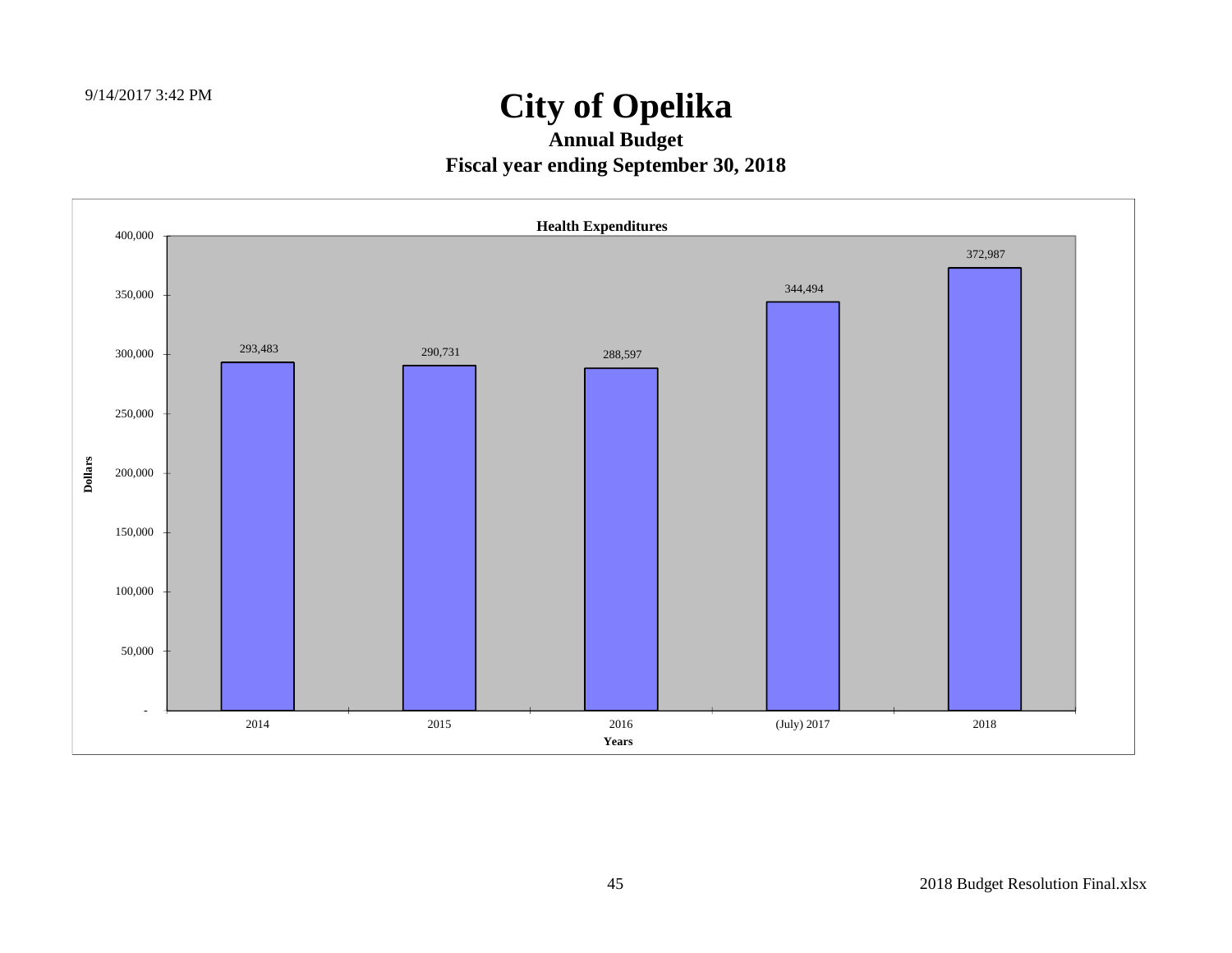|                                       | Actual<br>2014 | Actual<br>2015 | Actual<br>2016 | Year to Date<br>(July) 2017 | <b>Budget</b><br>2018 |
|---------------------------------------|----------------|----------------|----------------|-----------------------------|-----------------------|
| Welfare:                              |                |                |                |                             |                       |
| Other:                                |                |                |                |                             |                       |
| Nondepartmental:                      |                |                |                |                             |                       |
| East Alabama Services for the Elderly | 10,000         | 10,000         | 10,000         | 10,000                      | 10,000                |
| Lee County Youth Development          | 32,000         | 32,000         | 32,000         | 32,000                      | 32,000                |
| Boys and Girls Club                   | 35,000         | 57,500         | 57,500         | 43,333                      | 40,000                |
| Council on Human Relations            | 20,000         | 20,000         | 20,000         | 20,000                      | 20,000                |
| <b>Story Book Farms</b>               |                |                | 4,000          | 5,000                       | 5,000                 |
| <b>Christian Care Ministries</b>      | 1,000          | 1,000          | 1,500          | 2,000                       | 2,000                 |
| Greater Peace Child Development       | 2,500          | 2,500          |                | $\overline{\phantom{0}}$    |                       |
| Other                                 | 10,000         | 9,500          | 6,000          | 6,000                       |                       |
| Total welfare                         | 110,500        | 132,500        | 131,000        | 118,333                     | 109,000               |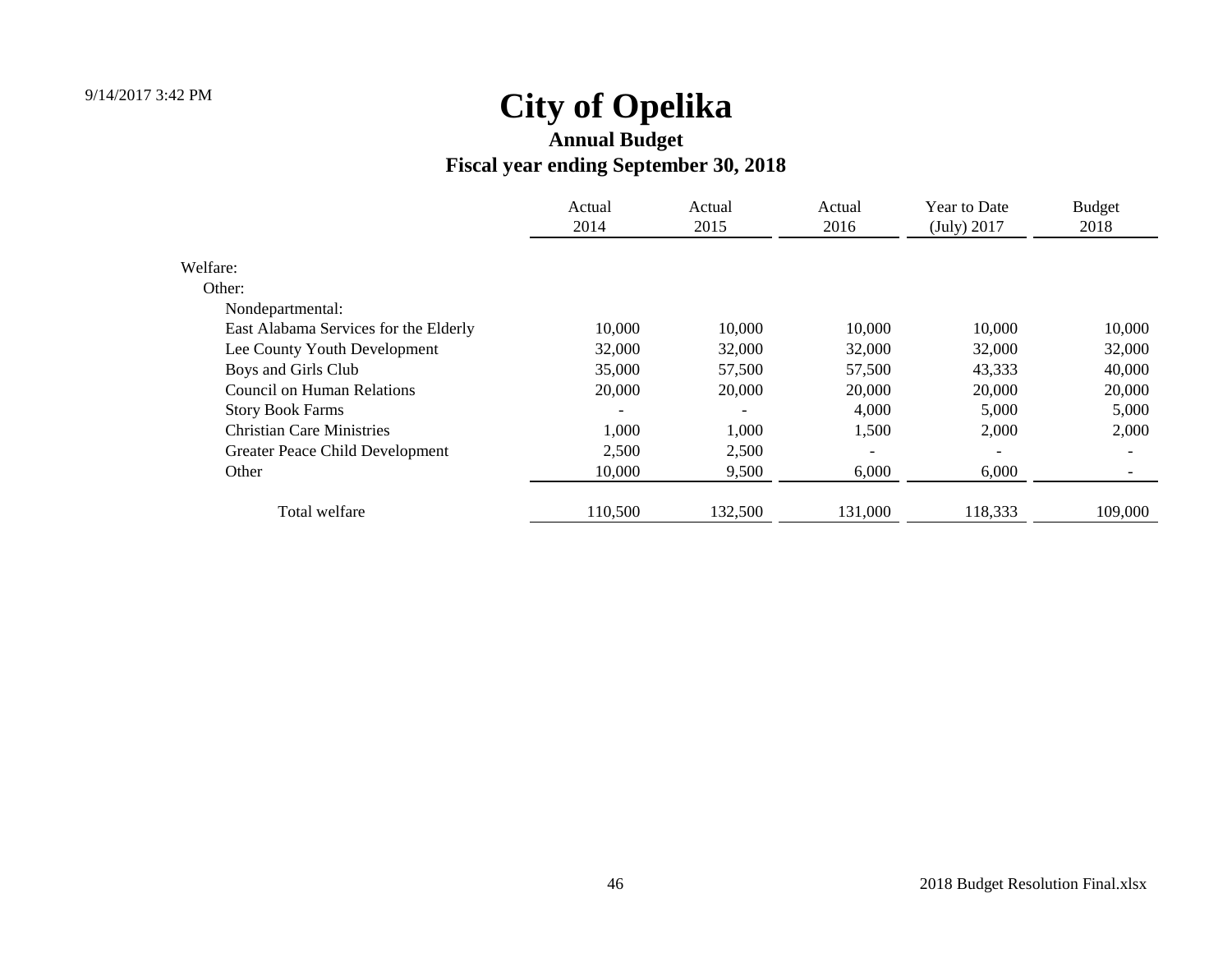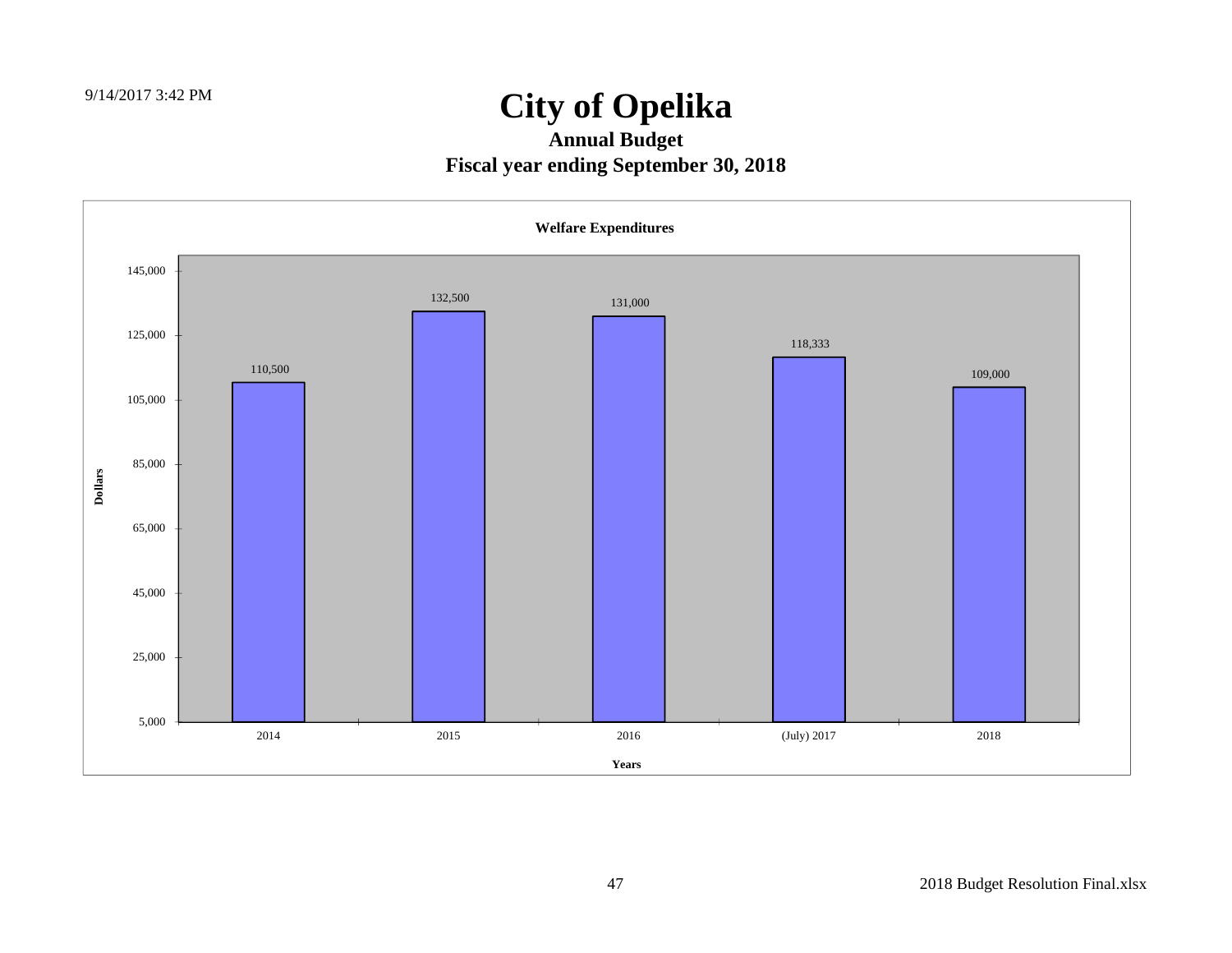|                                 | Actual<br>2014 | Actual<br>2015 | Actual<br>2016 | Year to Date<br>(July) 2017 | <b>Budget</b><br>2018 |
|---------------------------------|----------------|----------------|----------------|-----------------------------|-----------------------|
| Culture and recreation:         |                |                |                |                             |                       |
| Parks and recreation:           |                |                |                |                             |                       |
| Personnel services              | 1,510,197      | 1,546,525      | 1,556,434      | 1,209,290                   | 1,586,162             |
| Other                           | 3,581,397      | 3,658,008      | 3,867,863      | 3,518,048                   | 4,287,701             |
| Total parks and recreation      | 5,091,594      | 5,204,533      | 5,424,297      | 4,727,338                   | 5,873,863             |
| Library:                        |                |                |                |                             |                       |
| Personnel services              | 526,818        | 530,800        | 521,591        | 454,661                     | 590,355               |
| Other                           | 224,404        | 200,056        | 166,338        | 335,600                     | 165,950               |
| Total library                   | 751,222        | 730,856        | 687,929        | 790,261                     | 756,305               |
| Nondepartmental:                |                |                |                |                             |                       |
| Opelika Tree Commission         |                |                |                |                             |                       |
| <b>Beautification Committee</b> | 32,500         | 27,500         | 40,000         | 40,000                      | 38,000                |
| Arts Association (Depot)        | 25,000         | 25,000         | 28,100         | 28,100                      | 25,000                |
| Museum of East Alabama          | 22,500         | 21,500         | 29,601         | 29,600                      | 29,600                |
| Other                           | 12,500         | 15,200         | 2,800          | 3,500                       |                       |
|                                 | 92,500         | 89,200         | 100,501        | 101,200                     | 92,600                |
| Total culture and recreation    | 5,935,316      | 6,024,589      | 6,212,727      | 5,618,799                   | 6,722,768             |
|                                 |                |                |                |                             |                       |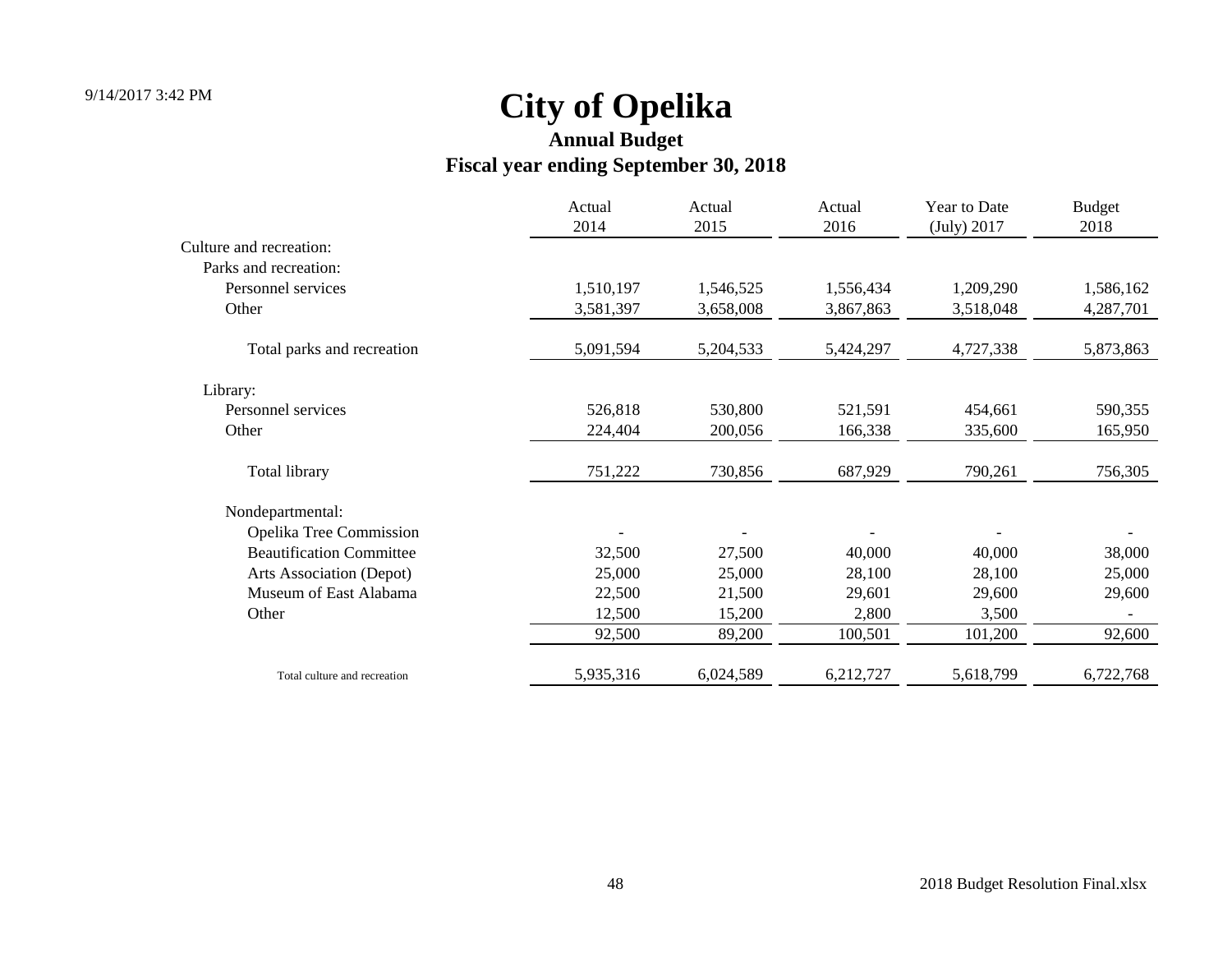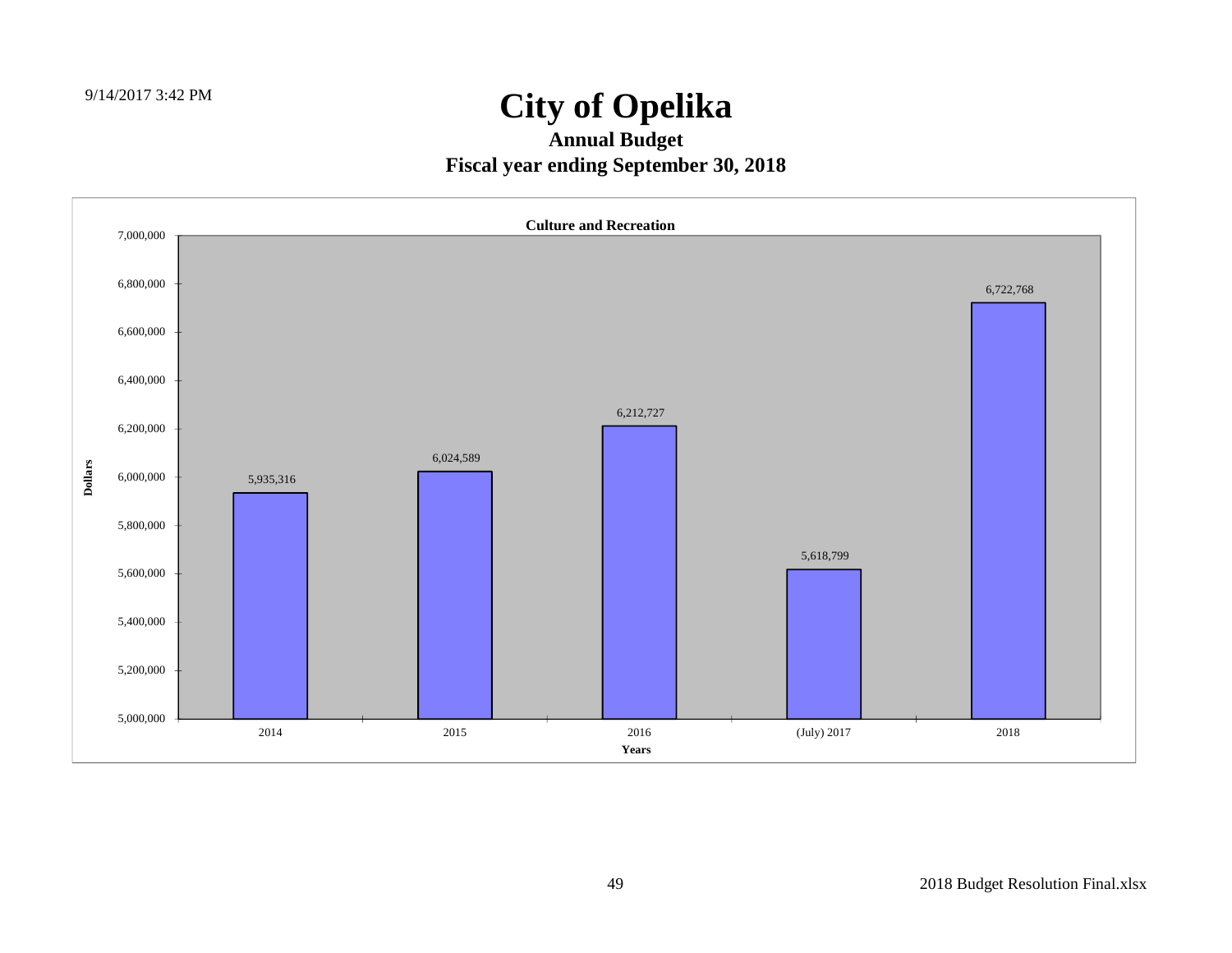|                             | Actual<br>2014 | Actual<br>2015 | Actual<br>2016 | Year to Date<br>(July) 2017 | <b>Budget</b><br>2018 |
|-----------------------------|----------------|----------------|----------------|-----------------------------|-----------------------|
| Economic development:       |                |                |                |                             |                       |
| Personnel services          | 268,485        | 266,550        | 297,042        | 250,446                     | 322,390               |
| Other                       | 117,138        | 130,733        | 162,570        | 104,761                     | 268,425               |
| Economic development        | 385,623        | 397,283        | 459,612        | 355,207                     | 590,815               |
| Nondepartmental:            |                |                |                |                             |                       |
| <b>Golden States Foods</b>  |                |                |                |                             | 50,000                |
| Perf incentive - Pharmavite | 96,400         | 107,500        | 114,167        | 112,171                     | 130,000               |
| Eastwynn Theaters           | 49,102         | 78,540         | 84,853         | 56,502                      | 91,000                |
| Crossroads of Opelika       |                |                | 86,858         | 38,142                      |                       |
| Glynn Smith 2012A Warrants  | 105,248        | 115,635        | 135,930        | 112,436                     | 50,000                |
| <b>Tiger Square</b>         |                |                |                | 2,497                       | 50,000                |
| Old Lowes Building          |                | 86,369         | 117,375        | 73,970                      | 120,000               |
| <b>Tiger Town Warrants</b>  | 648,995        | 691,176        | 698,152        | 512,528                     | 705,000               |
| Perf incentive - Mando      | 100,000        | 100,000        |                | 50,000                      |                       |
| Hanwha Economic Incenty     | 35,000         | 35,000         |                | 35,000                      |                       |
| Gambro Economic Incentive   | 50,000         | 50,000         |                | 35,000                      | 35,000                |
| Daewon Economic Incentive   | 8,750          | 8,750          |                | 8,750                       | 8,750                 |
| South East Alabama Gas      | 9,831          | 7,829          |                |                             |                       |
| Chapman H LLC Econ Inc      | 2,750          |                | 475,000        | 1,117,000                   | 283,000               |
| Property Tax - Mando        |                |                | 15,815         | 15,815                      |                       |
| Car Tech Economic Develop   |                |                |                | 3,750                       | 25,000                |
|                             | 1,106,076      | 1,280,799      | 1,728,151      | 2,173,561                   | 1,547,750             |
| Total economic development  | 1,491,699      | 1,678,082      | 2,187,763      | 2,528,768                   | 2,138,565             |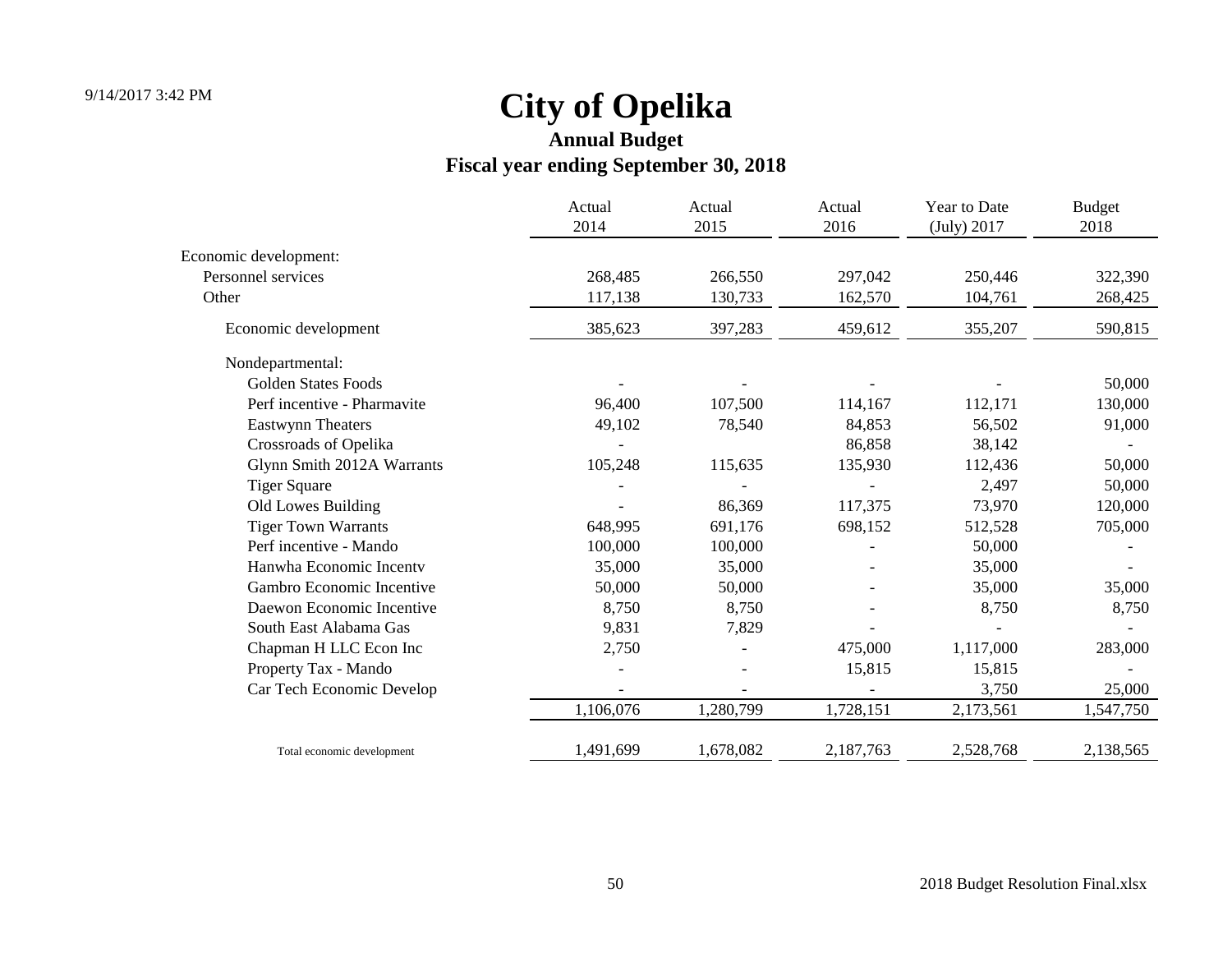|                                                          | Actual<br>2014 | Actual<br>2015 | Actual<br>2016     | Year to Date<br>(July) 2017 | <b>Budget</b><br>2018 |
|----------------------------------------------------------|----------------|----------------|--------------------|-----------------------------|-----------------------|
| Education:                                               |                |                |                    |                             |                       |
| <b>Opelika City Schools</b><br>Lee County Water Festival | 3,005,000      | 3,010,500      | 3,000,000<br>3,000 | 3,520,833<br>6,000          | 3,000,000<br>3,000    |
| Other                                                    |                |                | 5,000              | 61,800                      |                       |
| Total current expenditures                               | 32,980,890     | 33,561,969     | 35,255,070         | 33,701,023                  | 38,573,837            |
| Capital outlay:                                          | 2,294,732      | 1,328,389      | 3,232,291          | 6,690,414                   | 7,267,503             |
| Debt service:                                            |                |                |                    |                             |                       |
| Issue cost and Trustee fees                              |                |                |                    |                             |                       |
| Principal                                                | 1,786,555      | 561,984        | 591,383            | 544,035                     | 691,372               |
| Interest                                                 | 211,371        | 183,433        | 154,033            | 77,145                      | 54,045                |
|                                                          | 1,997,926      | 745,417        | 745,416            | 621,181                     | 745,417               |
| Total expenditures                                       | 37, 273, 548   | 35, 635, 775   | 39,232,777         | 41,012,618                  | 46,586,757            |
| Excess of revenues over (under) expenditures             | 9,746,781      | 14,477,263     | 15,210,658         | 7,656,028                   | 9,116,546             |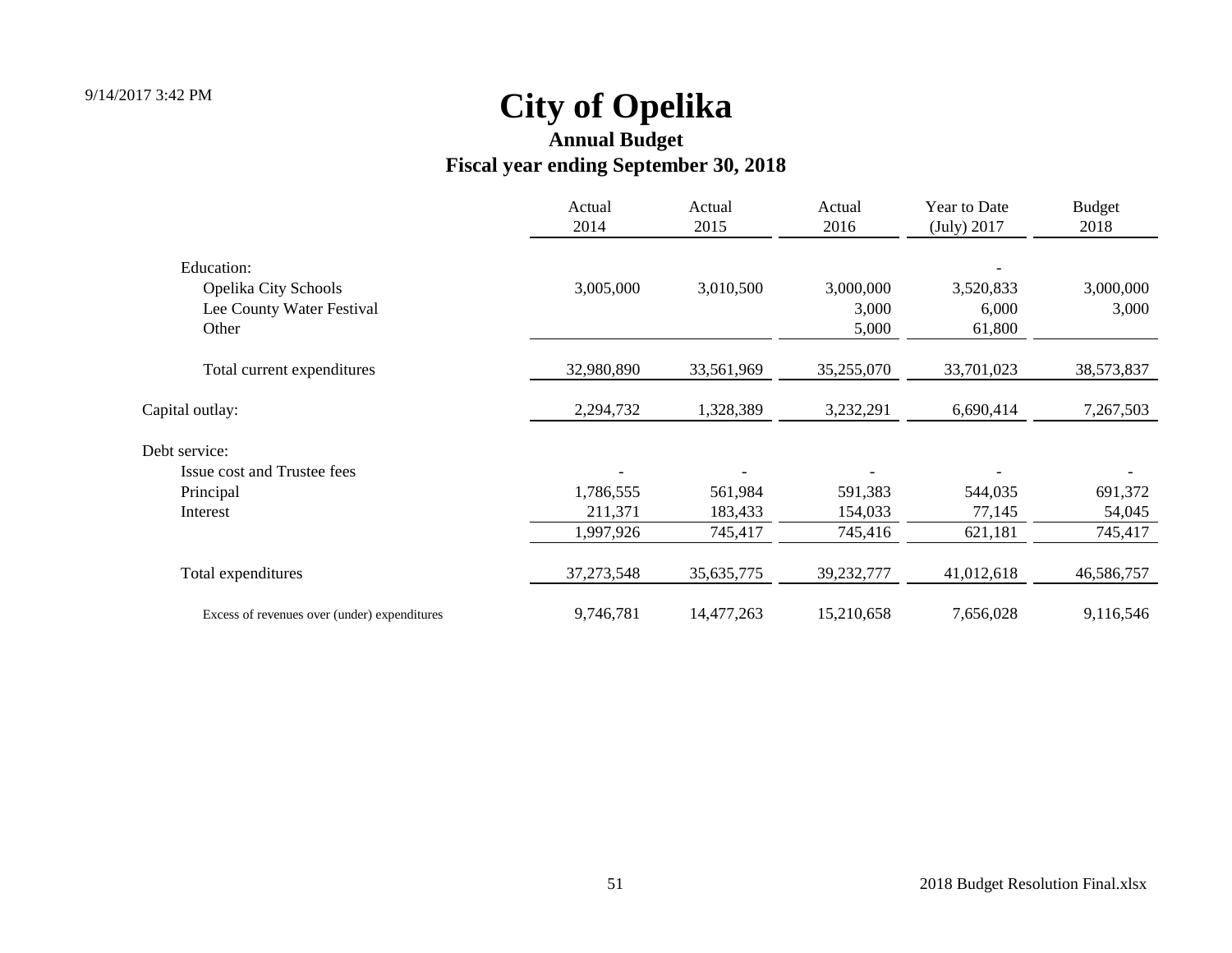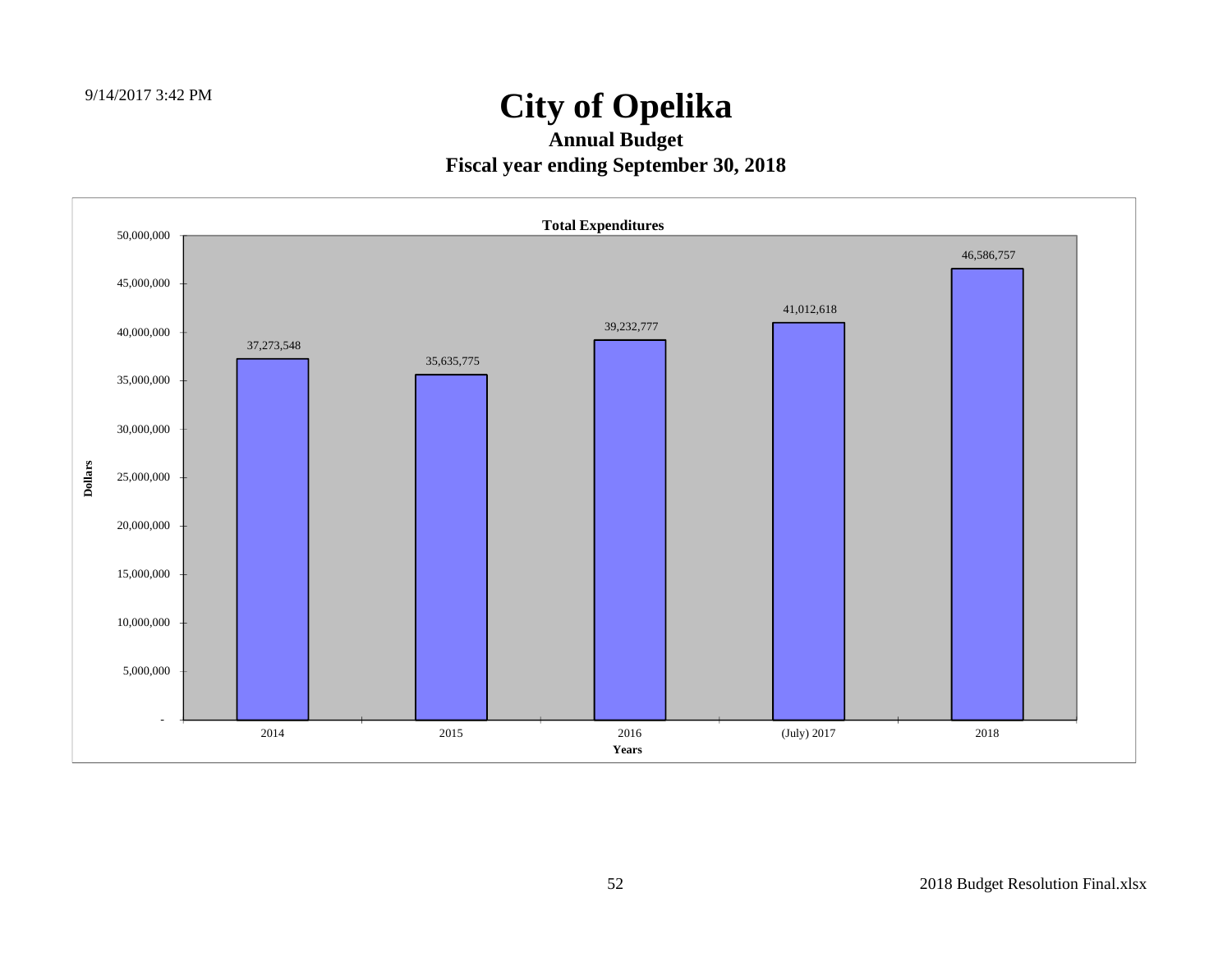|                                                     | Actual<br>2014 | Actual<br>2015 | Actual<br>2016 | Year to Date<br>(July) 2017 | <b>Budget</b><br>2018 |
|-----------------------------------------------------|----------------|----------------|----------------|-----------------------------|-----------------------|
| Other financing sources (uses):                     |                |                |                |                             |                       |
| Proceeds from General Long-Term Debt                |                | 45,589         |                |                             |                       |
| Sales of fixed assets                               | 80,165         | 92,380         | 157,520        | 28,804                      | 26,615                |
| Transfers from Electric Utility Fund                | 922,140        | 2,888,588      | 3,000,000      | 2,750,000                   | 3,000,000             |
| Transfers from Sales Tax Revenue Fund               |                |                |                |                             |                       |
| Transfers from Garden Hills Cemetery                |                |                |                |                             |                       |
| Perpetual Care Trust Fund                           | 13,191         | 13,078         | 11,896         | 12,095                      |                       |
| <b>Transfers from Governmental Funds</b>            | 428,211        | 422,674        | 62,500         |                             |                       |
| Transfers from General Obligation Debt Service Fund |                |                |                |                             |                       |
| Transfers to Health Insurance Fund                  | (1,309,344)    | (1,457,256)    | (1,359,620)    |                             | (2,174,800)           |
| <b>Transfers to Community Development Fund</b>      | (64, 975)      | (6,926)        | (312,028)      | (8,244)                     |                       |
| Transfers to General Obligation Debt Service fund   |                |                |                |                             |                       |
| <b>Transfers to Garden Hills Cemetery</b>           |                |                |                |                             |                       |
| Perpetual Care Trust Fund                           | (19, 563)      | (29,213)       | (21, 233)      | (16,065)                    |                       |
| <b>Transfers to Committed Road Const Fund</b>       |                | (14, 810)      |                |                             | (2,909,800)           |
| Transfers to 1/2% Sales Tax Reserve Fund            | (2,402,130)    | (2,631,304)    | (2,776,465)    | (2,550,709)                 | (2,152,402)           |
| Transfers to Lodging Fund                           |                |                |                |                             | (832, 250)            |
| <b>Transfers to Sewer Fund</b>                      |                |                |                |                             |                       |
| Transfers to 2010 Warrants                          | (1,281,601)    | (64, 810)      | (64, 818)      | (64, 789)                   | (64, 860)             |
| Transfers to 2003AWarrants                          |                |                |                |                             |                       |
| <b>Transfers to General Obligation</b>              |                |                |                |                             |                       |
| Warrants Debt Service Fund                          | (4,014,090)    | (4,011,974)    | (4,013,899)    | (4,019,399)                 | (4,009,049)           |
| Total other financing sources (uses):               | (7,647,996)    | (4,753,984)    | (5,316,147)    | (3,868,307)                 | (9,116,546)           |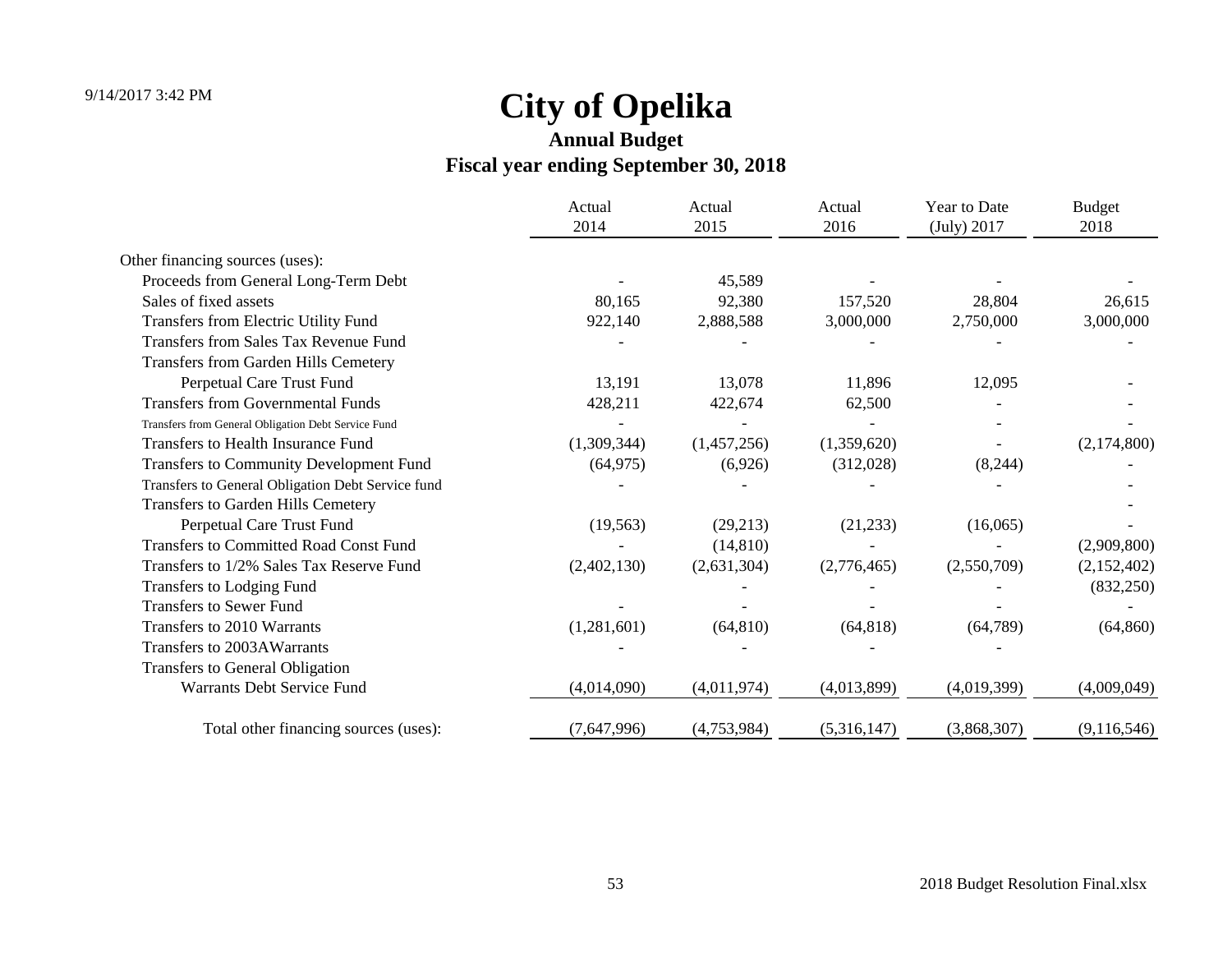|                                                                                                   | Actual<br>2014 | Actual<br>2015 | Actual<br>2016 | Year to Date<br>(July) 2017 | <b>Budget</b><br>2018 |
|---------------------------------------------------------------------------------------------------|----------------|----------------|----------------|-----------------------------|-----------------------|
| General Fund:<br>Excess of revenues and other sources over<br>(under) expenditures and other uses | 2,098,785      | 9,723,279      | 9,894,511      | 3,787,721                   |                       |
| Excess of revenues and other sources over<br>(under) expenditures and other uses                  | 2,098,785      | 9,723,279      | 9,894,511      | 3,787,721                   |                       |
| Projected fund balance, beginning of year                                                         | 30,144,535     | 32,243,320     | 41,966,599     | 51,803,045                  | 55,590,766            |
| Projected fund balance, end of year                                                               | 32,243,320     | 41,966,599     | 51,803,045     | 55,590,766                  | 55,590,766            |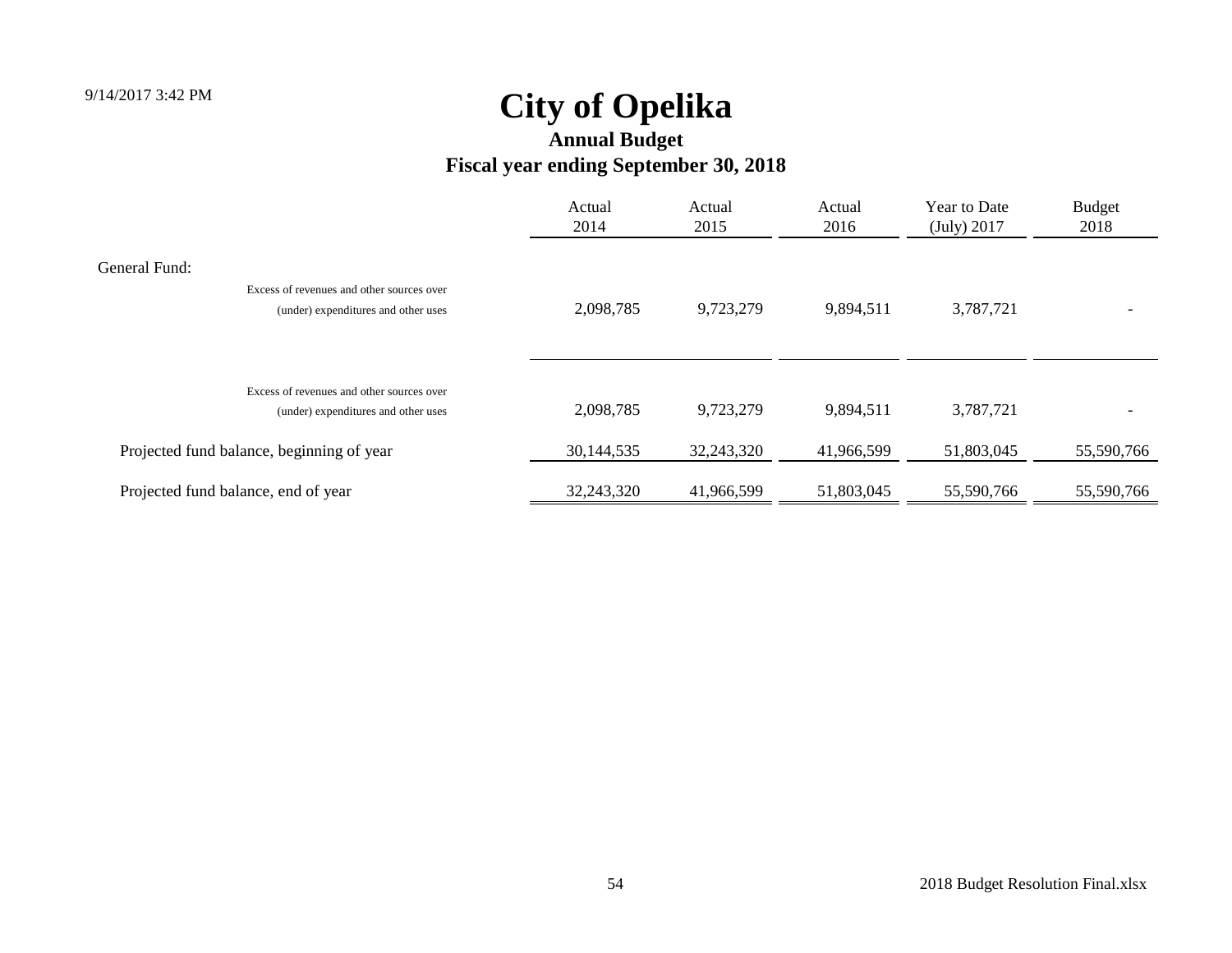**Annual Budget Fiscal year ending September 30, 2018**

#### **2018 GENERAL FUND EXPENDITURES**

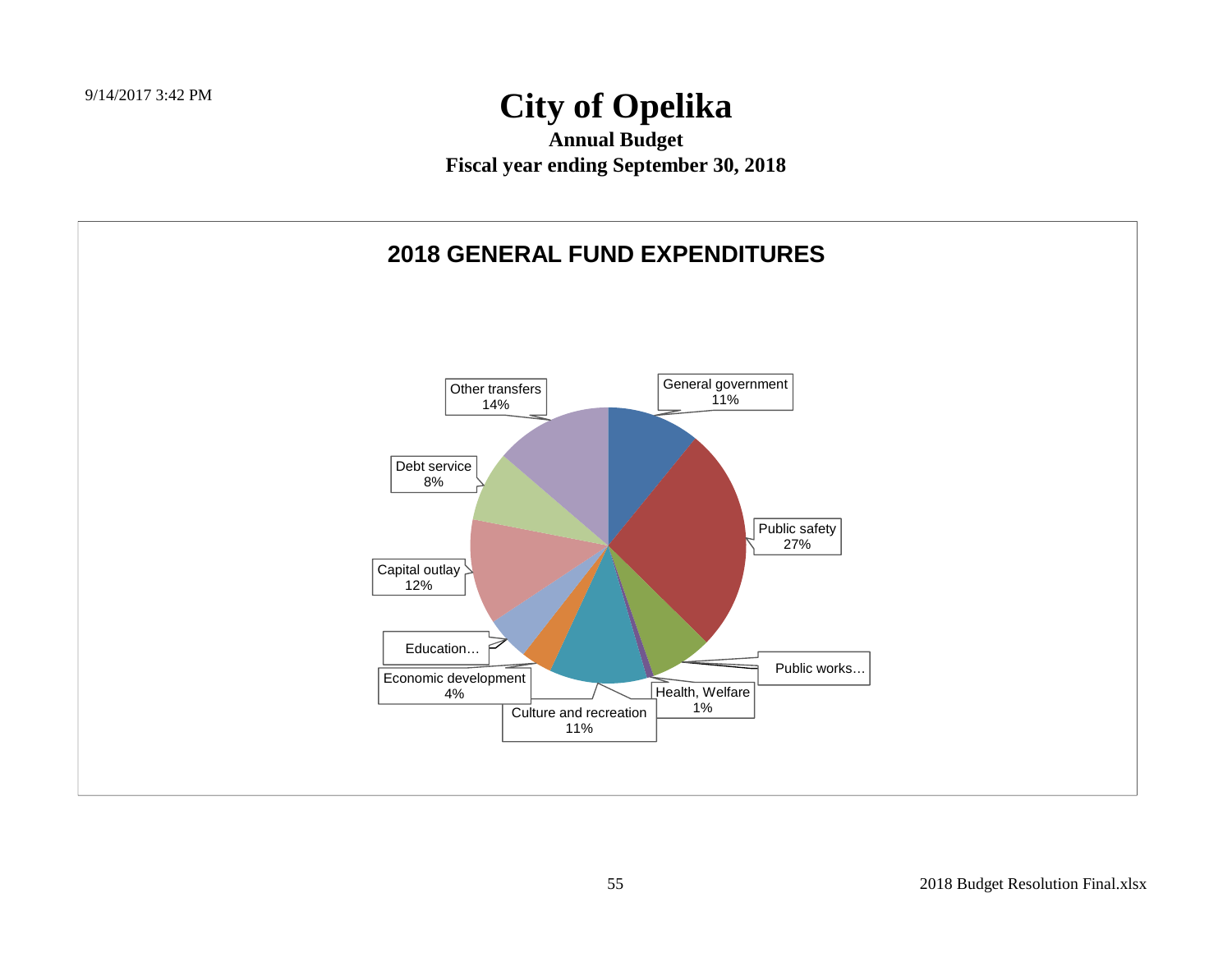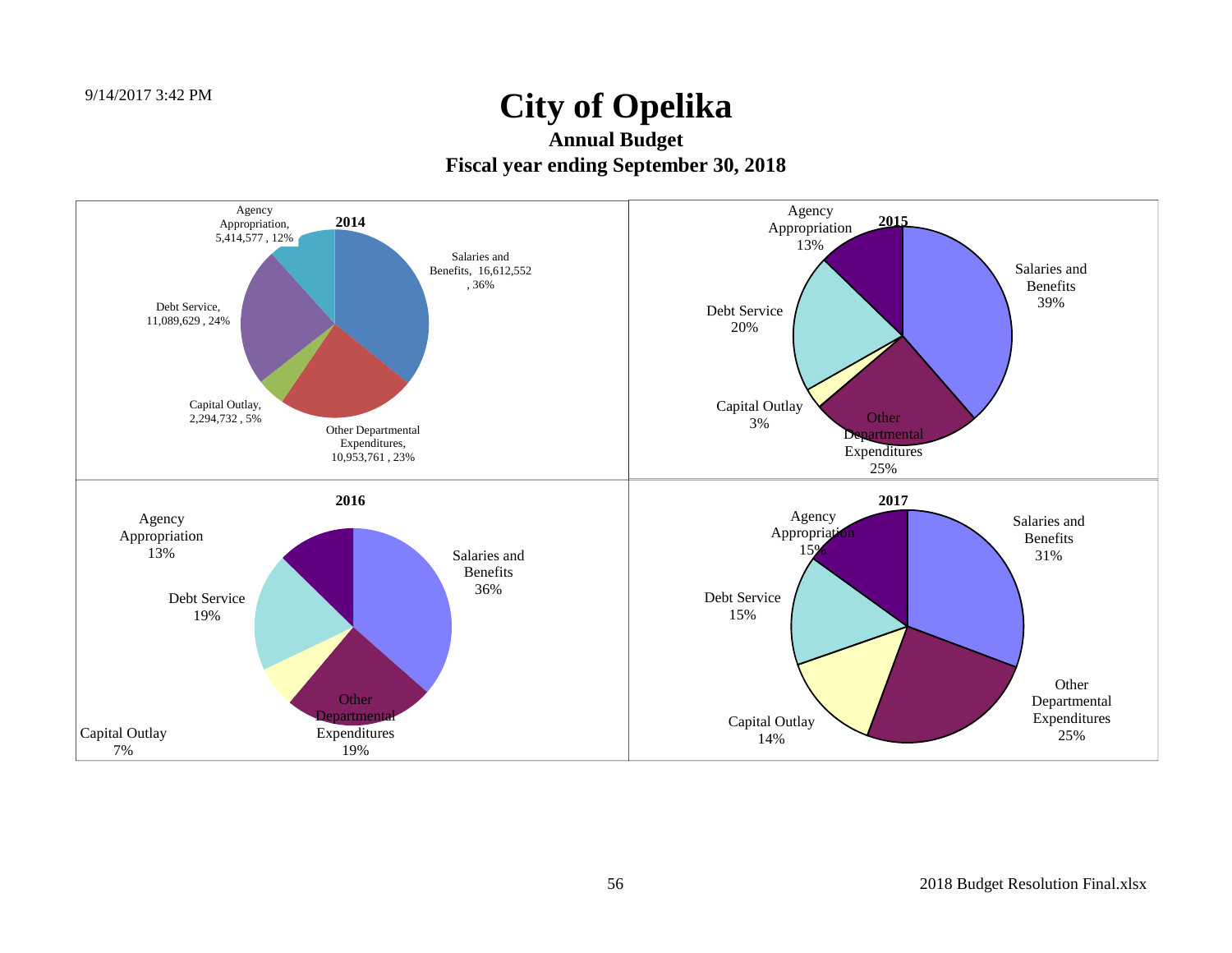#### **City of Opelika Annual Budget Fiscal year ending September 30, 2018**

Special Revenue Funds

Special revenue funds are used to account for specific revenues that are restricted to expenditure for particular purposes.

The School Tax Special Revenue Fund is used to account for Ad valorem tax revenues that are restricted for school purposes. Revenues in excess of debt service on school debt are paid to the Opelika City Board of Education and are classified as an education appropriation.

The Lodging Tax Fund is used to account for revenues that are intended for economic development initiatives.

4¢ State Gasoline Tax Fund - This fund is used to account for the government's share of revenues to be used exclusively for the purposes of paying the costs of resurfacing, restoration, and rehabilitation of roads, bridges and streets, and bridge replacement and road construction.

7¢ State Gasoline Tax Fund - This fund is used to account for the government's share of revenues to be used exclusively for the purposes of paying the costs of transportation planning, the construction, reconstruction, maintenance, widening, alteration and improvement of public roads, bridges, streets and other public ways.

Capital Improvement Funds - These funds are used to account for the government's share of revenues to be used exclusively for the purposes of paying the costs of capital improvements or the renovation of capital improvements or to retire debt associated with capital improvements.

Workmen's Compensation Insurance Fund is used to account for the allocation of costs associated with the workmen's compensation self insurance fund.

Sportsplex fund is used to account for sales tax that is intended for debt service and other ongoing operations of the recreation center.

Garden Hills Cemetery Trust Fund is a permanent fund that is used to account for resources that are legally restricted.

Rosemere Cemetery Fund - This fund is used to account for the government's share of revenues to be used exclusively for the perpetual care, maintenance, and preservation of the graves in this cemetery.

Community Development grant funds are used for funding various projects including substandard housing and other community improvements.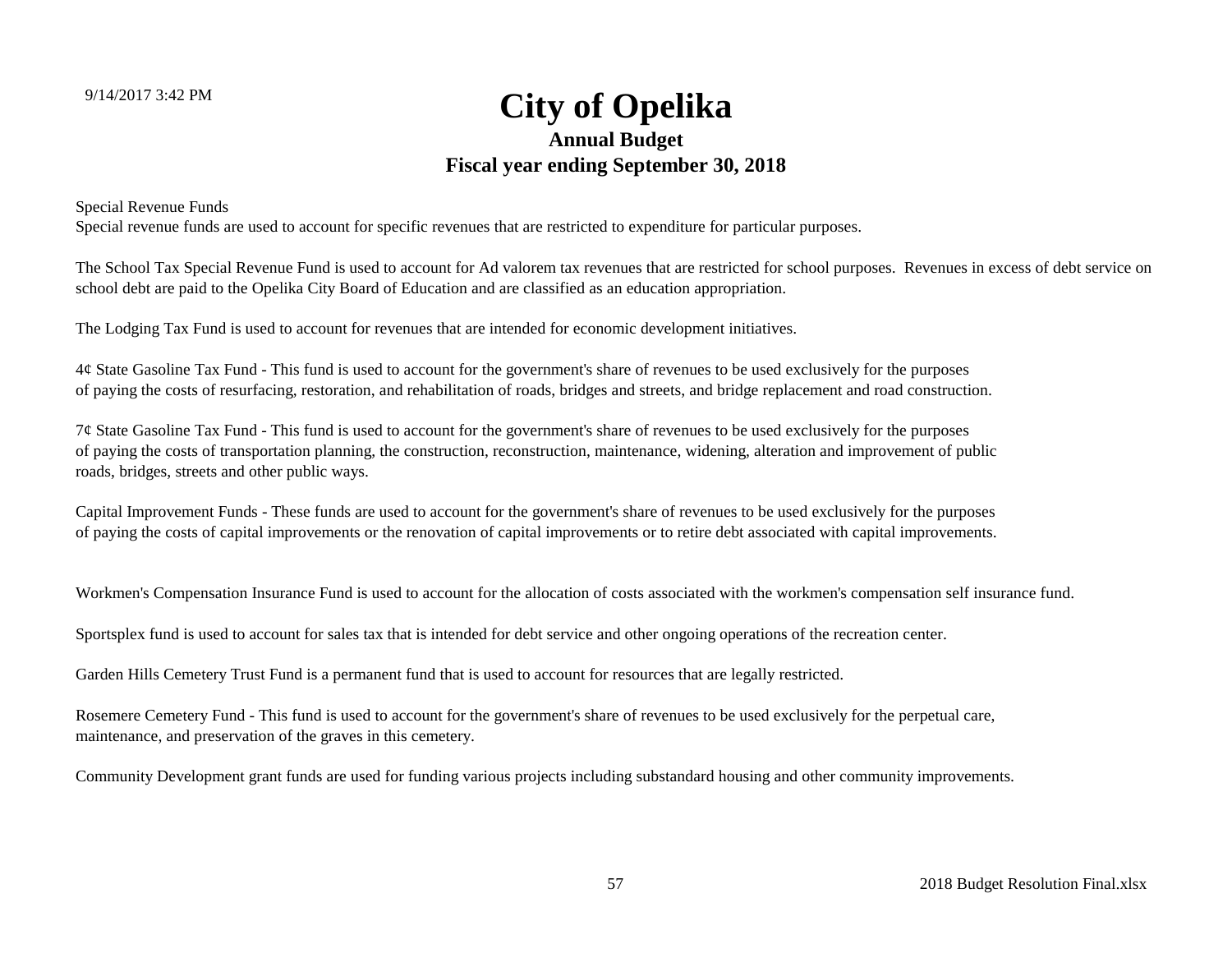|                                                                                  | Actual<br>2014 | Actual<br>2015 | Actual<br>2016 | Year to Date<br>(July) 2017 | <b>Budget</b><br>2018 |
|----------------------------------------------------------------------------------|----------------|----------------|----------------|-----------------------------|-----------------------|
| <b>Schools Property Tax Fund:</b>                                                |                |                |                |                             |                       |
| Revenues:                                                                        |                |                |                |                             |                       |
| Property:                                                                        |                |                |                |                             |                       |
| Property                                                                         | 5,897,407      | 6,180,163      | 6,381,828      | 6,465,344                   | 6,584,000             |
| Miscellaneous:                                                                   |                |                |                |                             |                       |
| Contributions                                                                    |                |                |                |                             |                       |
| Interest                                                                         | 8,774          | 4,798          | 2,593          | 4,046                       | 5,000                 |
| Total revenues                                                                   | 5,906,181      | 6,184,961      | 6,384,421      | 6,469,390                   | 6,589,000             |
| Expenditures:                                                                    |                |                |                |                             |                       |
| Nondepartmental:                                                                 |                |                |                |                             |                       |
| Education                                                                        | 4,921,728      | 5,200,036      | 5,395,028      | 5,136,537                   | 5,593,917             |
| Excess of revenues over (under) expenditures                                     | 984,453        | 984,925        | 989,393        | 1,332,853                   | 995,083               |
| Other financing sources (uses):                                                  |                |                |                |                             |                       |
| Transfers to debt service funds                                                  | (984, 453)     | (984, 925)     | (989, 393)     | (469, 151)                  | (995,083)             |
|                                                                                  |                |                |                |                             |                       |
| Excess of revenues and other sources<br>over (under) expenditures and other uses |                |                |                | 863,702                     |                       |
|                                                                                  |                |                |                |                             |                       |
| Projected fund balance, beginning of year                                        |                |                |                |                             | 863,702               |
| Projected fund balance, end of year                                              |                |                |                | 863,702                     | 863,702               |
|                                                                                  |                |                |                |                             |                       |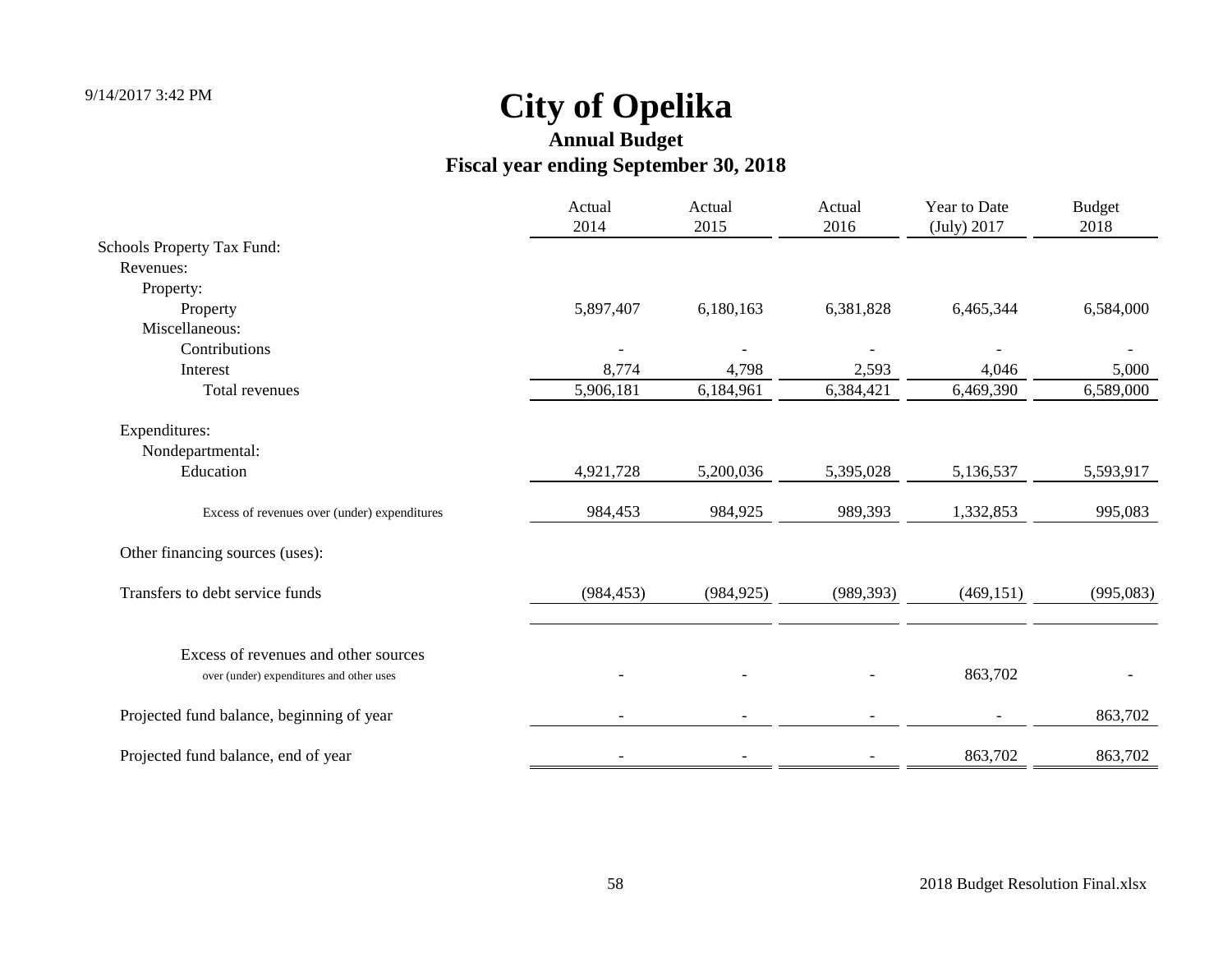|                                              | Actual<br>2014 | Actual<br>2015 | Actual<br>2016 | Year to Date<br>(July) 2017 | <b>Budget</b><br>2018 |
|----------------------------------------------|----------------|----------------|----------------|-----------------------------|-----------------------|
| Lodging Tax Fund:                            |                |                |                |                             |                       |
| Revenues:                                    |                |                |                |                             |                       |
| Miscellaneous:                               |                |                |                |                             |                       |
| <b>Lodging Fees</b>                          | 322,610        | 379,982        | 374,005        | 264,768                     | 404,000               |
| Interest                                     |                |                |                |                             |                       |
| Total revenues                               | 322,610        | 379,982        | 374,005        | 264,768                     | 404,000               |
| Expenditures:                                |                |                |                |                             |                       |
| Current:                                     | 110,936        | 181,090        | 208,612        | 227,739                     | 250,000               |
| <b>General Government Appropriations</b>     | 200,000        | 226,250        | 190,833        | 574,750                     | 986,250               |
| Capital Outlay                               |                |                |                |                             |                       |
| Excess of revenues over (under) expenditures | 11,674         | (27, 358)      | (25, 440)      | (537, 721)                  | (832, 250)            |
| Other financing sources (uses):              |                |                |                |                             |                       |
| <b>Transfers from General Fund</b>           |                |                |                |                             | 832,250               |
| <b>Transfers to General Fund</b>             | (21,039)       |                |                |                             |                       |
| Transfers from (to) General Fund             | (21,039)       |                |                |                             | 832,250               |
| Excess of revenues and other sources         |                |                |                |                             |                       |
| over (under) expenditures and other uses     | (9,365)        | (27, 358)      | (25, 440)      | (537,721)                   |                       |
| Projected fund balance, beginning of year    | 790,805        | 781,440        | 754,082        | 728,642                     | 190,921               |
| Projected fund balance, end of year          | 781,440        | 754,082        | 728,642        | 190,921                     | 190,921               |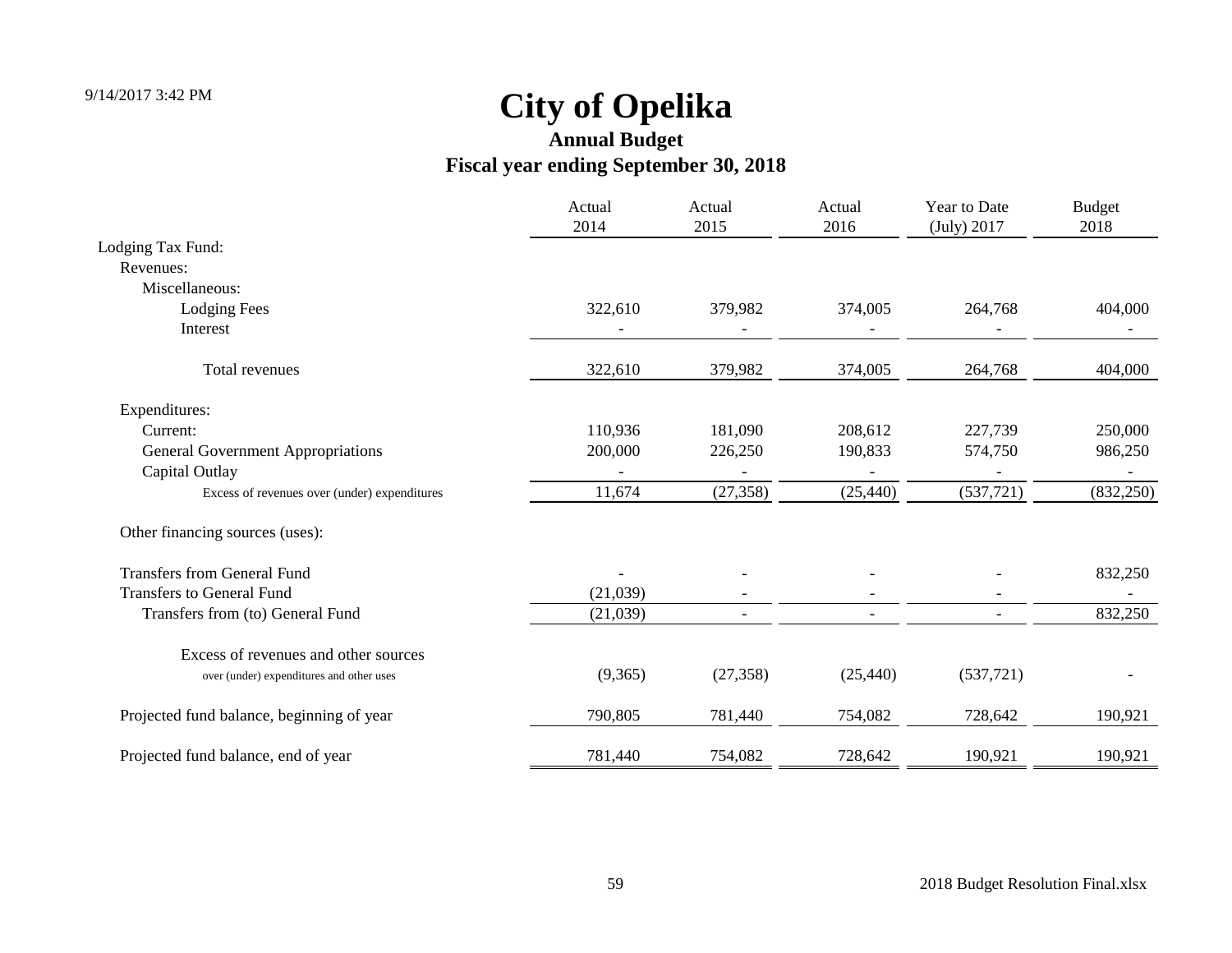|                                              | Actual<br>2014 | Actual<br>2015 | Actual<br>2016 | Year to Date<br>(July) 2017 | <b>Budget</b><br>2018 |
|----------------------------------------------|----------------|----------------|----------------|-----------------------------|-----------------------|
| 4 cent State Gasoline Tax Fund:              |                |                |                |                             |                       |
| Revenues:                                    |                |                |                |                             |                       |
| Intergovernmental:                           |                |                |                |                             |                       |
| Shared state gasoline tax                    | 57,197         | 59,402         | 61,404         | 51,071                      | 62,800                |
| Miscellaneous:                               |                |                |                |                             |                       |
| Interest                                     | 5              | 6              | 12             | 15                          | 15                    |
| Other                                        |                |                |                |                             |                       |
| Total revenues                               | 57,202         | 59,408         | 61,416         | 51,086                      | 62,815                |
| Expenditures:                                |                |                |                |                             |                       |
| Current:                                     |                |                |                |                             |                       |
| Public works                                 |                |                |                |                             |                       |
| Capital Outlay                               | 52,000         | 100,170        | 97,373         |                             | 62,815                |
| Total expenditures                           | 52,000         | 100,170        | 97,373         |                             | 62,815                |
| Excess of revenues over (under) expenditures | 5,202          | (40, 762)      | (35,957)       | 51,086                      |                       |
| Projected fund balance, beginning of year    | 38,470         | 43,672         | 2,910          | (33,047)                    | 18,039                |
| Projected fund balance, end of year          | 43,672         | 2,910          | (33,047)       | 18,039                      | 18,039                |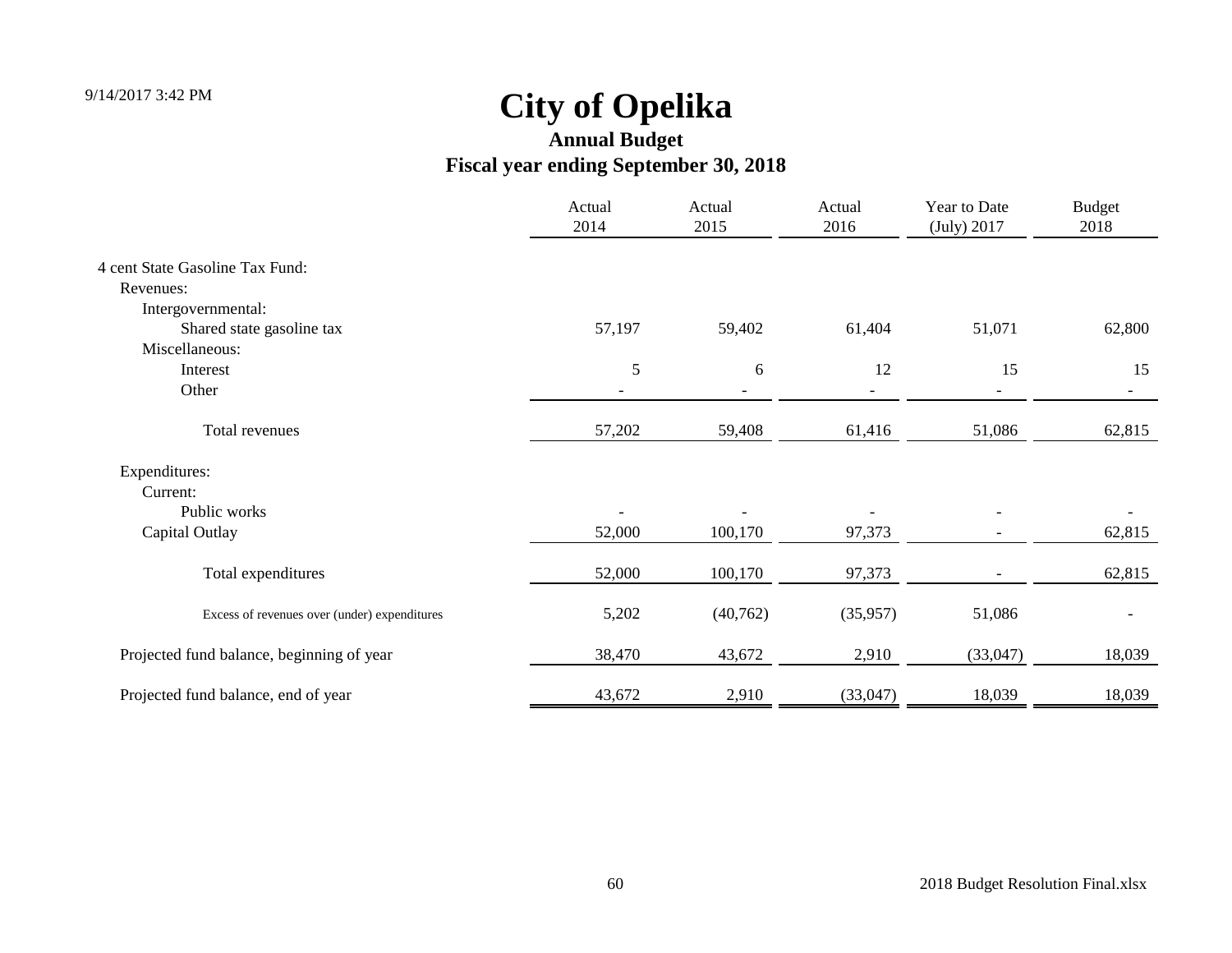|                                              | Actual<br>2014 | Actual<br>2015 | Actual<br>2016 | Year to Date<br>(July) 2017 | <b>Budget</b><br>2018 |
|----------------------------------------------|----------------|----------------|----------------|-----------------------------|-----------------------|
| 7 cent State Gasoline Tax Fund:              |                |                |                |                             |                       |
| Revenues:                                    |                |                |                |                             |                       |
| Intergovernmental:                           |                |                |                |                             |                       |
| Shared state gasoline tax                    | 73,086         | 76,203         | 78,450         | 65,030                      | 78,400                |
| Miscellaneous:                               |                |                |                |                             |                       |
| Interest                                     | 68             | 69             | 343            | 545                         | 500                   |
| Total revenues                               | 73,154         | 76,272         | 78,793         | 65,575                      | 78,900                |
| Expenditures:                                |                |                |                |                             |                       |
| Current:                                     |                |                |                |                             |                       |
| Public works                                 |                |                |                |                             |                       |
| Capital outlay                               | 81,662         | 90,170         |                |                             | 78,900                |
| Total expenditures                           | 81,662         | 90,170         |                |                             | 78,900                |
| Excess of revenues over (under) expenditures | (8,508)        | (13,898)       | 78,793         | 65,575                      |                       |
| Projected fund balance, beginning of year    | 123,378        | 114,870        | 100,972        | 179,765                     | 245,340               |
| Projected fund balance, end of year          | 114,870        | 100,972        | 179,765        | 245,340                     | 245,340               |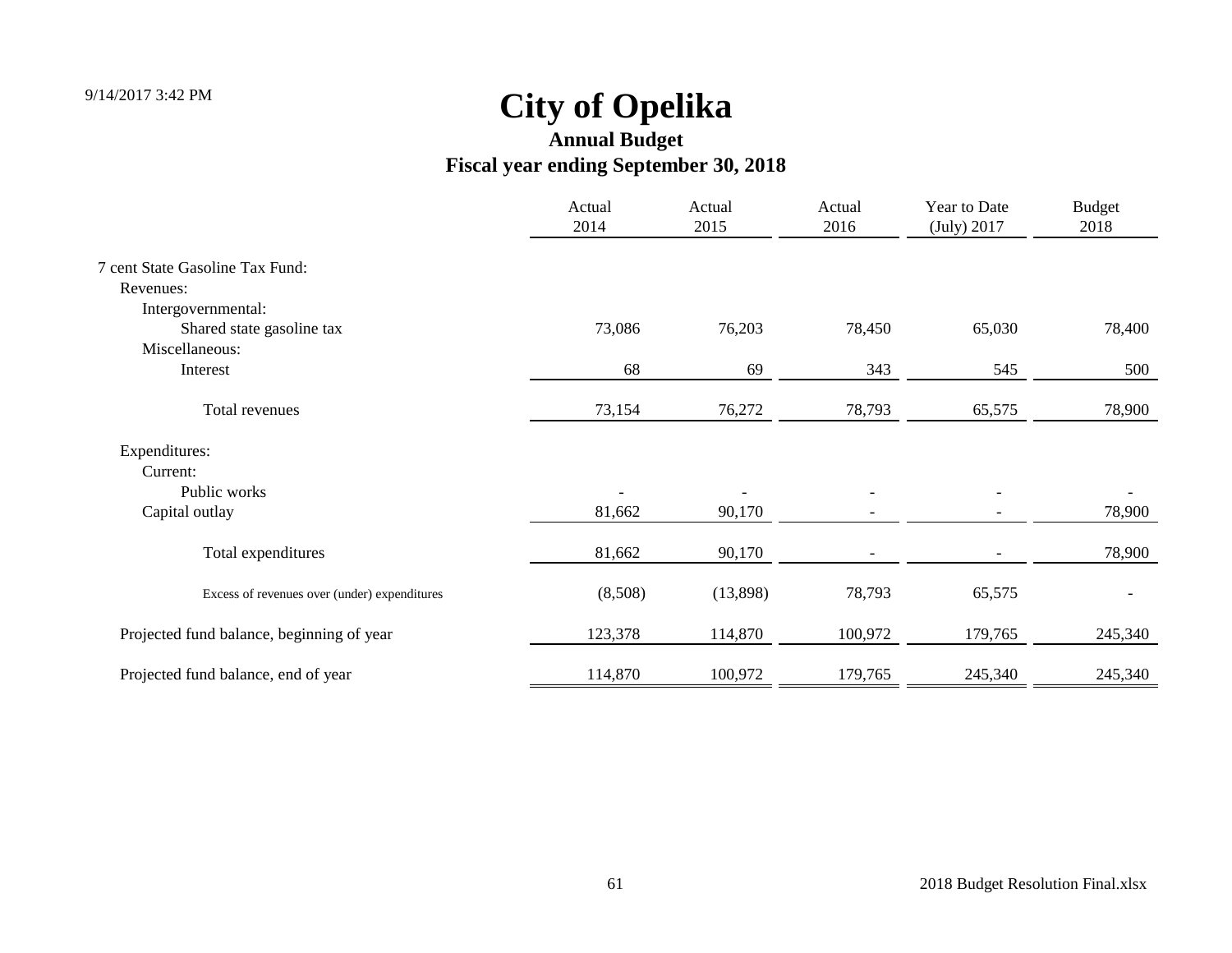|                                              | Actual<br>2014 | Actual<br>2015 | Actual<br>2016 | Year to Date<br>(July) 2017 | <b>Budget</b><br>2018 |
|----------------------------------------------|----------------|----------------|----------------|-----------------------------|-----------------------|
| Capital Improvement Fund                     |                |                |                |                             |                       |
| Revenues:                                    |                |                |                |                             |                       |
| Intergovernmental:                           |                |                |                |                             |                       |
| Shared state gasoline tax                    | 226,060        | 225,583        | 232,090        | 225,756                     | 232,000               |
| Miscellaneous:                               |                |                |                |                             |                       |
| Interest                                     | 1,441          | 596            | 345            | 518                         | 500                   |
| Other                                        |                |                |                |                             |                       |
| Total revenues                               | 227,501        | 226,179        | 232,435        | 226,274                     | 232,500               |
| Expenditures:                                |                |                |                |                             |                       |
| Current:                                     |                |                |                |                             |                       |
| Public works                                 |                |                |                |                             |                       |
| Capital Outlay                               | 258,452        | 592,769        |                |                             | 232,500               |
| Total expenditures                           | 258,452        | 592,769        |                |                             | 232,500               |
| Excess of revenues over (under) expenditures | (30, 951)      | (366, 590)     | 232,435        | 226,274                     |                       |
| Projected fund balance, beginning of year    | 594,075        | 563,124        | 196,534        | 428,969                     | 655,243               |
| Projected fund balance, end of year          | 563,124        | 196,534        | 428,969        | 655,243                     | 655,243               |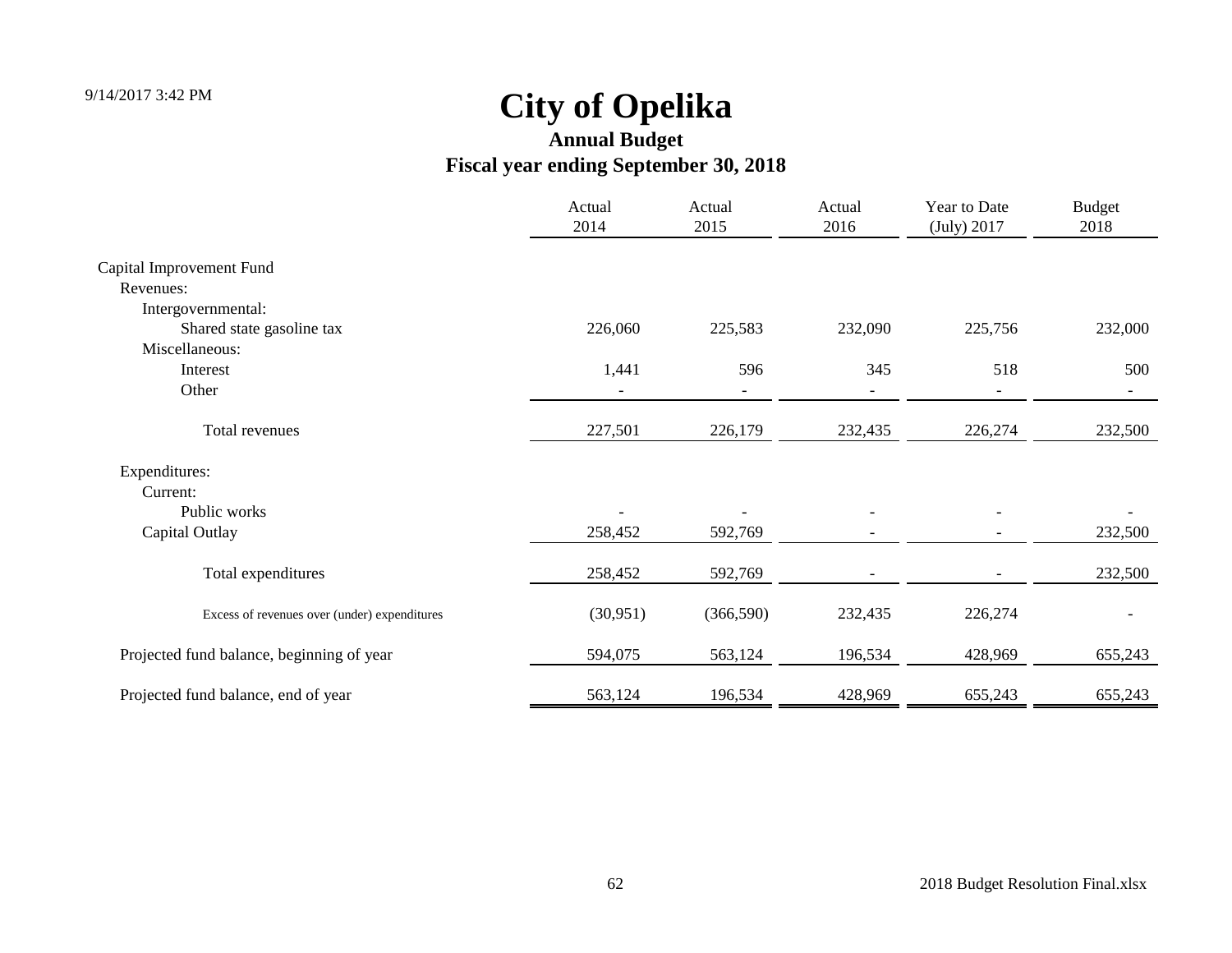|                                          | Actual<br>2014 | Actual<br>2015 | Actual<br>2016 | Year to Date<br>(July) 2017 | <b>Budget</b><br>2018 |
|------------------------------------------|----------------|----------------|----------------|-----------------------------|-----------------------|
| <b>Workman's Compensation Insurance:</b> |                |                |                |                             |                       |
| Operating revenues:                      |                |                |                |                             |                       |
| Charges for Insurance                    | 538,675        | 461,142        | 408,751        | 382,620                     | 485,000               |
| Operating expenses:                      |                |                |                |                             |                       |
| Insurance Claims and expenses            | 322,239        | 11,663         | 289,985        | 176,913                     | 250,000               |
| Operating income                         | 216,436        | 449,479        | 118,766        | 205,707                     | 235,000               |
| Nonoperating revenues:                   |                |                |                |                             |                       |
| Interest                                 | 8,578          | 5,707          | 4,428          | 3,237                       | 3,200                 |
| Operating transfer in (out)              | (228,000)      | (264,000)      | (182,000)      |                             | (238,200)             |
| Change in net assets                     | (2,986)        | 191,186        | (58, 806)      | 208,944                     |                       |
| Net assets, beginning of year            | 2,394,299      | 2,391,313      | 2,582,499      | 2,523,693                   | 2,732,637             |
| Net assets, end of year                  | 2,391,313      | 2,582,499      | 2,523,693      | 2,732,637                   | 2,732,637             |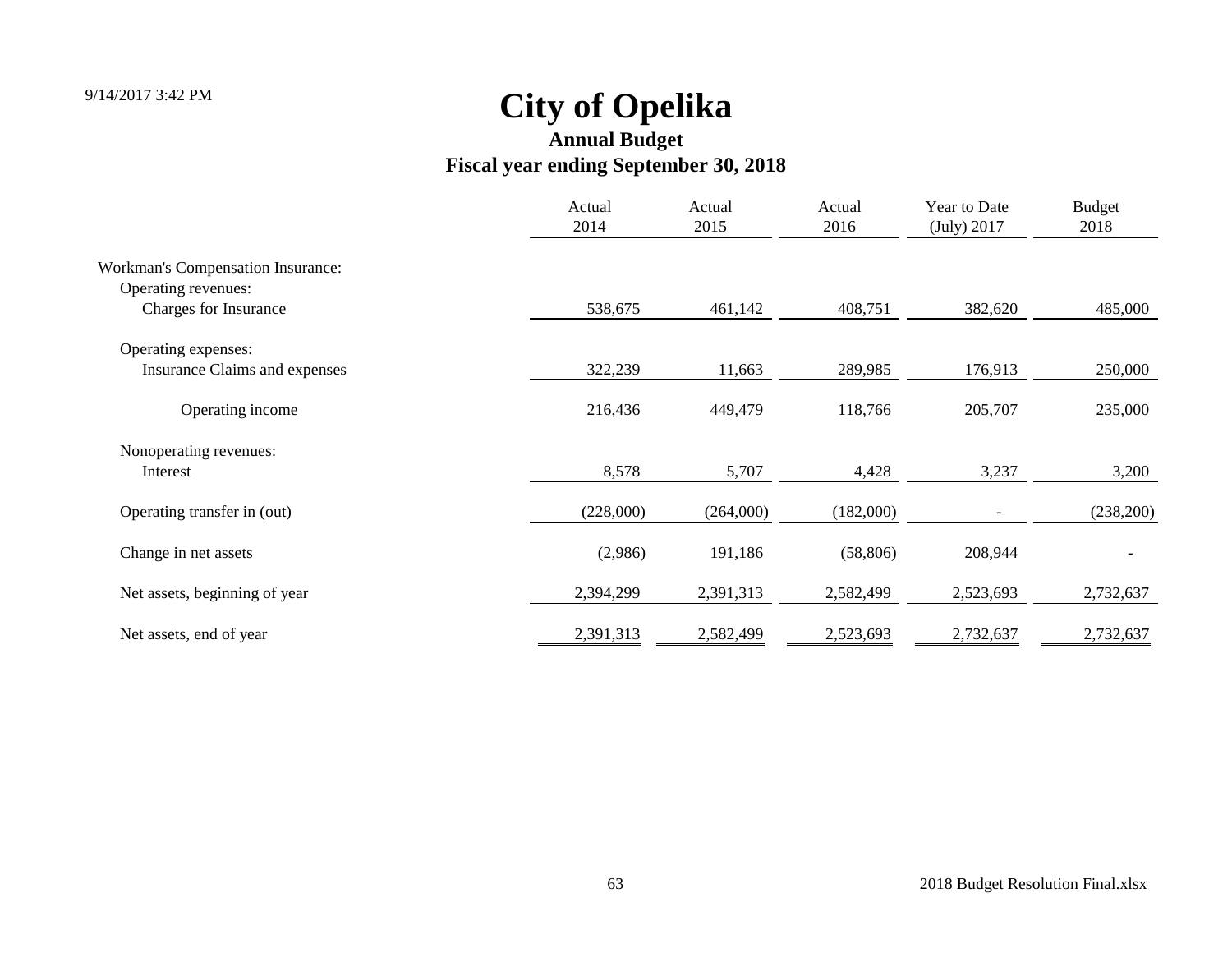|                                      | Actual<br>2014 | Actual<br>2015 | Actual<br>2016 | Year to Date<br>(July) 2017 | <b>Budget</b><br>2018 |
|--------------------------------------|----------------|----------------|----------------|-----------------------------|-----------------------|
| Health Insurance Fund:               |                |                |                |                             |                       |
| Operating revenues:                  |                |                |                |                             |                       |
| Charges for Insurance                | 2,093,310      | 2,131,650      | 2,152,600      | 1,704,292                   | 2,108,000             |
| Operating expenses:                  |                |                |                |                             |                       |
| <b>Insurance Claims and expenses</b> | 3,630,654      | 3,852,999      | 3,612,400      | 3,278,305                   | 4,521,000             |
| Operating income                     | (1,537,344)    | (1,721,349)    | (1,459,800)    | (1,574,013)                 | (2,413,000)           |
| Nonoperating revenues:               |                |                |                |                             |                       |
| Interest                             | (1)            | 94             |                |                             |                       |
| Operating transfer in (out)          | 1,537,344      | 1,721,256      | 1,541,620      |                             | 2,413,000             |
| Change in net assets                 | (1)            |                | 81,820         | (1,574,013)                 |                       |
| Net assets, beginning of year        |                | (1)            |                | 81,820                      | (1,492,193)           |
| Net assets, end of year              | (1)            |                | 81,820         | (1,492,193)                 | (1,492,193)           |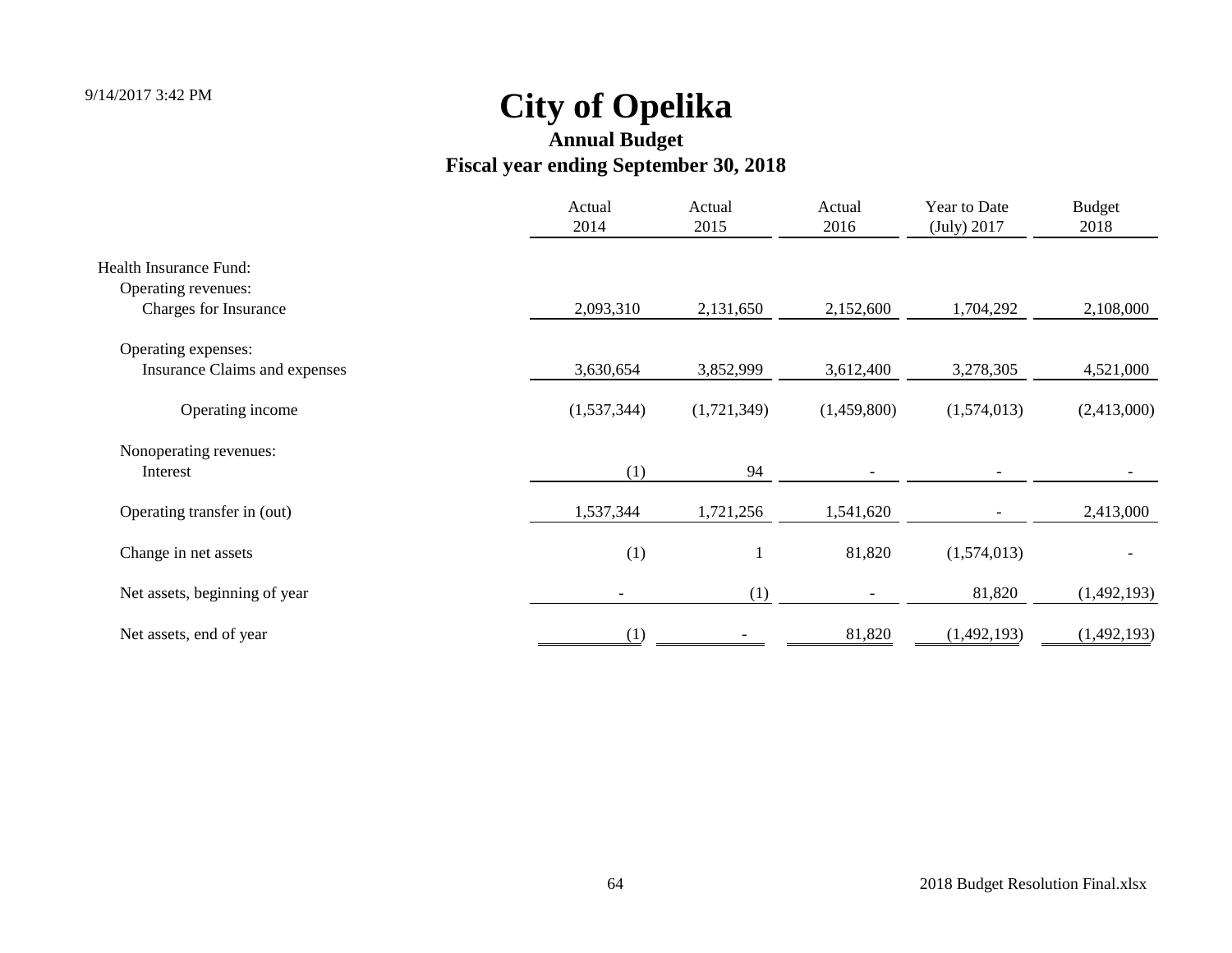|                                              | Actual<br>2014 | Actual<br>2015 | Actual<br>2016 | <b>Year to Date</b><br>(July) 2017 | <b>Budget</b><br>2018    |
|----------------------------------------------|----------------|----------------|----------------|------------------------------------|--------------------------|
| Sportsplex Fund:                             |                |                |                |                                    |                          |
| Revenues:                                    |                |                |                |                                    |                          |
| Miscellaneous:                               |                |                |                |                                    |                          |
| Interest                                     | 14,689         | 10,135         | 11,150         | 39,741                             | 10,000                   |
| Contributions                                | 182,500        | 117,500        | 145,000        |                                    | $\overline{\phantom{a}}$ |
| Total revenues                               | 197,189        | 127,635        | 156,150        | 39,741                             | 10,000                   |
| Expenditures:                                |                |                |                |                                    |                          |
| Current:                                     | 8,849          | 11,724         | 7,520          |                                    | 200,000                  |
| Appropriation for Justice Center Additions   | 360,513        | 409,039        | 360,706        | 361,574                            | 361,574                  |
| Capital Outlay                               |                |                |                |                                    |                          |
| Excess of revenues over (under) expenditures | (172, 173)     | (293, 128)     | (212,076)      | (321, 833)                         | (551, 574)               |
| Other financing sources (uses):              |                |                |                |                                    |                          |
| Proceeds of Sales of Equipment               |                |                |                |                                    |                          |
| <b>Transfers from Governmental Funds</b>     | 2,402,131      | 2,631,304      | 2,776,466      | 2,550,709                          | 2,152,402                |
| Transfers to Governmental Funds (Debt)       | (1,773,778)    | (1,619,798)    | (1,080,270)    | (1,600,607)                        | (1,600,828)              |
| Other financing sources (uses)               | 628,353        | 1,011,506      | 1,696,196      | 950,102                            | 551,574                  |
| Excess of revenues and other sources         |                |                |                |                                    |                          |
| over (under) expenditures and other uses     | 456,180        | 718,378        | 1,484,120      | 628,269                            |                          |
| Projected fund balance, beginning of year    | 4,762,564      | 5,218,744      | 5,937,122      | 7,421,242                          | 8,049,511                |
| Projected fund balance, end of year          | 5,218,744      | 5,937,122      | 7,421,242      | 8,049,511                          | 8,049,511                |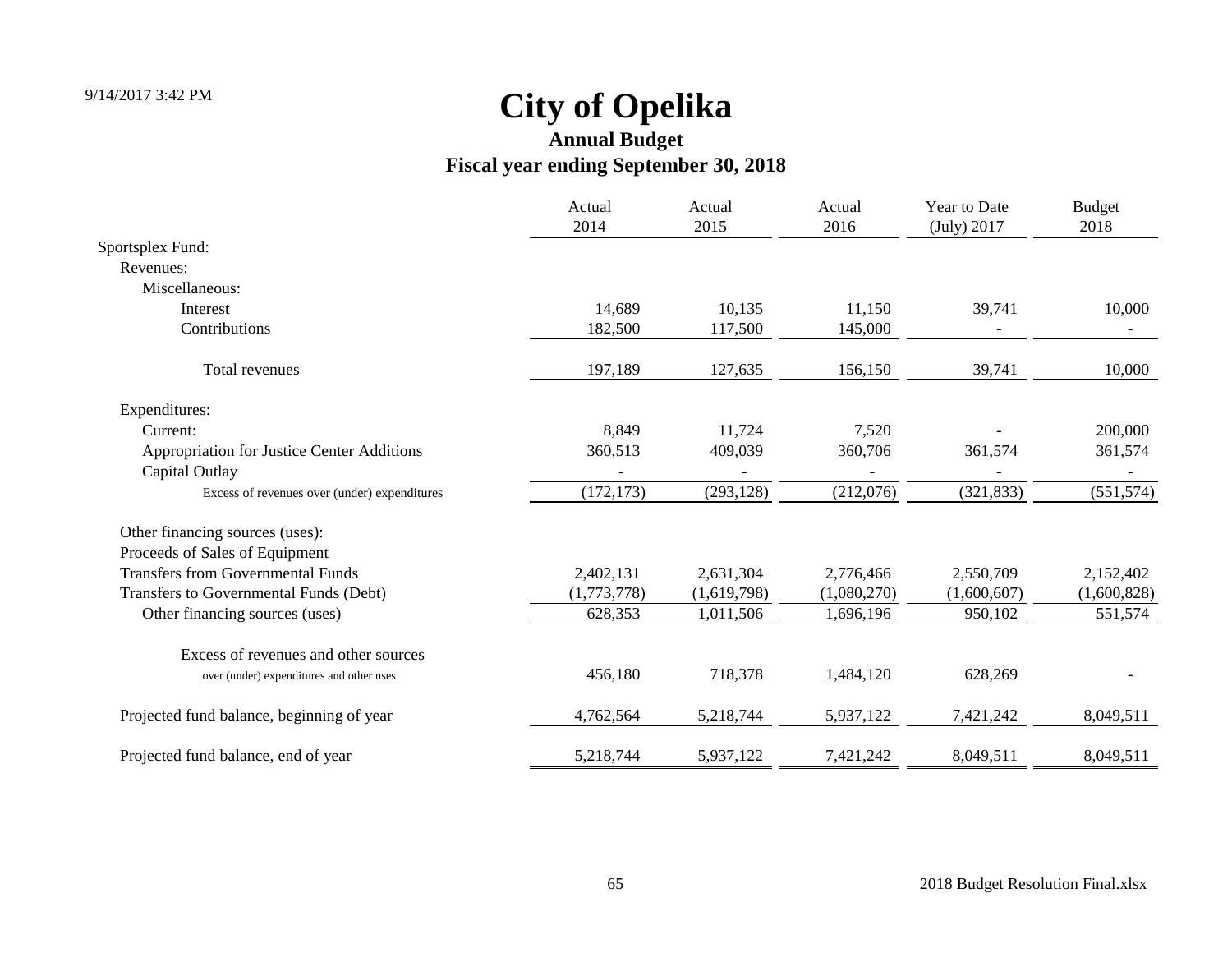| (July) 2017 |           |
|-------------|-----------|
|             |           |
|             |           |
|             |           |
| 5,611       | 6,000     |
| 41,991      | 9,000     |
| 47,602      | 15,000    |
|             |           |
| 3,980       | 15,000    |
| 43,622      |           |
|             |           |
| 17,438      |           |
| (7,898)     |           |
| 9,540       |           |
|             |           |
| 53,162      |           |
| 977,855     | 1,031,017 |
|             | 1,031,017 |
|             | 1,031,017 |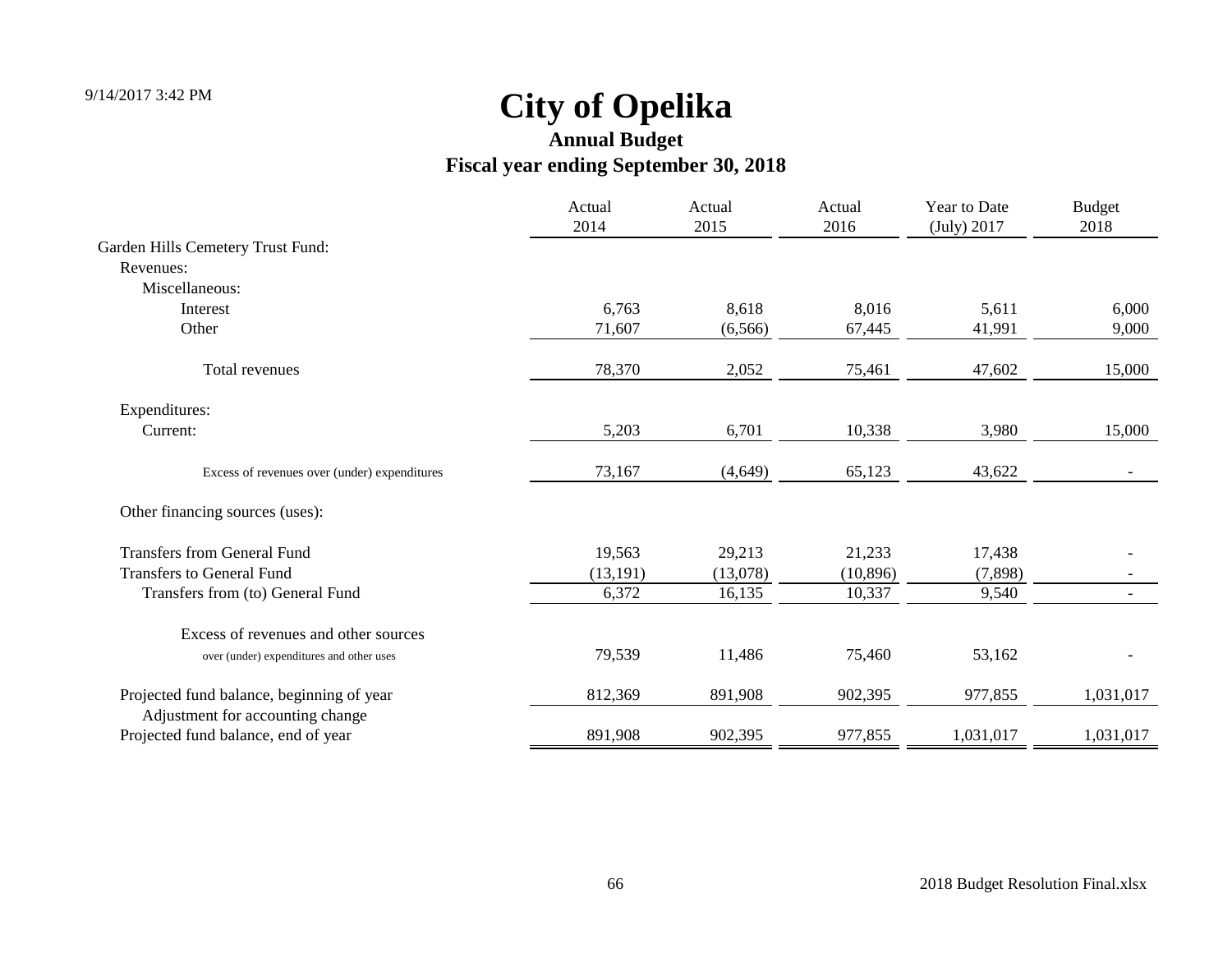|                                              | Actual<br>2014 | Actual<br>2015           | Actual<br>2016 | Year to Date<br>(July) 2017 | <b>Budget</b><br>2018 |
|----------------------------------------------|----------------|--------------------------|----------------|-----------------------------|-----------------------|
| Rosemere Cemetery Fund:                      |                |                          |                |                             |                       |
| Revenues:                                    |                |                          |                |                             |                       |
| Miscellaneous:                               |                |                          |                |                             |                       |
| Interest                                     |                | 59                       | 165            | 245                         |                       |
| Contributions                                | 23,716         | 46,830                   |                | 16,877                      | 11,000                |
| Total revenues                               | 23,717         | 46,889                   | 165            | 17,122                      | 11,000                |
| Expenditures:                                |                |                          |                |                             |                       |
| Current:                                     |                | 22,359                   | 30,251         | 10,916                      | 11,000                |
| Capital Outlay                               |                | 7,980                    |                |                             |                       |
| Excess of revenues over (under) expenditures | 23,717         | 16,550                   | (30,086)       | 6,206                       |                       |
| Other financing sources (uses):              |                |                          |                |                             |                       |
| <b>Transfers from General Fund</b>           |                |                          |                |                             |                       |
| <b>Transfers to General Fund</b>             |                |                          |                |                             |                       |
| Transfers from (to) General Fund             |                | $\overline{\phantom{a}}$ |                |                             |                       |
| Excess of revenues and other sources         |                |                          |                |                             |                       |
| over (under) expenditures and other uses     | 23,717         | 16,550                   | (30,086)       | 6,206                       |                       |
| Projected fund balance, beginning of year    | 2,200          | 25,917                   | 42,467         | 12,381                      | 18,587                |
| Projected fund balance, end of year          | 25,917         | 42,467                   | 12,381         | 18,587                      | 18,587                |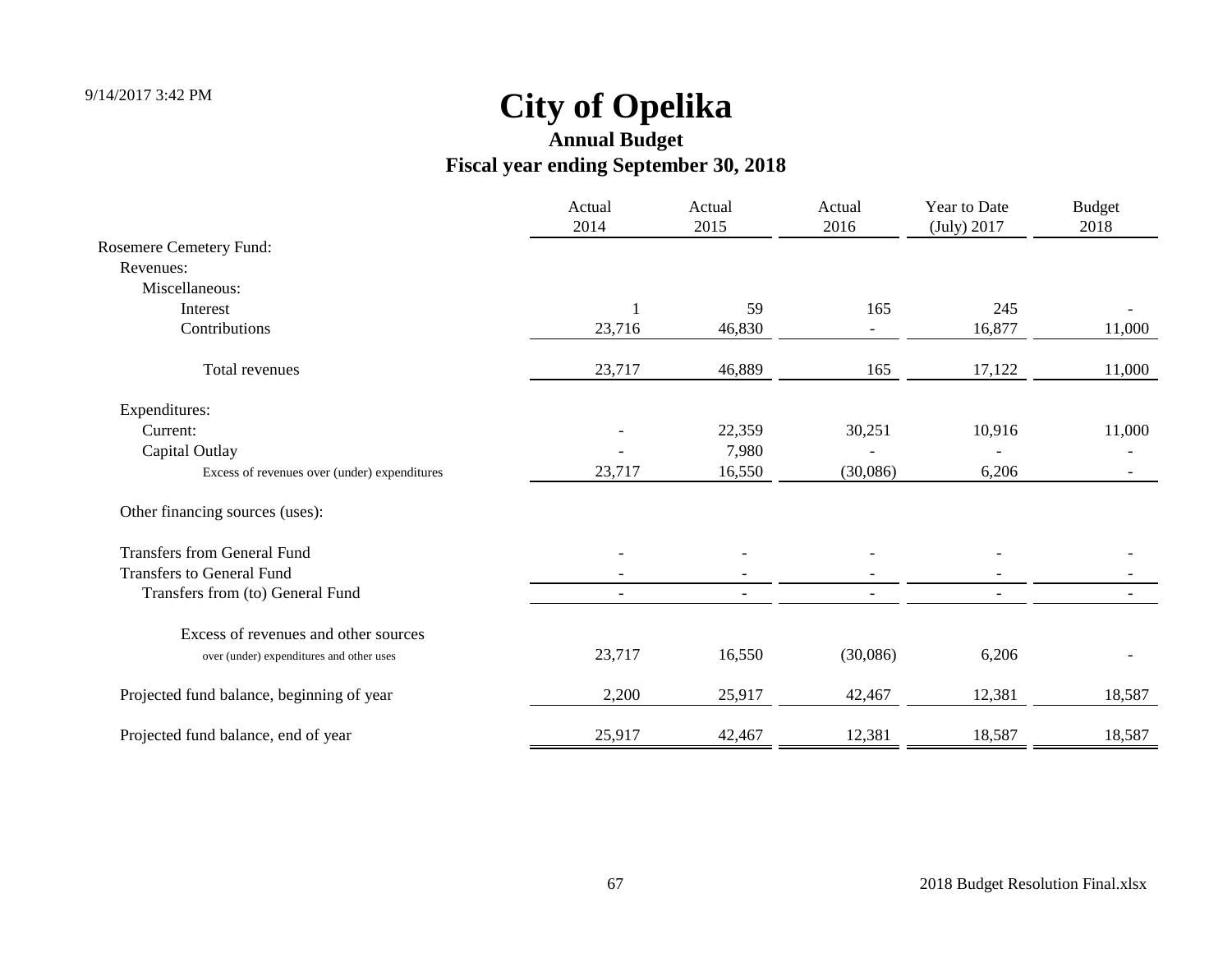|                                                 | Actual<br>2014           | Actual<br>2015           | Actual<br>2016 | Year to Date<br>(July) 2017 | <b>Budget</b><br>2018 |
|-------------------------------------------------|--------------------------|--------------------------|----------------|-----------------------------|-----------------------|
| Entitlement Grant Fund Program Years 2014-2018: |                          |                          |                |                             |                       |
| Revenues:                                       |                          |                          |                |                             |                       |
| Intergovernmental:                              |                          |                          |                |                             |                       |
| Federal grants                                  | 36,488                   | 184,969                  | 322,542        | 124,122                     | 226,363               |
| Miscellaneous:                                  |                          |                          |                |                             |                       |
| Other                                           |                          |                          |                |                             |                       |
| Total revenues                                  | 36,488                   | 184,969                  | 322,542        | 124,122                     | 226,363               |
| Expenditures:                                   |                          |                          |                |                             |                       |
| Current:                                        | 36,488                   | 184,489                  | 312,205        | 156,191                     | 226,363               |
| Capital Outlay:                                 |                          |                          |                |                             |                       |
|                                                 | 36,488                   | 184,489                  | 312,205        | 156,191                     | 226,363               |
| Excess of revenues over (under) expenditures    | $\overline{\phantom{a}}$ | 480                      | 10,337         | (32,069)                    |                       |
| Other financing sources (uses):                 |                          |                          |                |                             |                       |
| <b>Transfers from General Fund</b>              |                          |                          |                |                             |                       |
| <b>Transfers to General Fund</b>                |                          |                          |                |                             |                       |
| Transfers from (to) General Fund                |                          | $\overline{\phantom{a}}$ |                | $\overline{\phantom{a}}$    |                       |
| Excess of revenues and other sources            |                          |                          |                |                             |                       |
| over (under) expenditures and other uses        |                          | 480                      | 10,337         | (32,069)                    |                       |
| Entitlement Grant Fund Program Years 2014-2018: |                          |                          |                |                             |                       |
| Projected fund balance, beginning of year       |                          |                          | 480            | 10,817                      |                       |
| Projected fund balance, end of year             |                          | 480                      | 10,817         | (21, 252)                   |                       |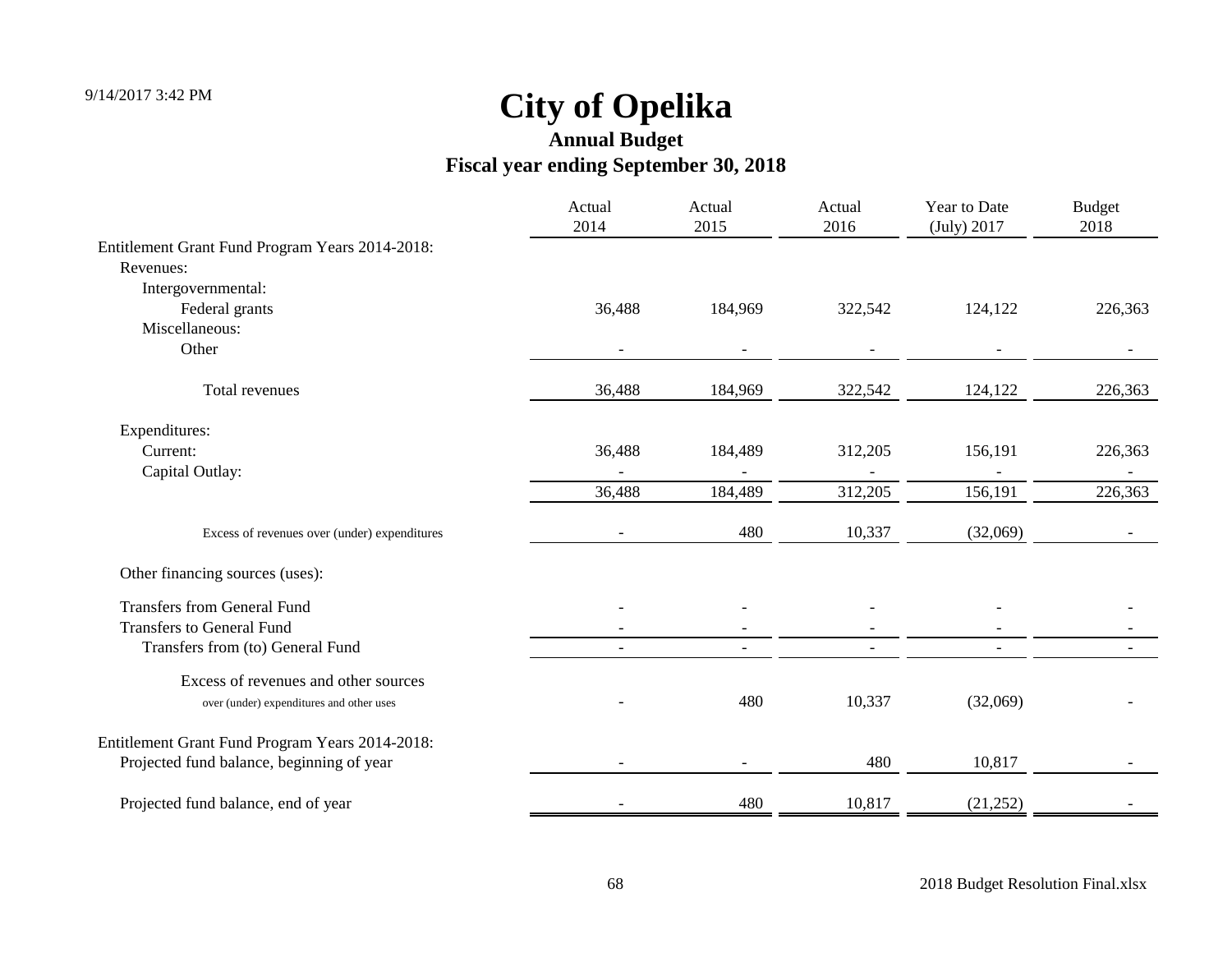**Annual Budget Fiscal year ending September 30, 2018**

#### **Capital Projects Funds**

The Opelika Corrections Fund is used to account for Special Court Costs and Fees which were enacted in 2009.

The 2011 Committed to Road Construction Fund is used to account for 1% sales tax proceeds that are used for the 2011 School and Road Construction Warrants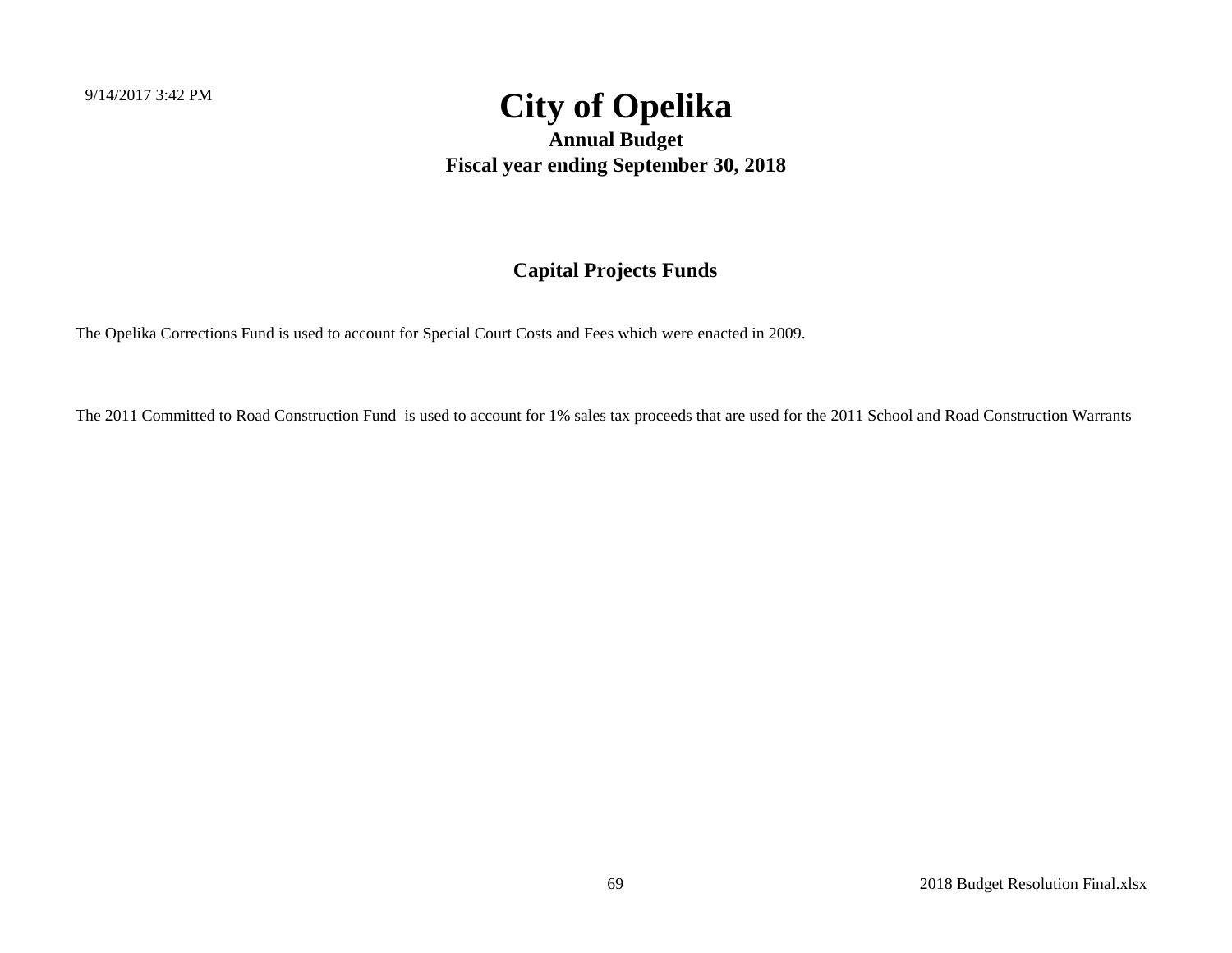|                                              | Actual<br>2014 | Actual<br>2015           | Actual<br>2016 | Year to Date<br>(July) 2017 | <b>Budget</b><br>2018 |
|----------------------------------------------|----------------|--------------------------|----------------|-----------------------------|-----------------------|
| <b>Opelika Corrections Fund:</b>             |                |                          |                |                             |                       |
| Revenues:                                    |                |                          |                |                             |                       |
| Fines and forfeits:                          |                |                          |                |                             |                       |
| Public safety:                               |                |                          |                |                             |                       |
| Fines and costs                              | 154,842        | 165,647                  | 126,049        | 87,986                      | 115,000               |
| Interest                                     |                |                          | 1,094          | 716                         |                       |
| Total revenues                               | 154,842        | 165,647                  | 127,143        | 88,702                      | 115,000               |
| Expenditures:                                |                |                          |                |                             |                       |
| Current:                                     |                | 49,331                   |                | 67,264                      | 10,000                |
| Capital Outlay                               |                |                          |                | 420,000                     | 105,000               |
| Excess of revenues over (under) expenditures | 154,842        | 116,316                  | 127,143        | (398, 562)                  |                       |
| Other financing sources (uses):              |                |                          |                |                             |                       |
| <b>Transfers from General Fund</b>           |                |                          |                |                             |                       |
| <b>Transfers to General Fund</b>             |                |                          |                | (12,898)                    |                       |
| Transfers from (to) General Fund             |                | $\overline{\phantom{a}}$ |                | (12,898)                    |                       |
| Excess of revenues and other sources         |                |                          |                |                             |                       |
| over (under) expenditures and other uses     | 154,842        | 116,316                  | 127,143        | (411, 460)                  |                       |
| Projected fund balance, beginning of year    | 618,107        | 772,949                  | 889,265        | 1,016,408                   | 604,948               |
| Projected fund balance, end of year          | 772,949        | 889,265                  | 1,016,408      | 604,948                     | 604,948               |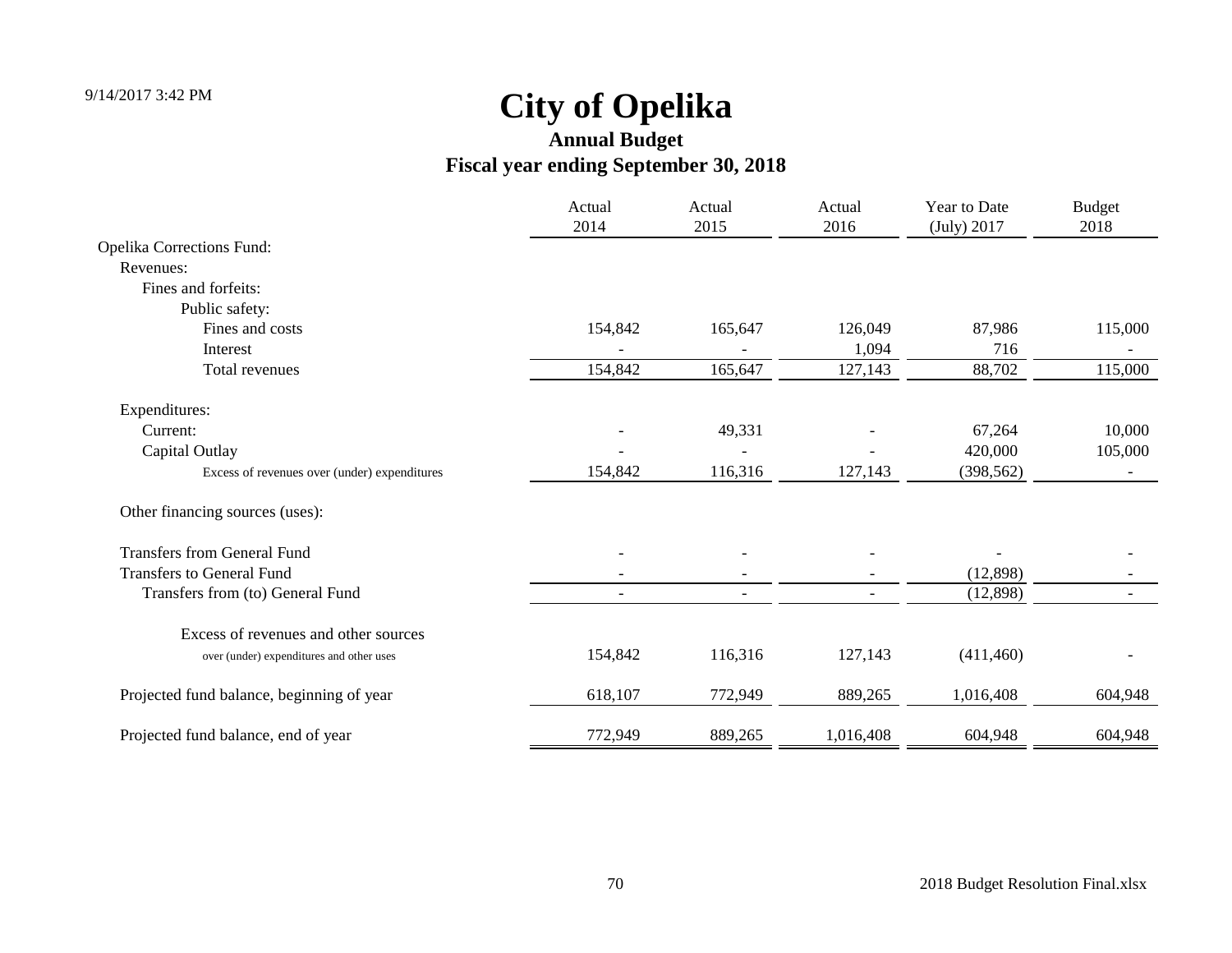|                                              | Actual<br>2014 | Actual<br>2015 | Actual<br>2016 | Year to Date<br>(July) 2017 | <b>Budget</b><br>2018 |
|----------------------------------------------|----------------|----------------|----------------|-----------------------------|-----------------------|
| 2011 Committed to Road Construction Fund:    |                |                |                |                             |                       |
| Revenues:                                    |                |                |                |                             |                       |
| Miscellaneous:                               |                |                |                |                             |                       |
| Interest                                     |                |                |                |                             |                       |
| Total revenues                               |                | $\blacksquare$ |                |                             |                       |
| Expenditures:                                |                |                |                |                             |                       |
| Debt Service                                 |                |                |                |                             |                       |
| Capital Outlay                               | 212,627        | 14,810         |                |                             | 2,909,800             |
| Excess of revenues over (under) expenditures | (212, 627)     | (14, 810)      |                |                             | (2,909,800)           |
| Other financing sources (uses):              |                |                |                |                             |                       |
| Debt proceeds net premium                    |                |                |                |                             |                       |
| Transfers from other funds                   | 212,627        | 14,810         |                |                             | 2,909,800             |
| Transfers to other funds                     |                |                |                |                             |                       |
| Transfers from (to) General Fund             | 212,627        | 14,810         |                |                             | 2,909,800             |
| Excess of revenues and other sources         |                |                |                |                             |                       |
| over (under) expenditures and other uses     |                |                |                |                             |                       |
| Projected fund balance, beginning of year    |                |                |                |                             |                       |
| Projected fund balance, end of year          |                |                |                |                             |                       |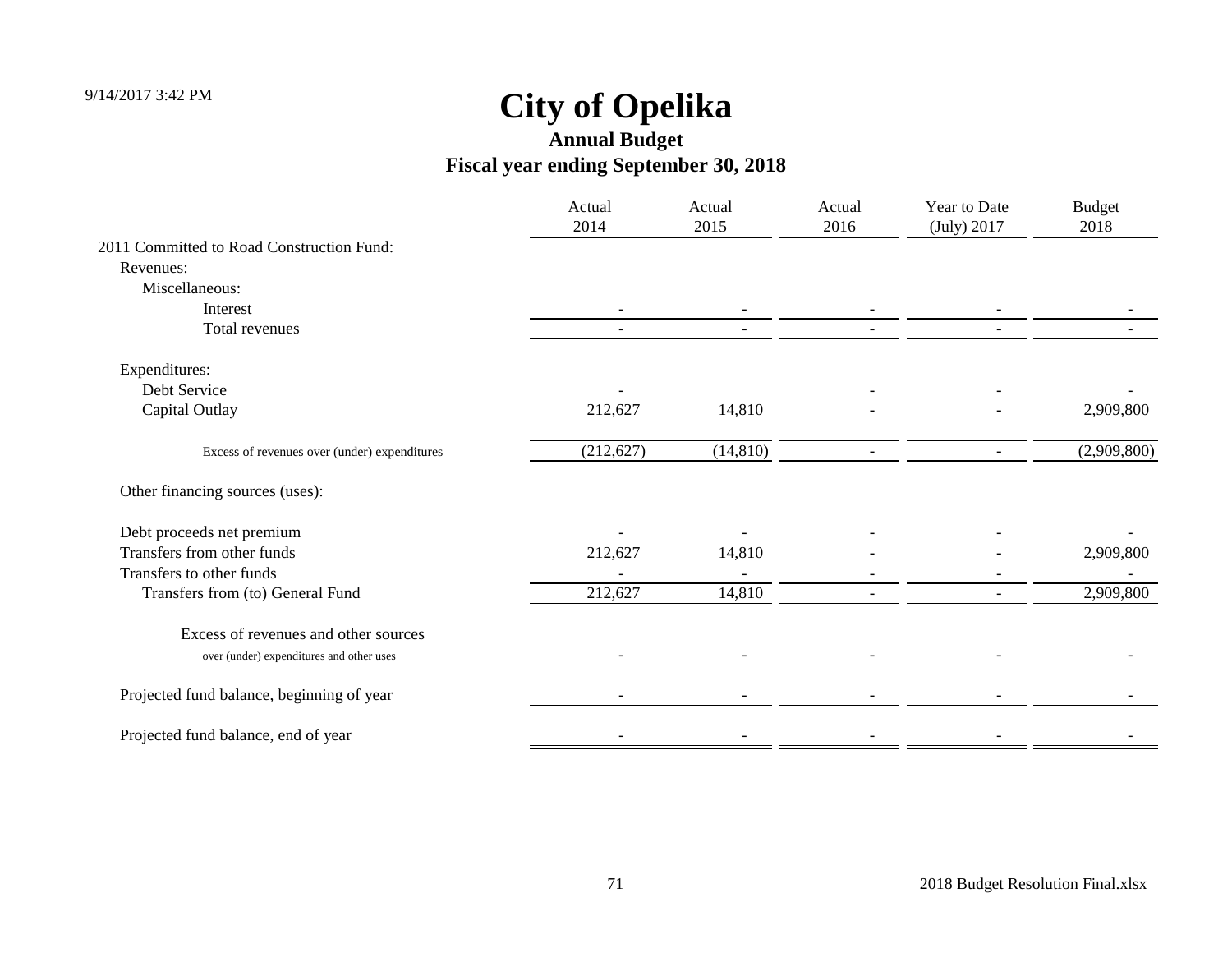**Annual Budget Fiscal year ending September 30, 2018**

#### **Enterprise Funds**

Enterprise Funds are established to account for the financing of self-supporting enterprises that render goods or services to the public at large on a consumer charge basis. Accounting for the operations of such funds is similar to that of a private, profit-making business.

Electric Utility Fund - This fund is used to account for the activities of the government's electric distribution operations.

Telecommunication Fund - This fund is used to account for the activities of the government's telecommunication activities.

1965 Sewer System fund - This fund is used to account for the activities of the government's wastewater treatment operations.

Solid Waste Collection Fund - This fund is used to account for the activities of the government's solid waste collection activities.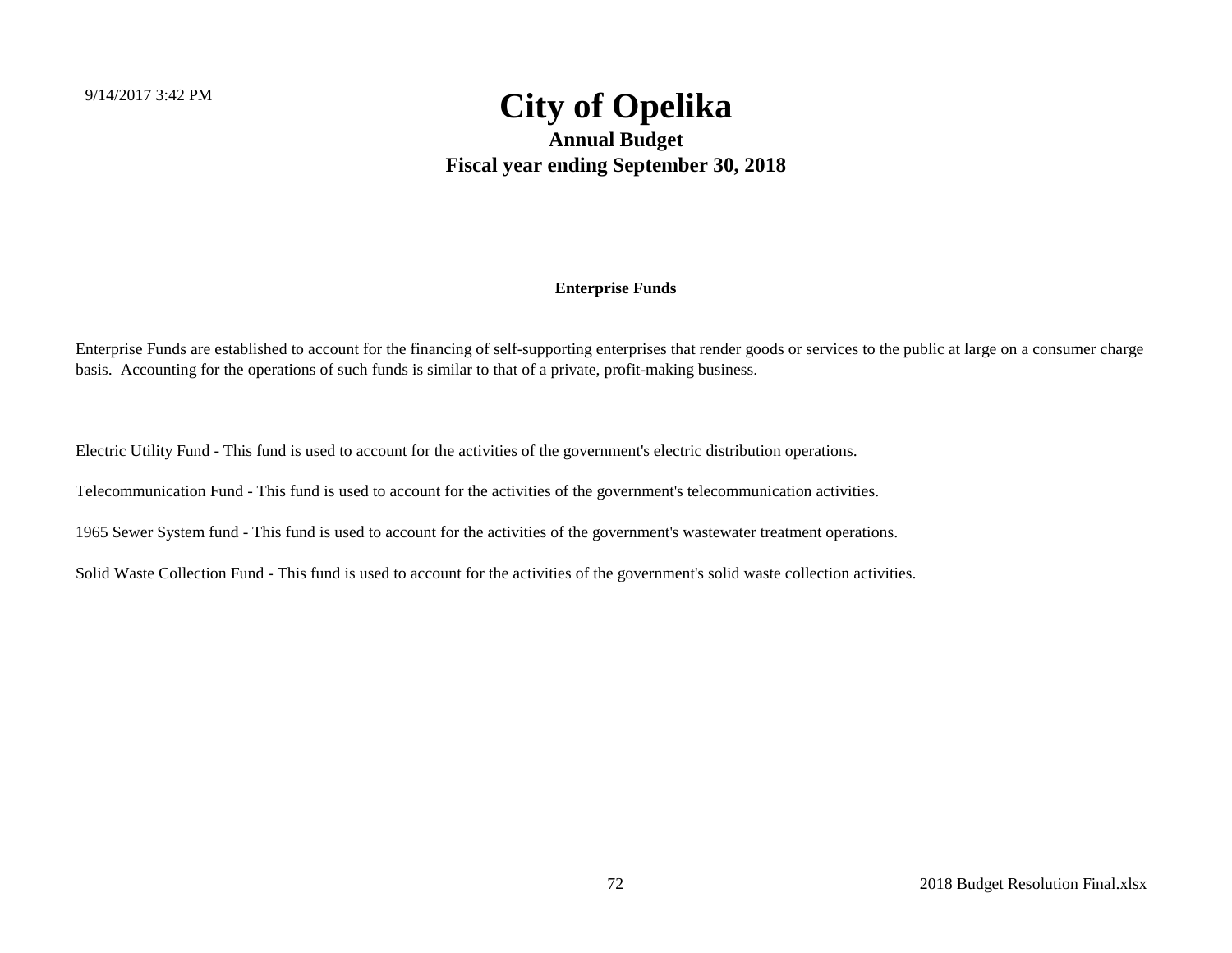9/14/2017 3:42 PM

## **City of Opelika**

**Annual Budget Fiscal year ending September 30, 2018**

**( this page intentionally left blank )**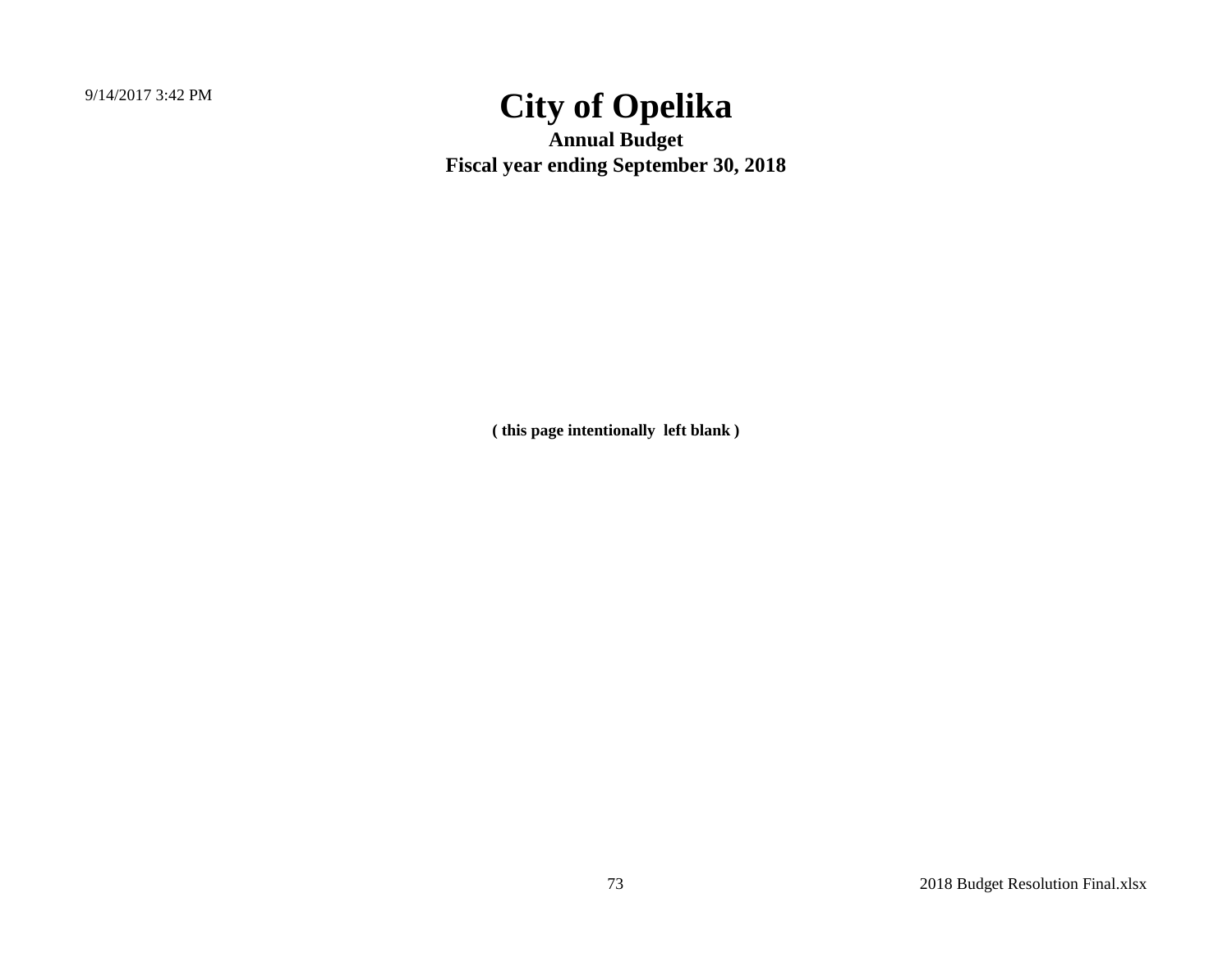| <b>Enterprise Funds:</b>              | Actual<br>2014 | Actual<br>2015 | Actual<br>2016 | Year to Date<br>(July) 2017 | <b>Budget</b><br>2018 |
|---------------------------------------|----------------|----------------|----------------|-----------------------------|-----------------------|
| <b>Opelika Power Services:</b>        |                |                |                |                             |                       |
| Electric Utility Fund:                |                |                |                |                             |                       |
| Operating revenues:                   |                |                |                |                             |                       |
| Charges for services                  | 38,137,587     | 40,545,482     | 41,672,172     | 34,856,294                  | 43,211,600            |
| Operating expenses:                   |                |                |                |                             |                       |
| Power purchased                       | 27,693,300     | 28,665,653     | 28,041,880     | 20,009,487                  | 30,200,000            |
| Depreciation                          | 2,616,671      | 2,828,935      | 2,888,692      | 2,257,081                   | 3,009,441             |
| Personnel services                    | 3,052,243      | 3,001,646      | 3,100,913      | 1,982,763                   | 3,591,453             |
| Other                                 | 2,384,118      | 2,036,239      | 1,797,212      | 4,078,876                   | 2,679,416             |
| Services provided by other funds      | 160,444        | 158,352        | 204,060        | 238,227                     | 210,404               |
| Total operating expenses              | 35,906,776     | 36,690,825     | 36,032,757     | 28,566,434                  | 39,690,714            |
| Operating income                      | 2,230,811      | 3,854,657      | 5,639,415      | 6,289,860                   | 3,520,886             |
| Nonoperating revenues (expenses):     |                |                |                |                             |                       |
| Interest revenues                     | 65,444         | 69,048         | 47,368         | 54,617                      | 13,500                |
| Miscellaneous revenues                | 1,211,214      | 1,189,737      | 1,168,721      | 1,069,952                   | 1,226,280             |
| Sale of fixed assets                  | (750)          | 3,179          | (11,918)       |                             |                       |
| Interest expense and fiscal charges   | (1,435,383)    | (1,435,652)    | (1,435,652)    | (1,316,261)                 | (1,435,653)           |
| Other expenses                        |                |                |                |                             |                       |
| Total nonoperating revenue (expenses) | (159, 475)     | (173, 688)     | (231, 481)     | (191, 692)                  | (195, 873)            |
| Income before operating transfers     | 2,071,336      | 3,680,970      | 5,407,934      | 6,098,168                   | 3,325,013             |
|                                       |                |                |                |                             |                       |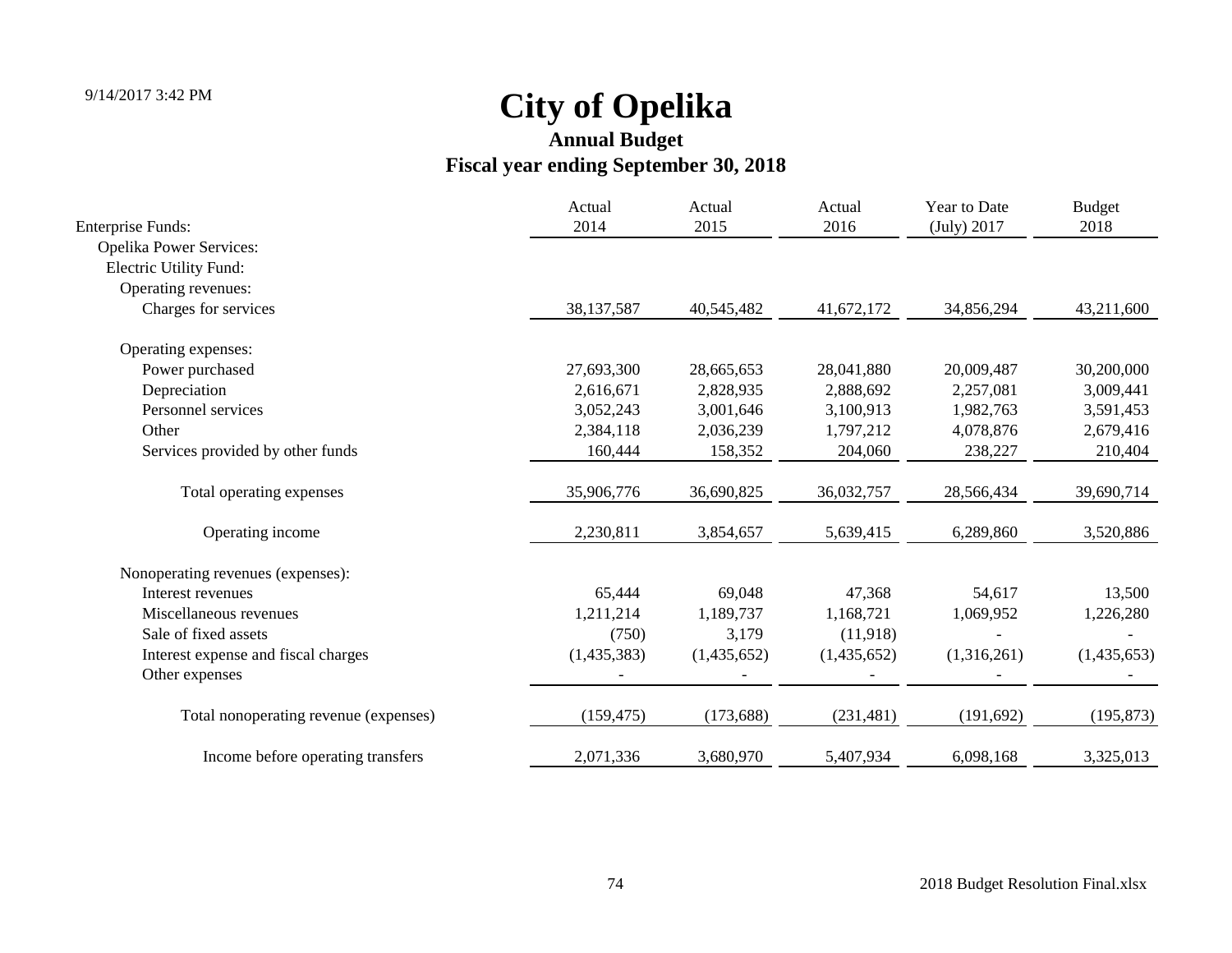### **Annual Budget Fiscal year ending September 30, 2018**

|                                                                 | Actual<br>2014 | Actual<br>2015 | Actual<br>2016 | Year to Date<br>(July) 2017 | <b>Budget</b><br>2018 |
|-----------------------------------------------------------------|----------------|----------------|----------------|-----------------------------|-----------------------|
| <b>Opelika Power Services:</b><br><b>Electric Utility Fund:</b> |                |                |                |                             |                       |
| Operating transfers in (out):                                   |                |                |                |                             |                       |
| <b>Capital Contributions</b>                                    | 447,925        | 246,083        | 99,700         | 368,443                     | 150,000               |
| To other funds                                                  | (922, 140)     | (2,888,588)    | (3,000,000)    | (2,750,000)                 | (3,000,000)           |
|                                                                 | (474, 215)     | (2,642,505)    | (2,900,300)    | (2,381,557)                 | (2,850,000)           |
| Income before extraordinary item                                | 1,597,121      | 1,038,465      | 2,507,634      | 3,716,611                   | 475,013               |
| <b>Extraordinary loss</b>                                       |                |                |                |                             |                       |
| Change in net assets                                            | 1,597,121      | 1,038,465      | 2,507,634      | 3,716,611                   | 475,013               |
| Net Assets, beginning of year                                   | 36,228,554     | 37,825,675     | 38,864,140     | 41,371,774                  | 45,088,385            |
| Projected Retained earnings/Net Assets                          | 37,825,675     | 38,864,140     | 41,371,774     | 45,088,385                  | 45,563,398            |
|                                                                 |                |                |                |                             |                       |

-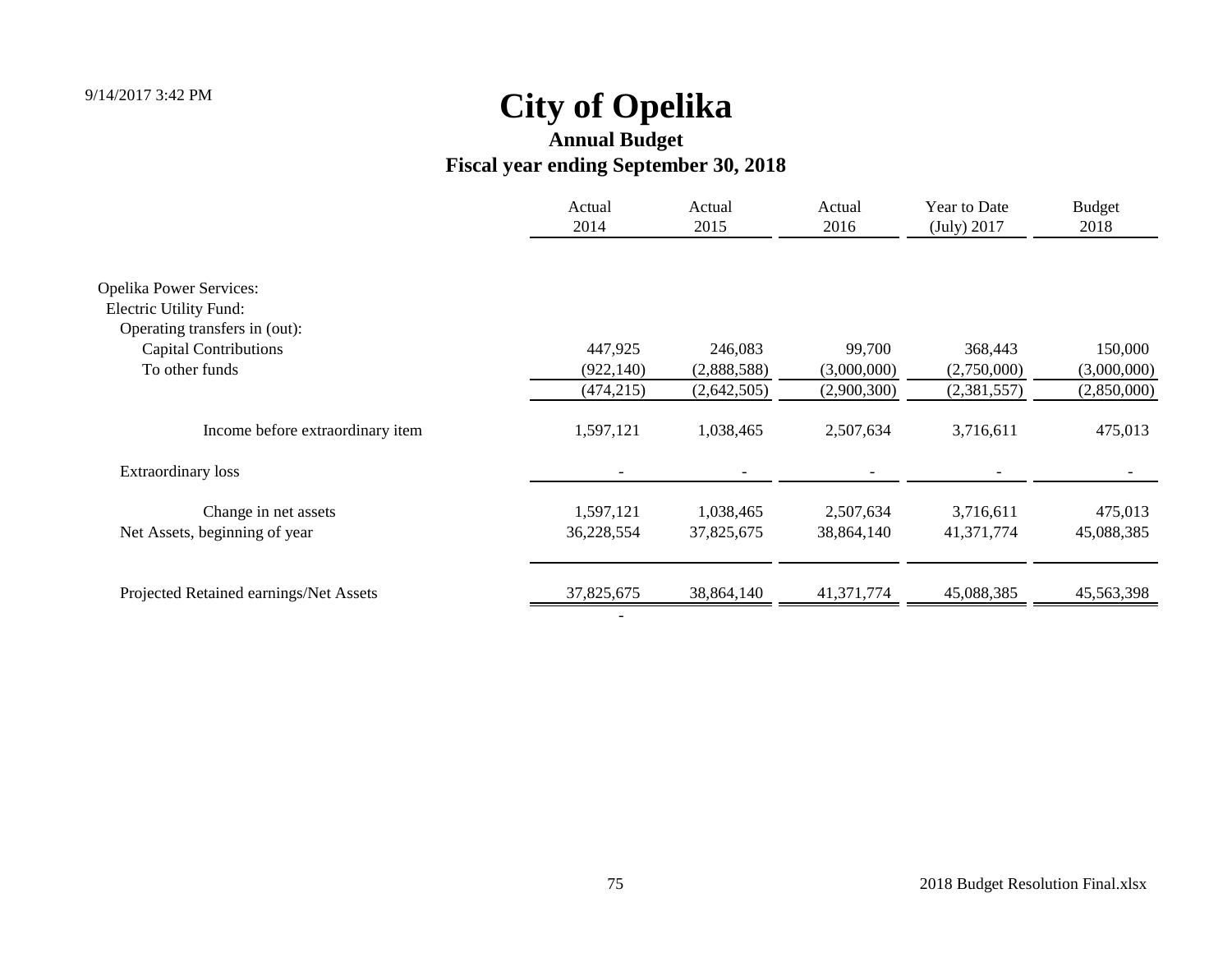|                                        | Actual<br>2014 | Actual<br>2015 | Actual<br>2016 | <b>Year to Date</b><br>(July) 2017 | <b>Budget</b><br>2018 |
|----------------------------------------|----------------|----------------|----------------|------------------------------------|-----------------------|
| <b>Opelika Power Services:</b>         |                |                |                |                                    |                       |
| Telecommunications Fund:               |                |                |                |                                    |                       |
| Operating revenues:                    |                |                |                |                                    |                       |
| Charges for services                   | 1,455,145      | 3,775,265      | 4,717,380      | 4,583,605                          | 5,320,300             |
| Operating expenses:                    |                |                |                |                                    |                       |
| <b>Telecommunication Purchases</b>     | 1,437,368      | 2,396,081      | 2,653,282      | 2,083,722                          | 2,901,000             |
| Depreciation                           | 1,040,619      | 1,097,994      | 1,172,422      | 948,764                            | 1,265,019             |
| Personnel services                     | 459,167        | 516,614        | 627,119        | 462,199                            | 991,981               |
| Other                                  | 916,443        | 847,015        | 990,041        | 931,312                            | 1,236,754             |
| Services provided by other funds       |                | 218,372        | 249,512        | 47,644                             | 180,000               |
| Total operating expenses               | 3,853,597      | 5,076,076      | 5,692,376      | 4,473,641                          | 6,574,754             |
| Operating income                       | (2,398,452)    | (1,300,811)    | (974, 996)     | 109,964                            | (1,254,454)           |
| Nonoperating revenues (expenses):      |                |                |                |                                    |                       |
| Interest revenues                      |                | 1,029          | 476            | 1,541                              |                       |
| Miscellaneous revenues                 | 5,486          | 59,285         | 30,479         | 41,320                             | 31,000                |
| Sale of fixed assets                   |                |                |                |                                    |                       |
| Interest expense and fiscal charges    | (270, 396)     | (373,743)      | (388, 669)     | (298, 680)                         | (475,000)             |
| Other expenses                         |                |                |                |                                    |                       |
| Total nonoperating revenues (expenses) | (264,910)      | (313, 429)     | (357, 714)     | (255, 819)                         | (444,000)             |
| Income before operating transfers      | (2,663,362)    | (1,614,240)    | (1,332,710)    | (145, 855)                         | (1,698,454)           |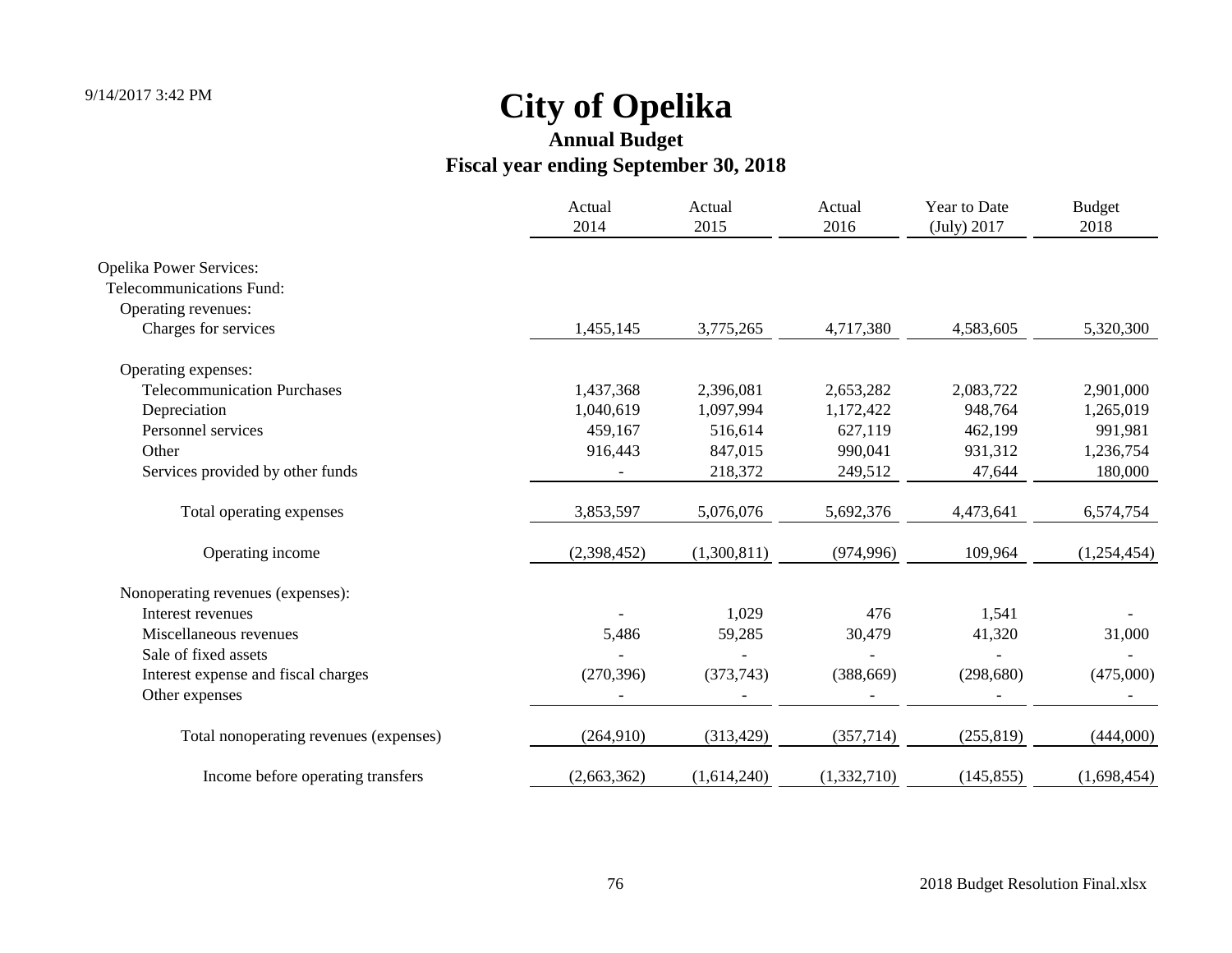|                                             | Actual<br>2014 | Actual<br>2015           | Actual<br>2016           | Year to Date<br>(July) 2017 | <b>Budget</b><br>2018 |
|---------------------------------------------|----------------|--------------------------|--------------------------|-----------------------------|-----------------------|
| <b>Opelika Power Services:</b>              |                |                          |                          |                             |                       |
| Telecommunications Fund:                    |                |                          |                          |                             |                       |
| Operating transfers in (out):               |                |                          |                          |                             |                       |
| <b>Capital Contributions</b>                |                | $\overline{\phantom{a}}$ |                          | 13,538                      |                       |
| From other funds                            | 20             | $\overline{\phantom{0}}$ | $\overline{\phantom{0}}$ |                             |                       |
| To other funds                              |                |                          |                          |                             |                       |
| Net income (Loss) before extraordinary item | (2,663,362)    | (1,614,240)              | (1,332,710)              | (132, 317)                  | (1,698,454)           |
| Extraordinary loss                          |                |                          |                          |                             |                       |
| Net income (Loss)                           | (2,663,362)    | (1,614,240)              | (1,332,710)              | (132, 317)                  | (1,698,454)           |
| Net Assets, beginning of year               | (2,016,370)    | (4,679,732)              | (6,293,972)              | (7,626,682)                 | (7,758,999)           |
| Net Assets, end of year                     | (4,679,732)    | (6,293,972)              | (7,626,682)              | (7,758,999)                 | (9,457,453)           |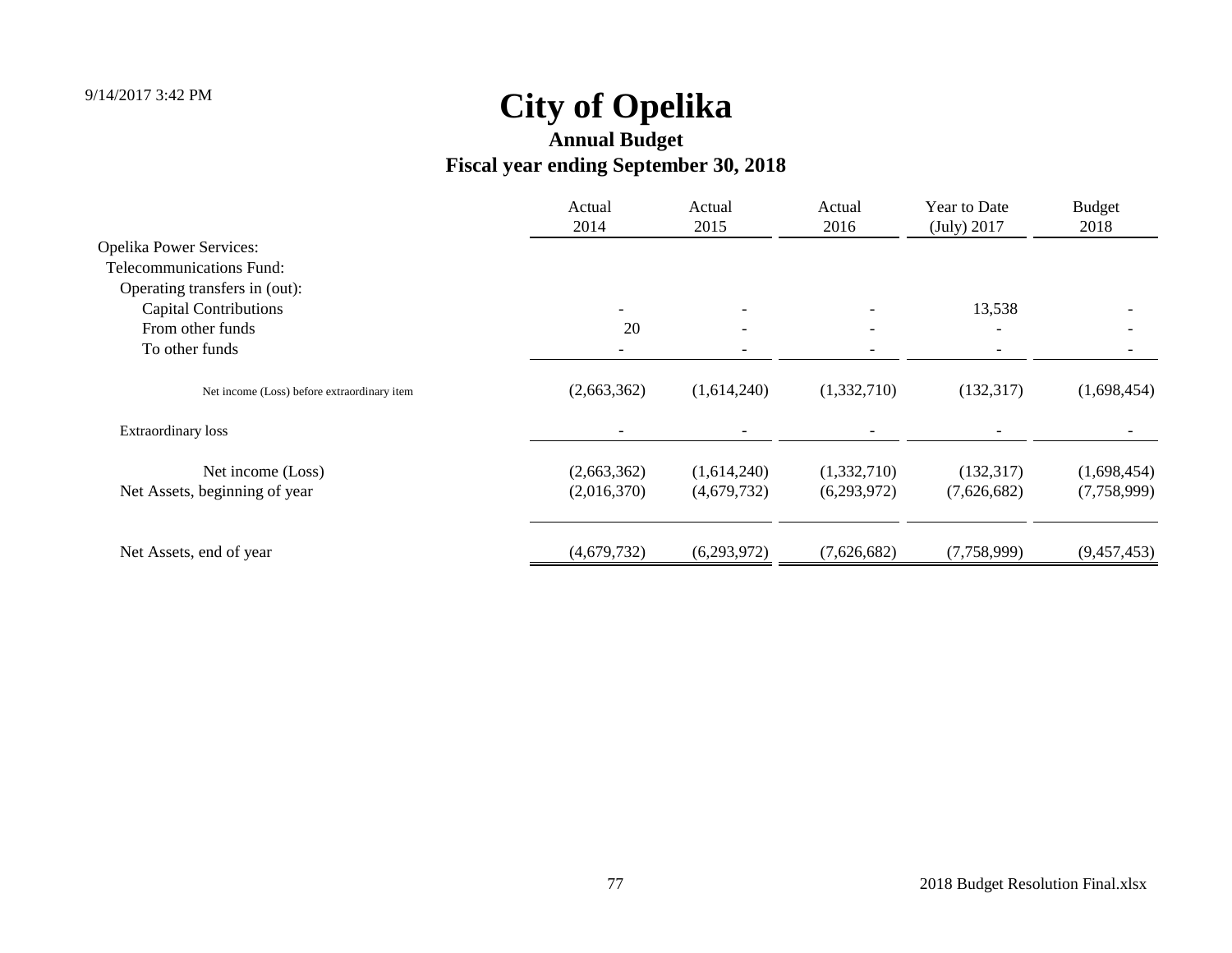|                                        | Actual<br>2014 | Actual<br>2015 | Actual<br>2016 | Year to Date<br>(July) 2017 | <b>Budget</b><br>2018 |
|----------------------------------------|----------------|----------------|----------------|-----------------------------|-----------------------|
| 1965 Sewer System Fund:                |                |                |                |                             |                       |
| Operating revenues:                    |                |                |                |                             |                       |
| Charges for services                   | 4,044,196      | 4,138,919      | 4,476,924      | 3,945,279                   | 4,539,000             |
| Operating expenses:                    |                |                |                |                             |                       |
| Depreciation                           | 1,011,135      | 1,027,091      | 1,021,277      | 758,150                     | 1,010,867             |
| Personnel services                     | 3,744          | 3,744          | 3,744          | 3,120                       | 3,744                 |
| Other                                  | 1,988,624      | 2,202,337      | 2,099,170      | 2,079,177                   | 2,196,894             |
| Services provided by other funds       | 22,117         | 30,158         | 30,158         | 27,644                      | 38,370                |
| Total operating expenses               | 3,025,620      | 3,263,330      | 3,154,349      | 2,868,091                   | 3,249,875             |
| Operating income                       | 1,018,576      | 875,589        | 1,322,575      | 1,077,188                   | 1,289,125             |
| Nonoperating revenues (expenses):      |                |                |                |                             |                       |
| Interest revenues                      | 7,586          | 5,860          | 6,388          | 6,939                       | 7,000                 |
| Miscellaneous revenues                 | 6,567          | 2,861          | 272            | 4,711                       |                       |
| Sale of fixed assets                   | (48,500)       | 1,304          |                |                             |                       |
| Interest expense and fiscal charges    | (324, 929)     | (314,670)      | (300, 347)     | (264, 605)                  | (269, 745)            |
| Other expenses                         |                |                |                |                             |                       |
| Total nonoperating revenues (expenses) | (359, 276)     | (304, 646)     | (293, 687)     | (252, 955)                  | (262, 745)            |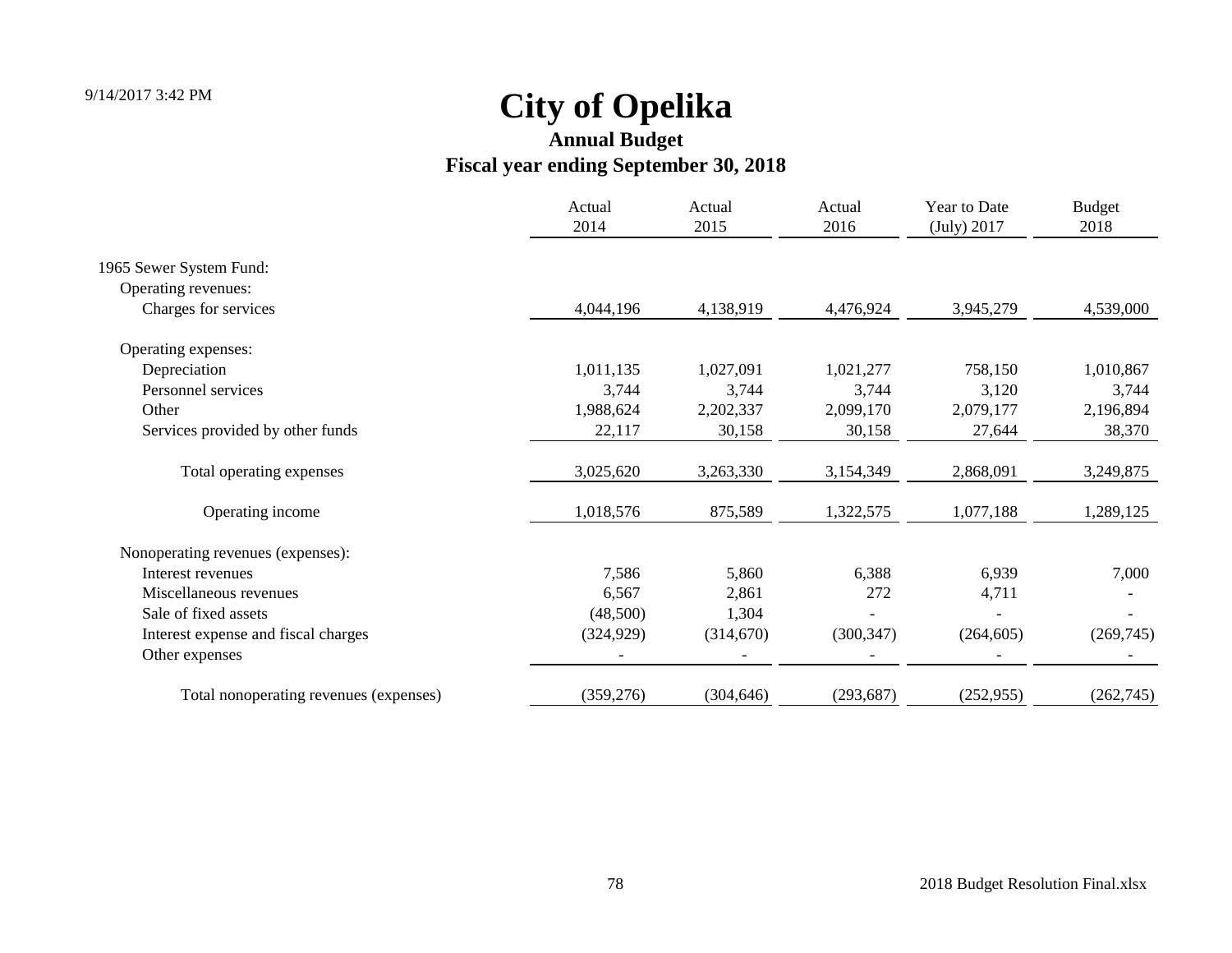|                                      | Actual<br>2014 | Actual<br>2015 | Actual<br>2016 | Year to Date<br>(July) 2017 | <b>Budget</b><br>2018 |
|--------------------------------------|----------------|----------------|----------------|-----------------------------|-----------------------|
| 1965 Sewer System Fund:              |                |                |                |                             |                       |
| Income before operating transfers    | 659,300        | 570,943        | 1,028,888      | 824,233                     | 1,026,380             |
| Operating transfers in (out):        |                |                |                |                             |                       |
| <b>Capital Contributions</b>         | 91,492         | 77,639         | 76,963         | 75,787                      | 75,000                |
| From general fund                    |                |                |                |                             |                       |
|                                      | 91,492         | 77,639         | 76,963         | 75,787                      | 75,000                |
| Net income before extraordinary item | 750,792        | 648,582        | 1,105,851      | 900,020                     | 1,101,380             |
| <b>Extraordinary loss</b>            |                |                |                |                             |                       |
| Net income (Loss)                    | 750,792        | 648,582        | 1,105,851      | 900,020                     | 1,101,380             |
| Net Assets, beginning of year        | 25, 212, 729   | 25,963,521     | 26,612,103     | 27,717,954                  | 28,617,974            |
|                                      |                |                |                |                             |                       |
| Projected Net Assets, end of year    | 25,963,521     | 26,612,103     | 27,717,954     | 28,617,974                  | 29,719,354            |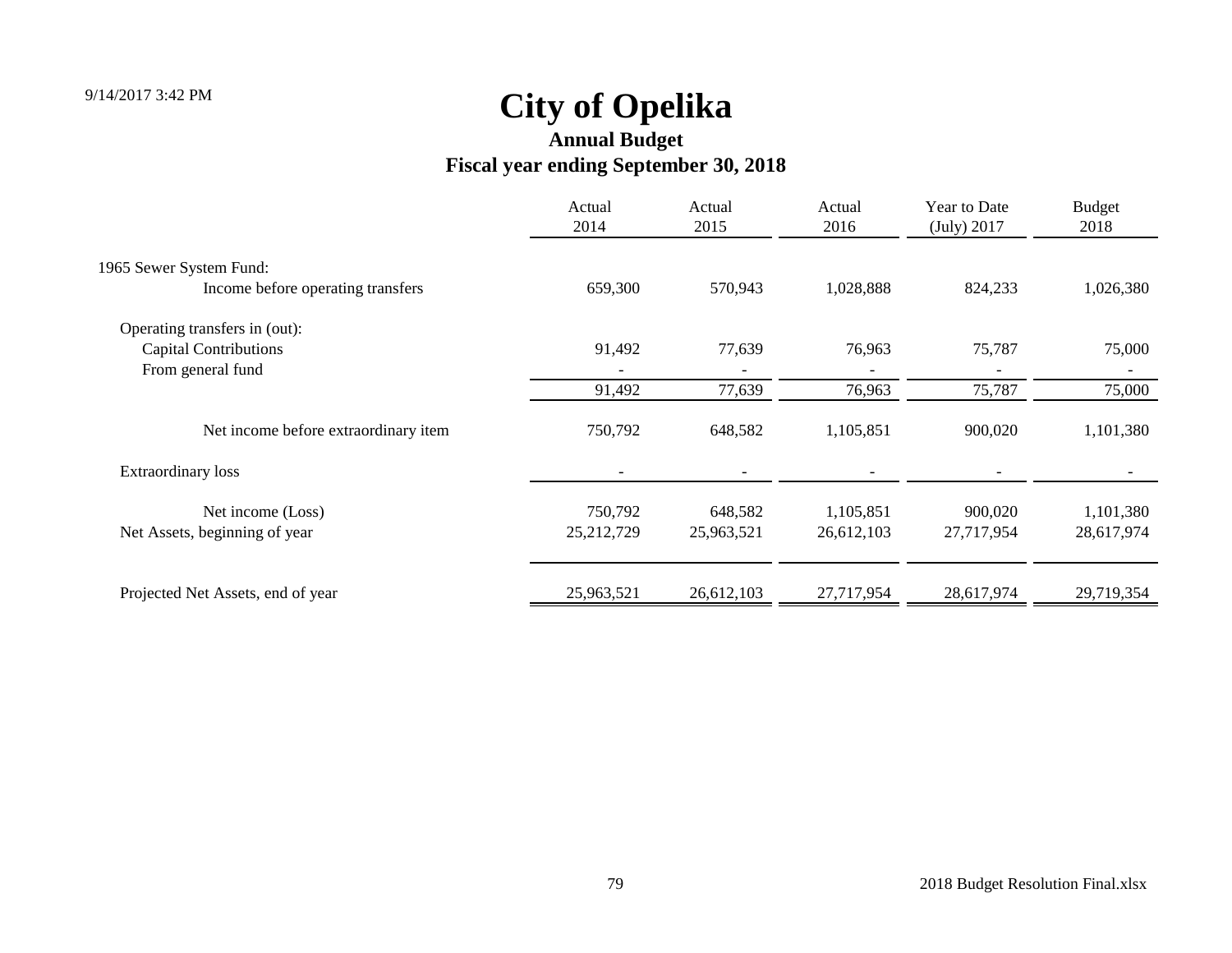|                                        | Actual<br>2014 | Actual<br>2015           | Actual<br>2016 | Year to Date<br>(July) 2017 | <b>Budget</b><br>2018 |
|----------------------------------------|----------------|--------------------------|----------------|-----------------------------|-----------------------|
| <b>Solid Waste Collection Fund:</b>    |                |                          |                |                             |                       |
| Operating revenues:                    |                |                          |                |                             |                       |
| Charges for services                   | 2,368,810      | 2,550,538                | 2,718,718      | 2,477,591                   | 3,090,709             |
| Operating expenses:                    |                |                          |                |                             |                       |
| Landfill dumping charges               | 371,693        | 400,221                  | 431,048        | 383,334                     | 480,000               |
| Depreciation                           | 227,548        | 202,497                  | 228,161        | 189,402                     | 250,000               |
| Personnel services                     | 1,141,411      | 1,148,525                | 1,161,181      | 860,287                     | 1,334,097             |
| Other                                  | 515,463        | 414,494                  | 388,331        | 370,784                     | 474,124               |
| Services provided by other funds       | 109,094        | 122,633                  | 122,634        | 112,414                     | 129,348               |
| Total operating expenses               | 2,365,209      | 2,288,371                | 2,331,355      | 1,916,221                   | 2,667,569             |
| Operating income                       | 3,601          | 262,167                  | 387,363        | 561,370                     | 423,140               |
| Nonoperating revenues (expenses):      |                |                          |                |                             |                       |
| Interest revenues                      | 2,235          | 1,410                    | 453            | 1,292                       |                       |
| Miscellaneous revenues                 | 47,463         | 58,471                   | 1,026          | 5,038                       |                       |
| Sale of fixed assets                   | 1,836          | 15,000                   | 85,415         | 13,000                      |                       |
| Grant income                           | 7,025          |                          |                |                             |                       |
| Other expenses                         |                | $\overline{\phantom{a}}$ |                | $\overline{\phantom{a}}$    |                       |
| Total nonoperating revenues (expenses) | 58,559         | 74,881                   | 86,894         | 19,330                      |                       |
| Income before operating transfers      | 62,160         | 337,048                  | 474,257        | 580,700                     | 423,140               |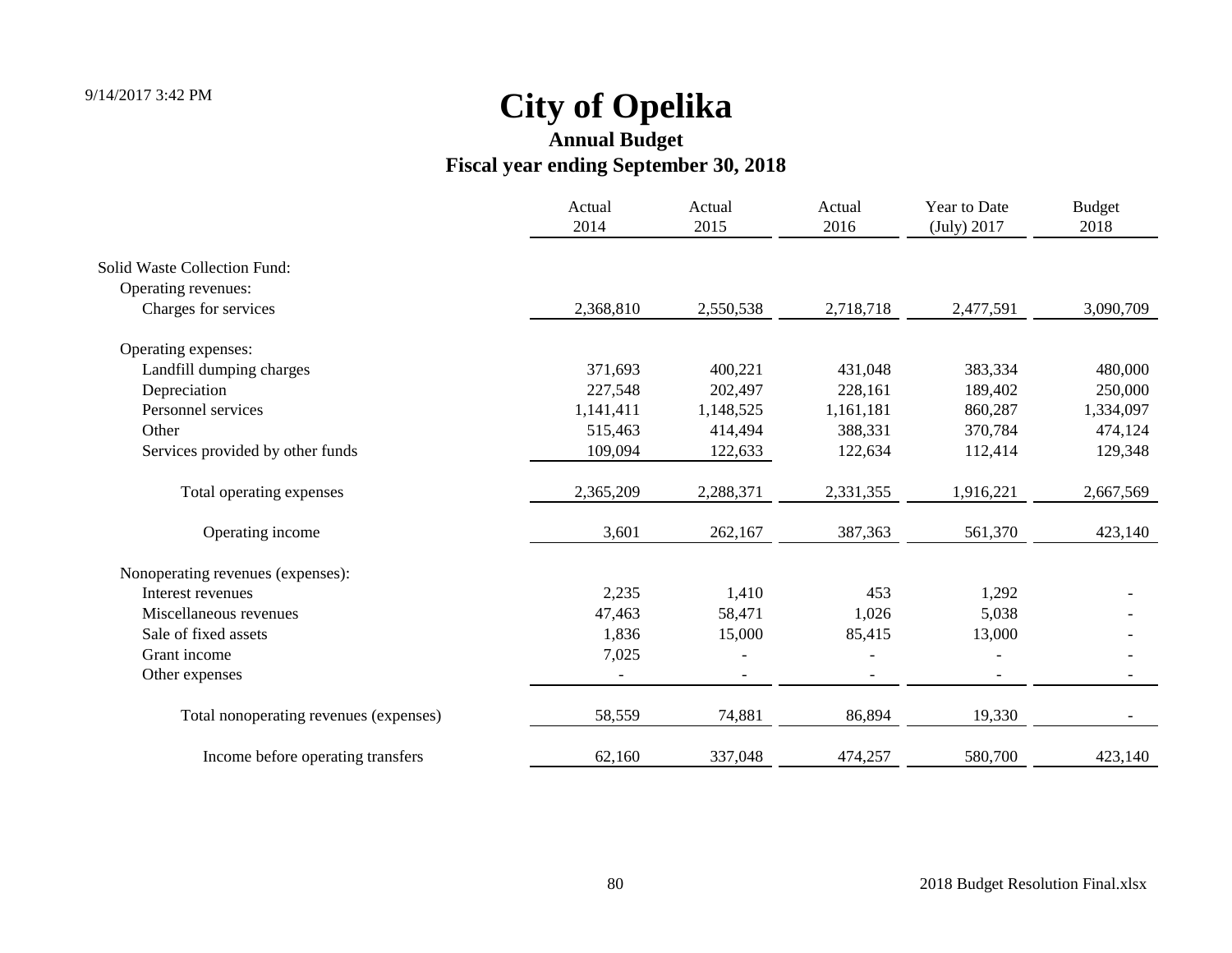|                                             | Actual<br>2014           | Actual<br>2015 | Actual<br>2016 | Year to Date<br>(July) 2017 | <b>Budget</b><br>2018 |
|---------------------------------------------|--------------------------|----------------|----------------|-----------------------------|-----------------------|
| Solid Waste Collection Fund:                |                          |                |                |                             |                       |
| Operating transfers in (out):               |                          |                |                |                             |                       |
| From general fund                           | $\overline{\phantom{a}}$ |                | (68)           |                             |                       |
| Net income (Loss) before extraordinary item | 62,160                   | 337,048        | 474,189        | 580,700                     | 423,140               |
| <b>Extraordinary loss</b>                   |                          |                |                |                             |                       |
| Net income (Loss)                           | 62,160                   | 337,048        | 474,189        | 580,700                     | 423,140               |
| Net Assets, beginning of year               | 735,151                  | 797,311        | (54, 456)      | 419,733                     | 1,000,433             |
|                                             |                          |                |                |                             |                       |
| Net Assets, end of year                     | 797,311                  | 1,134,359      | 419,733        | 1,000,433                   | 1,423,573             |
|                                             |                          |                |                |                             |                       |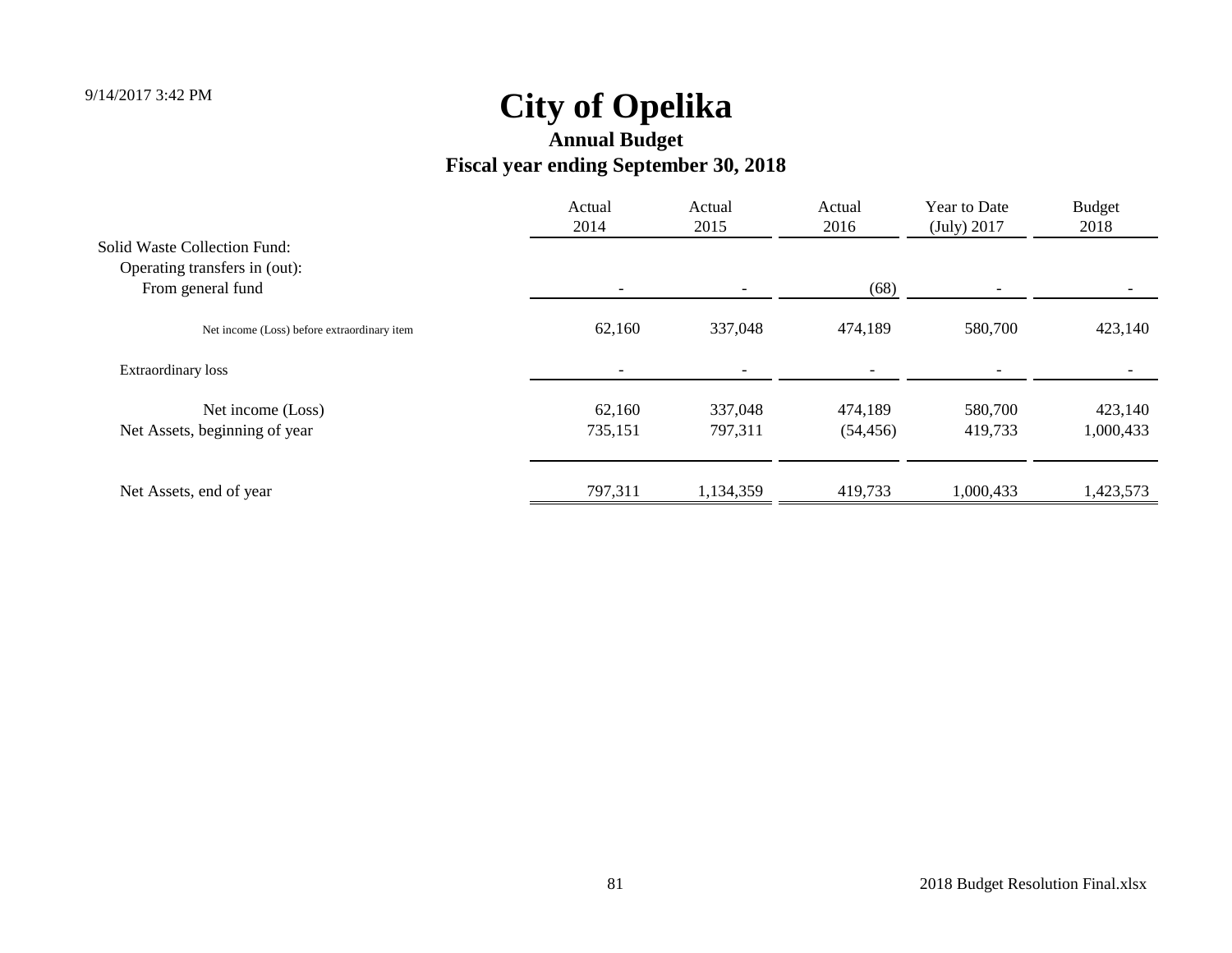9/14/2017 3:42 PM

# **City of Opelika**

**Annual Budget Fiscal year ending September 30, 2018**

**Capital Outlay Section**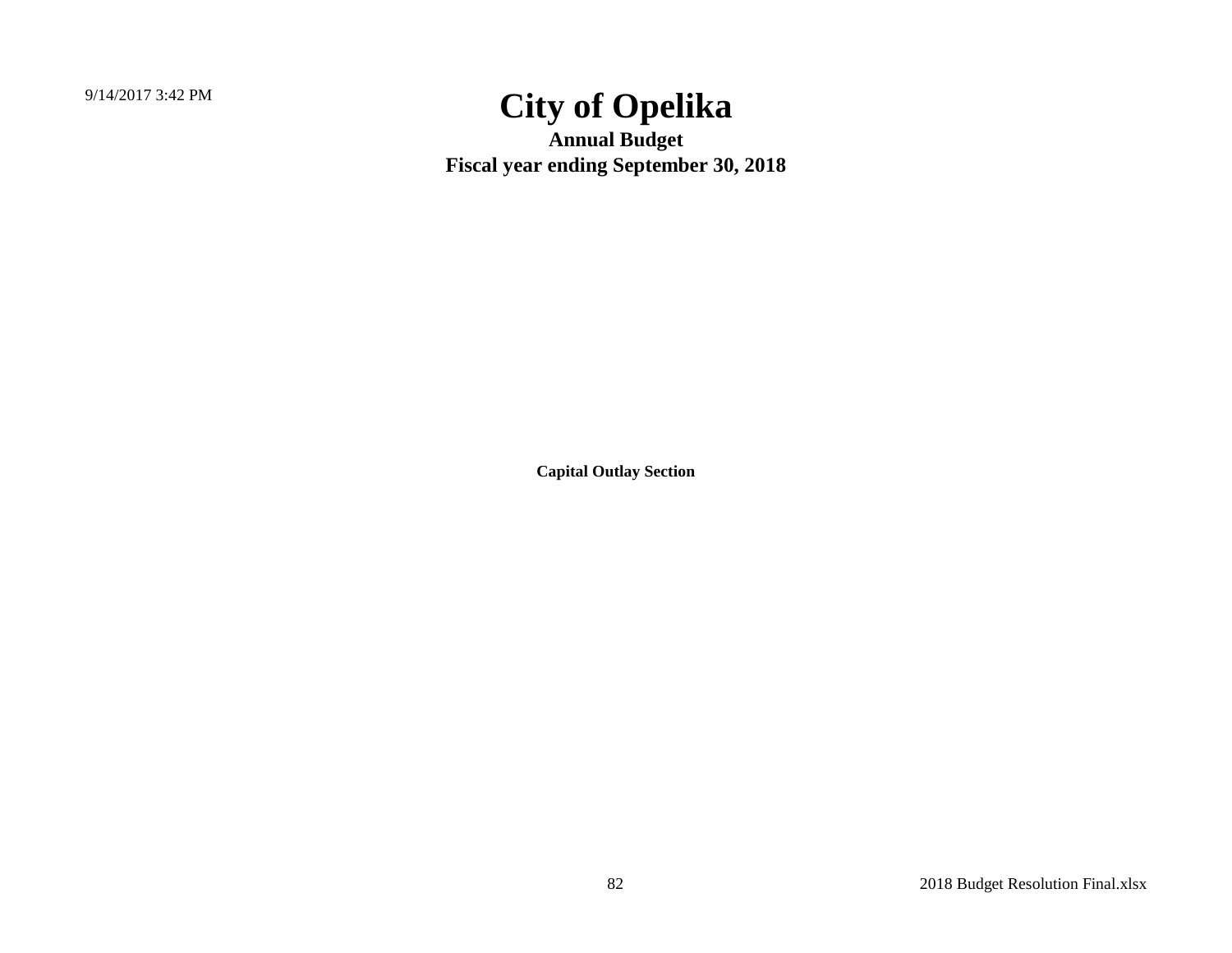| Capital outlay:                                                   |    |             |          | Capital   |
|-------------------------------------------------------------------|----|-------------|----------|-----------|
|                                                                   |    | Resurfacing |          | Outlay    |
| General Fund:                                                     |    |             |          |           |
| Capital outlay - equipment, improvements and projects (exhibit A) |    |             | S.       | 2,076,848 |
| <b>Police Station</b>                                             |    |             | \$       | 3,690,655 |
| Resurfacing:                                                      | S  | 1,500,000   |          | 1,500,000 |
| <b>Total General Fund Capital Outlay</b>                          |    |             | -SS      | 7,267,503 |
| Special Funds Capital Outlay:                                     |    |             |          |           |
| Resurfacing:                                                      |    |             |          |           |
| State Gasoline Tax Fund 4 & 5 cent                                | \$ | 62,815      | \$.      | 62,815    |
| State Gasoline Tax Fund 7 cent                                    | \$ | 78,900      | \$.      | 78,900    |
| Capital Improvement Fund                                          |    | 232,500     |          | 232,500   |
| <b>Total Special Funds Capital Outlay</b>                         |    |             | <b>S</b> | 374,215   |
| Total General Fund and Special Funds Capital Outlay               |    |             |          | 7,641,718 |
| <b>Total Resurfacing</b>                                          |    | 1,874,215   |          |           |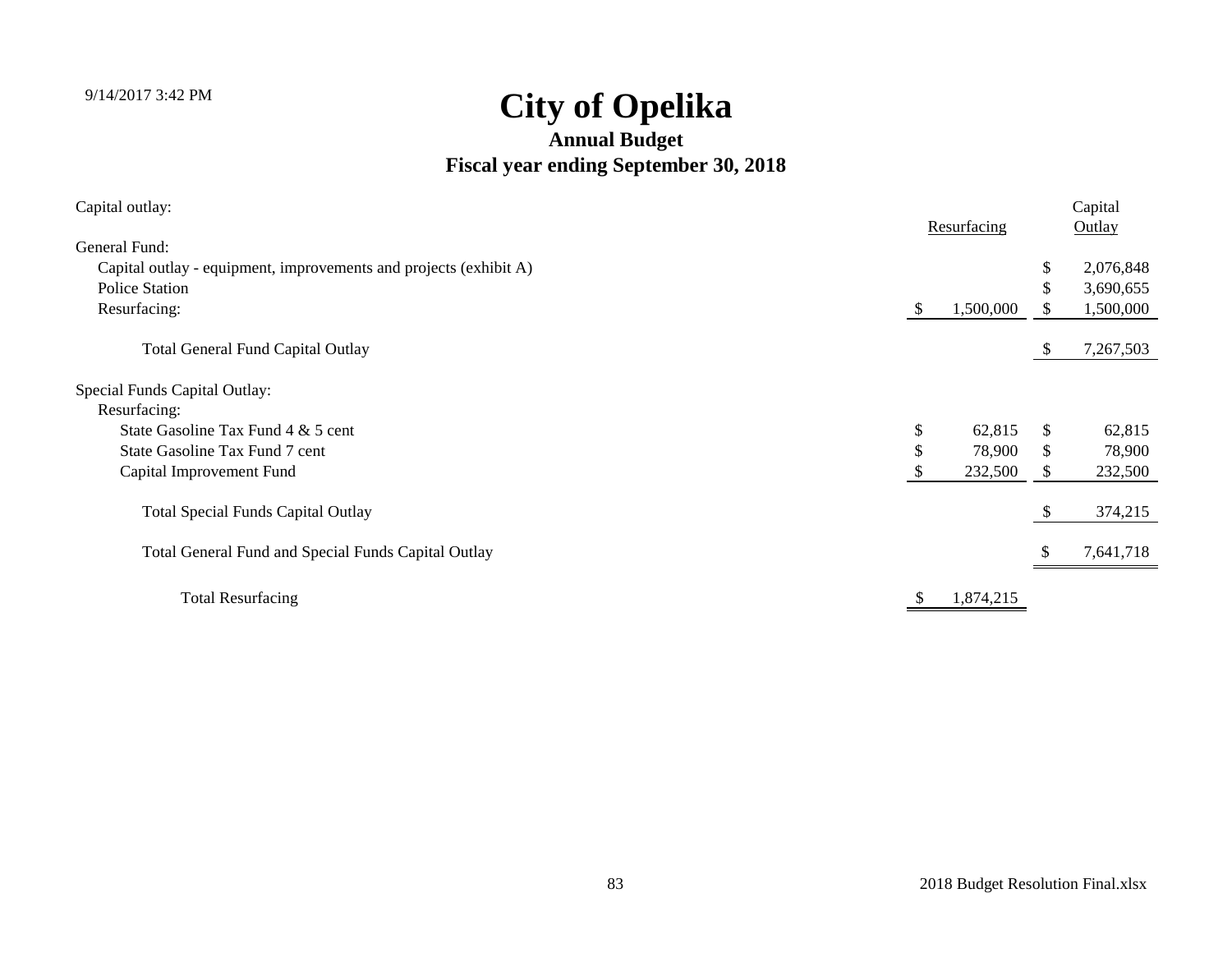| Capital outlay:                                                |          |          |          |                        |
|----------------------------------------------------------------|----------|----------|----------|------------------------|
| <b>Enterprise Funds:</b>                                       |          | From     |          | Capital                |
| Electric Utility Fund:                                         |          | Reserves |          | Outlay                 |
| Equipment<br>Construction                                      | \$       |          | \$<br>\$ | 775,000<br>5,000,000   |
| Total electric Utility Fund fixed assets and system expansion  | \$<br>\$ |          | \$<br>\$ | 5,775,000              |
| <b>Telecommunications Fund:</b>                                |          |          |          |                        |
| Equipment<br>Cable System Construction                         |          |          | \$<br>\$ | 1,000,000<br>1,200,000 |
| Total Telecommunications Fund fixed assets                     |          |          | \$       | 2,200,000              |
| 1965 Sewer System Fund:                                        |          |          |          |                        |
| Capital Outlay Equipment and Projects                          |          |          | \$       | 1,150,323              |
| Total 1965 Sewer System Fund fixed assets and system expansion |          |          | \$       | 1,150,323              |
| Solid Waste Collection Fund:                                   |          |          |          |                        |
| Capital Outlay Equipment                                       |          |          | \$       | 400,000                |
| <b>Total Solid Waste Collection Fund fixed assets</b>          |          |          | \$       | 400,000                |
| Total City of Opelika Capital Outlay                           |          |          | \$       | 16,792,826             |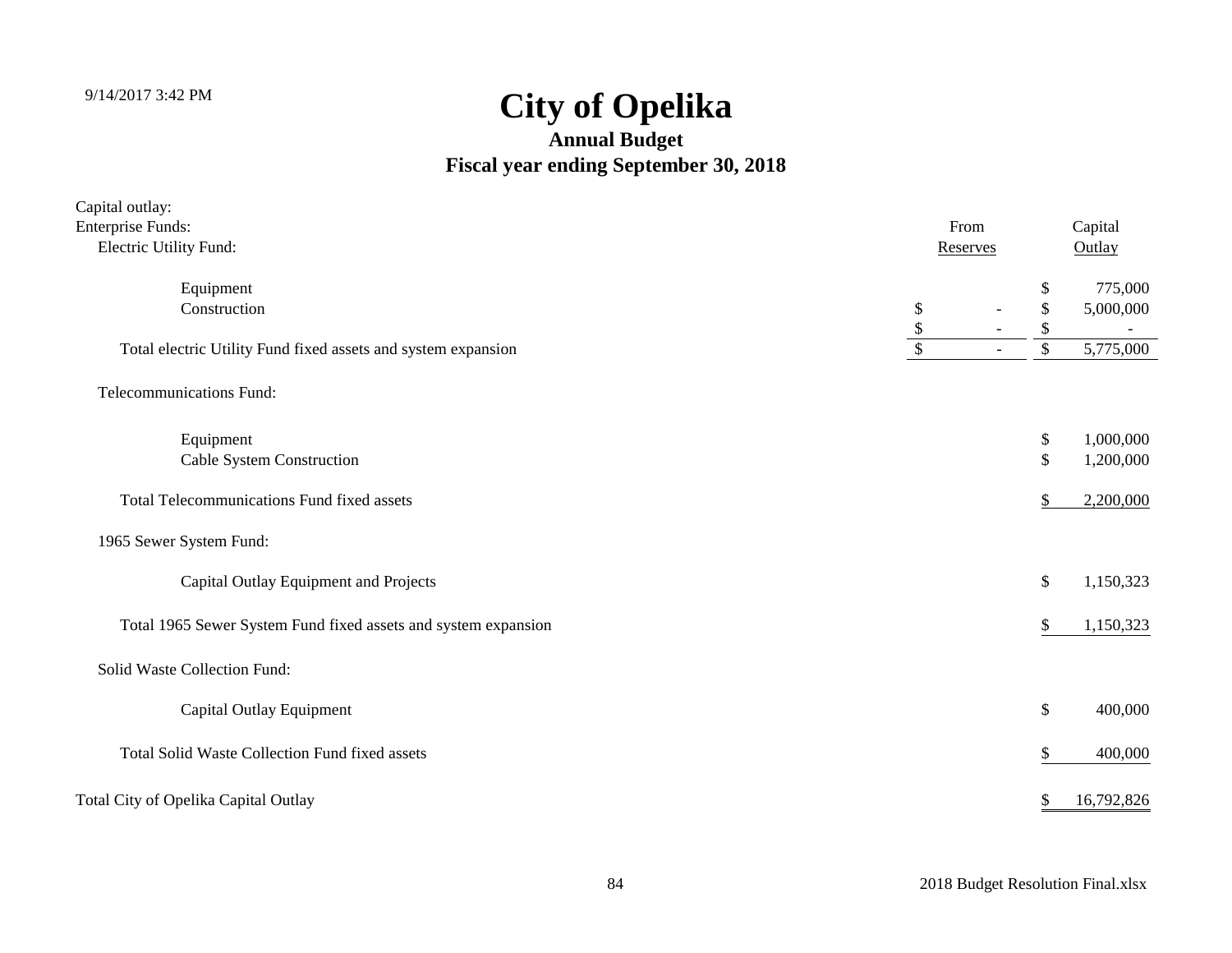9/14/2017 3:42 PM

# **City of Opelika**

**Annual Budget Fiscal year ending September 30, 2018**

**Human Resources Section**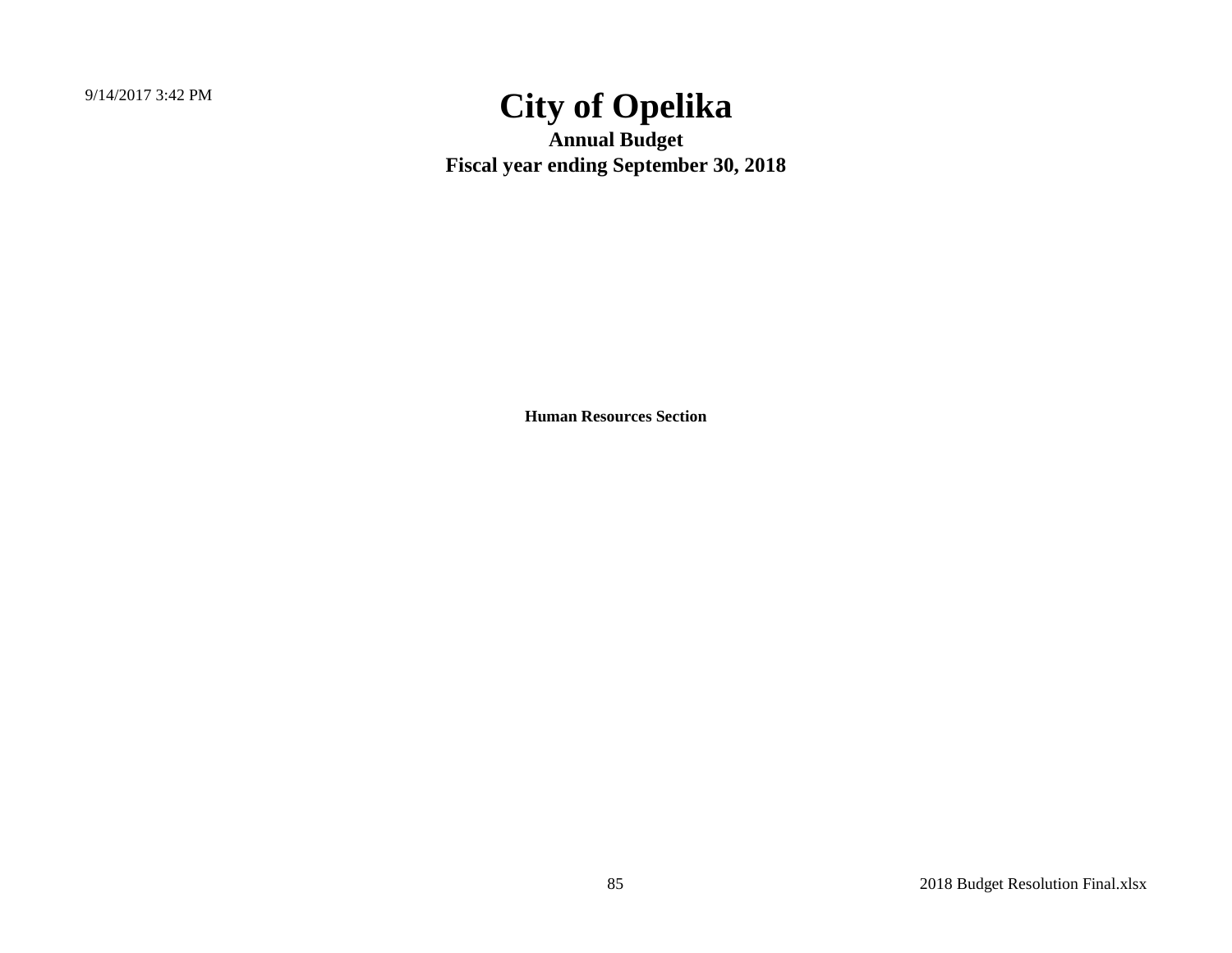### **Annual Budget Fiscal year ending September 30, 2018**

Human Resources:

|                                    | <b>Budgeted Positions</b> |              |
|------------------------------------|---------------------------|--------------|
| General Fund:                      | Full<br>Time              | Part<br>Time |
| <b>General Government:</b>         |                           |              |
| Mayor:                             |                           |              |
| Mayor                              |                           |              |
| Administrative Asst to Mayor       |                           |              |
| City Attorney:                     |                           |              |
| City Attorney                      |                           |              |
| Legal Secretary                    |                           |              |
| Administration:                    |                           |              |
| City Administrator                 |                           |              |
| Legislative                        |                           |              |
| City Clerk/Treasurer               |                           |              |
| <b>Council Members</b>             |                           | 5            |
| Other:                             |                           |              |
| Revenue:                           |                           |              |
| Code Compliance Officer            | $\mathbf{2}$              |              |
| <b>Revenue Assistant</b>           | $\overline{2}$            |              |
| <b>Community Relations:</b>        |                           |              |
| <b>Community Relations Officer</b> |                           |              |
| Accounting:                        |                           |              |
| Senior Accountant                  |                           |              |
| Accountant                         | $\overline{2}$            |              |
| Accounting Technician I            | $\overline{2}$            |              |
| Accounting Technician II           |                           |              |
| <b>Assistant Controller</b>        |                           |              |
| Controller                         |                           |              |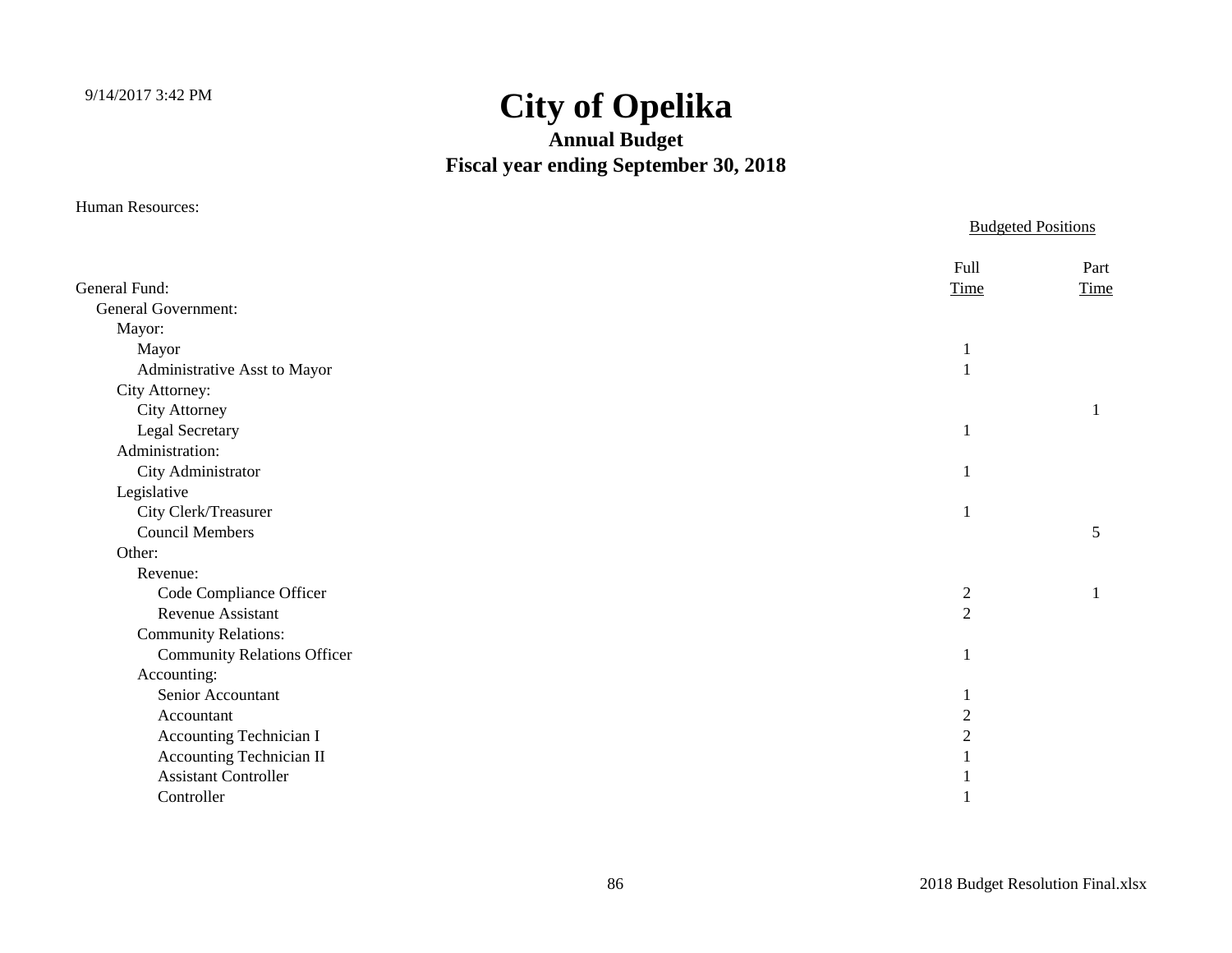#### **Annual Budget Fiscal year ending September 30, 2018**

Human Resources:

Budgeted Positions

|                                      | Full        | Part        |
|--------------------------------------|-------------|-------------|
| General Fund (continued):            | <b>Time</b> | <b>Time</b> |
| General Government (continued):      |             |             |
| Other (continued):                   |             |             |
| <b>Information Technology:</b>       |             |             |
| Chief Technology Officer             |             |             |
| <b>GIS Administrator</b>             |             |             |
| <b>GIS Associate</b>                 |             |             |
| GIS Intern                           |             |             |
| IT Associate                         |             |             |
| IT Technical Specialist II           |             |             |
| Senior Systems Administrator         |             |             |
| Systems Administrator                |             |             |
| <b>Systems Support Specialist</b>    |             |             |
| Judicial:                            |             |             |
| <b>Court Clerk</b>                   |             |             |
| <b>Court Magistrate</b>              |             |             |
| Human Resources Administration:      |             |             |
| Human Resources Analyst              | 2           |             |
| <b>Human Resources Director</b>      |             |             |
| Human Resources Administrative Clerk |             |             |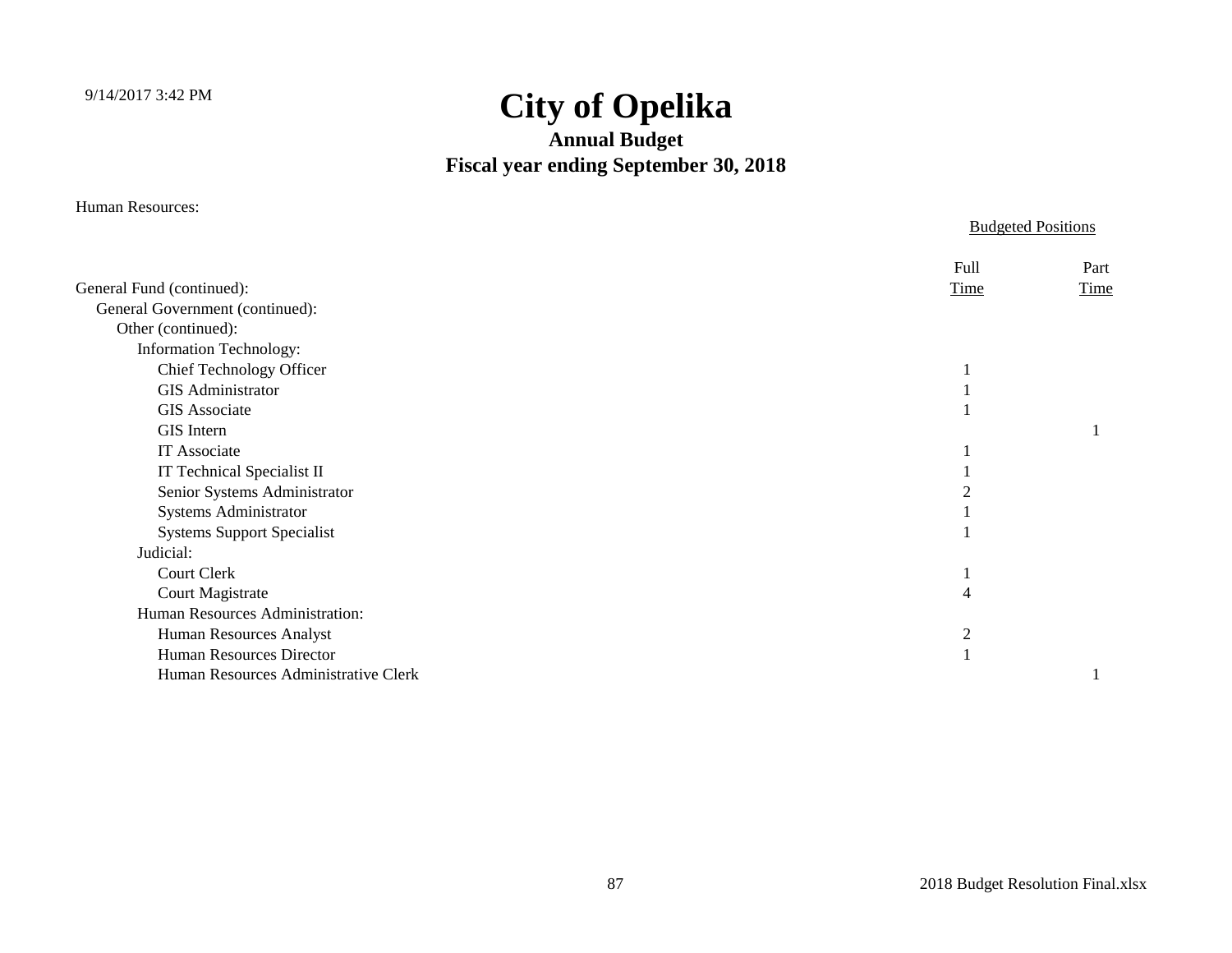#### **Annual Budget Fiscal year ending September 30, 2018**

Human Resources:

Budgeted Positions

|                                              | <b>Full</b> | Part |
|----------------------------------------------|-------------|------|
| General Fund (continued):                    | <b>Time</b> | Time |
| General Government (continued):              |             |      |
| Other (continued):                           |             |      |
| Planning:                                    |             |      |
| <b>Assistant Planning Director</b>           |             |      |
| <b>Community Development Administrator</b>   |             |      |
| Planning and Zoning Technician               |             |      |
| <b>Planning Director</b>                     |             |      |
| Planner I                                    |             |      |
| Purchasing:                                  |             |      |
| Buyer I                                      |             |      |
| Buyer II                                     |             |      |
| Purchasing Agent / Revenue Manager/Codes Mgr |             |      |
| <b>Stores Manager</b>                        |             |      |
| <b>Building Service Worker</b>               |             |      |
| Public Safety:                               |             |      |
| Police:                                      |             |      |
| Administrative Coordinator                   |             |      |
| <b>Assistant Chief of Police</b>             |             |      |
| Chief of Police                              |             |      |
| <b>Identification Technician</b>             |             |      |
| Inmate Work Detail - Evidence Clerk          |             |      |
| Police Captain                               |             |      |
| Hwy Traffic Safety Manager, Grant Employee   |             |      |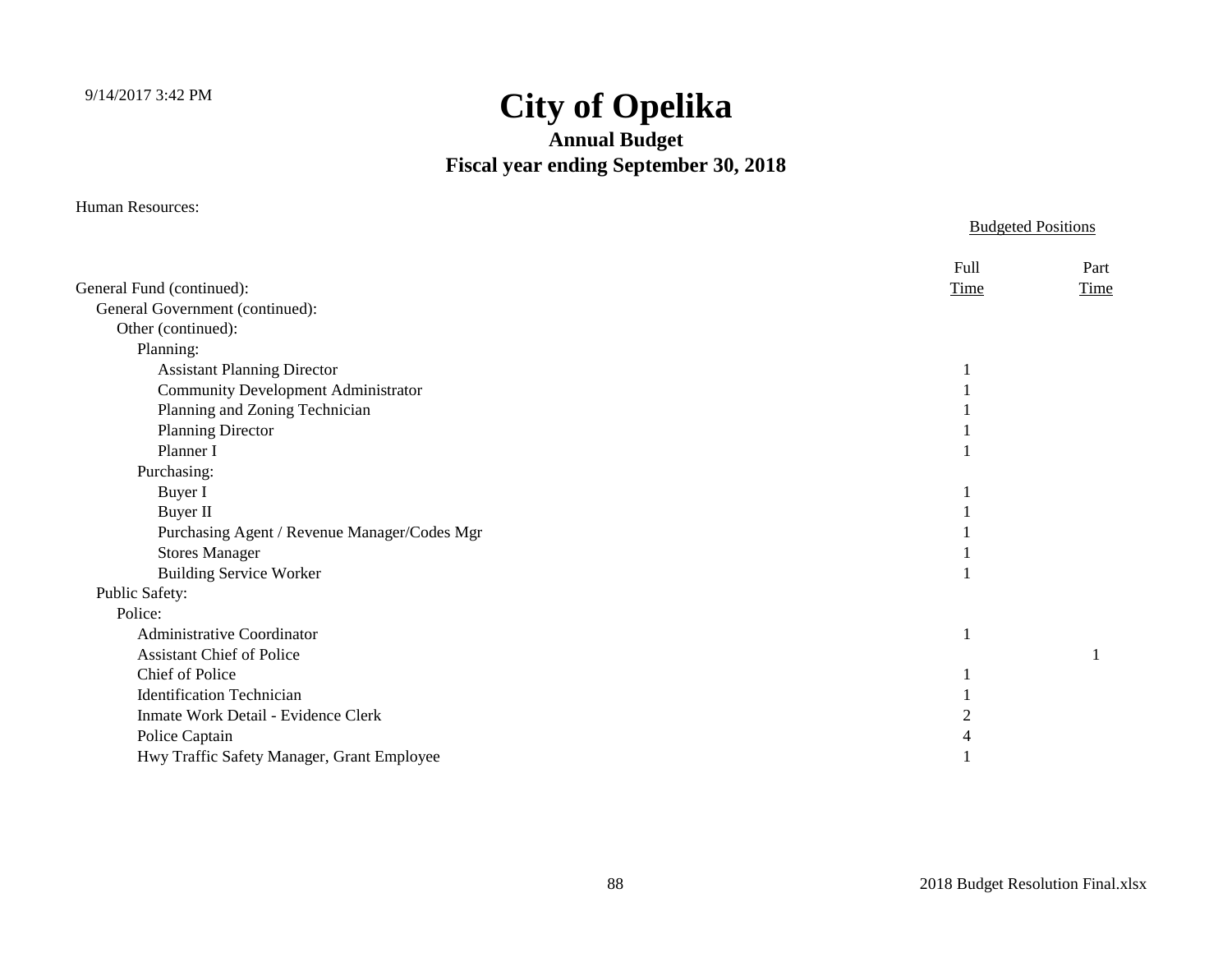### **Annual Budget Fiscal year ending September 30, 2018**

Human Resources:

|                                       | <b>Budgeted Positions</b> |                |
|---------------------------------------|---------------------------|----------------|
|                                       | Full                      | Part           |
| General Fund (continued):             | Time                      | Time           |
| Public Safety (continued):            |                           |                |
| Police:                               |                           |                |
| Police Lieutenant                     | 6                         |                |
| Police Detective                      | 8                         |                |
| Police Officer                        | 54                        |                |
| Police Records Clerk                  | $\mathfrak{Z}$            |                |
| Police Sergeant                       | 15                        |                |
| School Crossing Guard                 |                           | $\overline{4}$ |
| Communications:                       |                           |                |
| <b>Communications Operator</b>        | 12                        |                |
| <b>Communications Supervisor</b>      | $\overline{2}$            |                |
| Fire:                                 |                           |                |
| <b>Administrative Coordinator</b>     |                           |                |
| Fire Captain - Inspector              |                           |                |
| Fire Captain - Training Officer       |                           |                |
| Fire Chief                            |                           |                |
| Fire Inspector                        |                           |                |
| HazMat Coordinator/AO                 |                           |                |
| <b>Apparatus Operator Sergeant</b>    | 15                        |                |
| <b>Battalion/Assistant Fire Chief</b> | 3                         |                |
| Fire Captain                          | 6                         |                |
| Fire Lieutenant                       | 6                         |                |
| Fire Fighter                          | 34                        |                |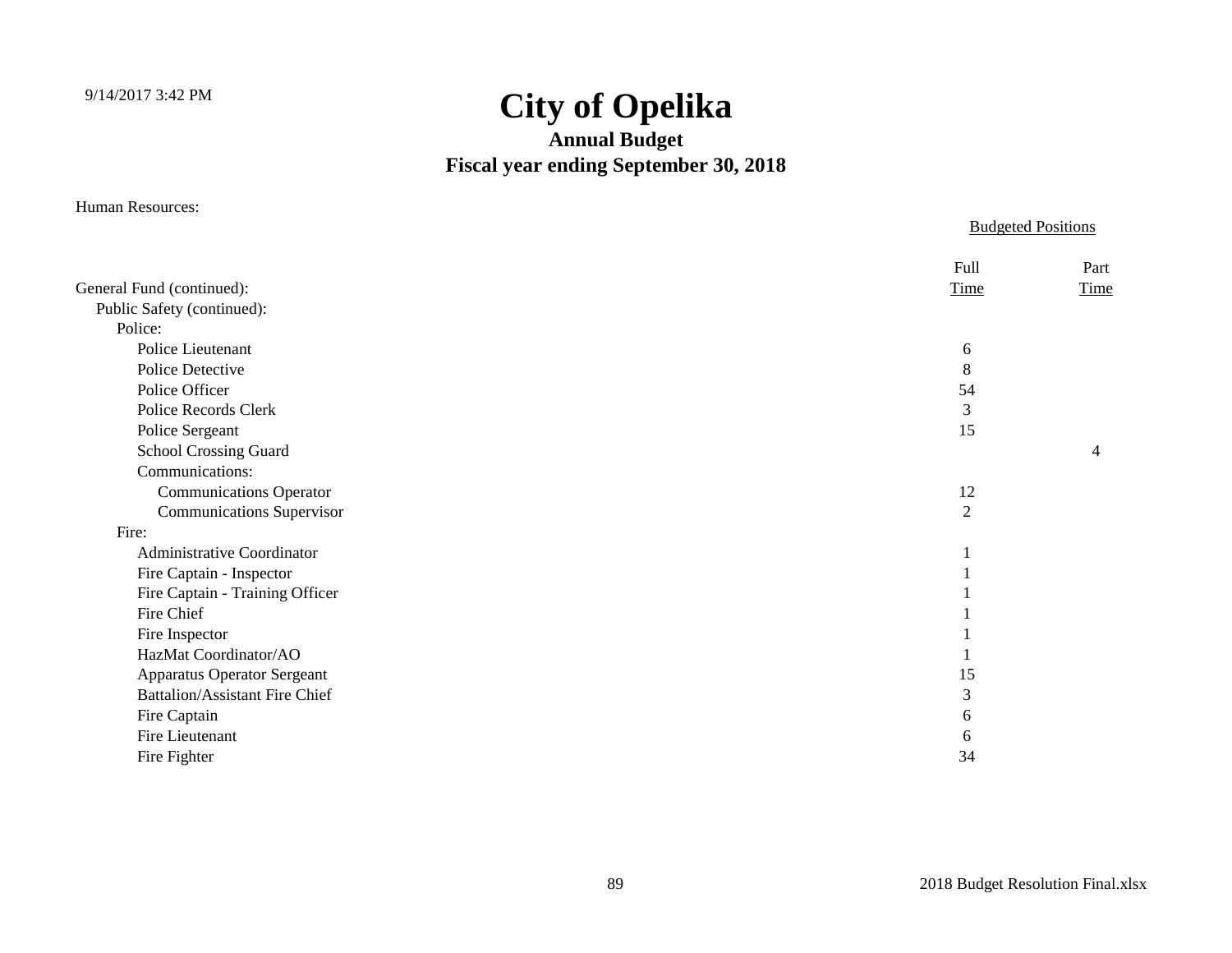### **Annual Budget Fiscal year ending September 30, 2018**

Human Resources:

|                                        | <b>Budgeted Positions</b>    |  |
|----------------------------------------|------------------------------|--|
|                                        | Full<br>Part<br>Time<br>Time |  |
| General Fund (continued):              |                              |  |
| Probations:                            |                              |  |
| Probation Officer                      | л                            |  |
| Senior Probation Officer               |                              |  |
| Public Works:                          |                              |  |
| Highways and Streets:                  | <b>ESG</b>                   |  |
| Other:                                 |                              |  |
| Administration:                        | <b>ESG</b>                   |  |
| Cemetery:                              | <b>ESG</b>                   |  |
| Automotive shop:                       | <b>ESG</b>                   |  |
| Building maintenance:                  | <b>ESG</b>                   |  |
| Inspection:                            |                              |  |
| <b>Building Inspector</b>              | 3                            |  |
| <b>Chief Building Inspector</b>        |                              |  |
| Permit Technician                      | 2                            |  |
| Grounds Maintenance:                   | <b>ESG</b>                   |  |
| Engineering:                           |                              |  |
| <b>Administrative Assistant</b>        |                              |  |
| <b>Assistant City Engineer</b>         |                              |  |
| <b>Engineer Stormwater Coordinator</b> |                              |  |
| City Engineer                          |                              |  |
| Registered Land Surveyor               |                              |  |
| <b>Engineering Technician</b>          |                              |  |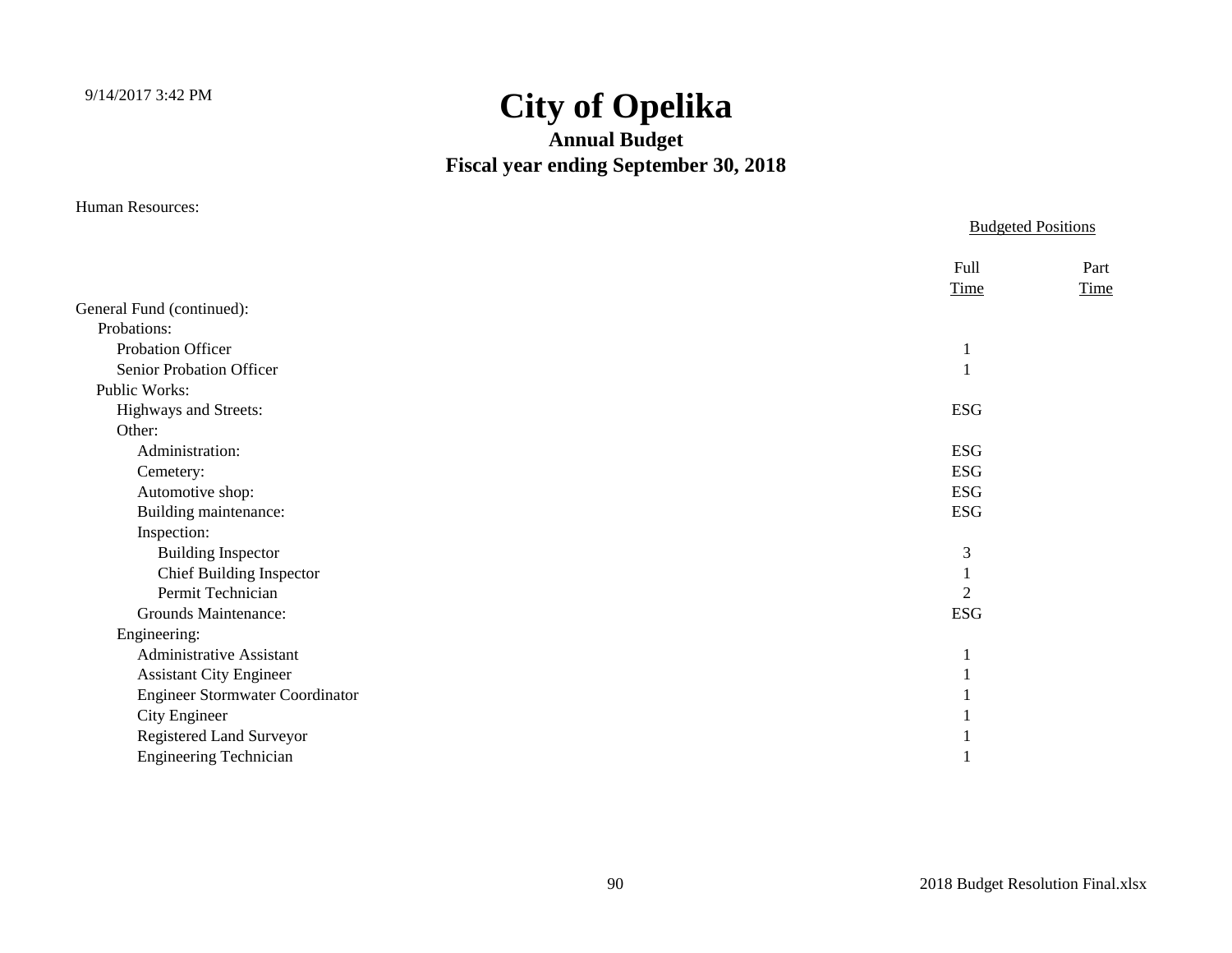### **Annual Budget Fiscal year ending September 30, 2018**

Human Resources:

Budgeted Positions

|                                                  | Full | Part |
|--------------------------------------------------|------|------|
| General Fund (continued):                        | Time | Time |
| Health:                                          |      |      |
| <b>Animal Control:</b>                           |      |      |
| Animal Control Officer                           |      |      |
| <b>Culture and Recreation:</b>                   |      |      |
| Parks and Recreation:                            |      |      |
| <b>Administrative Coordinator</b>                |      |      |
| <b>Assistant Parks &amp; Recreation Director</b> |      |      |
| <b>Athletics Coordinator</b>                     |      |      |
| <b>Building Service Worker</b>                   |      |      |
| Parks and Recreation Director                    |      |      |
| Parks and Recreation Marketing Membership        |      |      |
| <b>Recreation Customer Service Rep</b>           |      |      |
| Sportsplex Manager                               |      |      |
| Parks and Recreation Area Manager                |      |      |
| Parks and Recreation Center Assistant            |      |      |
| <b>Adult Activities Coordinator</b>              |      |      |
| <b>Aquatics Coordinator</b>                      |      |      |
| Center Supervisor                                |      |      |
| <b>Fitness Coordinator</b>                       |      |      |
| Programs & Special Activities Coordinator        |      |      |
| Sportsplex Coordinator                           |      |      |
|                                                  |      |      |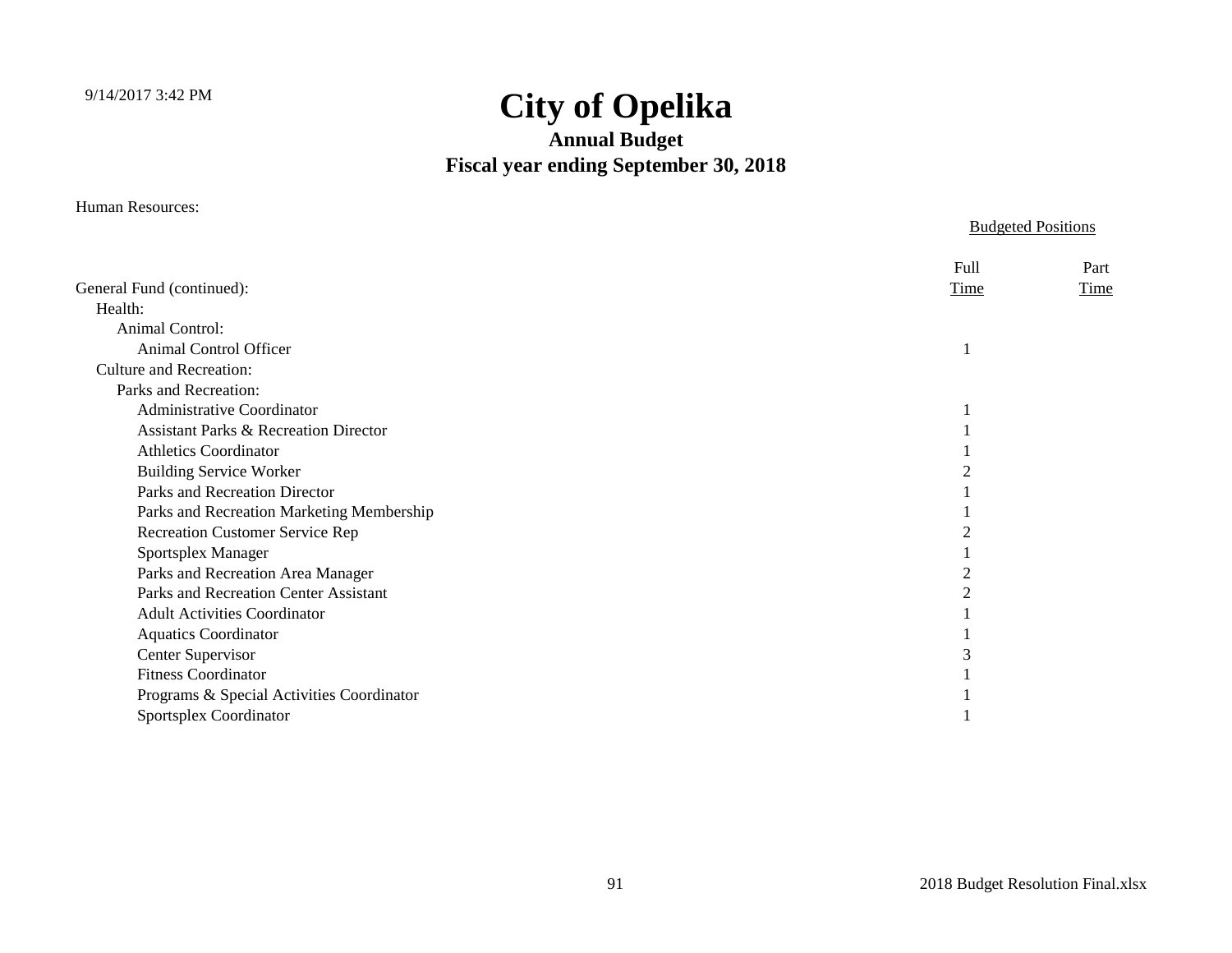#### **Annual Budget Fiscal year ending September 30, 2018**

Human Resources:

#### Budgeted Positions Full PartGeneral Fund (continued): Time Time Culture and Recreation: Parks and Recreation: Receptionist 2 Tennis Pro $\sim$  1 Tumbling Manager 1 Springvilla Manager 1 Part Time Temporary Employment Service Library: Children's Specialist 1 Circulation Specialist 1 Library Assistant I 1 and 1 4 4 and 1 4 4 and 1 4 4 4 and 1 4 4 and 1 4 4  $\frac{1}{4}$  1 and 1 4 4  $\frac{1}{4}$  1 and 1 4  $\frac{1}{4}$  1 and 1  $\frac{1}{4}$  1 and 1  $\frac{1}{4}$  1 and 1  $\frac{1}{4}$  1 and 1  $\frac{1}{4}$  1 and 1  $\frac{1}{4}$  1 and Library Assistant II 1 Library Assistant III 2 Library Director 1 Assistant Library Director 1 Economic Development: Administrative Assistant 1 Economic Development Project Manager 1 Economic Development Coordinator 0 Economic Development Director 1 Total Governmental Funds employees 278 278 18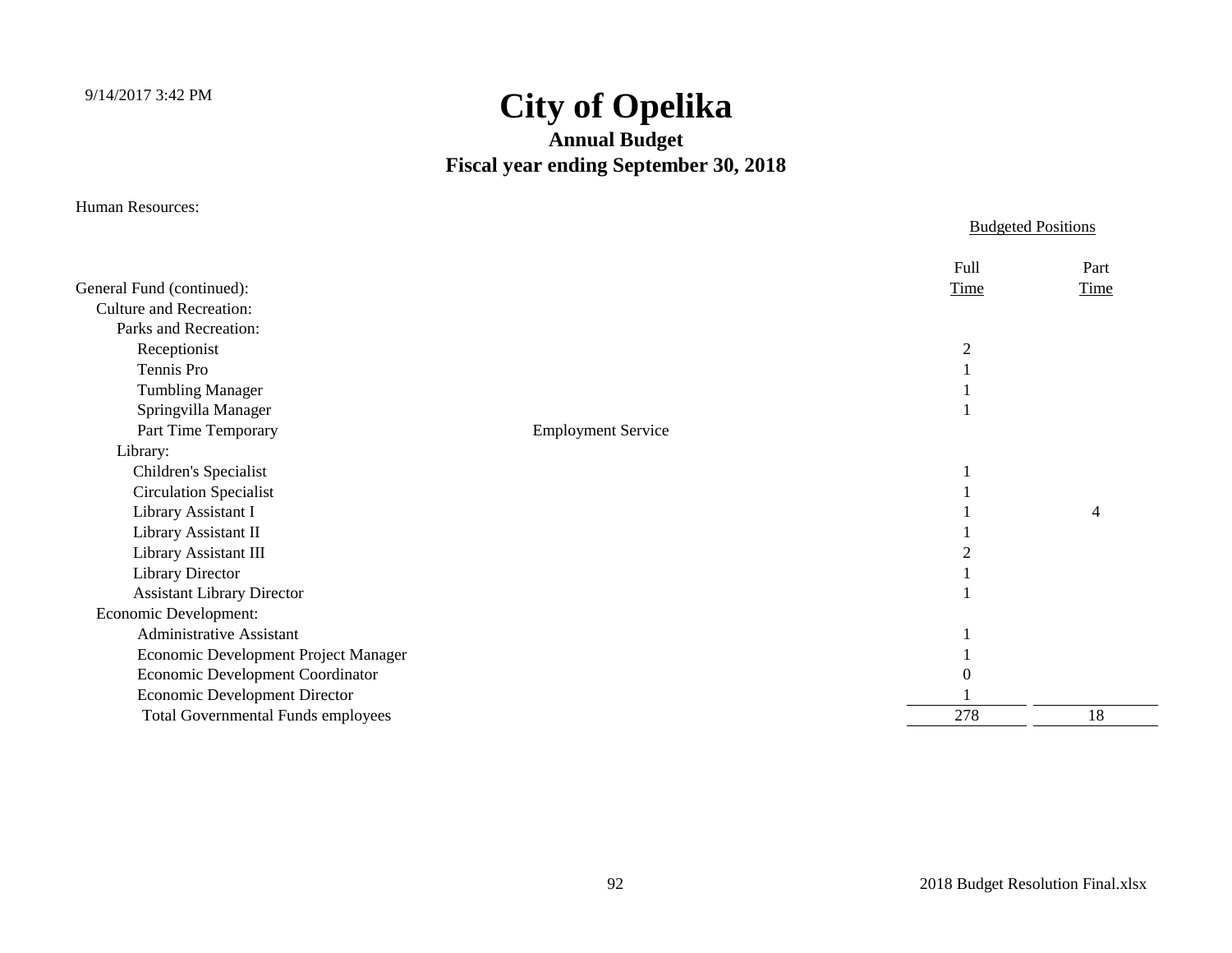#### **Annual Budget Fiscal year ending September 30, 2018**

Human Resources:

Budgeted Positions

|                                               |       | <b>Full</b> | Part |
|-----------------------------------------------|-------|-------------|------|
| <b>Enterprise Funds:</b>                      |       | Time        | Time |
| Opelika Power Services:                       |       |             |      |
| Electric Utility Fund:                        |       |             |      |
| <b>Administrative Coordinator</b>             |       | 2           |      |
| Distribution Engineering Rep                  |       |             |      |
| <b>Electrical Distribution Supervisor</b>     |       |             |      |
| <b>GIS</b> Technician                         | Fiber |             |      |
| Manager of Distribution Service/Asst Director |       |             |      |
| Manager of Fiber Services                     | Fiber |             |      |
| Manager of Information Technology             | Fiber |             |      |
| Opelika Power Services Director               | Fiber |             |      |
| <b>Electric Distribution Engineer</b>         |       |             |      |
| <b>Warehouse Manager</b>                      |       |             |      |
| Warehouse Technician                          |       |             |      |
| <b>Work Flow Coordinator</b>                  |       |             |      |
| Apprentice Lineman I, II & III                |       |             |      |
| <b>Electronics Technician</b>                 |       |             |      |
| Journeyman Lineman                            |       | 10          |      |
| Senior Electronics Technician                 |       |             |      |
| Groundsworker                                 |       |             |      |
|                                               |       |             |      |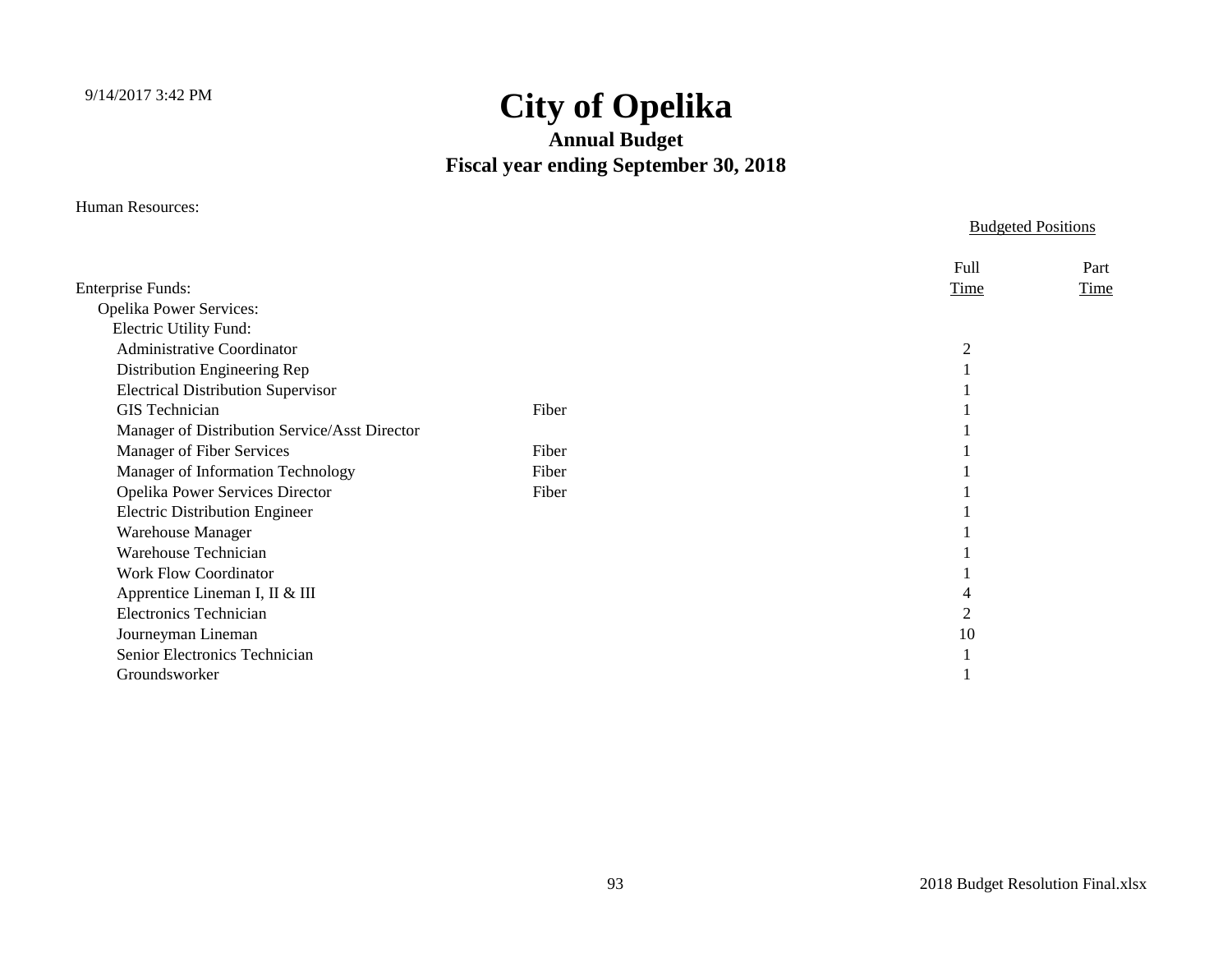#### **Annual Budget Fiscal year ending September 30, 2018**

Human Resources:

#### Budgeted Positions Full PartEnterprise Funds: Time Time Time Time Opelika Power Services: Electric Utility Fund: Line Supervisor 3 Manager of Field Services 1 Meter Techniciann  $\sim$  1 Customer Service:Customer Service Representative 5 Senior Utility Technician 1 Customer Service Manager 1 Senior Customer Service Representative 1 Utility Billing Technician 1 Total Electric Utility Fund employees 45 Opelika Power Services: Telecommunications: Head End Techniciann and  $\frac{1}{1}$  Field Service Techniciann  $\sim$  5 Manager of Marketing / Communication 1 Network Engineer 2 Senior Network Engineer 1 Total Telecommunications Fund employees 10 Total Opelika Power Services employees 55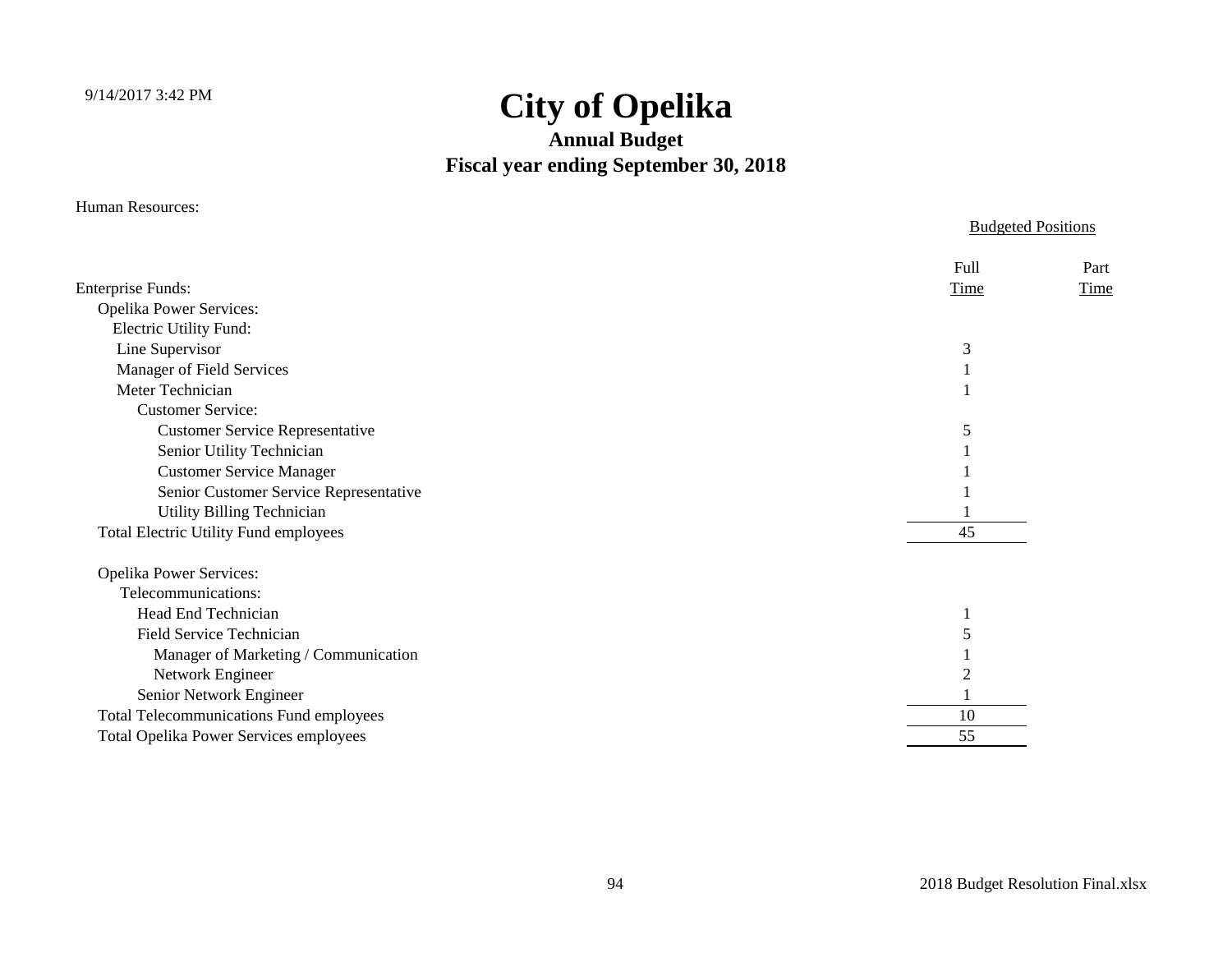### **Annual Budget Fiscal year ending September 30, 2018**

Human Resources:

|                                         |                            | <b>Budgeted Positions</b> |
|-----------------------------------------|----------------------------|---------------------------|
| 1965 Sewer System Fund:                 | Full<br>Time<br><b>ESG</b> | Part<br>Time              |
| Total 1965 Sewer System Fund employees  | $\theta$                   |                           |
| Solid Waste Collection Fund:            |                            |                           |
| Solid Waste Director                    |                            |                           |
| <b>Administrative Clerk</b>             |                            |                           |
| Solid Waste Supr/Sanitation Officer     |                            |                           |
| Knuckleboom Operator                    |                            |                           |
| Motor Vehicle Operator                  | 2                          |                           |
| Refuse Equipment Operator               | 8                          |                           |
| Senior Refuse Operator                  |                            |                           |
| Solid Waste Superintendent              |                            |                           |
| Solid Waste Maintenance Coordinator     |                            |                           |
| Solid Waste Collection Fund Recycling:  |                            |                           |
| Motor Vehicle Operator                  |                            |                           |
| Solid Waste Worker                      | 2                          |                           |
| <b>Total Solid Waste Employees</b>      | 23                         | $\boldsymbol{0}$          |
| <b>Total Enterprise Funds employees</b> | 78                         | $\overline{0}$            |
| Total City of Opelika employees         | 356                        | 18                        |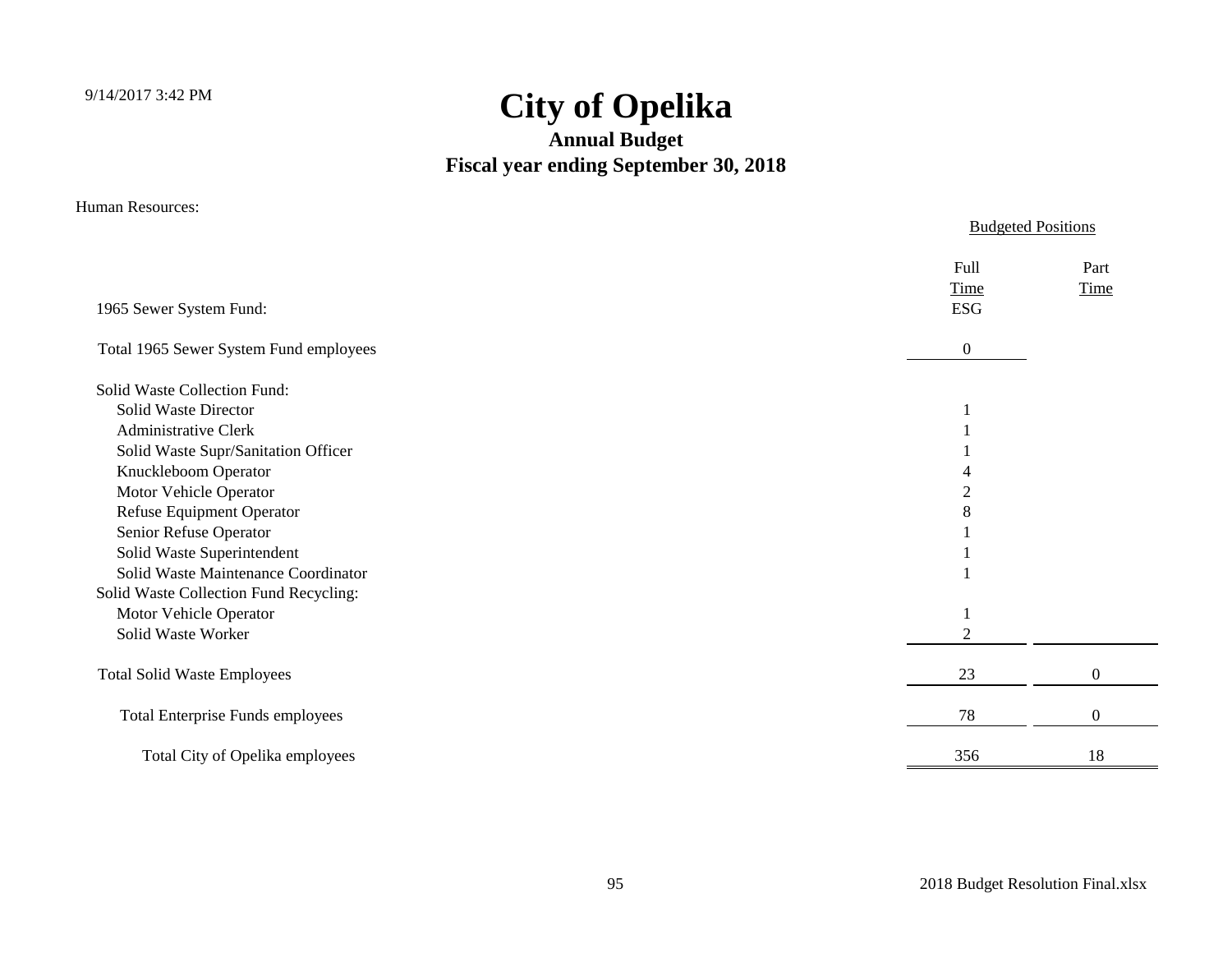#### **GENERAL FUND CAPITAL OUTLAY - FY 2018 EXHIBIT A**

|                                           | No.            | <b>Unit Price</b>  |         | <b>Total</b> |                                                             |
|-------------------------------------------|----------------|--------------------|---------|--------------|-------------------------------------------------------------|
| <b>ADMINISTRATION</b>                     |                |                    |         |              |                                                             |
| Tahoe                                     | $\mathbf{1}$   | \$<br>55,000.00 \$ |         | 55,000.00    |                                                             |
| <b>POLICE</b>                             |                |                    |         |              |                                                             |
| Tahoes                                    | 5              | \$<br>43,000.00    | $\zeta$ | 215,000.00   |                                                             |
| Ford F-150 Crew Cab Pickup                | 2              | \$<br>38,000.00    | \$      | 76,000.00    |                                                             |
| Rifles                                    | 2              | \$<br>7,430.75     | \$.     | 14,861.50    |                                                             |
| In-Car Camera Systems                     | 2              | \$<br>6,000.00     | \$      | 12,000.00    |                                                             |
| <b>Police Station</b>                     | $\mathbf{1}$   | \$<br>3,690,655.00 | \$      | 3,690,655.00 |                                                             |
|                                           |                |                    | \$      | 4,008,516.50 |                                                             |
| <b>FIRE</b>                               |                |                    |         |              |                                                             |
| 2017 Ford F-150 Extended Cab pickup truck | $\overline{2}$ | \$<br>27,000.00    | -S      |              | 54,000.00 Replace 1999 Ford F-150                           |
| OFD - Management Software - ImageTrend    | $\mathbf{1}$   | \$<br>85,000.00    | $\zeta$ |              | 85,000.00 Image Trend Fire Management + CrewSense           |
|                                           |                |                    | \$      | 139,000.00   |                                                             |
| <b>INFO TECH</b>                          |                |                    |         |              |                                                             |
| <b>Cisco Switches</b>                     | 2              | \$<br>25,000.00    | \$      |              | 50,000.00 Replace older Cisco Switches that are end of life |
| Camera System (City Wide)                 | 1              | \$<br>100,000.00   | -Ş      |              | 100,000.00 City Building Camera System                      |
| Intelligent Street Lights                 | 2              | \$<br>150,000.00   | \$.     |              | 300,000.00 Street light expansion                           |
| OPD/OFD Laptop upgrade                    | 1              | \$<br>300,000.00   | S       |              | 300,000.00 Replace current OPD laptops - 5 years old        |
| Paks and Rec Software                     | 3              | \$<br>7,333.33     | S       |              | 22,000.00 MUNIS - Tyler Parks and Rec                       |
| <b>Batteries</b>                          | 1              | \$<br>36,000.00    | \$      |              | 36,000.00 Building UPS Batteries                            |
|                                           |                |                    | \$      | 808,000.00   |                                                             |
| <b>INSPECTIONS</b>                        |                |                    |         |              |                                                             |
| Nissan Frontier                           | 1              | \$<br>23,017.99    | \$      |              | 23,017.99 Replace Truck                                     |
| Update office furniture                   | $\mathbf{1}$   | \$<br>5,000.00     | \$      | 5,000.00     |                                                             |
|                                           |                |                    | \$      | 28,017.99    |                                                             |
| <b>PARKS AND RECREATION</b>               |                |                    |         |              |                                                             |
| Pickup truck                              | 1              | \$<br>27,000.00    | \$      | 27,000.00    |                                                             |
| Replace 2 treadmills and 2 recumbent bike | 1              | \$<br>17,000.00    | Ş       | 17,000.00    |                                                             |
| <b>Skate Park</b>                         | 1              | \$<br>175,000.00   | \$      | 175,000.00   |                                                             |
|                                           |                |                    | \$      | 219,000.00   |                                                             |